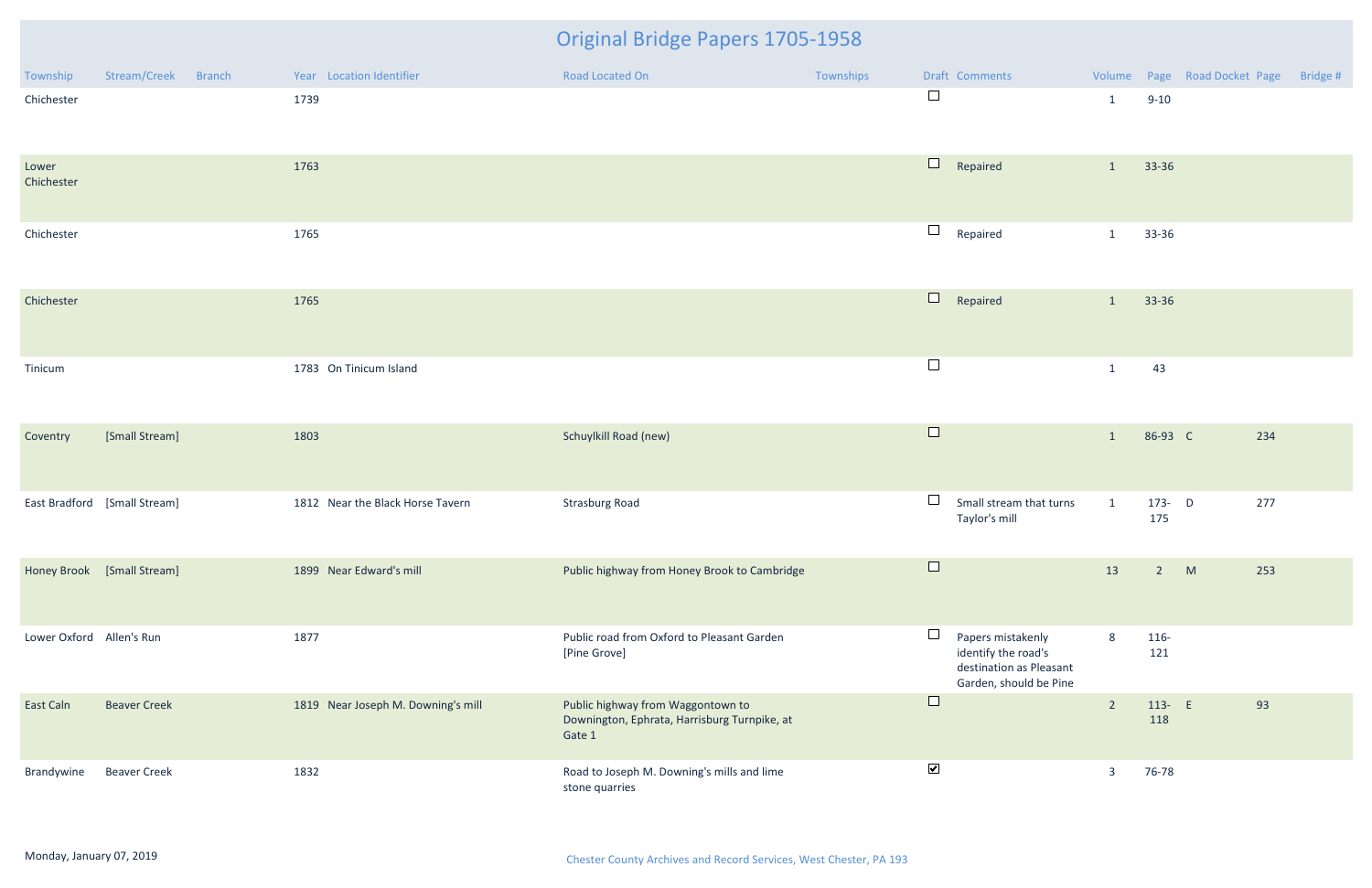| Township                   | Stream/Creek        | <b>Branch</b>                 |      | Year Location Identifier                                                                | Road Located On                                                                                                                      | Townships | <b>Draft Comments</b> | Volume         |             | Page Road Docket Page |             | Bridge # |
|----------------------------|---------------------|-------------------------------|------|-----------------------------------------------------------------------------------------|--------------------------------------------------------------------------------------------------------------------------------------|-----------|-----------------------|----------------|-------------|-----------------------|-------------|----------|
| East Caln                  | <b>Beaver Creek</b> |                               |      | 1832 At Joseph Downing's mill                                                           | Public road at Joseph Downing's mill                                                                                                 |           | $\Box$                | $\overline{3}$ | 91-93 G     |                       | 243         |          |
| East<br>Brandywine         | <b>Beaver Creek</b> |                               |      | 1892 Near Bondsville                                                                    | Road from Guthrieville to Caln Meetinghouse                                                                                          |           | $\sqcup$              | 11             | 15          | M                     | 102,<br>182 |          |
| Downingtown Beaver Creek   |                     |                               | 1901 |                                                                                         | <b>Manor Ave</b>                                                                                                                     |           | $\Box$                | 13             | 20          | M                     | 289         |          |
| East<br>Brandywine         | <b>Beaver Creek</b> |                               |      | 1912 Near lands of P. Strode Brown, Thomas<br>Hadfield Sr. & others                     | Public highway beginning in the Hibernia<br>Turnpike, near lands of Charles Trego and<br>ending in the Harrisburg & Ephrata Turnpike |           | $\Box$                | 16             | 6           |                       |             |          |
| Caln                       | <b>Beaver Creek</b> |                               |      | 1916 On land of Morris T. Wood                                                          | Public road from the Philadelphia & Lancaster<br>Turnpike to the Horseshoe Turnpike                                                  |           | $\Box$                | 18             | 14          | N                     | 130         |          |
| Caln                       | <b>Beaver Creek</b> |                               |      | 1916 At Edge's mill                                                                     | Road from Downingtown to Caln Meetinghouse                                                                                           |           | $\Box$                | 18             | $5^{\circ}$ | N                     | 84, 108     |          |
| East<br>Brandywine         | <b>Beaver Creek</b> |                               |      | 1916 On lands of Thomas Hatfield                                                        | Public road from Fisherville & Bondsville to P.<br><b>Strode Brown's mill</b>                                                        |           | $\Box$                | 18             | 12          | N                     | 111         |          |
| East Nantmeal Beaver Creek |                     |                               |      | 1920 At Eavenson's mill, on lands of Morris F.<br>Eavenson, Fred Zingle & Henry Smile   | Road from Nantmeal Village to State Route 147                                                                                        |           |                       | 19             | 12          | N                     | 234         |          |
| Downingtown Beaver Creek   |                     | <b>Pollock's Mill</b><br>Race |      | 1932 On lands of W. Irwin Pollock & W. I. Pollock Manor Avenue (Horse-shoe Pike)<br>Jr. |                                                                                                                                      |           | $\Box$                | 23             | 9           |                       |             |          |
| Downingtown Beaver Creek   |                     | Pollock's Mill<br>Race        |      | 1932 On lands of W. Irwin Pollock & W. I. Pollock<br>Jr.                                | Manor Avenue (Horse-shoe Pike)                                                                                                       |           |                       | 23             | 8           |                       |             |          |
| East Nantmeal Beaver Run   |                     |                               |      | 1930 Near Charles Garvine's Tinsmith Shop                                               | Road from Nantmeal Village to Glen Moore                                                                                             |           | $\Box$                | 22             | -4          |                       |             |          |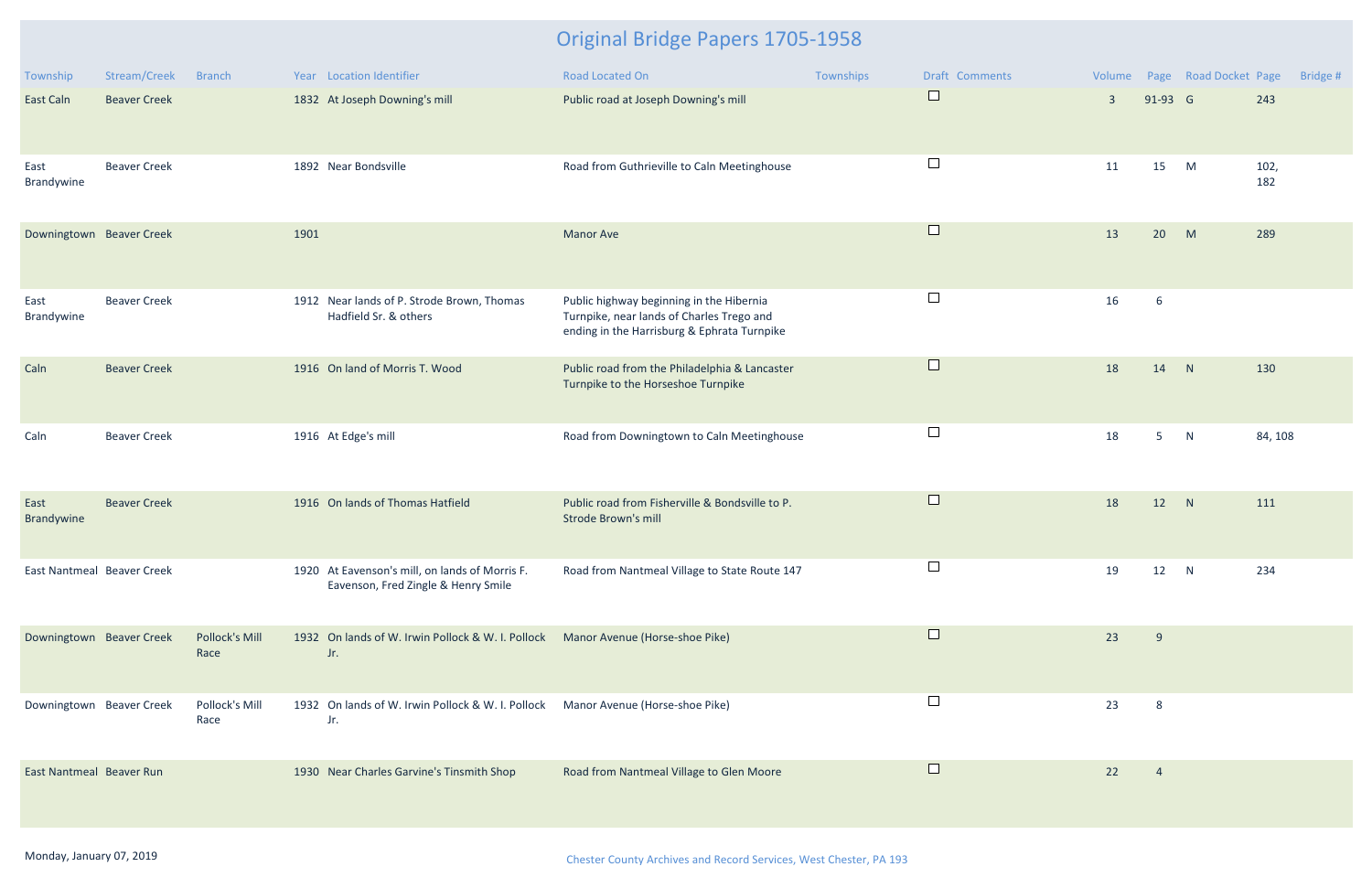| Township                   | Stream/Creek<br><b>Branch</b> | Year Location Identifier              | Road Located On                                           | Townships                      | Draft Comments               | Volume         |             | Page Road Docket Page | Bridge # |
|----------------------------|-------------------------------|---------------------------------------|-----------------------------------------------------------|--------------------------------|------------------------------|----------------|-------------|-----------------------|----------|
| East<br>Brandywine         | <b>Beaver Valley</b><br>Creek | 1901 Near John A. Macaulay's dwelling | Public road from Telegraph Road to Strode<br>Brown's mill |                                | $\blacktriangledown$         | 13             | 23          | M                     | 295      |
| East Caln                  | <b>Bicking Mill Race</b>      | 1916 On land of James Florey          | Public road to Lionville                                  |                                | $\boxed{\blacktriangledown}$ | 18             | 11 N        |                       | 102      |
| East<br>Nottingham         | <b>Big Elk Creek</b>          | 1773                                  | Nottingham to Chester Road                                |                                | $\Box$                       | -1             | 40          |                       |          |
| East<br>Nottingham         | <b>Big Elk Creek</b>          | 1810 Near Benjamin Kelley's Mill      |                                                           | East Nottingham,<br>New London | $\Box$                       | $\mathbf{1}$   | 150-<br>153 |                       |          |
| New London                 | <b>Big Elk Creek</b>          | 1810 Near Benjamin Kelley's Mill      |                                                           | East Nottingham,<br>New London | $\Box$                       |                | 150-<br>153 |                       |          |
| East<br>Nottingham         | <b>Big Elk Creek</b>          | 1812 On land of Benjamin Kelley       | Road from Oxford to New London Cross Roads                | New London, East<br>Nottingham | $\Box$                       | $\overline{2}$ | $4 - 5$     | $\Box$                | 279      |
| New London                 | <b>Big Elk Creek</b>          | 1812 On land of Benjamin Kelley       | Road from Oxford to New London Cross Roads                | New London, East<br>Nottingham | $\Box$                       | $\overline{2}$ | $4 - 5$     | D                     | 279      |
| East<br>Nottingham         | <b>Big Elk Creek</b>          | 1813 Near James Hodgson's mill        | Road from New London Cross Roads to Elkton                | New London, East<br>Nottingham | $\Box$<br>"Great Elk" Creek  | $2^{\circ}$    | $30 - 32$   |                       |          |
| Londonderry                | <b>Big Elk Creek</b>          | 1813 Near Capt. James McDowell's mill |                                                           | Upper Oxford,<br>Londonderry   | $\Box$<br>"Great Elk" Creek  | $\overline{2}$ | $16 - 20$   |                       |          |
| New London Big Elk Creek   |                               | 1813 Near James Hodgson's mill        | Road from New London Cross Roads to Elkton                | New London, East<br>Nottingham | Щ<br>"Great Elk" Creek       | $2^{\circ}$    | $30 - 32$   |                       |          |
| Upper Oxford Big Elk Creek |                               | 1813 Near Capt. James McDowell's mill |                                                           | Upper Oxford,<br>Londonderry   | $\Box$<br>"Great Elk" Creek  | $\overline{2}$ | 16-20       |                       |          |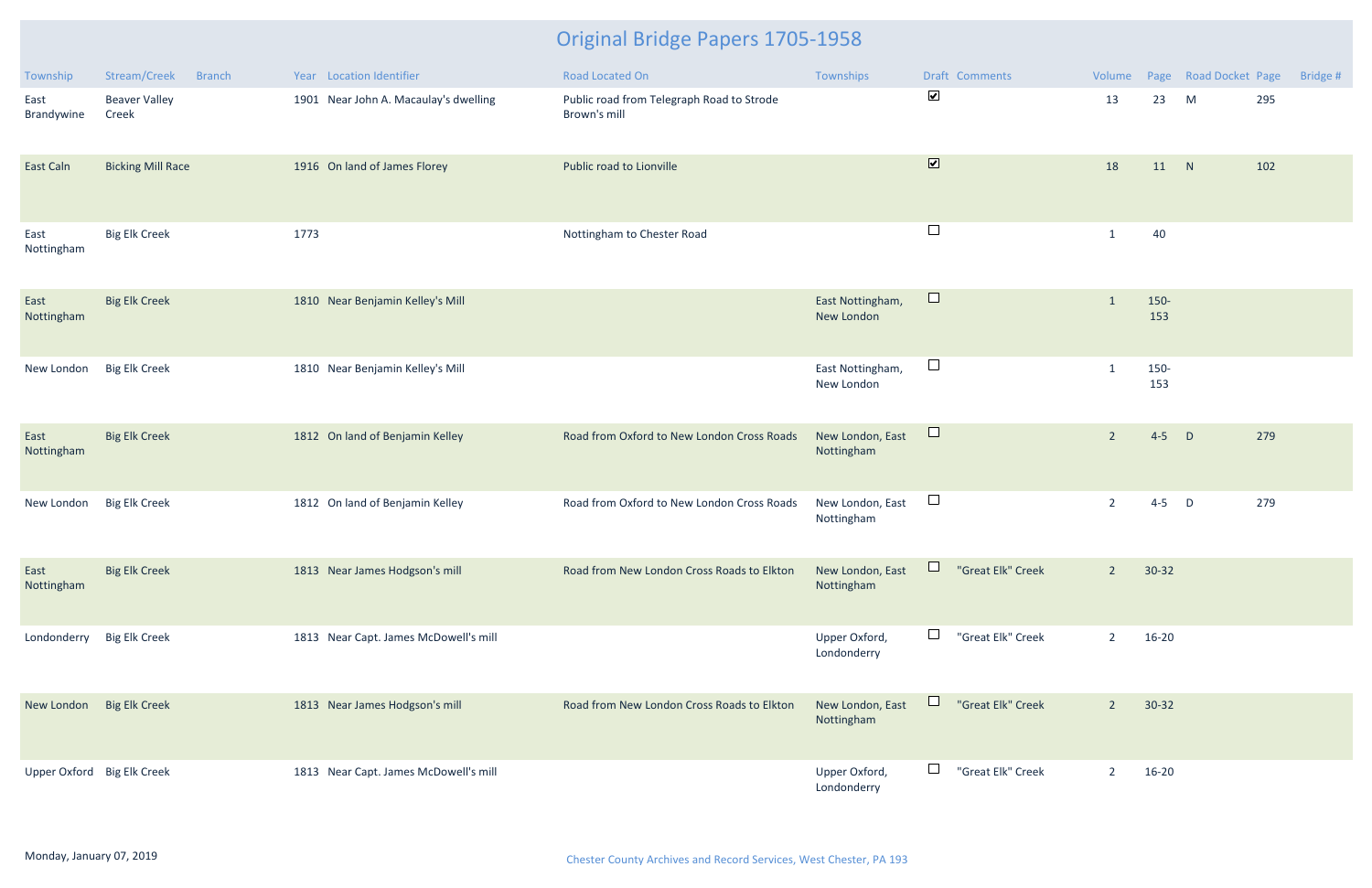| Township                   | Stream/Creek         | <b>Branch</b> |      | Year Location Identifier                                                | Road Located On                                                                                     | Townships                      | <b>Draft Comments</b>   |                |                | Volume Page Road Docket Page | Bridge # |
|----------------------------|----------------------|---------------|------|-------------------------------------------------------------------------|-----------------------------------------------------------------------------------------------------|--------------------------------|-------------------------|----------------|----------------|------------------------------|----------|
| Londonderry                | <b>Big Elk Creek</b> |               |      | 1814 Betwixt the lands of John Hambleton and<br>Samuel Blair McClenahan | Road from Strasburg to Wilmington                                                                   |                                | $\Box$                  | $\overline{2}$ | 52-54          |                              |          |
| East<br>Nottingham         | <b>Big Elk Creek</b> |               |      | 1816 Near Pleasant Garden Iron Works                                    | Nottingham Road                                                                                     | New London, East<br>Nottingham | $\Box$                  | $\overline{2}$ | 74             |                              |          |
| New London                 | <b>Big Elk Creek</b> |               |      | 1816 Near Pleasant Garden Iron Works                                    | Nottingham Road                                                                                     | New London, East<br>Nottingham | $\Box$                  | $\overline{2}$ | 74             |                              |          |
| New London                 | <b>Big Elk Creek</b> |               |      | 1819 At Duffield's mill, formerly Wilkey's                              | Road leading from the neighborhood of<br>Kimble's Inn to Elkton and North East                      |                                | $\Box$                  | $\overline{2}$ | 136-<br>140    |                              |          |
| Penn                       | <b>Big Elk Creek</b> |               | 1822 |                                                                         | Public highway from Strasburg to Wilmington                                                         | Penn, Upper Oxford             | Rejected                | $\overline{2}$ | 171            |                              |          |
| Upper Oxford Big Elk Creek |                      |               | 1822 |                                                                         | Public highway from Strasburg to Wilmington                                                         | Penn, Upper Oxford             | Rejected                | $\overline{2}$ | 171            |                              |          |
| East<br>Nottingham         | <b>Big Elk Creek</b> |               |      | 1830 At or near James Hodgson's mill                                    | Public road from New London Cross Roads<br>leading towards Elkton, North East River,<br>Charlestown | New London, East<br>Nottingham | $\overline{\mathbf{v}}$ | $\overline{3}$ | 52-56          |                              |          |
| New London Big Elk Creek   |                      |               |      | 1830 At or near James Hodgson's mill                                    | Public road from New London Cross Roads<br>leading towards Elkton, North East River,<br>Charlestown | New London, East<br>Nottingham | $\blacktriangledown$    | $\overline{3}$ | 52-56          |                              |          |
| East<br>Nottingham         | <b>Big Elk Creek</b> |               |      | 1834 At Wilson's mill (late Duffield's)                                 | Road leading from Strickersville and the Waste<br>Land Lime Stone Quarries to Port Deposit          | New London, East<br>Nottingham | $\Box$                  | $\overline{3}$ | $143 -$<br>144 |                              |          |
| New London                 | <b>Big Elk Creek</b> |               |      | 1834 At Wilson's mill (late Duffield's)                                 | Road leading from Strickersville and the Waste<br>Land Lime Stone Quarries to Port Deposit          | New London, East<br>Nottingham | $\Box$                  | $\overline{3}$ | 143-<br>144    |                              |          |
| East<br>Nottingham         | <b>Big Elk Creek</b> |               |      | 1836 At Wilson's (late Duffield's) mill                                 | Public highway leading from the Wastelands to<br>Port Deposit                                       | New London, East<br>Nottingham | $\Box$                  | $\overline{3}$ | $222 -$<br>223 |                              |          |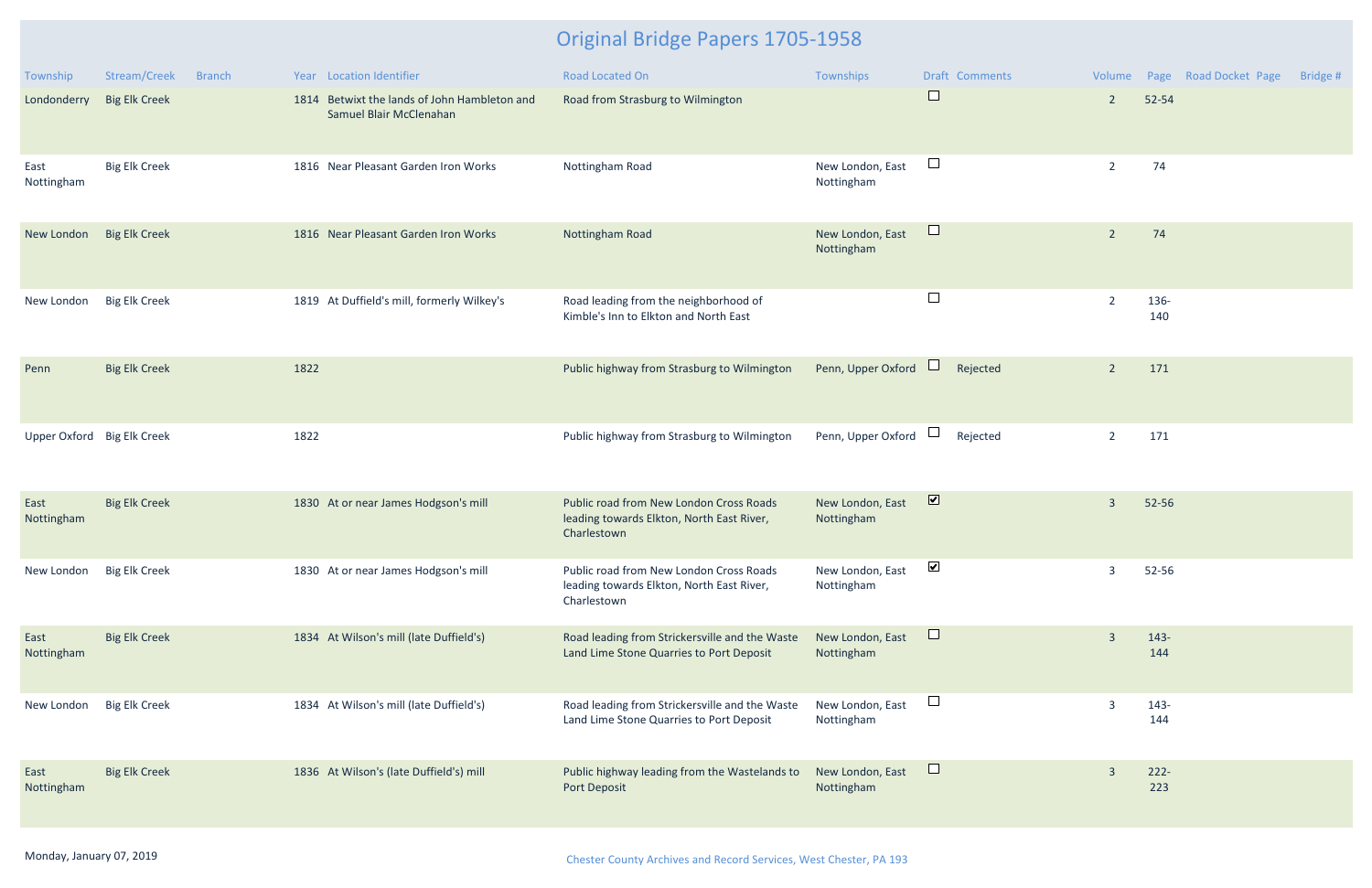| Township                   | Stream/Creek<br><b>Branch</b> | Year Location Identifier                | <b>Road Located On</b>                                                                                                      | Townships                      | <b>Draft Comments</b> | Volume          |                  | Page Road Docket Page | Bridge # |
|----------------------------|-------------------------------|-----------------------------------------|-----------------------------------------------------------------------------------------------------------------------------|--------------------------------|-----------------------|-----------------|------------------|-----------------------|----------|
| New London                 | <b>Big Elk Creek</b>          | 1836 At Wilson's (late Duffield's) mill | Public highway leading from the Wastelands to<br>Port Deposit                                                               | New London, East<br>Nottingham | $\Box$                | $\overline{3}$  | $222 -$<br>223   |                       |          |
| East<br>Nottingham         | <b>Big Elk Creek</b>          | 1837 Near Richardson's mill             | Public road from New London Cross Road to<br>Elkton                                                                         | East Nottingham,<br>New London | $\blacksquare$        | $\overline{4}$  | 116- H<br>123    | 251                   |          |
| New London                 | <b>Big Elk Creek</b>          | 1837 Near Richardson's mill             | Public road from New London Cross Road to<br>Elkton                                                                         | East Nottingham,<br>New London | $\blacktriangledown$  | $\overline{A}$  | $116 -$<br>123   | 251<br>$-H$           |          |
| East<br>Nottingham         | <b>Big Elk Creek</b>          | 1851 Near David Mackey's mill           | Public highway from the Brick Meetinghouse<br>and Lewisville to Limestone Quarries and<br>Wilmington                        | New London, East<br>Nottingham | $\blacksquare$        | $5\phantom{.0}$ | $113 - J$<br>127 | 25                    |          |
| New London                 | <b>Big Elk Creek</b>          | 1851 Near David Mackey's mill           | Public highway from the Brick Meetinghouse<br>and Lewisville to Limestone Quarries and<br>Wilmington                        | New London, East<br>Nottingham | $\blacktriangledown$  | 5               | $113 - 1$<br>127 | 25                    |          |
| Penn                       | <b>Big Elk Creek</b>          | 1857                                    | Public highway from Jennerville to Oxford                                                                                   | Penn, Upper Oxford             |                       | $6\overline{6}$ | 34-36            |                       |          |
| Upper Oxford Big Elk Creek |                               | 1857                                    | Public highway from Jennerville to Oxford                                                                                   | Penn, Upper Oxford             | $\Box$                | 6               | 34-36            |                       |          |
| Lower Oxford Big Elk Creek |                               | 1867 Near Massey's                      | Public road from Jennerville to Oxford                                                                                      | Lower Oxford, Penn             |                       | $\overline{7}$  | 47-61 K          | 310                   |          |
| Penn                       | <b>Big Elk Creek</b>          | 1867 Near Massey's                      | Public road from Jennerville to Oxford                                                                                      | Lower Oxford, Penn $\Box$      |                       | $\overline{7}$  | 47-61 K          | 310                   |          |
| East<br>Nottingham         | <b>Big Elk Creek</b>          | 1870                                    | New road extending from Hannah McAllister's<br>dwelling house to the road leading from Oxford New London<br>to Hickory Hill | East Nottingham,               | $\sqcup$              |                 | $133 -$<br>136   |                       |          |
| New London                 | <b>Big Elk Creek</b>          | 1870                                    | New road extending from Hannah McAllister's<br>dwelling house to the road leading from Oxford<br>to Hickory Hill            | East Nottingham,<br>New London | $\Box$                |                 | 133-<br>136      |                       |          |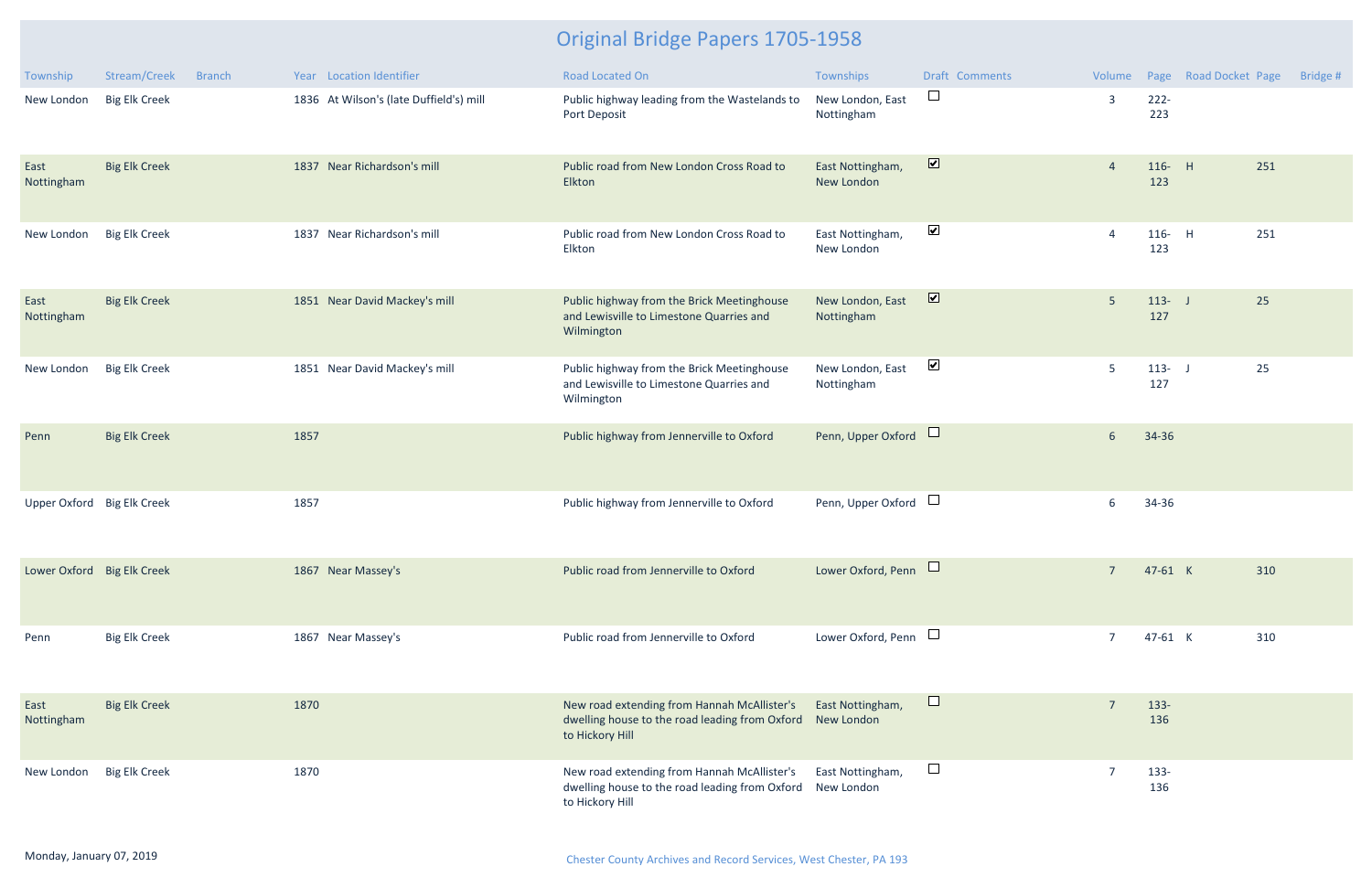| Township                   | Stream/Creek<br><b>Branch</b> | Year Location Identifier                | Road Located On                                                     | Townships                      | <b>Draft Comments</b>    |                 |                | Volume Page Road Docket Page | Bridge # |
|----------------------------|-------------------------------|-----------------------------------------|---------------------------------------------------------------------|--------------------------------|--------------------------|-----------------|----------------|------------------------------|----------|
| East<br>Nottingham         | <b>Big Elk Creek</b>          | 1872                                    | Public road leading from J. C. McDonald's to<br><b>Thomas Slack</b> | East Nottingham,<br>New London | $\Box$                   | $7\overline{ }$ | $205 -$<br>211 |                              |          |
| New London                 | <b>Big Elk Creek</b>          | 1872                                    | Public road leading from J. C. McDonald's to<br><b>Thomas Slack</b> | East Nottingham,<br>New London | $\Box$                   | $\overline{7}$  | $205 -$<br>211 |                              |          |
| Elk                        | <b>Big Elk Creek</b>          | 1876 Near Rudolph & Arthur's paper mill | Road from the Washington School House to<br><b>Hickory Hill</b>     | Elk, New London                | $\overline{\mathbf{v}}$  | 8               | 75-78          |                              |          |
| New London                 | <b>Big Elk Creek</b>          | 1876 Near Rudolph & Arthur's paper mill | Road from the Washington School House to<br><b>Hickory Hill</b>     | Elk, New London                | $\blacktriangledown$     | 8               | 75-78          |                              |          |
| East<br>Nottingham         | <b>Big Elk Creek</b>          | 1877 At McHenry's Ford                  | Public road from Oxford to Lancaster                                | New London, East<br>Nottingham | $\Box$                   | 8               | 79-80          |                              |          |
| New London                 | <b>Big Elk Creek</b>          | 1877 At McHenry's Ford                  | Public road from Oxford to Lancaster                                | New London, East<br>Nottingham | $\Box$                   | 8               | 79-80          |                              |          |
| Penn                       | <b>Big Elk Creek</b>          | 1878                                    | Road from Penn Station to Oxford                                    |                                | $\Box$                   | 8               | $122 -$<br>125 |                              |          |
| Upper Oxford Big Elk Creek |                               | 1878                                    | Road from Penn Station to Oxford                                    |                                | $\overline{\phantom{a}}$ | 8               | $122 -$<br>125 |                              |          |
| Elk                        | <b>Big Elk Creek</b>          | 1879 Near Rudolph & Arthur's paper mill | Road leading from Washington Schoolhouse to<br><b>Hickory Hill</b>  | Elk, New London                | $\overline{\mathbf{v}}$  | 8               | 168-<br>177    |                              |          |
| Elk                        | <b>Big Elk Creek</b>          | 1886 At Anderson's Ford                 | Public road from Hickory Hill to New London                         | Elk, New London                | $\Box$                   | 10              | $21 \quad L$   | 522,<br>564                  |          |
| New London                 | <b>Big Elk Creek</b>          | 1886 At Anderson's Ford                 | Public road from Hickory Hill to New London                         | Elk, New London                | $\Box$                   | 10              | 21             | 522,<br>- L<br>564           |          |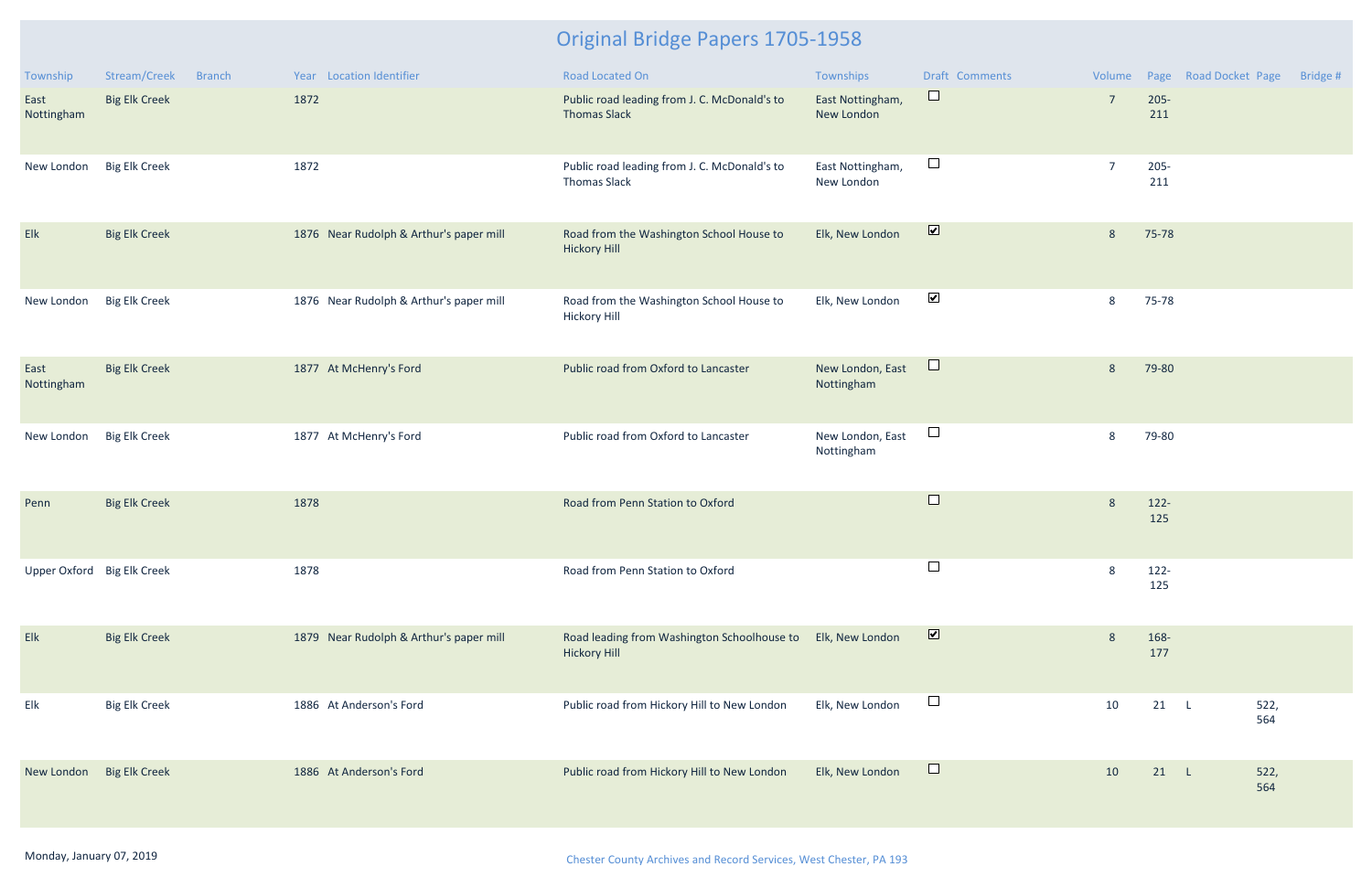| Township                   | Stream/Creek         | <b>Branch</b> | Year Location Identifier                                             | Road Located On                                        | Townships                           | Draft Comments | Volume |                 | Page Road Docket Page |             | Bridge # |
|----------------------------|----------------------|---------------|----------------------------------------------------------------------|--------------------------------------------------------|-------------------------------------|----------------|--------|-----------------|-----------------------|-------------|----------|
| Penn                       | <b>Big Elk Creek</b> |               | 1892                                                                 | Public road from Elkview to Lincoln                    |                                     | $\Box$         | 11     | $2^{\circ}$     | M                     | 152         |          |
| Upper Oxford Big Elk Creek |                      |               | 1911 At Kent's Mill                                                  |                                                        |                                     | $\Box$         | 16     | 5 <sup>1</sup>  | M                     | 522         |          |
| Penn                       | <b>Big Elk Creek</b> |               | 1914 At Quimby Ford                                                  | Public road from Jennerville to Pusey's Mill           |                                     | $\Box$         | 17     | 13              | N                     | 24,58       |          |
| Penn                       | <b>Big Elk Creek</b> |               | 1917 On lands of Thomas R. McDowell, Isaac A.<br>Brown & E. J. Hayes | Public road from Oxford to Jennersville                | Penn, Upper Oxford                  |                | 18     | 22              | N                     | 141         |          |
| Upper Oxford Big Elk Creek |                      |               | 1917 On lands of Thomas R. McDowell, Isaac A.<br>Brown & E. J. Hayes | Public road from Oxford to Jennersville                | Penn, Upper Oxford $\Box$           |                | 18     | 22              | N                     | 141         |          |
| Upper Oxford Big Elk Creek |                      |               | 1922 Near Elkview                                                    |                                                        |                                     | $\Box$         | 19     | 16              | N                     | 244         | 36       |
| Lower Oxford Big Elk Creek |                      |               | 1923 On lands of Girvin Massey                                       | Public highway from Route 131 to the<br>Limestone Road |                                     | $\Box$         | 20     | 5 <sup>5</sup>  | N                     | 298         |          |
| East<br>Nottingham         | <b>Big Elk Creek</b> |               | 1924                                                                 | Road from New London to Hickory Hill                   |                                     | $\Box$         | 20     | $\overline{7}$  | N                     | 303         | 29       |
| New London                 | <b>Big Elk Creek</b> |               | 1924                                                                 | Road from New London to Hickory Hill                   |                                     | $\Box$         | 20     | $7\overline{ }$ | N                     | 303         | 29       |
| Londonderry Big Elk Creek  |                      |               | 1925 Near Wood's mill                                                | Public road from Edenton to Wood's Mill                | Londonderry,<br><b>Upper Oxford</b> | $\Box$         | 21     | $\overline{4}$  | N                     | 352,<br>381 |          |
| Upper Oxford Big Elk Creek |                      |               | 1925 Near Wood's mill                                                | Public road from Edenton to Wood's Mill                | Londonderry,<br><b>Upper Oxford</b> | $\Box$         | 21     | $\overline{4}$  | N                     | 352,<br>381 |          |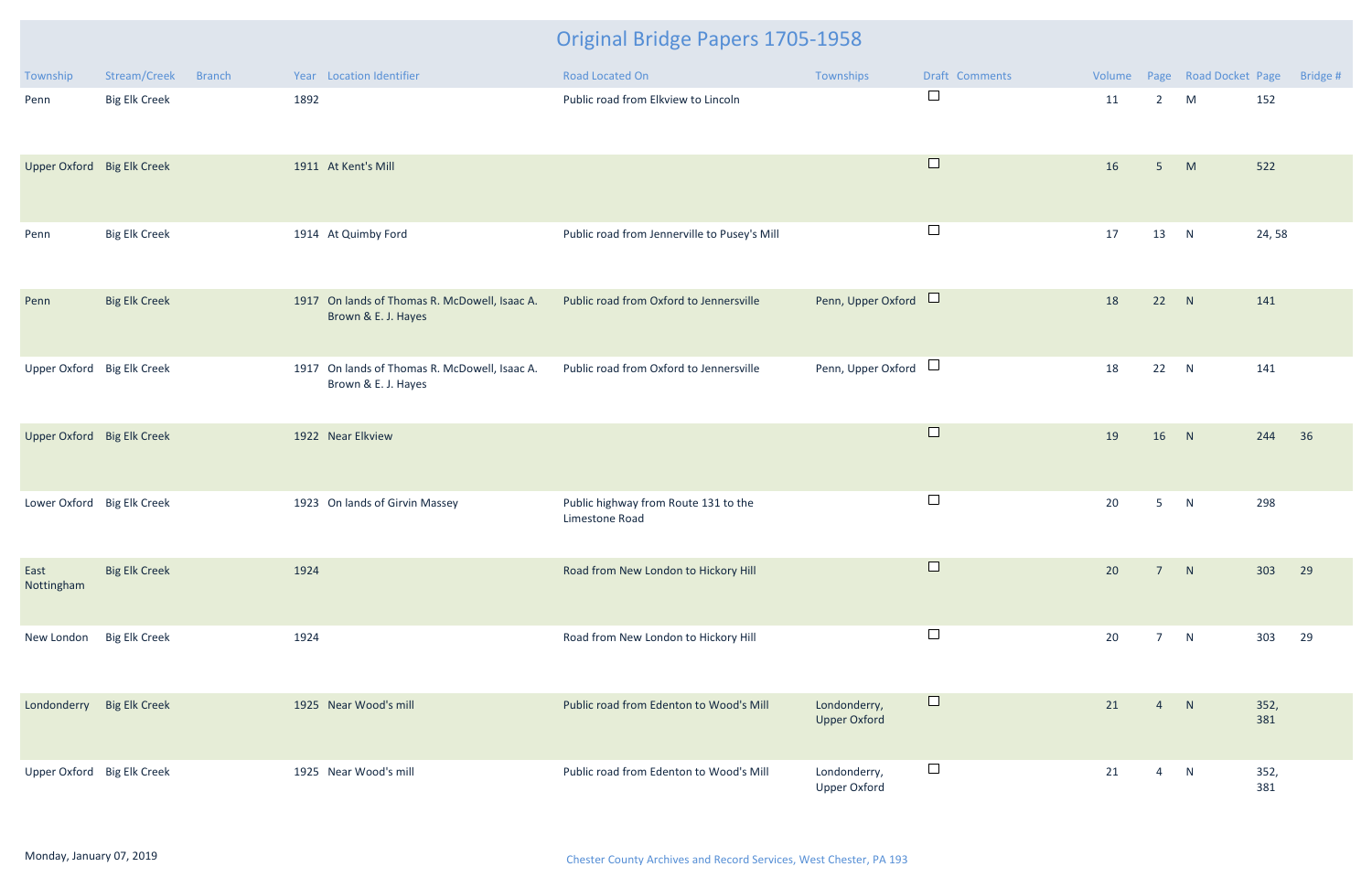| Township                   | Stream/Creek         | <b>Branch</b>      | Year Location Identifier                | Road Located On                              | Townships                           | Draft Comments                                                          | Volume         | Page Road Docket Page    | Bridge # |
|----------------------------|----------------------|--------------------|-----------------------------------------|----------------------------------------------|-------------------------------------|-------------------------------------------------------------------------|----------------|--------------------------|----------|
| Upper Oxford Big Elk Creek |                      |                    | 1928 On lands of James Ross & Roy Light | Public road from Faggs Manor to Forrestville |                                     | $\overline{\mathbf{v}}$                                                 | 21             | 20                       | 318      |
| $\mathsf{Elk}$             | <b>Big Elk Creek</b> |                    | 1934                                    |                                              | Elk, New London                     | $\Box$                                                                  | 23             | 16                       | 25       |
| Elk                        | <b>Big Elk Creek</b> |                    | 1934                                    | State Highway Route 15015                    | Elk, New London                     | $\Box$                                                                  | 23             | 15                       | 25       |
| Elk                        | <b>Big Elk Creek</b> |                    | 1934                                    |                                              | Elk, New London                     | $\Box$                                                                  | 23             | 16                       | 25       |
| Elk                        | <b>Big Elk Creek</b> |                    | 1934                                    | State Highway Route 15015                    | Elk, New London                     | $\Box$                                                                  | 23             | 15                       | 25       |
| Lower Oxford Big Elk Creek |                      |                    | 1937                                    | Road from Lincoln University to Elkdale      | Penn, Lower Oxford                  | $\Box$                                                                  | 24             | $\overline{2}$           | 35       |
| Penn                       | <b>Big Elk Creek</b> |                    | 1937                                    | Road from Lincoln University to Elkdale      | Penn, Lower Oxford                  |                                                                         | 24             | $\overline{\phantom{2}}$ | 35       |
| Penn                       | <b>Big Elk Creek</b> | East Branch        | 1822 On S. B. McClenachan's premises    | Newport Road                                 |                                     | $\Box$                                                                  | $\overline{2}$ | 177                      |          |
| East<br>Nottingham         | <b>Big Elk Creek</b> | East Branch        | 1877 At Elk Dale                        |                                              |                                     | ப<br><b>Bridge Specifications,</b><br>filed with wrong bridge<br>papers | $8\phantom{1}$ | 118                      |          |
| East<br>Nottingham         | <b>Big Elk Creek</b> | Main Branch        | 1802                                    | Nottingham Road                              | East Nottingham,<br>West Nottingham | $\Box$                                                                  | $\mathbf{1}$   | 64-66                    |          |
| West<br>Nottingham         | <b>Big Elk Creek</b> | <b>Main Branch</b> | 1802                                    | Nottingham Road                              | East Nottingham,<br>West Nottingham | $\Box$                                                                  | $\mathbf{1}$   | 64-66                    |          |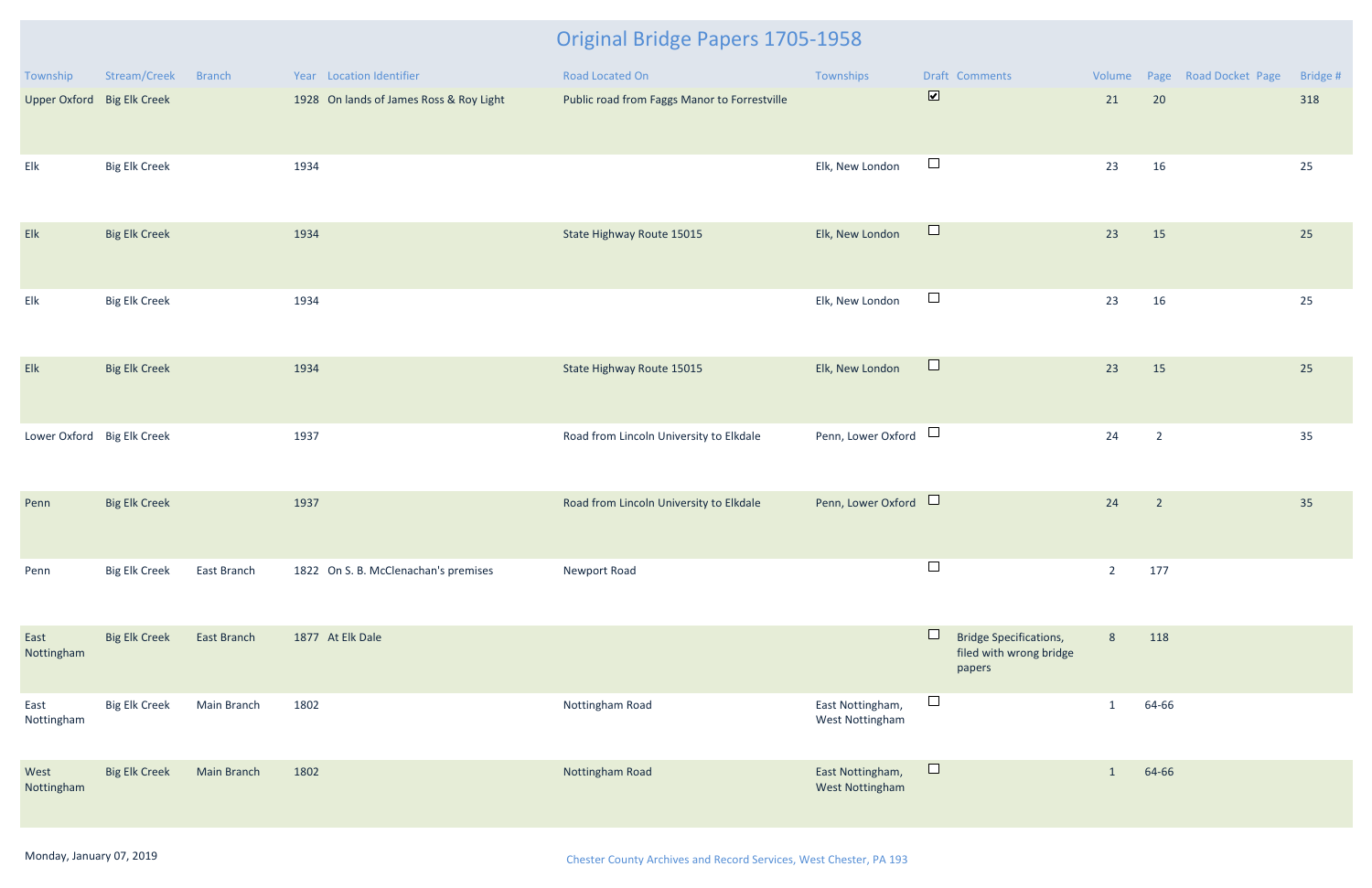| Township                   | Stream/Creek         | <b>Branch</b>      | Year Location Identifier                                                                                    | Road Located On                                                                                       | Townships | Draft Comments          | Volume         |                  | Page Road Docket Page | Bridge # |
|----------------------------|----------------------|--------------------|-------------------------------------------------------------------------------------------------------------|-------------------------------------------------------------------------------------------------------|-----------|-------------------------|----------------|------------------|-----------------------|----------|
| New London                 | <b>Big Elk Creek</b> | Sherer's Run       | 1933 On land of E. P. Hickey                                                                                | Route No. 21                                                                                          |           | $\Box$                  | 23             | 11               |                       |          |
| East<br>Nottingham         | <b>Big Elk Creek</b> | <b>West Branch</b> | 1836                                                                                                        | Public highway leading from Oxford Village to<br><b>New London Cross Roads</b>                        |           | $\Box$                  | $\overline{3}$ | $220 -$<br>221   |                       |          |
| East<br>Nottingham         | <b>Big Elk Creek</b> | West Branch        | 1844                                                                                                        | Public highway leading from Charles Wilson's<br>mill to Hilaman's Tavern                              |           | $\Box$                  | $\overline{4}$ | 165              |                       |          |
| East<br>Nottingham         | <b>Big Elk Creek</b> | <b>West Branch</b> | 1848                                                                                                        | Public highway through East & West<br>Nottingham past the Methodist Episcipal Church<br>to New London |           | $\Box$                  | $\overline{4}$ | $219 -$<br>221   | 207                   |          |
| East<br>Nottingham         | <b>Big Elk Creek</b> | West Branch        | 1853 On Charles K. McDonald's land, near his mill Public highway from New London to Oxford                  |                                                                                                       |           | $\blacktriangledown$    | $5\phantom{.}$ | $245 - J$<br>258 | 303                   |          |
| Lower Oxford Big Elk Creek |                      | West Branch        | 1876 Near Smith's mill, on lands of John Strickland Public highway to Lincoln University<br>& Timothy Slack |                                                                                                       |           | $\overline{\mathbf{v}}$ | $8\phantom{1}$ | 50-56 L          | 203                   |          |
| East<br>Nottingham         | <b>Big Elk Creek</b> | West Branch        | 1884 At Pugh's mill                                                                                         | New London Road                                                                                       |           | $\Box$                  | 10             | $11$ L           | 459                   |          |
| Lower Oxford Big Elk Creek |                      | <b>West Branch</b> | 1890 At Massey's Ford                                                                                       | Public road from Lincoln to Oxford                                                                    |           |                         | 12             | $7^{\circ}$      | 93<br>M               |          |
| Lower Oxford Big Elk Creek |                      | West Branch        | 1916 Near the residence of Girvin Massey                                                                    | Public road from Oxford to Lincoln University,<br>by way of Hayesville                                |           | $\Box$                  | 18             | 15               | 128<br>N              |          |
| Lower Oxford Big Elk Creek |                      | <b>West Branch</b> | 1924                                                                                                        | State Highway Route 131                                                                               |           | $\Box$                  | 20             | 8                | 305<br>N              | 33       |
| West Vincent Birchrunville | Creek                |                    | 1918 Near Paul's mill, on land of John Joseph<br>Devine                                                     | Public highway from Eachus's mill to<br>Birchrunville                                                 |           | $\blacktriangledown$    | 19             | 1                | 171<br>N              |          |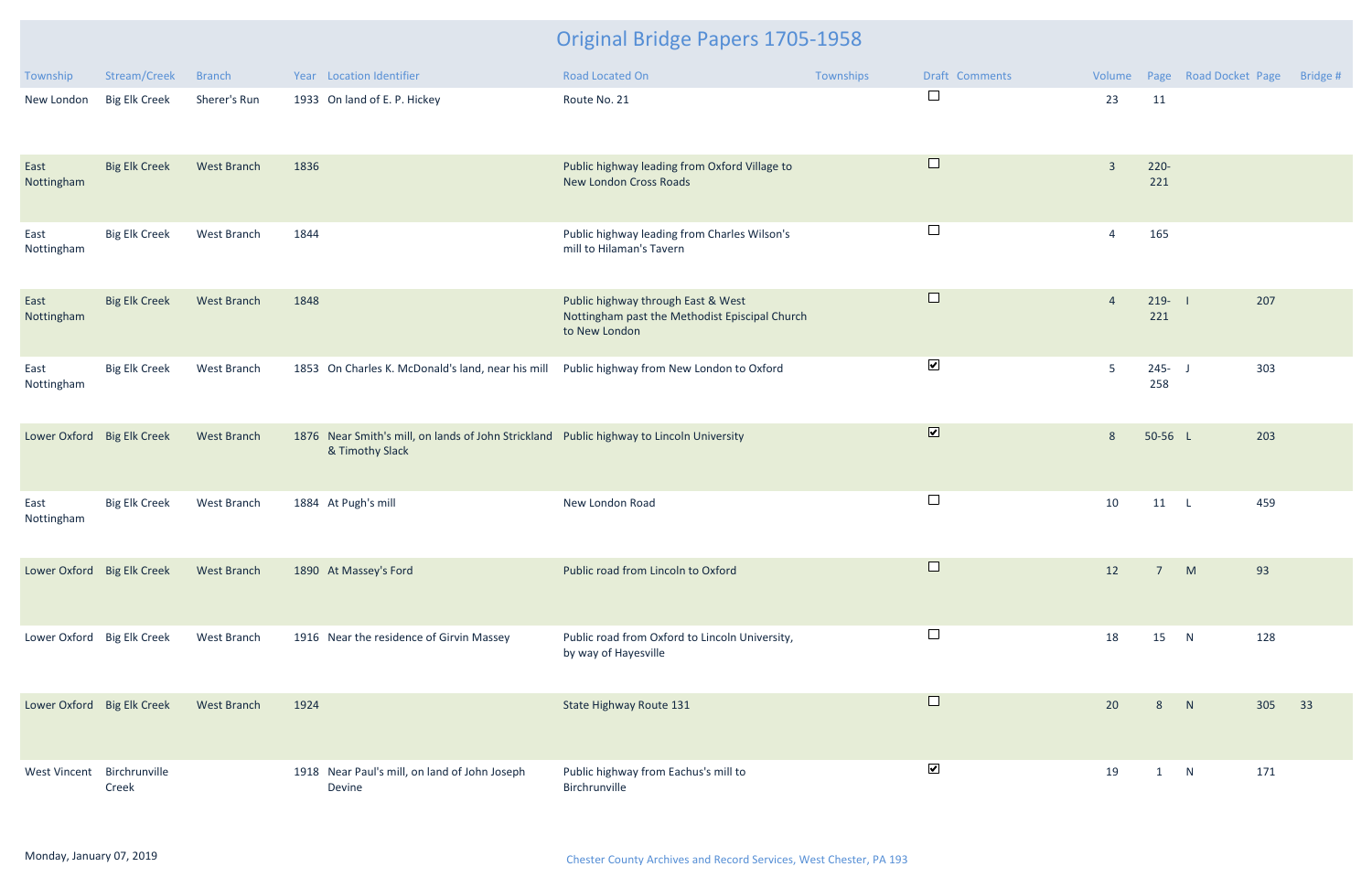| Township             | Stream/Creek<br><b>Branch</b> |      | Year Location Identifier                                                                 | <b>Road Located On</b>                                          | Townships                                  | Draft Comments                  | Volume                 |              | Page Road Docket Page |        | Bridge # |
|----------------------|-------------------------------|------|------------------------------------------------------------------------------------------|-----------------------------------------------------------------|--------------------------------------------|---------------------------------|------------------------|--------------|-----------------------|--------|----------|
| <b>West Vincent</b>  | Birchrunville<br>Creek        |      | 1922 Near Birchrunville Chapel, on land of Peter<br>Linchak & Vincent Baptist Church     | Public highway from Route 147                                   |                                            | $\overline{\mathbf{v}}$         | 20                     | $\mathbf{1}$ | N                     | 258    |          |
| <b>West Vincent</b>  | Birchrunville<br>Creek        |      | 1929 Near Eachus's mill, on lands of Charles E.<br>Brinkman & George L. Leiberman        | Public highway from Chester Springs to<br>Nantmeal Village      |                                            | $\blacktriangledown$            | 22                     | 8            |                       |        | 314      |
| <b>East Bradford</b> | <b>Black Horse</b><br>Creek   |      | 1912 Between Strasburg Road & Jefferis Bridge                                            | <b>Brandywine Creek Road</b>                                    |                                            | $\Box$                          | 16                     | 14           | M                     | 542    |          |
| Upper<br>Uwchlan     | <b>Black Horse Run</b>        |      | 1916 On lands of Havard Lewis, Elizabeth Holman<br>& David G. Byerly                     | Conestoga Road                                                  |                                            | $\Box$                          | 18                     | 8            | N                     | 98     |          |
| West<br>Nottingham   | <b>Black Run</b>              | 1861 |                                                                                          | Public highway from Fountain Green to West<br>Nottingham Centre |                                            | $\Box$                          | $6\phantom{1}6$        | 148-<br>151  |                       |        |          |
| West<br>Nottingham   | <b>Black Run</b>              |      | 1887 At Hiram McCreary's Ford                                                            | Public road leading from Nottingham Station to<br>Kirk's Mills  |                                            | $\blacktriangledown$            | 10                     | 24           | M                     | 53, 54 |          |
| West<br>Nottingham   | <b>Black Run</b>              |      | 1914 Near the house of S. Lee Broomall, on lands<br>of S. Lee Broomall & Pickney J. Kirk | Public road from Nottingham to Fremont                          |                                            | $\Box$                          | 17                     | 15           | N                     | 38     |          |
| East<br>Nottingham   | <b>Blackburn Run</b>          |      | 1930 On land of Granville H. Coates                                                      | Road from Glen Roy to Pine Grove                                | East Nottingham,<br>West Nottingham        | $\Box$                          | 22                     | 10           |                       |        | 323      |
| West<br>Nottingham   | <b>Blackburn Run</b>          |      | 1930 On land of Granville H. Coates                                                      | Road from Glen Roy to Pine Grove                                | East Nottingham,<br><b>West Nottingham</b> | $\Box$                          | 22                     | 10           |                       |        | 323      |
|                      | West Bradford Boardley's Run  |      | 1843 Near Moses Baily's                                                                  | <b>Strasburg Road</b>                                           |                                            | $\Box$                          | $\boldsymbol{\Lambda}$ | 136-<br>138  |                       |        |          |
| Birmingham           | Brandywine<br>Creek           |      | 1737 John Chads Ferry                                                                    | <b>Great Road</b>                                               |                                            | $\Box$<br>Boats built for ferry | $\mathbf{1}$           | $6 - 7$      |                       |        |          |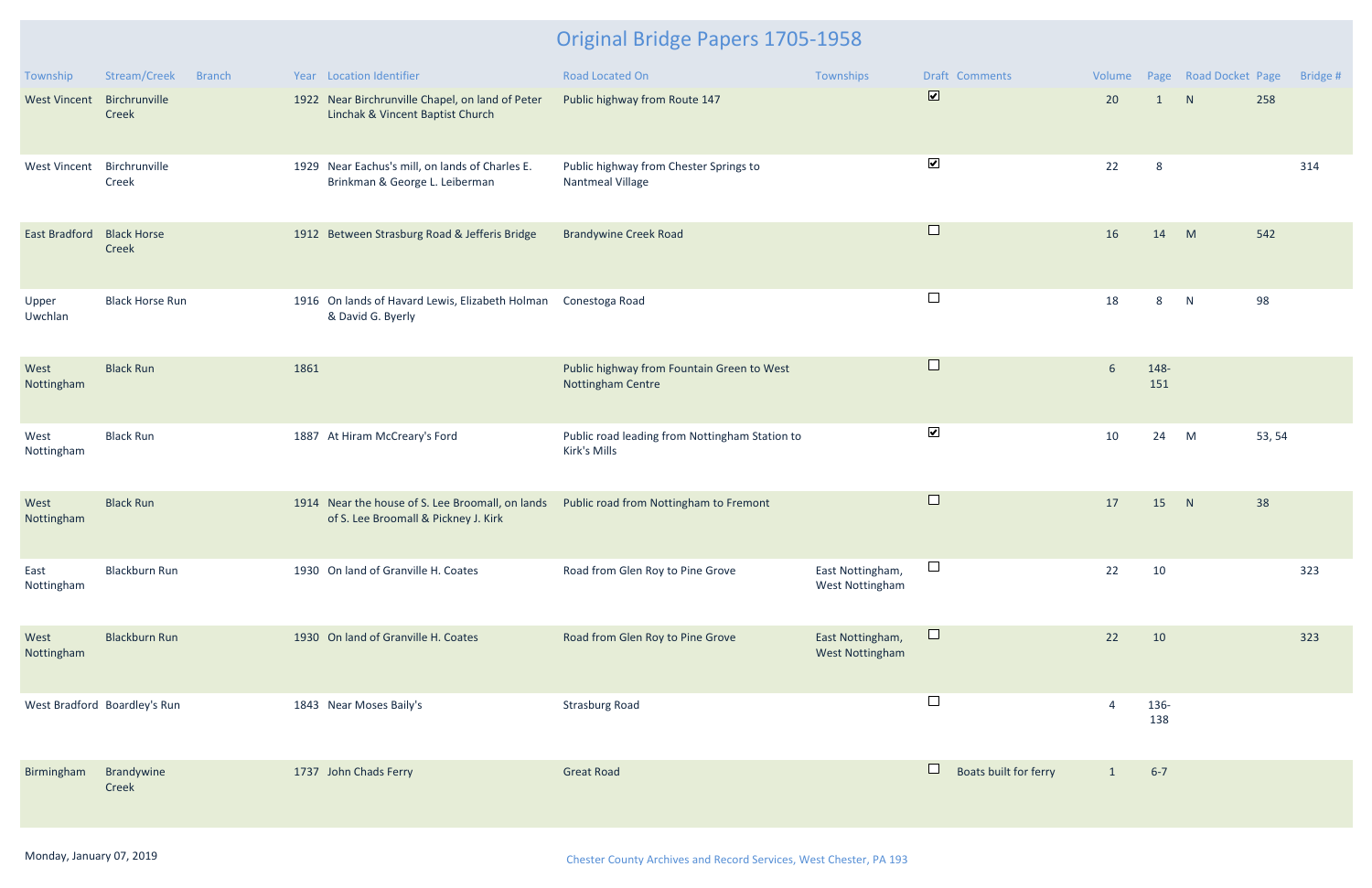| Township      | Stream/Creek        | <b>Branch</b> | Year Location Identifier           | <b>Road Located On</b>                                             | Townships                                     |        | Draft Comments                                             |              |           | Volume Page Road Docket Page | Bridge # |
|---------------|---------------------|---------------|------------------------------------|--------------------------------------------------------------------|-----------------------------------------------|--------|------------------------------------------------------------|--------------|-----------|------------------------------|----------|
| Birmingham    | Brandywine<br>Creek |               | 1742 John Chads Ferry              |                                                                    |                                               | $\Box$ | Concerning boats                                           | $\mathbf{1}$ | $15-16$   |                              |          |
| Birmingham    | Brandywine<br>Creek |               | 1760 John Chads Ferry              |                                                                    |                                               | $\Box$ | Concerning boat                                            | $\mathbf{1}$ | 26        |                              |          |
| Birmingham    | Brandywine<br>Creek |               | 1760 John Chads Ferry              |                                                                    |                                               | $\Box$ | Concerning boat                                            | $\mathbf{1}$ | 27-29     |                              |          |
| East Bradford | Brandywine<br>Creek |               | 1789 Abiah Taylor's Ford           |                                                                    |                                               | Ш      | Frequent passing of<br>travellers to reach West<br>Chester | $\mathbf{1}$ | 44        |                              |          |
| East Bradford | Brandywine<br>Creek |               | 1793 Near Nathan Scholfield's mill | Road from West Chester to the south western<br>parts of the County |                                               | $\Box$ |                                                            | $\mathbf{1}$ | $51 - 52$ |                              |          |
| Pennsbury     | Brandywine<br>Creek |               | 1793 Near Nathan Scholfield's mill | Road from West Chester to the south western<br>parts of the County |                                               | $\Box$ | Later Wistar's Bridge                                      | $\mathbf{1}$ | $51-52$   |                              |          |
| Birmingham    | Brandywine<br>Creek |               | 1795 Chads Ferry                   |                                                                    |                                               | $\Box$ |                                                            | $\mathbf{1}$ | 56        |                              |          |
| East Caln     | Brandywine<br>Creek |               | 1795 Near Downingtown              | Horse Shoe Road                                                    |                                               | $\Box$ |                                                            | $\mathbf{1}$ | 53        |                              |          |
| East Caln     | Brandywine<br>Creek |               | 1802 Near Downingtown              | Horse Shoe Road                                                    |                                               | $\Box$ |                                                            | $\mathbf{1}$ | 94-96 C   | 222                          |          |
| Pennsbury     | Brandywine<br>Creek |               | 1802 At or near Chadds Ford        |                                                                    | Pennsbury,<br>Birmingham<br>(Delaware County) | $\Box$ |                                                            | $\mathbf{1}$ | 73-80 C   | 221                          |          |
| East Bradford | Brandywine<br>Creek |               | 1804 At Painter's Ford             | <b>Street Road</b>                                                 | Pennsbury, East<br><b>Bradford</b>            | $\Box$ |                                                            | $\mathbf{1}$ | 97-105 D  | 203                          |          |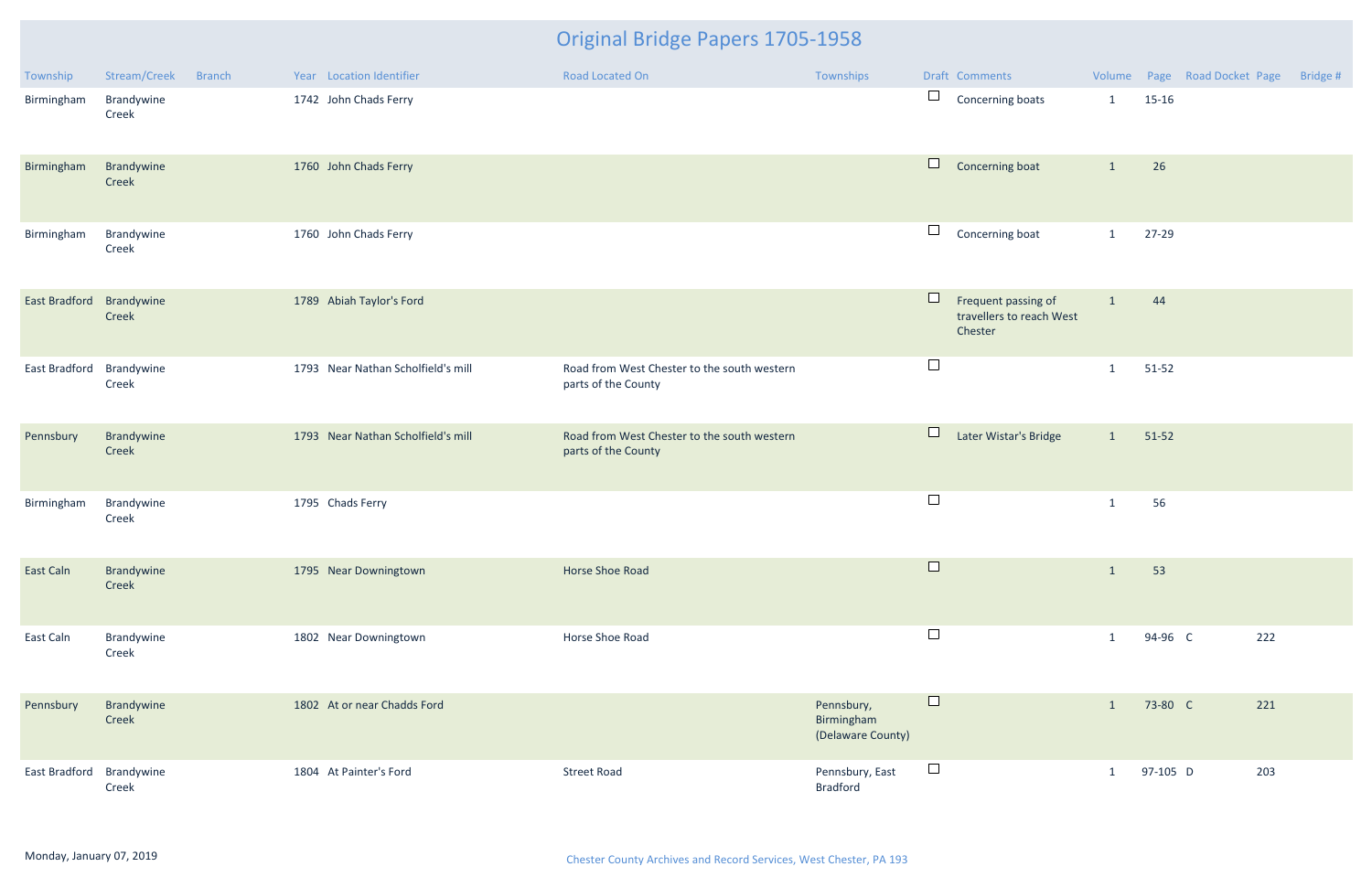| Township             | Stream/Creek<br><b>Branch</b> | Year Location Identifier    | <b>Road Located On</b>                                                                                                                | Townships                          |        | Draft Comments      |                |               | Volume Page Road Docket Page |     | Bridge # |
|----------------------|-------------------------------|-----------------------------|---------------------------------------------------------------------------------------------------------------------------------------|------------------------------------|--------|---------------------|----------------|---------------|------------------------------|-----|----------|
| Pennsbury            | Brandywine<br>Creek           | 1804 At Painter's Ford      | <b>Street Road</b>                                                                                                                    | Pennsbury, East<br><b>Bradford</b> | $\Box$ |                     | $\mathbf{1}$   | 97-105 D      |                              | 203 |          |
| East Bradford        | Brandywine<br>Creek           | 1809 At Painter's Ford      | Marlborough Street Road                                                                                                               | East Bradford,<br>Pennsbury        | $\Box$ |                     | $\mathbf{1}$   | 159- D<br>164 |                              | 203 |          |
| Pennsbury            | Brandywine<br>Creek           | 1809 At Painter's Ford      | Marlborough Street Road                                                                                                               | East Bradford,<br>Pennsbury        | $\Box$ |                     | $\mathbf{1}$   | 159- D<br>164 |                              | 203 |          |
| West<br>Nantmeal     | Brandywine<br>Creek           | 1811 At George Evans's mill |                                                                                                                                       |                                    | $\Box$ | Rejected            | $\mathbf{1}$   | 165-<br>167   |                              |     |          |
| West Caln            | Brandywine<br>Creek           | 1814 Near Waggon Town       | Road leading from Philadelphia and Lancaster<br>Turnpike to the Manor Meetinghouse                                                    |                                    | $\Box$ | "Little Brandywine" | $2^{\circ}$    | 42-46         |                              |     |          |
| Honey Brook          | Brandywine<br>Creek           | 1815                        | Public highway leading from Waggontown, and<br>another public road leading from Compass to<br>the Downingtown and Harrisburg Turnpike |                                    | $\Box$ |                     | $\overline{2}$ | $71-73$       |                              |     |          |
| <b>East Bradford</b> | Brandywine<br>Creek           | 1816 At Painter's Ford      | <b>Street Road (now State Road)</b>                                                                                                   | East Bradford,<br>Pennsbury        | $\Box$ | Repair              | $\overline{2}$ | 75            |                              |     |          |
| Pennsbury            | Brandywine<br>Creek           | 1816 At Painter's Ford      | Street Road (now State Road)                                                                                                          | East Bradford,<br>Pennsbury        | $\Box$ | Repair              | $\overline{2}$ | 75            |                              |     |          |
| West<br>Nantmeal     | Brandywine<br>Creek           | 1817 Near Jacob Westley's   |                                                                                                                                       |                                    | $\Box$ |                     | $\overline{2}$ | 88-90 E       |                              | 27  |          |
| West<br>Nantmeal     | Brandywine<br>Creek           | 1818                        | Public highway from Manor Meetinghouse to<br>Loag's Store                                                                             |                                    | $\Box$ |                     | $\overline{2}$ | 100-<br>101   |                              |     |          |
| West<br>Nantmeal     | Brandywine<br>Creek           | 1820                        | Public road from Manor Meeting House to John<br>Souder's store                                                                        |                                    | $\Box$ |                     | $\overline{2}$ | 119           |                              |     |          |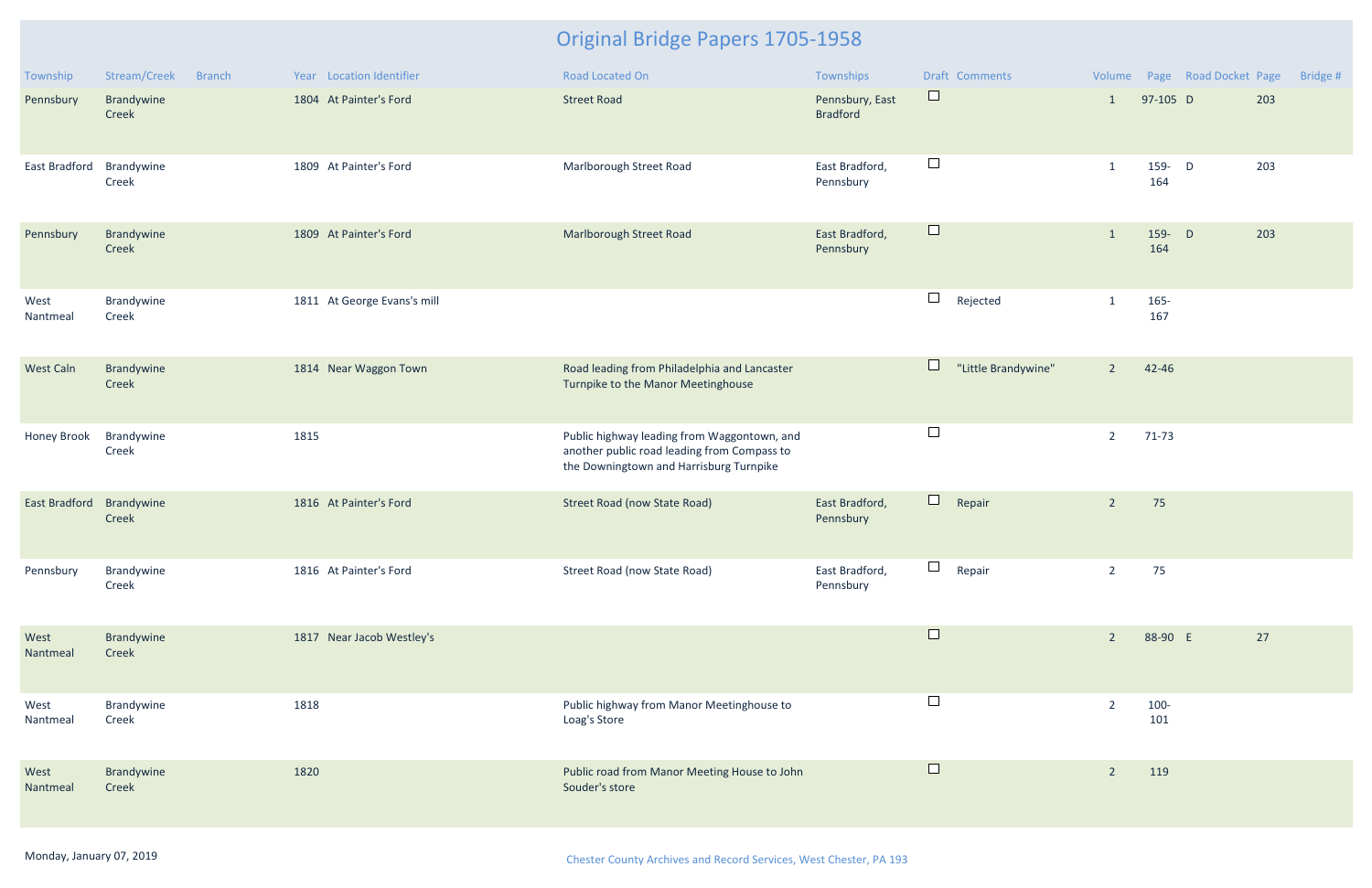| Township                 | Stream/Creek        | <b>Branch</b> |      | Year Location Identifier               | Road Located On                                                                           | Townships                                     |                              | Draft Comments                     |                |                | Volume Page Road Docket Page |     | Bridge # |
|--------------------------|---------------------|---------------|------|----------------------------------------|-------------------------------------------------------------------------------------------|-----------------------------------------------|------------------------------|------------------------------------|----------------|----------------|------------------------------|-----|----------|
| East Bradford            | Brandywine<br>Creek |               | 1821 |                                        |                                                                                           | Pennsbury, East<br><b>Bradford</b>            | ⊔                            | Repair/Washed away<br>January 1821 | $\overline{2}$ | 157- F<br>159  |                              | 128 |          |
| Pennsbury                | Brandywine<br>Creek |               |      | 1821 At Chads Ford                     | Public highway leading to Kennett Square                                                  | Pennsbury,<br>Birmingham<br>(Delaware County) | $\boxed{\blacktriangledown}$ |                                    | $\overline{3}$ | $1-12$ G       |                              | 61  |          |
| Pennsbury                | Brandywine<br>Creek |               | 1821 |                                        |                                                                                           | Pennsbury, East<br><b>Bradford</b>            |                              | Repair/Washed away<br>January 1821 | $\overline{2}$ | 157- F<br>159  |                              | 128 |          |
| East Bradford            | Brandywine<br>Creek |               |      | 1822 At Sugar's Ford                   | Road from West Chester to Downingtown                                                     | East Bradford,<br><b>West Bradford</b>        | $\Box$                       |                                    | $\overline{2}$ | 181-<br>182    |                              |     |          |
| West Bradford Brandywine | Creek               |               |      | 1822 At Sugar's Ford                   | Road from West Chester to Downingtown                                                     | East Bradford,<br><b>West Bradford</b>        | $\Box$                       |                                    | $\overline{2}$ | 181-<br>182    |                              |     |          |
| Uwchlan                  | Brandywine<br>Creek |               |      | 1824 Near William Reed's mill          | Road from Brandywine Meeting House to Little<br>Conestoga Turnpike Road                   |                                               | $\Box$                       |                                    | $\overline{2}$ | $200 -$<br>202 |                              |     |          |
| Uwchlan                  | Brandywine<br>Creek |               |      | 1824 Near Richard Bicking's paper mill | Paxton Road                                                                               |                                               | $\Box$                       |                                    | $\overline{2}$ | $203 -$<br>205 |                              |     |          |
| West<br>Nantmeal         | Brandywine<br>Creek |               |      | 1829 Near the Widow James              | Great road from Hopewell Furnace to<br>Waggontown                                         |                                               | $\Box$                       |                                    | $\overline{3}$ | 20-22 G        |                              | 97  |          |
| Brandywine               | Brandywine<br>Creek |               |      | 1830 Near Andrew Hatfield's mill       | Road leading to the Compass in Pequea Valley                                              |                                               | $\Box$                       |                                    | $\overline{3}$ | 43-47 G        |                              | 136 |          |
| West<br>Nantmeal         | Brandywine<br>Creek |               | 1831 |                                        | Public highway from Manor Meeting House to<br>Conestoga Valley                            |                                               | $\Box$                       |                                    | $\overline{3}$ | 88-90 G        |                              | 204 |          |
| Uwchlan                  | Brandywine<br>Creek |               |      | 1832 At Brownback's Fording            | Road from Conestoga Valley to Philadelphia, by<br>way of Lamb, Eagle and Red Lion Taverns | West Nantmeal,<br>Uwchlan                     | $\Box$                       |                                    | $\overline{3}$ | 116-<br>121    |                              |     |          |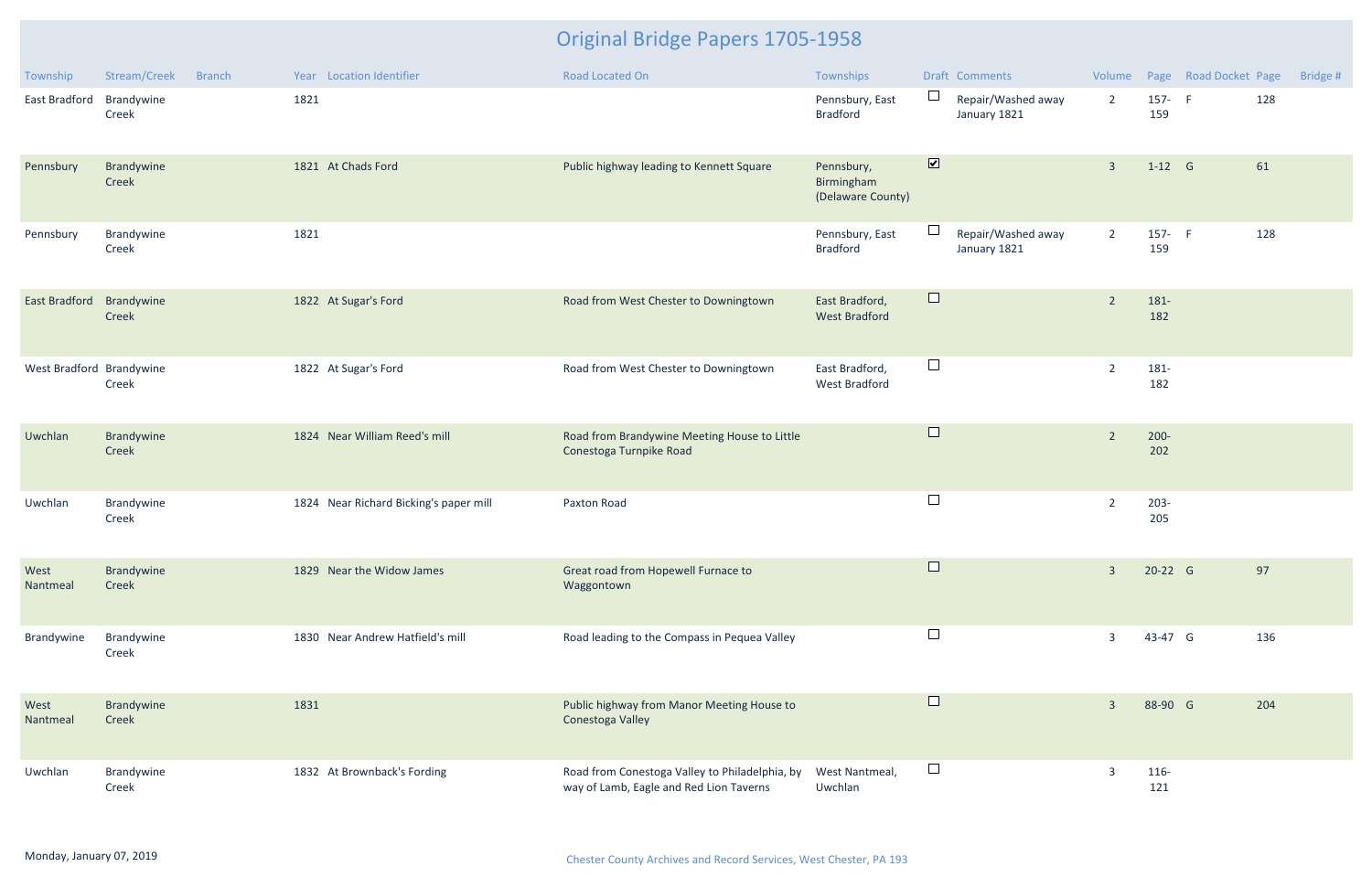| Township           | Stream/Creek        | <b>Branch</b> |      | Year Location Identifier          | <b>Road Located On</b>                                                                                 | Townships                 |                         | Draft Comments        |                         |                  | Volume Page Road Docket Page | Bridge # |
|--------------------|---------------------|---------------|------|-----------------------------------|--------------------------------------------------------------------------------------------------------|---------------------------|-------------------------|-----------------------|-------------------------|------------------|------------------------------|----------|
| West<br>Nantmeal   | Brandywine<br>Creek |               |      | 1832 At Brownback's Fording       | Road from Conestoga Valley to Philadelphia, by<br>way of Lamb, Eagle and Red Lion Taverns              | West Nantmeal,<br>Uwchlan | $\Box$                  |                       | $\overline{\mathbf{3}}$ | 116-<br>121      |                              |          |
| East Bradford      | Brandywine<br>Creek |               |      | 1836 Near William Walter's mill   | Public highway from Kennett Square to West<br>Chester                                                  |                           | $\Box$                  |                       | $\overline{3}$          | 212              |                              |          |
| West<br>Nantmeal   | Brandywine<br>Creek |               |      | 1839 At Marshall's Ford           | Road leading from the Manor Meeting to the<br><b>Spread Eagle Tavern</b>                               |                           | $\blacksquare$          |                       | $\overline{4}$          | 65-72            |                              |          |
| <b>Honey Brook</b> | Brandywine<br>Creek |               | 1840 |                                   | Public highway leading from Walker's store to<br>Happersett's Ion Foundary                             |                           | $\Box$                  |                       | $\overline{4}$          | 53               |                              |          |
| West<br>Nantmeal   | Brandywine<br>Creek |               | 1840 |                                   | Public highway from the Conestoga Road to<br><b>Manor Meeting House</b>                                |                           | $\overline{\mathbf{v}}$ |                       | $\overline{4}$          | 39-43            |                              |          |
| Birmingham         | Brandywine<br>Creek |               |      | 1850 At Brinton's Ford            | Public road from Kennett Square, via<br>Dilworthtown, to Philadelphia                                  | Birmingham,<br>Pennsbury  | $\blacktriangledown$    | Exhibit quality draft | 5 <sub>1</sub>          | 74-77            | 292                          |          |
| Newlin             | Brandywine<br>Creek |               |      | 1850 At Harvey's Ford             | Public road from Romansville to Doe Run                                                                |                           | $\overline{\mathbf{v}}$ |                       | 5 <sup>1</sup>          | $78-86$ I, J     | 305,<br>200                  |          |
| Pennsbury          | Brandywine<br>Creek |               |      | 1850 At Brinton's Ford            | Public road from Kennett Square, via<br>Dilworthtown, to Philadelphia                                  | Birmingham,<br>Pennsbury  | ⊻                       | Exhibit quality draft | 5                       | 74-77            | 292                          |          |
| <b>Honey Brook</b> | Brandywine<br>Creek |               |      | 1851 At Jones's Ford              | Public road from Rockville, on Downingtown,<br>Ephrata & Harrisburg Turnpike to Forrest Cross<br>Roads |                           | $\Box$                  |                       | $5\phantom{.}$          | $105 -$<br>107   |                              |          |
| East Bradford      | Brandywine<br>Creek |               |      | 1852 At Hause's or Brinton's Ford | Public road leading from Seeds's Bridge to the<br>road from Downingtown to Wilmington                  |                           | $\blacktriangledown$    |                       | -5                      | $142 -$<br>148   |                              |          |
| Birmingham         | Brandywine<br>Creek |               |      | 1853 At Brinton's Ford            | Public road from Kennett Square to<br>Dilworthtown                                                     | Birmingham,<br>Pennsbury  | $\blacksquare$          |                       | $5\phantom{.}$          | $170 - J$<br>181 | 102                          |          |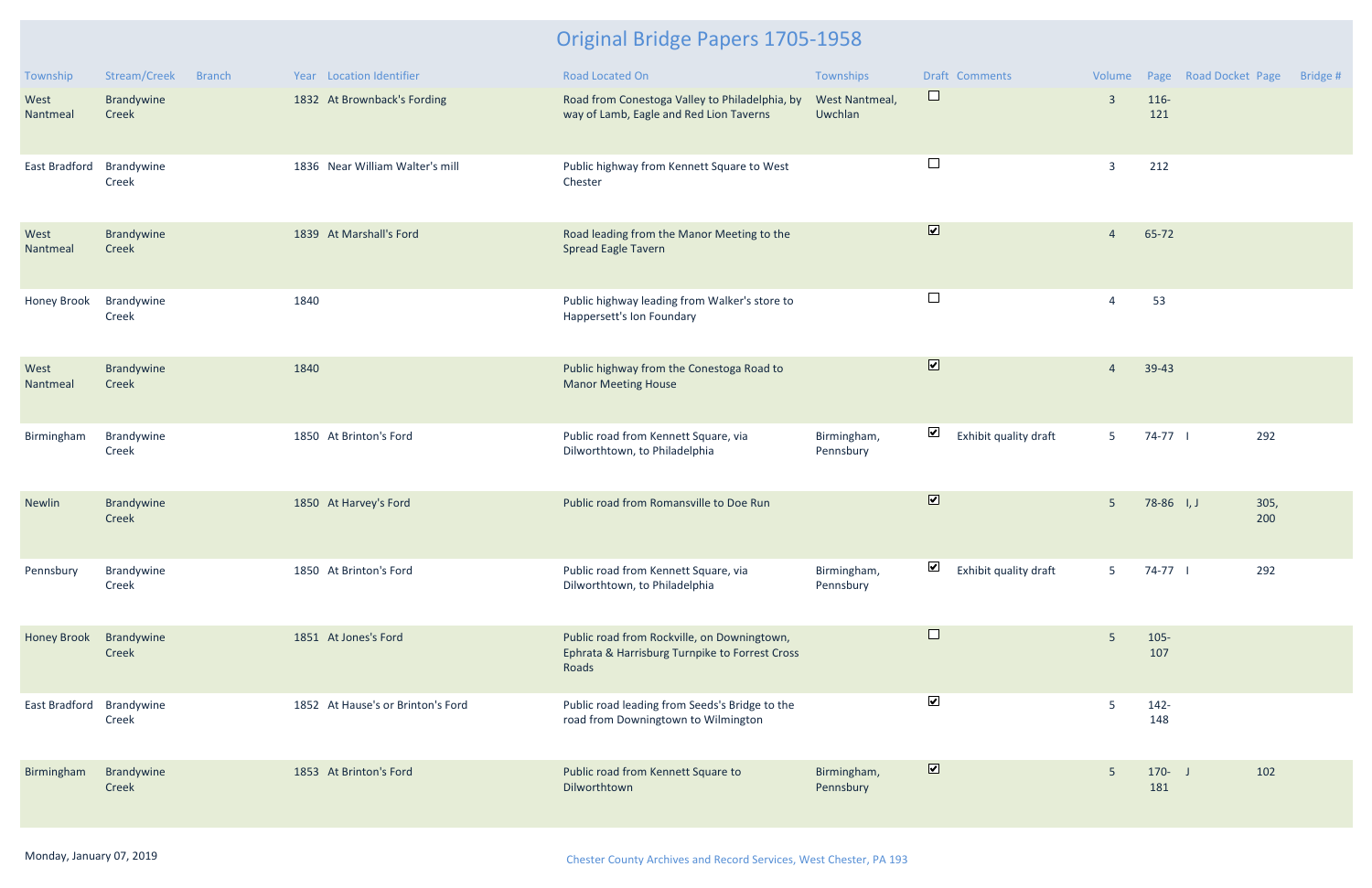| Township             | Stream/Creek<br><b>Branch</b> | Year Location Identifier                    | Road Located On                                                    | Townships                                     |                                        | Draft Comments                         | Volume          |                  | Page Road Docket Page | Bridge # |
|----------------------|-------------------------------|---------------------------------------------|--------------------------------------------------------------------|-----------------------------------------------|----------------------------------------|----------------------------------------|-----------------|------------------|-----------------------|----------|
| Pennsbury            | Brandywine<br>Creek           | 1853 At Brinton's Ford                      | Public road from Kennett Square to<br>Dilworthtown                 | Birmingham,<br>Pennsbury                      | $\blacktriangledown$                   |                                        | $5\phantom{.0}$ | $170 - J$<br>181 | 102                   |          |
| Pennsbury            | Brandywine<br>Creek           | 1853 At or near Pyle's Ford                 | Road leading from Downingtown in the Great<br>Valley to Wilmington | Pennsbury,<br>Birmingham<br>(Delaware County) | $\overline{\mathbf{v}}$                |                                        | 5 <sup>5</sup>  | $157 - J$<br>169 | 118                   |          |
| Birmingham           | Brandywine<br>Creek           | 1857                                        | <b>Street Road</b>                                                 | Birmingham,<br>Pocopson                       | $\Box$                                 | Repair                                 | 6               | $62 - 64$ J      | 454                   |          |
| <b>East Bradford</b> | Brandywine<br>Creek           | 1857 At Baileyville                         |                                                                    |                                               | $\Box$                                 | Repair                                 | $6\overline{6}$ | $56-58$ J        | 380                   |          |
| Pocopson             | Brandywine<br>Creek           | 1857                                        | <b>Street Road</b>                                                 | Birmingham,<br>Pocopson                       | $\Box$                                 | Repair                                 | 6               | $62 - 64$ J      | 454                   |          |
| Valley               | Brandywine<br>Creek           | 1857 Near Dr. Charles Huston's Rolling Mill | <b>Gap Road</b>                                                    |                                               | $\Box$                                 |                                        | 6               | 46-49            |                       |          |
| Pennsbury            | Brandywine<br>Creek           | 1860 At Chadds Ford                         | Concordville to Kennett Square Road                                | Pennsbury,<br>Birmingham<br>(Delaware County) | $\Box$                                 | Repair                                 | 6               | $143 - J$<br>146 | 629                   |          |
| Pocopson             | Brandywine<br>Creek           | 1861 At Marshall's mill                     |                                                                    |                                               |                                        | Existing bridge extension<br>requested | $6\overline{6}$ | $152 -$<br>155   |                       |          |
| West<br>Brandywine   | Brandywine<br>Creek           | 1862                                        | Public road from Rockville to Coatesville                          | West Caln, West<br>Brandywine                 | $\Box$                                 |                                        | 6               | 187-<br>190      |                       |          |
| West Caln            | Brandywine<br>Creek           | 1862                                        | Public road from Rockville to Coatesville                          | West Caln, West<br>Brandywine                 | $\Box$                                 |                                        | $6\phantom{1}6$ | 187-<br>190      |                       |          |
| Honey Brook          | Brandywine<br>Creek           | 1866 Near Cupola Station                    | Honey Brook & West Nantmeal Lime Road                              | Honey Brook, West<br>Nantmeal                 | $\begin{array}{c} \square \end{array}$ |                                        | 6               | $222 -$<br>228   |                       |          |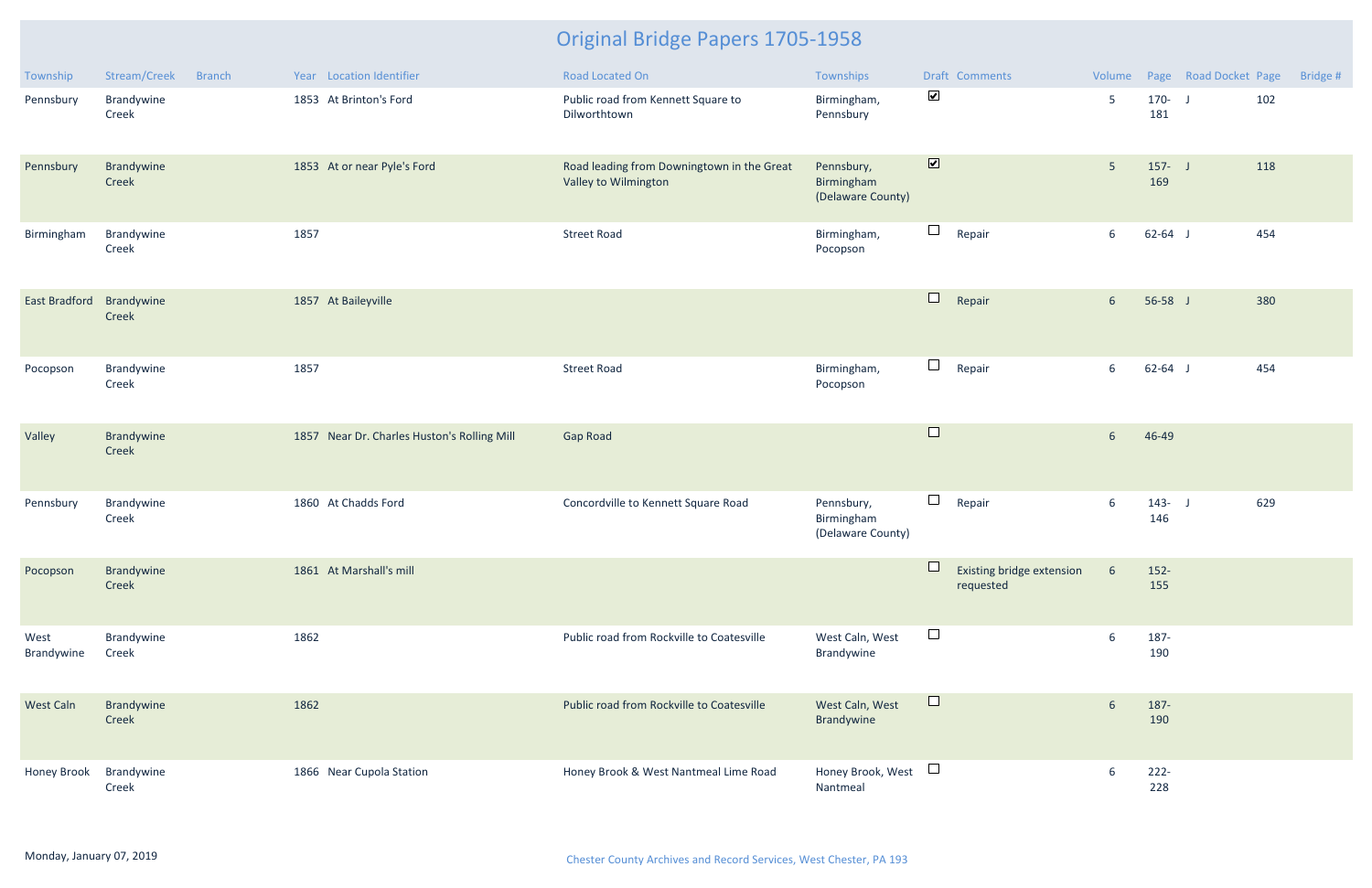| Township           | Stream/Creek        | <b>Branch</b> |      | Year Location Identifier                                                                             | <b>Road Located On</b>                                                | Townships                     |                         | <b>Draft Comments</b>                          | Volume          |                  | Page Road Docket Page |     | Bridge # |
|--------------------|---------------------|---------------|------|------------------------------------------------------------------------------------------------------|-----------------------------------------------------------------------|-------------------------------|-------------------------|------------------------------------------------|-----------------|------------------|-----------------------|-----|----------|
| West<br>Nantmeal   | Brandywine<br>Creek |               |      | 1866 Near Cupola Station                                                                             | Honey Brook & West Nantmeal Lime Road                                 | Honey Brook, West<br>Nantmeal | $\Box$                  |                                                | 6               | $222 -$<br>228   |                       |     |          |
| Newlin             | Brandywine<br>Creek |               |      | 1867 At a point known as the Rock, on lands of<br>George Clayton, Richard J. Lamborn, & Ezra<br>Hall | Public highway from the Chester County<br>Poorhouse to Kennett Square |                               | $\blacktriangledown$    | Multiple drafts showing<br>poorhouse           | $6\phantom{1}6$ | 238- K<br>272    |                       | 335 |          |
| West<br>Brandywine | Brandywine<br>Creek |               | 1868 |                                                                                                      | Public highway to Guthrieville & Compass                              |                               | $\Box$                  | West Caln, West<br>Brandywine                  | $\overline{7}$  | 78-81            |                       |     |          |
| West<br>Brandywine | Brandywine<br>Creek |               |      | 1868 At Grier's Ford                                                                                 | West Caln & West Brandywine Road                                      | West Caln, West<br>Brandywine | $\Box$                  |                                                | $\overline{7}$  | 95-98 K          |                       | 334 |          |
| <b>West Caln</b>   | Brandywine<br>Creek |               |      | 1868 At Grier's Ford                                                                                 | West Caln & West Brandywine Road                                      | West Caln, West<br>Brandywine | $\Box$                  |                                                | $\overline{7}$  | 95-98 K          |                       | 334 |          |
| West Caln          | Brandywine<br>Creek |               | 1868 |                                                                                                      | Public highway to Guthrieville & Compass                              |                               |                         | West Caln, West<br>Brandywine                  | $\overline{7}$  | 78-81            |                       |     |          |
| West<br>Brandywine | Brandywine<br>Creek |               |      | 1870 At ford near Liggett's mill, on lands of<br>George Liggett dec'd & Amos Shannon                 | Public road from Compassville to Guthrieville                         |                               | $\overline{\mathbf{v}}$ | Exhibit quality draft                          | $\overline{7}$  | 155- K<br>163    |                       | 430 |          |
| West Caln          | Brandywine<br>Creek |               |      | 1870 At ford near Liggett's mill, on lands of<br>George Liggett dec'd & Amos Shannon                 | Public road from Compassville to Guthrieville                         |                               | $\blacktriangledown$    | Exhibit quality draft                          | $\overline{7}$  | 155- K<br>163    |                       | 430 |          |
| <b>Newlin</b>      | Brandywine<br>Creek |               |      | 1873 On lands of Hugh E. Steel                                                                       | Road from Laurel Iron Works to Laurel Station                         |                               | $\overline{\mathbf{z}}$ | Drafts shows location of<br>steam rolling mill | $\overline{7}$  | $231 - L$<br>238 |                       | 45  |          |
| Birmingham         | Brandywine<br>Creek |               |      | 1879 At Sager's mill                                                                                 | Public highway from Kennett Square to West<br>Chester                 | Birmingham,<br>Pocopson       | $\blacktriangledown$    | Exhibit quality draft                          | 8               | 148-<br>153      |                       |     |          |
| Pocopson           | Brandywine<br>Creek |               |      | 1879 At Sager's mill                                                                                 | Public highway from Kennett Square to West<br>Chester                 | Birmingham,<br>Pocopson       | $\triangleright$        | Exhibit quality draft                          | 8               | 148-<br>153      |                       |     |          |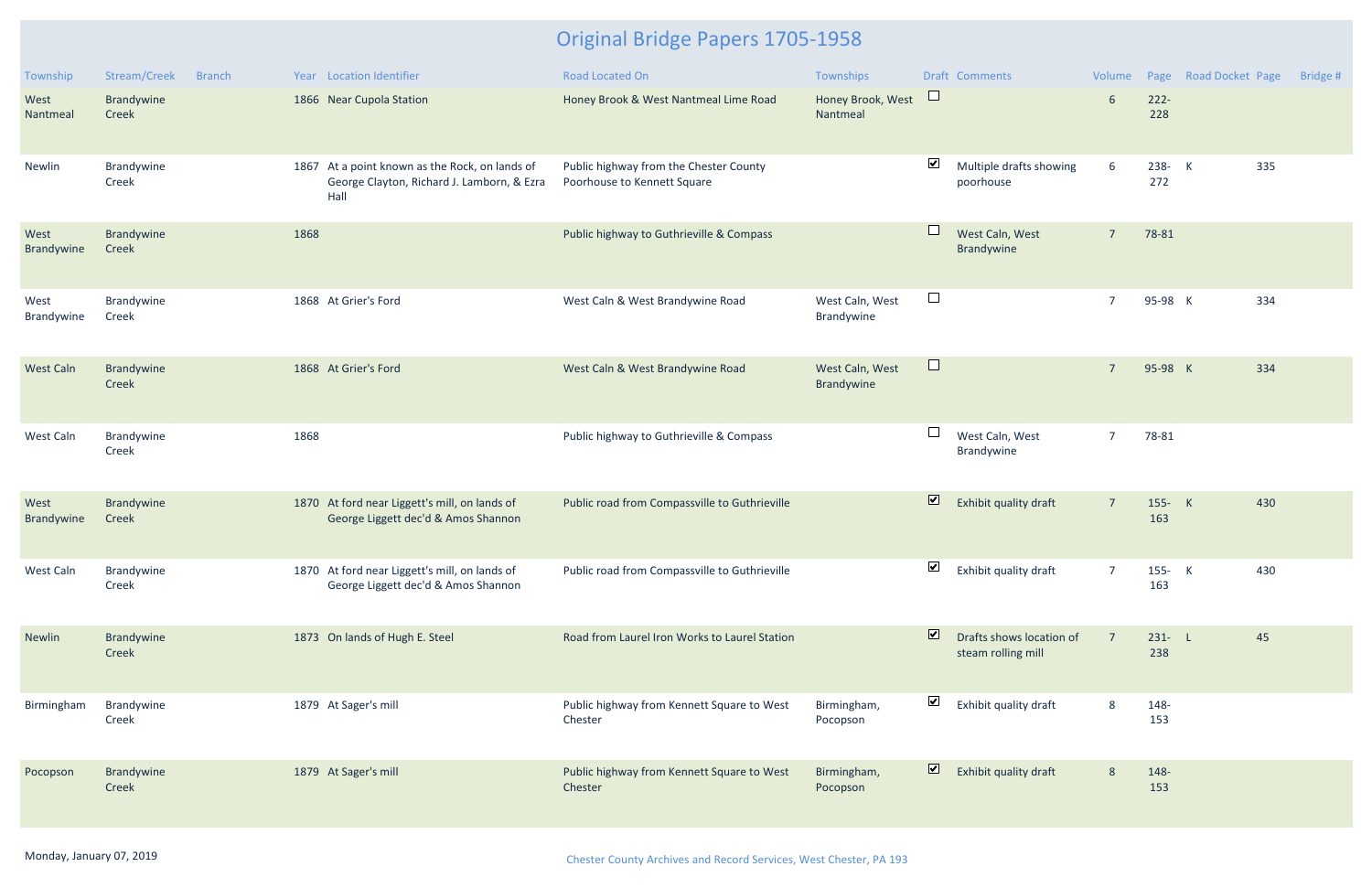| Township            | Stream/Creek<br><b>Branch</b> | Year Location Identifier                                                                     | Road Located On                                                                   | Townships                                     |                      | Draft Comments                                                                          |    |                  | Volume Page Road Docket Page |     | Bridge # |
|---------------------|-------------------------------|----------------------------------------------------------------------------------------------|-----------------------------------------------------------------------------------|-----------------------------------------------|----------------------|-----------------------------------------------------------------------------------------|----|------------------|------------------------------|-----|----------|
| Pennsbury           | Brandywine<br>Creek           | 1882                                                                                         | Public highway from Brinton's Corner to Chadds<br>Ford                            | Pennsbury,<br>Birmingham<br>(Delaware County) | $\Box$               |                                                                                         | 8  | $212 - L$<br>214 |                              | 380 |          |
| East<br>Fallowfield | Brandywine<br>Creek           | 1885                                                                                         | Public road leading from Franklin Barnes's<br>residence to that of Daniel Conklin |                                               | $\Box$               |                                                                                         | 10 | 18               |                              |     |          |
| East<br>Fallowfield | Brandywine<br>Creek           | 1885 At Young's Fording                                                                      | Road from Modena to Coatesville                                                   |                                               | ⊔                    | A bridge or causeway<br>needed as an approach<br>to the north end of the<br>iron bridge | 10 | 16               |                              |     |          |
| Birmingham          | Brandywine<br>Creek           | 1891                                                                                         | Near the road from Lenape Station to Kennett<br>Square                            | Pocopson,<br>Birmingham                       | $\Box$               |                                                                                         | 11 | 12               |                              |     |          |
| East Bradford       | Brandywine<br>Creek           | 1891 At Jefferis's Ford, on land of W. H. H. Davis                                           | <b>State Road</b>                                                                 |                                               | $\blacktriangledown$ |                                                                                         | 12 | 10               |                              |     |          |
| Pocopson            | Brandywine<br>Creek           | 1891                                                                                         | Kennett Square & West Chester Road                                                | Pocopson,<br>Birmingham                       | $\Box$               | Enlargement                                                                             | 11 | 6                |                              |     |          |
| Pocopson            | Brandywine<br>Creek           | 1891                                                                                         | Kennett Square & West Chester Road                                                | Pocopson,<br>Birmingham                       | $\sqcup$             | Enlargement                                                                             | 11 | 6                |                              |     |          |
| Pocopson            | Brandywine<br>Creek           | 1891                                                                                         | Near the road from Lenape Station to Kennett<br>Square                            | Pocopson,<br>Birmingham                       |                      |                                                                                         | 11 | 12               |                              |     |          |
| East<br>Fallowfield | Brandywine<br>Creek           | 1898 On or near lands of Elizabeth Young's estate Public road from Coatesville to Youngsburg |                                                                                   |                                               | $\Box$               |                                                                                         | 13 | $\overline{4}$   | M                            | 238 |          |
| Valley              | Brandywine<br>Creek           | 1900                                                                                         | Public highway to Coatesville Iron Co. & Tube,<br>Pipe Works                      |                                               | $\Box$               |                                                                                         | 13 | 18               | M                            | 288 |          |
| Birmingham          | Brandywine<br>Creek           | 1902 At Lenape                                                                               | Kennett Road to West Chester                                                      | Pocopson,<br>Birmingham                       | $\blacktriangledown$ |                                                                                         | 14 | $\mathbf{1}$     | M                            | 330 |          |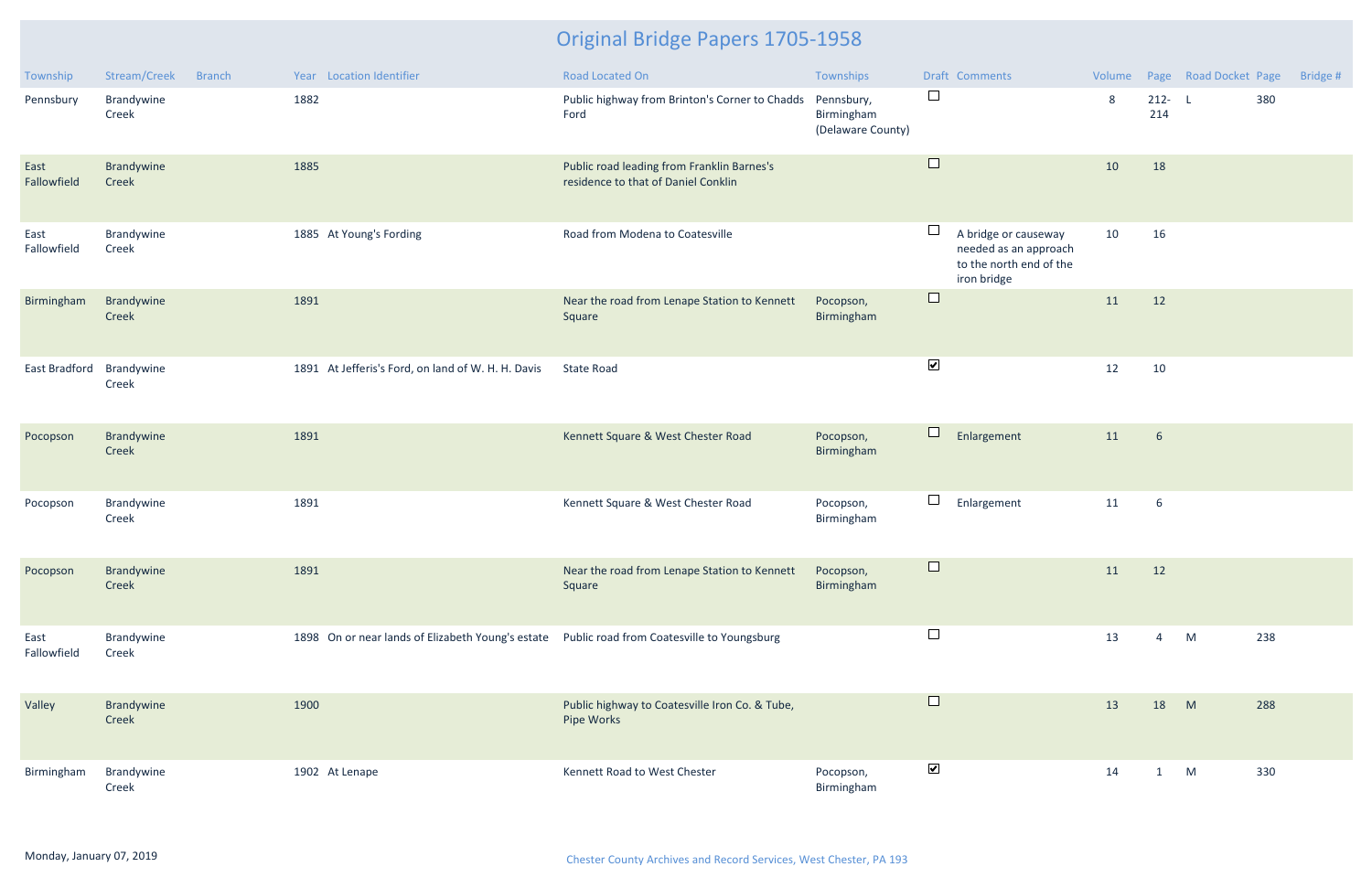| Township            | Stream/Creek<br><b>Branch</b> | Year Location Identifier                                                    | Road Located On                                                        | Townships                                     | Draft Comments                                                           | Volume |                | Page Road Docket Page |             | Bridge # |
|---------------------|-------------------------------|-----------------------------------------------------------------------------|------------------------------------------------------------------------|-----------------------------------------------|--------------------------------------------------------------------------|--------|----------------|-----------------------|-------------|----------|
| Pocopson            | Brandywine<br>Creek           | 1902 At Lenape                                                              | Kennett Road to West Chester                                           | Pocopson,<br>Birmingham                       | $\overline{\mathbf{v}}$                                                  | 14     | 1              | M                     | 330         |          |
| West<br>Nantmeal    | Brandywine<br>Creek           | 1903 At Lewis's mill                                                        |                                                                        |                                               | $\Box$                                                                   | 14     | 17             | M                     | 360         |          |
| East<br>Fallowfield | Brandywine<br>Creek           | 1905 On lands of Worth Brothers Company, H.<br>Preston Baker & Rebecca Mode | Public road from Modena to Coatesville                                 |                                               | $\overline{\mathbf{v}}$                                                  | 14     | 25             | M                     | 372         |          |
| Honey Brook         | Brandywine<br>Creek           | 1906 Near Emery's Creamery                                                  | Public road from Cambridge to the Harrisburg &<br>Downingtown Turnpike |                                               | $\Box$                                                                   | 15     | 5 <sub>1</sub> | M                     | 404         |          |
| Birmingham          | Brandywine<br>Creek           | 1911 At or near Lenape Station                                              | Public road from Sager's Mill to Kennett Square                        |                                               | $\overline{\mathbf{v}}$                                                  | 16     | 1              | M                     | 509         |          |
| Coatesville         | Brandywine<br>Creek           | 1912                                                                        | <b>Main Street</b>                                                     |                                               | $\blacktriangleright$                                                    | 17     | $2^{\circ}$    | M                     | 563         |          |
| Valley              | Brandywine<br>Creek           | 1917 At Rock Run, on land of Worth Brothers<br>Company                      |                                                                        |                                               | $\overline{\mathbf{v}}$<br>Replacement of 1870<br>bridge, detailed draft | 18     | 20             | N                     | 138         |          |
| West<br>Brandywine  | Brandywine<br>Creek           | 1918 Near Cedar Knoll, on land of A. H. Reid                                | Public road from Hibernia Road to Martins<br>Corner                    | West Caln, West<br>Brandywine                 | ⊔                                                                        | 19     | $2^{\circ}$    | N                     | 169         |          |
| <b>West Caln</b>    | Brandywine<br>Creek           | 1918 Near Cedar Knoll, on land of A. H. Reid                                | Public road from Hibernia Road to Martins<br>Corner                    | West Caln, West<br>Brandywine                 | $\Box$                                                                   | 19     | $2^{\circ}$    | N                     | 169         |          |
| Pennsbury           | Brandywine<br>Creek           | 1919                                                                        | Baltimore Pike, State Highway Route No. 131                            | Pennsbury,<br>Birmingham<br>(Delaware County) | $\Box$                                                                   | 19     | $7^{\circ}$    | N                     | 206,<br>207 |          |
| Pennsbury           | Brandywine<br>Creek           | 1921                                                                        | Road from Baltimore Pike to Wilmington                                 | Pennsbury,<br>Birmingham<br>(Delaware County) | $\Box$                                                                   | 19     | 21             | N                     | 247         | 203      |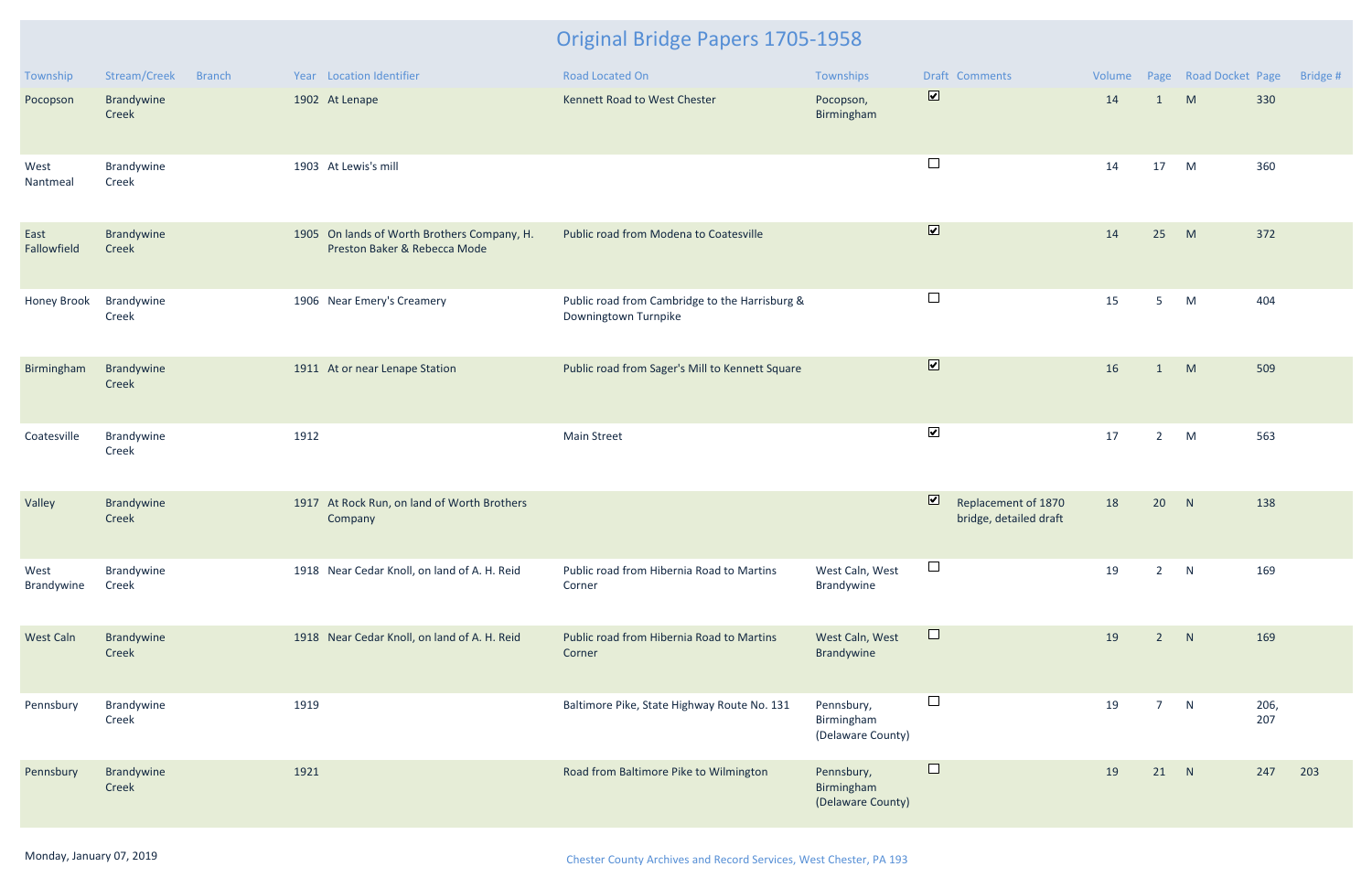| Township                 | Stream/Creek        | <b>Branch</b>          |      | Year Location Identifier                                                                      | Road Located On                                                                                          | Townships                              |                              | Draft Comments                              |                |                  | Volume Page Road Docket Page | Bridge # |
|--------------------------|---------------------|------------------------|------|-----------------------------------------------------------------------------------------------|----------------------------------------------------------------------------------------------------------|----------------------------------------|------------------------------|---------------------------------------------|----------------|------------------|------------------------------|----------|
| East Caln                | Brandywine<br>Creek | Downing's Tail<br>Race |      | 1741 Tail race of Thomas Downing's mill, formerly Road leading towards Chester<br>More's mill |                                                                                                          |                                        | $\Box$                       |                                             | $\mathbf{1}$   | 13-14            |                              |          |
| East Caln                | Brandywine<br>Creek | East Branch            | 1752 |                                                                                               | Philadelphia to Lancaster Road                                                                           |                                        | $\Box$                       |                                             | $\mathbf{1}$   | 20               |                              |          |
| East Caln                | Brandywine<br>Creek | East Branch            |      | 1774 Near Downing's mill                                                                      | Great road from Philadelphia to Lancaster                                                                |                                        | $\Box$                       |                                             | $\mathbf{1}$   | 41               |                              |          |
| <b>East Bradford</b>     | Brandywine<br>Creek | <b>East Branch</b>     | 1789 |                                                                                               | <b>Strasburg Road</b>                                                                                    | East Bradford,<br><b>West Bradford</b> | $\Box$                       |                                             | $\mathbf{1}$   | 47               |                              |          |
| West Bradford Brandywine | Creek               | East Branch            | 1789 |                                                                                               | <b>Strasburg Road</b>                                                                                    | East Bradford,<br>West Bradford        | $\Box$                       |                                             | $\mathbf{1}$   | 47               |                              |          |
| <b>East Bradford</b>     | Brandywine<br>Creek | <b>East Branch</b>     | 1804 |                                                                                               | State Road (new)                                                                                         |                                        |                              | First bridge erected at<br>location in 1789 | $\mathbf{1}$   | $124 - D$<br>125 | 21                           |          |
| Uwchlan                  | Brandywine<br>Creek | East Branch            |      | 1810 Near the house of William Denny                                                          | Little Conestoga Road                                                                                    |                                        | $\Box$                       |                                             | $\mathbf{1}$   | 154- D<br>158    | 203                          |          |
| West<br>Nantmeal         | Brandywine<br>Creek | <b>East Branch</b>     |      | 1822 At Isaac James's Ford                                                                    | Road from Manor Meeting House to Reading                                                                 |                                        |                              |                                             | $\overline{2}$ | 190-<br>191      |                              |          |
| Uwchlan                  | Brandywine<br>Creek | East Branch            |      | 1830 Near Reed's mill                                                                         | Road from Manor Meetinghouse to Yellow<br>Springs, via the Spread Eagle Tavern                           |                                        | $\Box$                       |                                             | 3              | $23 - 25$        |                              |          |
| Uwchlan                  | Brandywine<br>Creek | East Branch            |      | 1830 Near Richard Bicking's paper mill                                                        | Road from Manor Meetinghouse on the<br>Harrisburg Turnpike, via the old Red Lion                         |                                        | $\boxed{\blacktriangledown}$ |                                             | $\overline{3}$ | 40-42 G          | 136                          |          |
| East Bradford            | Brandywine<br>Creek | East Branch            |      | 1832 Near Jefferis's Fording                                                                  | Oil Mill Road and the State Road leading from<br>New Hope Bridge in Bucks County to the<br>Maryland Line |                                        | $\Box$                       |                                             | 3              | 110- G<br>115    | 222                          |          |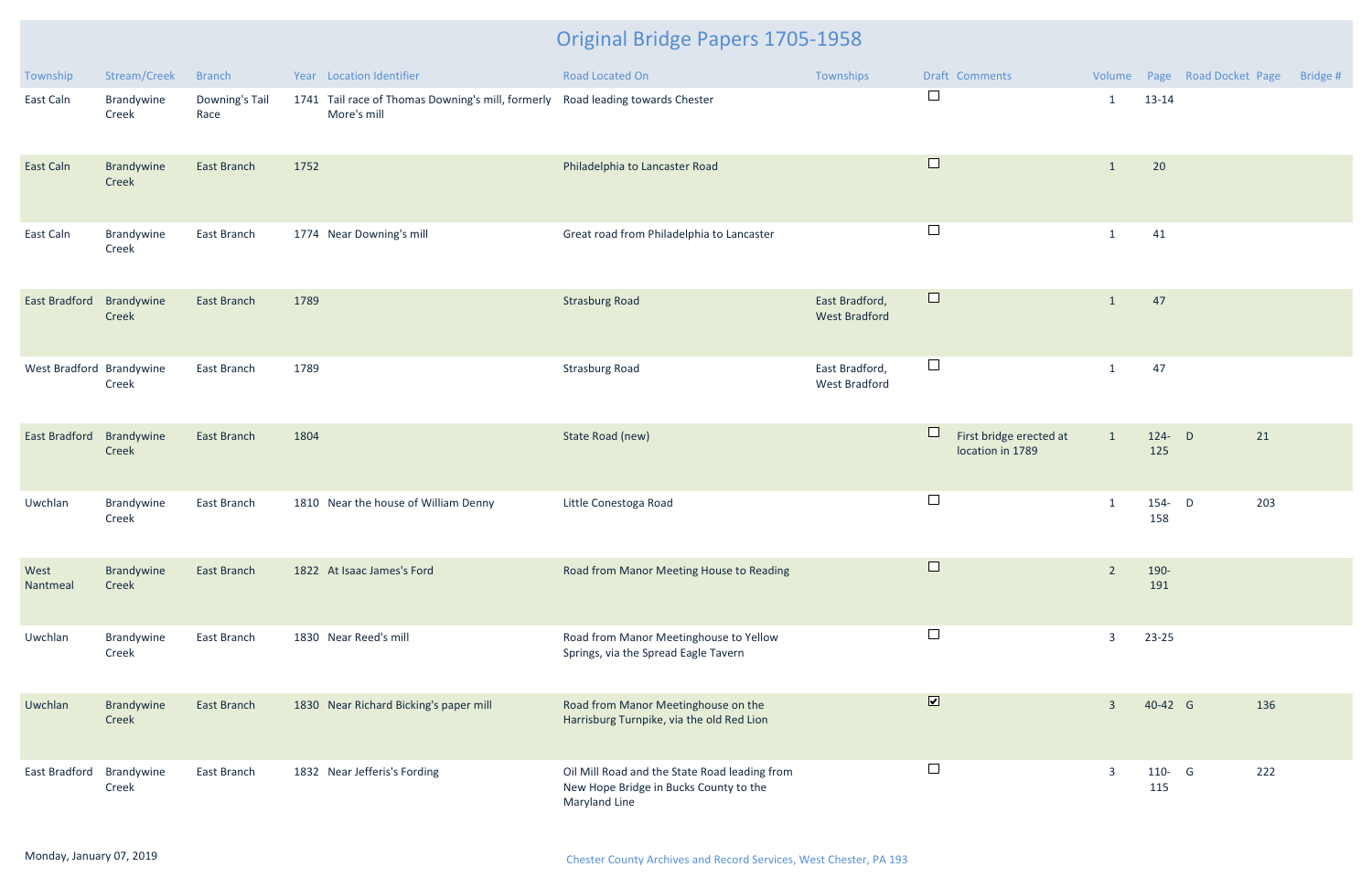| Township                 | Stream/Creek               | <b>Branch</b>      | Year Location Identifier               | <b>Road Located On</b>                                                                                                            | Townships                              | <b>Draft Comments</b>        | Volume         |                | Page Road Docket Page | Bridge # |
|--------------------------|----------------------------|--------------------|----------------------------------------|-----------------------------------------------------------------------------------------------------------------------------------|----------------------------------------|------------------------------|----------------|----------------|-----------------------|----------|
| Brandywine               | Brandywine<br>Creek        | East Branch        | 1833 Near Davis's Paper Mill           | Road leading from Guthrieville to the Old Red<br>Lion Tavern                                                                      | Brandywine,<br>Uwchlan                 | $\boxed{\blacktriangledown}$ | $\overline{3}$ | $122 -$<br>125 |                       |          |
| Uwchlan                  | Brandywine<br>Creek        | East Branch        | 1833 Near Davis's Paper Mill           | Road leading from Guthrieville to the Old Red<br>Lion Tavern                                                                      | Brandywine,<br>Uwchlan                 | $\blacktriangledown$         | $\overline{3}$ | $122 -$<br>125 |                       |          |
| West Bradford Brandywine | Creek                      | <b>East Branch</b> | 1833 On John Sugar's land              | Public highway leading from the Black Horse<br>Tavern on the Strasburg Road                                                       |                                        | $\boxed{\blacktriangledown}$ | $\overline{3}$ | 178-<br>181    |                       |          |
| Brandywine               | Brandywine<br>Creek        | East Branch        | 1837                                   | Public highway leading from the Red Lion<br>Tavern to Hibernia Forge, and another road<br>leading in the direction of Downingtown | Uwchlan,<br>Brandywine                 | $\Box$                       | $\overline{3}$ | 228-<br>230    |                       |          |
| Uwchlan                  | Brandywine<br>Creek        | <b>East Branch</b> | 1837                                   | Public highway leading from the Red Lion<br>Tavern to Hibernia Forge, and another road<br>leading in the direction of Downingtown | Uwchlan,<br>Brandywine                 | $\Box$                       | $\overline{3}$ | $228 -$<br>230 |                       |          |
| West<br>Nantmeal         | Brandywine<br>Creek        | East Branch        | 1837                                   | Public highway to the Springton Mills and Forge,<br>or the Manor Meetinghouse                                                     |                                        | $\Box$                       | $\overline{3}$ | $231 -$<br>233 |                       |          |
| Brandywine               | Brandywine<br>Creek        | <b>East Branch</b> | 1841 Near James M. Dorlan's paper mill | Public road from Guthrieville to Red Lion Road                                                                                    | Uwchlan,<br>Brandywine                 | $\overline{\mathbf{v}}$      | $\overline{A}$ | 106-<br>112    |                       |          |
| Uwchlan                  | Brandywine<br>Creek        | East Branch        | 1841 Near James M. Dorlan's paper mill | Public road from Guthrieville to Red Lion Road                                                                                    | Uwchlan,<br>Brandywine                 | $\blacktriangledown$         | $\overline{A}$ | 106-<br>112    |                       |          |
| East Bradford            | Brandywine<br><b>Creek</b> | <b>East Branch</b> | 1849 At Sugar's Ford                   | Public highway from West Chester to<br>Downingtown                                                                                | East Bradford,<br><b>West Bradford</b> | $\overline{\mathbf{v}}$      | 5 <sup>1</sup> | $17-37$ I, J   | 232, 7                |          |
| West Bradford Brandywine | Creek                      | East Branch        | 1849 At Sugar's Ford                   | Public highway from West Chester to<br>Downingtown                                                                                | East Bradford,<br>West Bradford        | $\blacktriangledown$         | 5              | $17-37$ I, J   | 232,7                 |          |
| East Caln                | Brandywine<br>Creek        | East Branch        | 1852 At Hoopes's Fording               | State Road from Downington to Wilmington and<br>a main road to West Chester                                                       | East Caln, West<br><b>Bradford</b>     | $\Box$                       | 5              | 136-<br>141    |                       |          |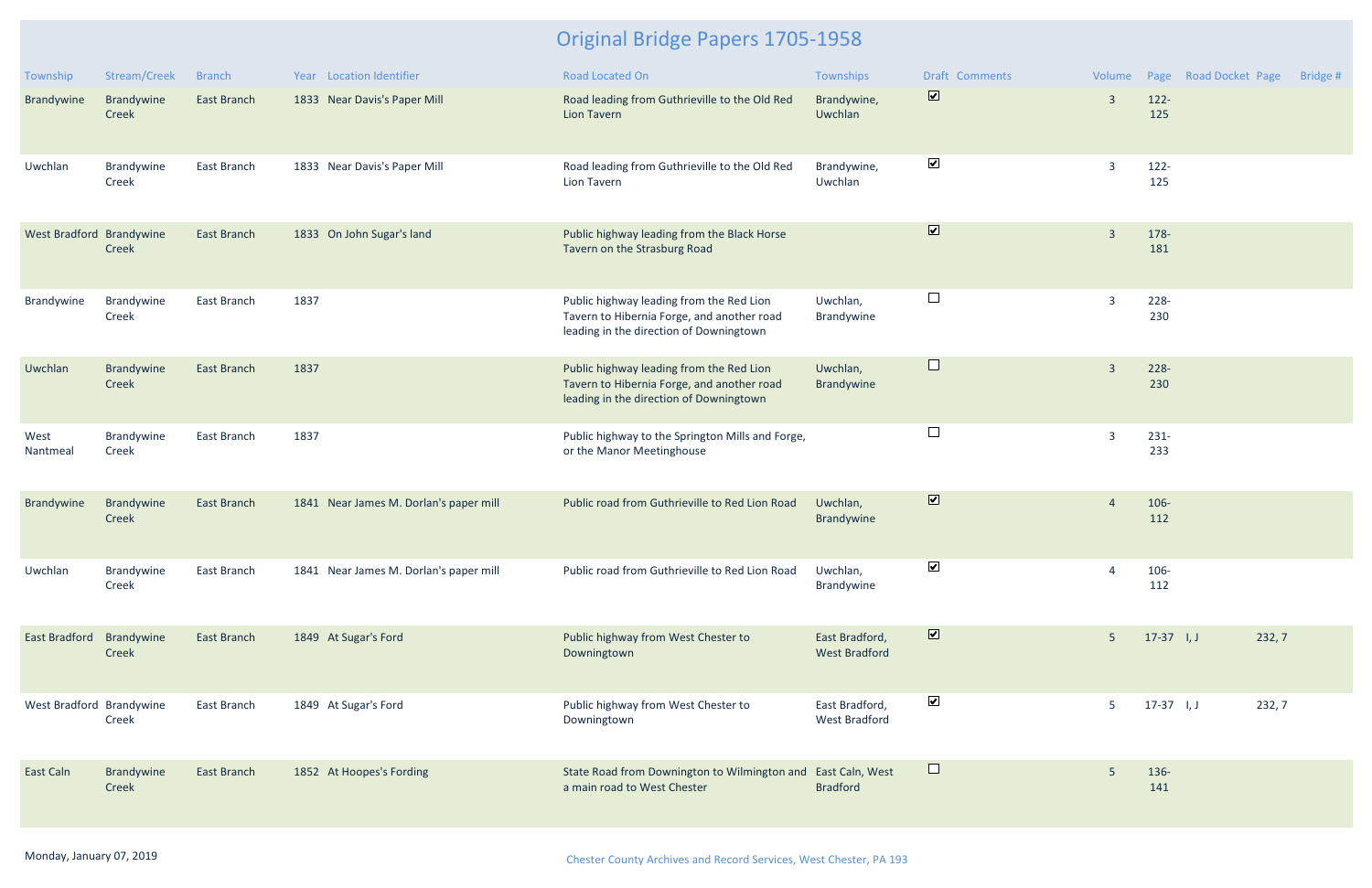| Township                 | Stream/Creek        | <b>Branch</b>      | Year Location Identifier                                                                       | Road Located On                                                                             | Townships                              |                          | <b>Draft Comments</b>         | Volume          |                  | Page Road Docket Page | Bridge #    |
|--------------------------|---------------------|--------------------|------------------------------------------------------------------------------------------------|---------------------------------------------------------------------------------------------|----------------------------------------|--------------------------|-------------------------------|-----------------|------------------|-----------------------|-------------|
| West Bradford Brandywine | Creek               | East Branch        | 1852 At Hoopes's Fording                                                                       | State Road from Downington to Wilmington and East Caln, West<br>a main road to West Chester | <b>Bradford</b>                        | $\Box$                   |                               | 5               | 136-<br>141      |                       |             |
| East Bradford            | Brandywine<br>Creek | <b>East Branch</b> | 1860 At Brinton's Ford                                                                         | Road from Marshallton to Sager's mill                                                       |                                        | $\overline{\mathbf{v}}$  |                               | 6               | 105- K<br>114    |                       | 39          |
| East<br>Brandywine       | Brandywine<br>Creek | East Branch        | 1860 Near Dowlin's Forge                                                                       | Public road to Guthriesville                                                                | East Brandywine,<br>Uwchlan            | $\blacktriangledown$     |                               | 6               | $115 - L$<br>129 |                       | 54          |
| Uwchlan                  | Brandywine<br>Creek | <b>East Branch</b> | 1860 Near Dowlin's Forge                                                                       | <b>Public road to Guthriesville</b>                                                         | East Brandywine,<br>Uwchlan            | $\overline{\mathbf{v}}$  | Draft shows forge and<br>dam  | $6\overline{6}$ | $115 - L$<br>129 |                       | 54          |
| Birmingham               | Brandywine<br>Creek | East Branch        | 1867 Near eastern end of Sager's Bridge                                                        | Road from West Chester to Kennett Square                                                    |                                        | $\Box$                   |                               | $\overline{7}$  | 44-46            |                       |             |
| East Bradford            | Brandywine<br>Creek | <b>East Branch</b> | 1867 At Gibson's Ford                                                                          | Public road from Romansville to McMin's mill                                                | East Bradford,<br><b>West Bradford</b> | $\Box$                   | See also Vol 7 Pg 1-11        | $6\overline{6}$ | 273- K<br>281    |                       | 470         |
| West Bradford Brandywine | Creek               | East Branch        | 1867 At Gibson's Ford                                                                          | Public road from Romansville to McMin's mill                                                | East Bradford,<br><b>West Bradford</b> | $\Box$                   | See also Vol 7 Pg 1-11        | $6\overline{6}$ | 273- K<br>281    |                       | 470         |
| East Bradford            | Brandywine<br>Creek | <b>East Branch</b> | 1870 At Gibson's Ford                                                                          |                                                                                             | East Bradford,<br><b>West Bradford</b> | $\overline{\phantom{0}}$ | See also Vol 6 Pg 273-<br>281 | $\overline{7}$  | $1-11$ K         |                       | 470         |
| West Bradford Brandywine | Creek               | East Branch        | 1870 At Gibson's Ford                                                                          |                                                                                             | East Bradford,<br><b>West Bradford</b> | $\Box$                   | See also Vol 6 Pg 273-<br>281 | $\overline{7}$  | $1-11$ K         |                       | 470         |
| East<br>Brandywine       | Brandywine<br>Creek | East Branch        | 1873 At Reed's Crossing, near Reeds Station, on<br>lands of William Baker & Joseph Reed's land | Public road from Milford to Reed's Station                                                  | Upper Uwchlan,<br>East Brandywine      | $\triangledown$          |                               | $\overline{7}$  | $212 - L$<br>226 |                       | 615,<br>773 |
| Upper<br>Uwchlan         | Brandywine<br>Creek | East Branch        | 1873 At Reed's Crossing, near Reeds Station, on<br>lands of William Baker & Joseph Reed's land | Public road from Milford to Reed's Station                                                  | Upper Uwchlan,<br>East Brandywine      | $\blacktriangledown$     |                               | $\overline{7}$  | $212 - L$<br>226 |                       | 615,<br>773 |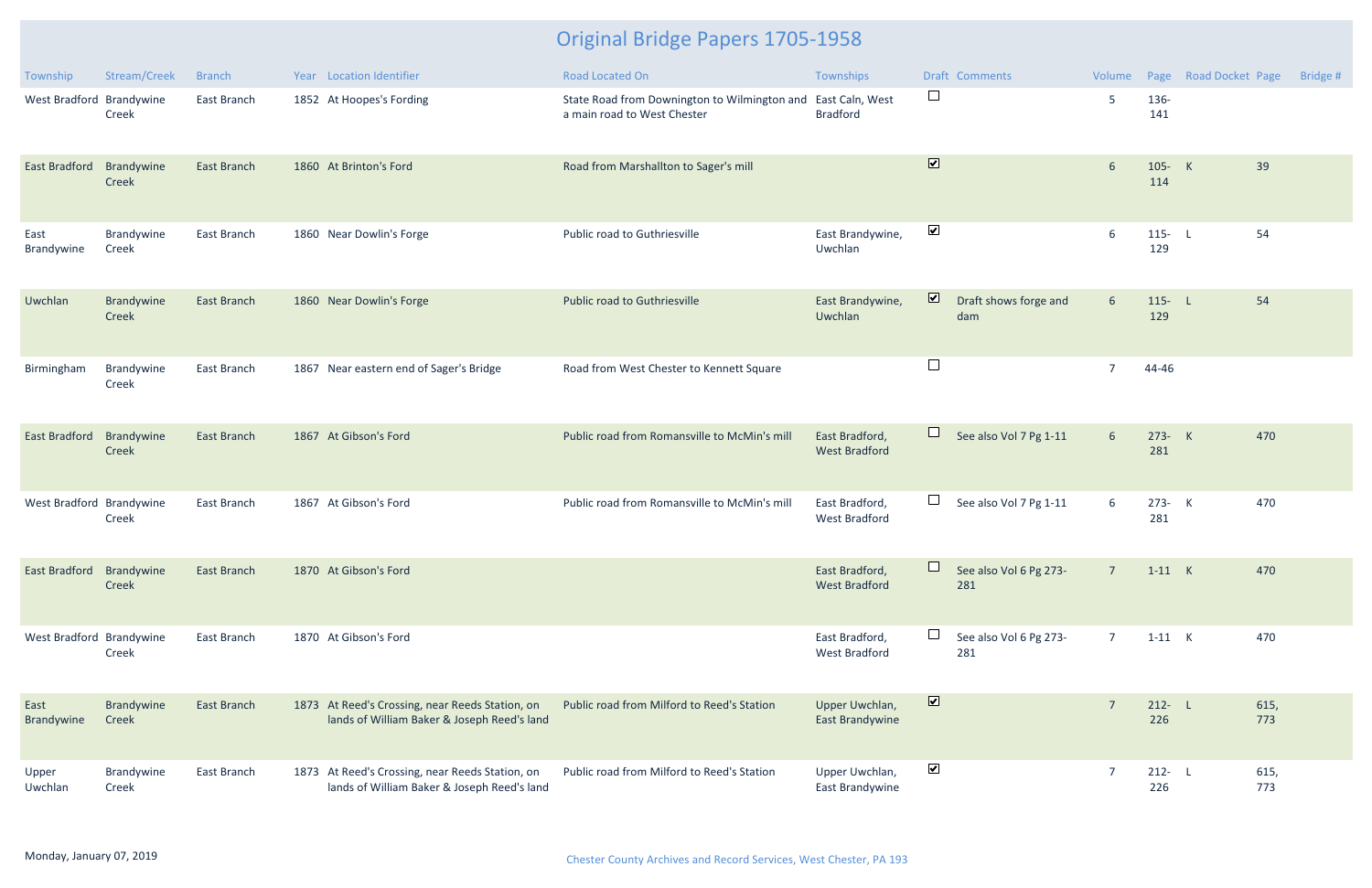| Township               | Stream/Creek        | <b>Branch</b>      | Year Location Identifier                                                                      | <b>Road Located On</b>                                                                                    | Townships       | <b>Draft Comments</b>                             |    |                 | Volume Page Road Docket Page |                     | Bridge # |
|------------------------|---------------------|--------------------|-----------------------------------------------------------------------------------------------|-----------------------------------------------------------------------------------------------------------|-----------------|---------------------------------------------------|----|-----------------|------------------------------|---------------------|----------|
| Wallace                | Brandywine<br>Creek | East Branch        | 1875 On lands of Davis Page & B. Ackland                                                      | Public road from Brandywine Manor to the<br>Conestoga Road near the Presbyterian Church                   |                 | $\overline{\mathbf{v}}$                           | 8  | 38-42 L         |                              | 182                 |          |
| West<br>Nantmeal       | Brandywine<br>Creek | East Branch        | 1875 At Samuel Lewis's mill                                                                   | Road from Fairview Church to Waynesburg                                                                   |                 | $\Box$                                            | 8  | $21 - 23$       |                              |                     |          |
| Wallace                | Brandywine<br>Creek | East Branch        | 1877 Near Baldwin Ackland's mill                                                              |                                                                                                           |                 | $\Box$                                            | 8  | 107- $L$<br>109 |                              | 272                 |          |
| West<br>Nantmeal       | Brandywine<br>Creek | East Branch        | 1877 Near Samuel Lewis's mill                                                                 | Road from Pughtown to Schuylkill Road                                                                     |                 | $\Box$                                            | 8  | 97-99           |                              |                     |          |
| <b>Honey Brook</b>     | Brandywine<br>Creek | East Branch        | 1886 At Forrest Station on the East Brandywine & Rockville Road<br><b>Waynesburg Railroad</b> |                                                                                                           |                 | $\Box$                                            | 10 | 22              | L.                           | 536,<br>606         |          |
| Caln                   | Brandywine<br>Creek | East Branch        | 1891                                                                                          | Public road leading from Dorlan's Mills to a<br>public road leading from Downingtown to<br>Dowlin's Forge | Caln, East Caln | $\Box$                                            | 11 | 5               | M                            | 109,<br>121         |          |
| East Caln              | Brandywine<br>Creek | <b>East Branch</b> | 1891                                                                                          | Public road leading from Dorlan's Mills to a<br>public road leading from Downingtown to<br>Dowlin's Forge | Caln, East Caln | $\Box$                                            | 11 | $5\phantom{.}$  | M                            | 109,<br>121         |          |
| Wallace                | Brandywine<br>Creek | East Branch        | 1896 At Glen Moore                                                                            | Public road from Glen Moore to Springton                                                                  |                 | V<br>Exhibit quality draft                        | 12 | 16              | M                            | 206,<br>207,<br>209 |          |
| West<br>Nantmeal       | Brandywine<br>Creek | East Branch        | 1900 Near Lewis's mill                                                                        | Public road from Brandywine Manor to Honey<br><b>Brook Borough</b>                                        |                 | $\overline{\mathbf{v}}$                           | 13 | 15              | M                            | 276                 |          |
| Downingtown Brandywine | Creek               | East Branch        | 1919 At Bicking's paper mill                                                                  | Lancaster Avenue                                                                                          |                 | $\blacktriangledown$<br>Draft in oversized folder | 19 | 6               | N                            | 186,<br>257         |          |
| Wallace                | Brandywine<br>Creek | East Branch        | 1925                                                                                          | Public road from Cornog Station to Brandywine<br>Manor                                                    |                 | $\Box$                                            | 21 | $\overline{3}$  | N                            | 330                 | 137      |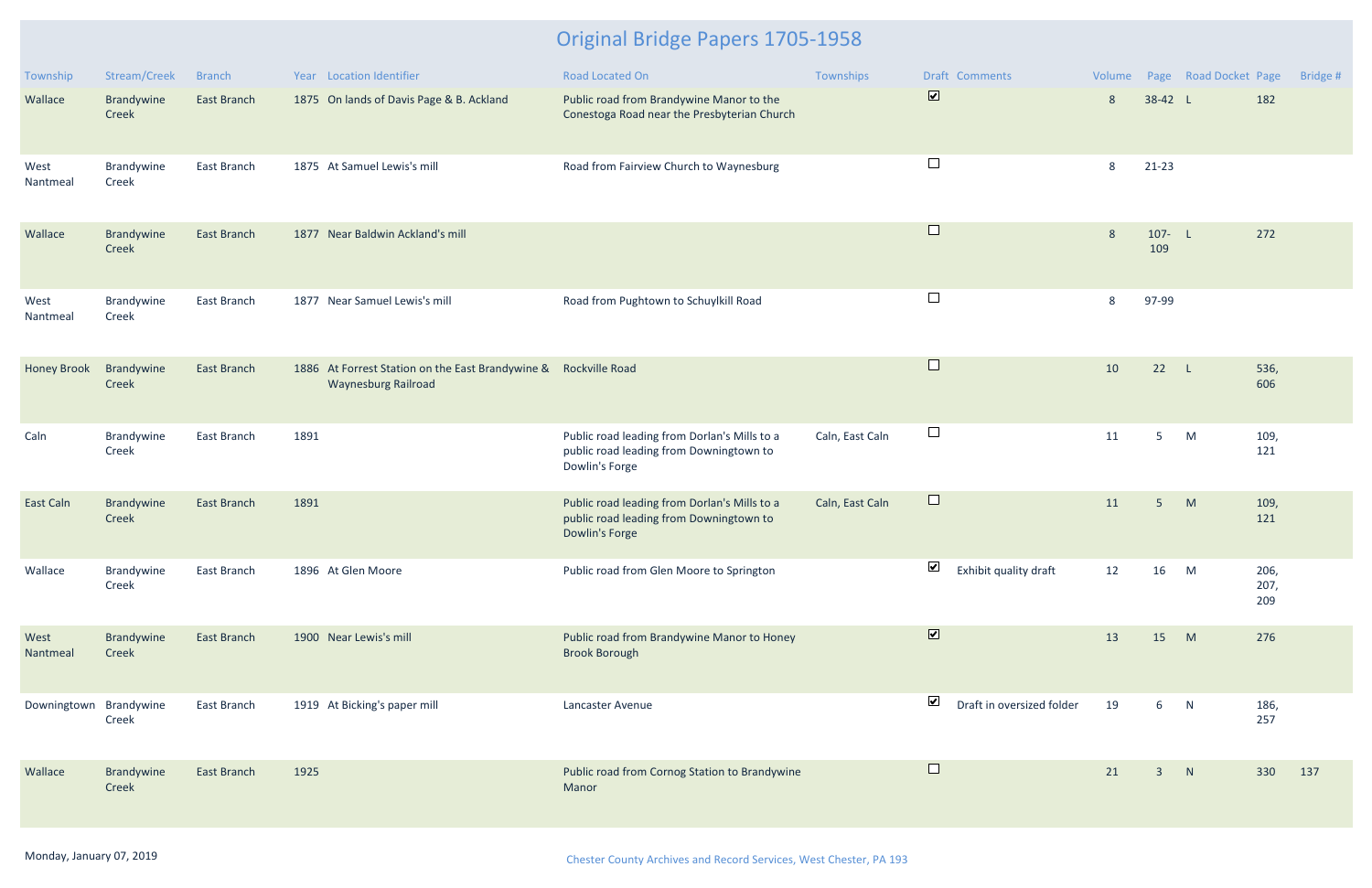| Township                 | Stream/Creek        | <b>Branch</b>      |      | Year Location Identifier                                                                                | <b>Road Located On</b>                                                    | Townships                                |                      | Draft Comments                                                     | Volume         |                 | Page Road Docket Page |                | Bridge # |
|--------------------------|---------------------|--------------------|------|---------------------------------------------------------------------------------------------------------|---------------------------------------------------------------------------|------------------------------------------|----------------------|--------------------------------------------------------------------|----------------|-----------------|-----------------------|----------------|----------|
| East Bradford            | Brandywine<br>Creek | East Branch        | 1926 |                                                                                                         |                                                                           |                                          | $\Box$               |                                                                    | 21             | 6               | N                     | 344            | 114      |
| Upper<br>Uwchlan         | Brandywine<br>Creek | East Branch        | 1931 |                                                                                                         | Route No. 328                                                             |                                          | $\Box$               | To replace dilapidated<br>covered wooden bridge                    | 23             | 1               | $\circ$               | 5 <sub>1</sub> | 133      |
| East<br>Brandywine       | Brandywine<br>Creek | East Branch        | 1940 |                                                                                                         | Township Route No. 424                                                    | East Brandywine,<br><b>Upper Uwchlan</b> | $\Box$               |                                                                    | 24             | $6\overline{6}$ | $\overline{O}$        | 197            | 134      |
| Upper<br>Uwchlan         | Brandywine<br>Creek | East Branch        | 1940 |                                                                                                         | Township Route No. 424                                                    | East Brandywine,<br><b>Upper Uwchlan</b> | $\Box$               |                                                                    | 24             | 6 <sup>1</sup>  | $\overline{O}$        | 197            | 134      |
| East<br>Brandywine       | Brandywine<br>Creek |                    |      | East Brandywine 1871 Near Reed's Station, one lands of Joseph<br>Stitelar, William Baker & John Schafer | Public road from Milford Village to Guthrieville                          |                                          | $\blacktriangledown$ | Exhibit quality draft                                              | $\overline{7}$ | 164- K<br>168   |                       | 486            |          |
| West<br>Nantmeal         | Brandywine<br>Creek | Gough's Run        | 1824 |                                                                                                         | Little Conestoga Road                                                     |                                          | $\Box$               |                                                                    | $\overline{2}$ | 195             |                       |                |          |
| West<br>Nantmeal         | Brandywine<br>Creek | Middle Branch      | 1824 |                                                                                                         | Road leading from Potts Grove to Waggontown<br>by the Manor Meeting House |                                          | $\Box$               |                                                                    | $\overline{2}$ | 197-<br>199     |                       |                |          |
| <b>West Caln</b>         | Brandywine<br>Creek | <b>West Branch</b> |      | 1770 Near the Sign of the Waggon                                                                        | Provincial Road from Philadelphia to Lancaster                            |                                          |                      | See Commissioner's<br>Minutes 1740-1780 pg<br>181                  | $\mathbf{1}$   | 38              |                       |                |          |
| East<br>Fallowfield      | Brandywine<br>Creek | West Branch        | 1789 |                                                                                                         | <b>Strasburg Road</b>                                                     |                                          | $\Box$               |                                                                    | 1              | 47              |                       |                |          |
| West Bradford Brandywine | Creek               | West Branch        |      | 1795 Near Humphrey Marshall's Mill                                                                      |                                                                           |                                          |                      | Original bridge built by<br>private subscription 28<br>years prior | $\mathbf{1}$   | 54              |                       |                |          |
| West Caln                | Brandywine<br>Creek | West Branch        |      | 1796 At fording place near James Keemer's mill                                                          | Public road from Lancaster Road to Horseshoe<br>Road                      |                                          | $\Box$               |                                                                    | -1             | 57              |                       |                |          |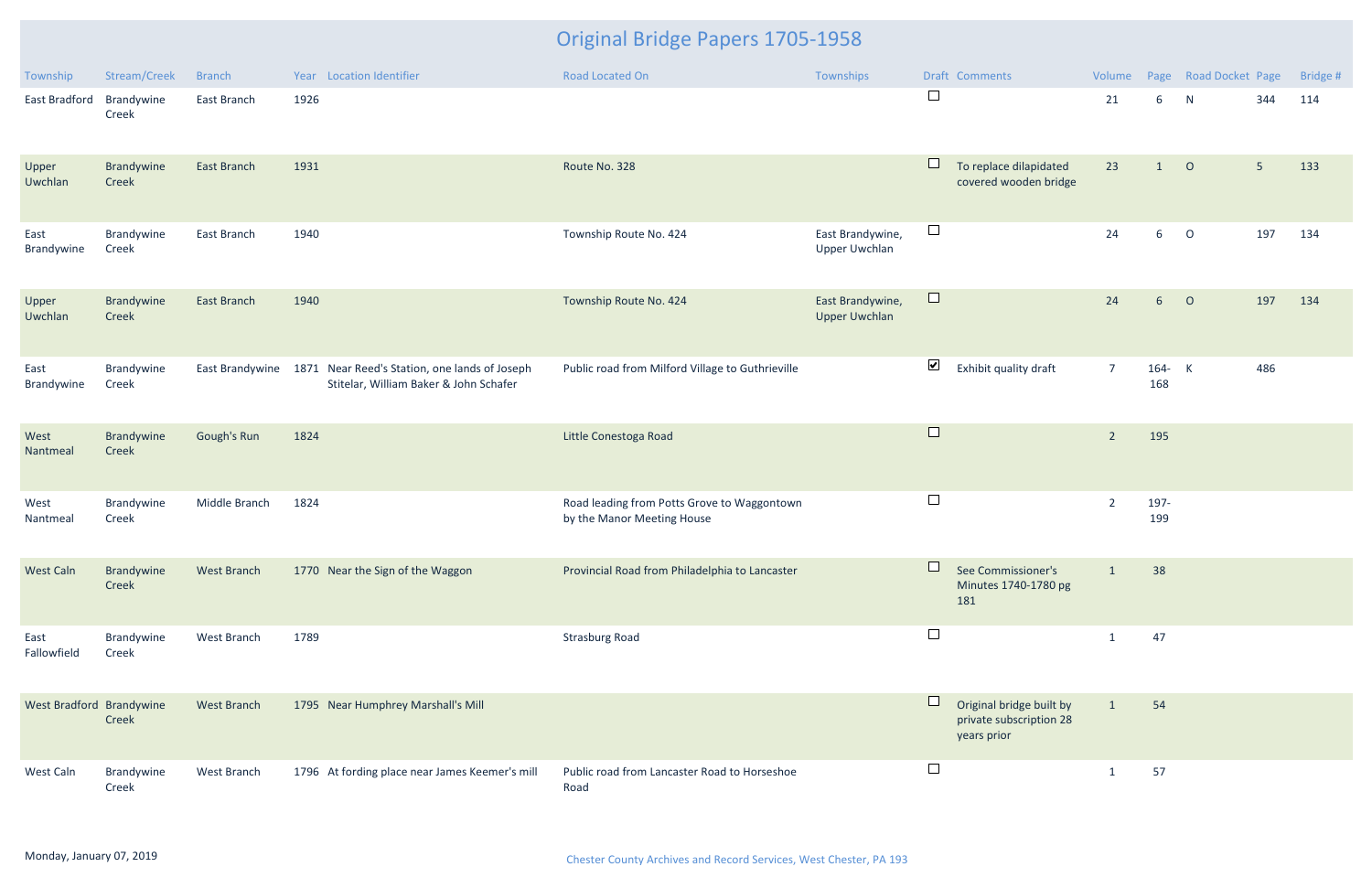| Township                 | Stream/Creek               | <b>Branch</b>      | Year Location Identifier                                                                                 | Road Located On                                                                                                                                | Townships                |                          | Draft Comments                                                           | Volume         |                  | Page Road Docket Page | Bridge # |
|--------------------------|----------------------------|--------------------|----------------------------------------------------------------------------------------------------------|------------------------------------------------------------------------------------------------------------------------------------------------|--------------------------|--------------------------|--------------------------------------------------------------------------|----------------|------------------|-----------------------|----------|
| West Bradford Brandywine | <b>Creek</b>               | West Branch        | 1807 Near Humphrey Marshall's mill                                                                       |                                                                                                                                                |                          | $\Box$                   | Earlier bridge swept<br>away by "unequal" flood<br>in the summer of 1805 | $\mathbf{1}$   | $131 -$<br>134   |                       |          |
| Newlin                   | Brandywine<br>Creek        | West Branch        | 1815 Near Joseph Baker Esq.'s Grist Mill                                                                 | Where two public roads meet, one leading from<br>West Chester to Doe Run, the other from the<br><b>Great Valley to Wilmington</b>              |                          | $\overline{\phantom{a}}$ |                                                                          | $\overline{2}$ | 68-70            |                       |          |
| <b>East Caln</b>         | Brandywine<br>Creek        | West Branch        | 1819 Near Joseph Bicking's Paper Mill                                                                    | Old Philadelphia & Lancaster Road                                                                                                              |                          | $\Box$                   | Repair                                                                   | $\overline{2}$ | 108-<br>112      |                       |          |
| West Caln                | Brandywine<br>Creek        | West Branch        | 1819 Near Joseph Bicking's Paper Mill                                                                    | Old Philadelphia & Lancaster Road                                                                                                              |                          | $\Box$                   | Repair                                                                   | $\overline{2}$ | 108-<br>112      |                       |          |
| Brandywine               | Brandywine<br>Creek        | West Branch        | 1820 At Hibernia Mills                                                                                   |                                                                                                                                                | West Caln,<br>Brandywine | $\Box$                   |                                                                          | $\overline{2}$ | $120 -$<br>125   |                       |          |
| West Caln                | Brandywine<br>Creek        | West Branch        | 1820 At Hibernia Mills                                                                                   |                                                                                                                                                | West Caln,<br>Brandywine | $\Box$                   |                                                                          | $\overline{2}$ | 120-<br>125      |                       |          |
| Newlin                   | Brandywine<br>Creek        | West Branch        | 1822 At Joseph Baker's mill, now owned by Joseph Road from Great Valley via the Chester County<br>Miller | Poorhouse to Wilmington and Doe Run                                                                                                            |                          | $\Box$                   |                                                                          | $\overline{2}$ | 170              |                       |          |
| East<br>Fallowfield      | Brandywine<br>Creek        | West Branch        | 1825 Near Pim's mill                                                                                     |                                                                                                                                                |                          | $\Box$                   | Repairs                                                                  | $\overline{2}$ | 218-<br>220      |                       |          |
| <b>Honey Brook</b>       | Brandywine<br><b>Creek</b> | <b>West Branch</b> | 1832 Place known as the Beaver Dams                                                                      | Public highway that leads from the Lancaster,<br>Ephrata & Harrisburg Turnpike Road, and a read<br>leading to Wagontown and the Compass Tavern |                          | $\Box$                   |                                                                          | $\overline{3}$ | $161 - G$<br>169 | 324                   |          |
| West Bradford Brandywine | Creek                      | West Branch        | 1832 At Seeds Fording                                                                                    | State Road from New Hope Bridge, through<br>West Chester to the Maryland Line                                                                  |                          | $\blacktriangledown$     |                                                                          | $\overline{3}$ | $151 - G$<br>160 | 299,<br>348           |          |
| East<br>Fallowfield      | Brandywine<br>Creek        | <b>West Branch</b> | 1853 At Modes Ford                                                                                       | Public road from Williamstown to Lancaster &<br>Philadelphia Turnpike, at Caln Post Office                                                     |                          | $\Box$                   |                                                                          | 5              | $182 - J$<br>194 | 102,<br>200           |          |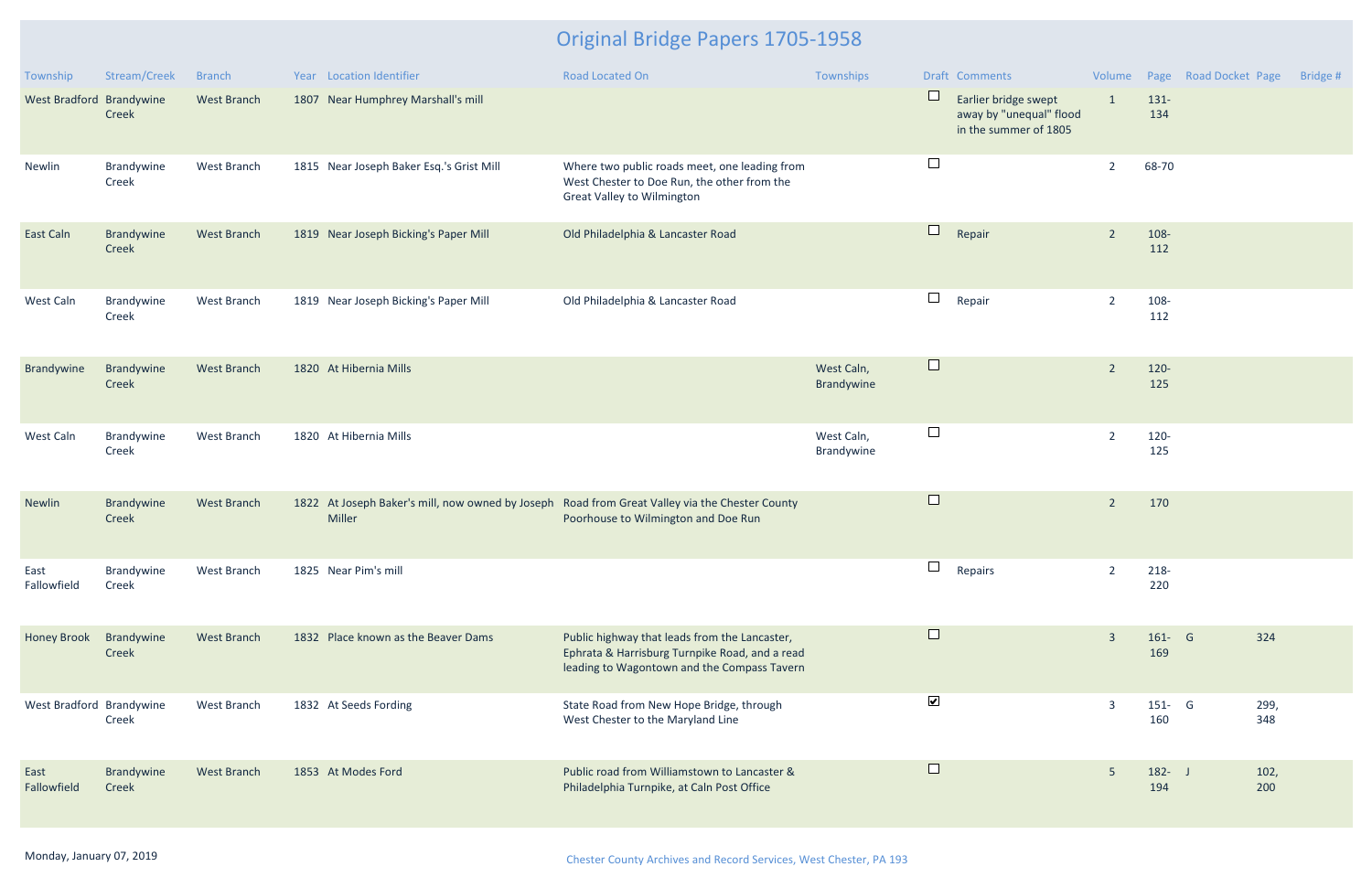| Township            | Stream/Creek        | <b>Branch</b>      | Year Location Identifier                                   | Road Located On                                                                                                                     | Townships                             | <b>Draft Comments</b>                 | Volume          |                | Page Road Docket Page | Bridge # |
|---------------------|---------------------|--------------------|------------------------------------------------------------|-------------------------------------------------------------------------------------------------------------------------------------|---------------------------------------|---------------------------------------|-----------------|----------------|-----------------------|----------|
| West<br>Brandywine  | Brandywine<br>Creek | West Branch        | 1856                                                       | Public road leading from the Compass Inn in<br>Pequea Valley to the Washington Inn on the<br>Downingtown, Harrisburg Turnpike       |                                       | $\Box$                                | 6               | 14-16          |                       |          |
| East<br>Brandywine  | Brandywine<br>Creek | <b>West Branch</b> | 1860 At or near John McClure's factory                     | State Road from Dowingtown to Reading                                                                                               |                                       | $\Box$                                | 6               | 147            |                       |          |
| Valley              | Brandywine<br>Creek | West Branch        | 1861 Near Worth & Steel's Flour Mill, above<br>Coatesville |                                                                                                                                     |                                       | $\Box$                                | 6               | $171 -$<br>174 |                       |          |
| Valley              | Brandywine<br>Creek | <b>West Branch</b> | 1864 Near Wilson's Hotel                                   | Old Lancaster Road                                                                                                                  | West Brandywine,<br>Valley, West Caln | Remonsterance against<br>rebuilding   | $6\overline{6}$ | 199-<br>201    |                       |          |
| West<br>Brandywine  | Brandywine<br>Creek | West Branch        | 1864 Near Wilson's Hotel                                   | Old Lancaster Road                                                                                                                  | West Brandywine,<br>Valley, West Caln | Remonsterance against<br>rebuilding   | 6               | 199-<br>201    |                       |          |
| <b>West Caln</b>    | Brandywine<br>Creek | <b>West Branch</b> | 1864 Near Wilson's Hotel                                   | Old Lancaster Road                                                                                                                  | West Brandywine,<br>Valley, West Caln | Remonsterance against<br>rebuilding   | $6\overline{6}$ | 199-<br>201    |                       |          |
| Valley              | Brandywine<br>Creek | West Branch        | 1865                                                       | Public highway from Coatesville to Wagontown                                                                                        |                                       | $\Box$                                | 6               | 206- K<br>210  | 130                   |          |
| East<br>Fallowfield | Brandywine<br>Creek | <b>West Branch</b> | 1869 At Young's Fording                                    | <b>Public road to Coatesville</b>                                                                                                   |                                       | $\Box$                                | $\overline{7}$  | 107- K<br>112  | 485                   |          |
| West<br>Brandywine  | Brandywine<br>Creek | West Branch        | 1869 At Parke's Fording                                    | Public road leading from Compassville to the<br>road leading from Coatesville to Brandywine<br>Manor                                |                                       | $\Box$                                | $\overline{7}$  | 124- K<br>126  | 402                   |          |
| Valley              | Brandywine<br>Creek | <b>West Branch</b> | 1870 Near a point known as North Bend                      | New public road leading from the Wagontown<br>& Coatesville Road to the public road leading<br>from Brandywine Manor to Coatesville |                                       | $\Box$                                | $\overline{7}$  | 137- K<br>143  | 402,<br>486           |          |
| Valley              | Brandywine<br>Creek | West Branch        | 1870                                                       | New public road from Wagontown and<br>Coatesville Road to Manor Road                                                                |                                       | Erection of causeway or<br>embankment | $\overline{7}$  | 151- K<br>154  | 469                   |          |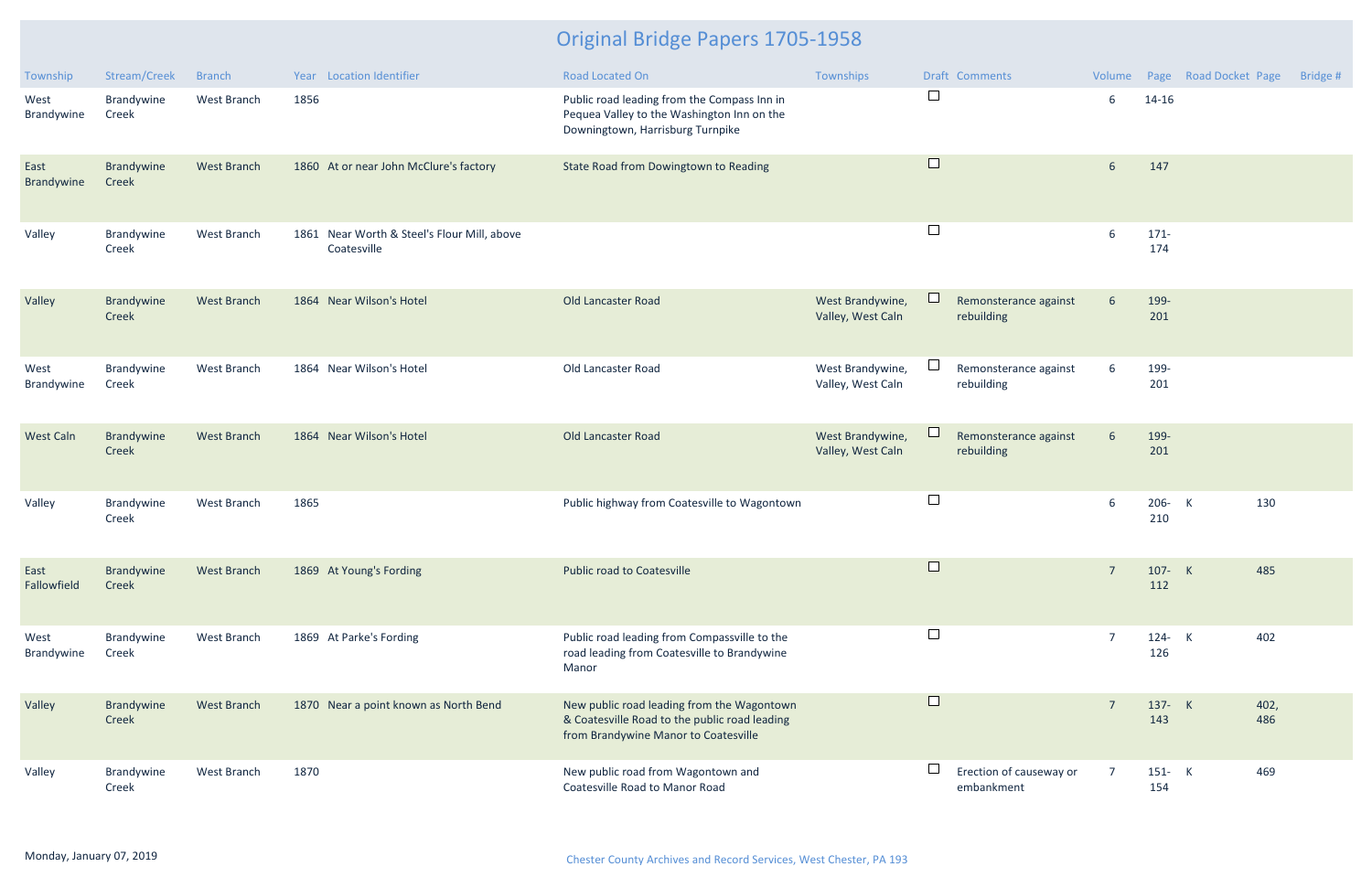| Township           | Stream/Creek        | <b>Branch</b>      | Year Location Identifier                                                               | Road Located On                                                         | Townships                            |                         | Draft Comments                  |    |                | Volume Page Road Docket Page |             | Bridge # |
|--------------------|---------------------|--------------------|----------------------------------------------------------------------------------------|-------------------------------------------------------------------------|--------------------------------------|-------------------------|---------------------------------|----|----------------|------------------------------|-------------|----------|
| Newlin             | Brandywine<br>Creek | <b>West Branch</b> | 1875 On lands of James H. Steen & E. G. Yetter                                         | Public highway from Unionville to Coatesville                           |                                      | $\overline{\mathbf{v}}$ |                                 | 8  | $31-37$ L      |                              | 151         |          |
| Coatesville        | Brandywine<br>Creek | West Branch        | 1877                                                                                   | Main Street (lately the Lancaster Turnpike)                             |                                      | $\Box$                  |                                 | 8  | 81-87 L        |                              | 231         |          |
| <b>Honey Brook</b> | Brandywine<br>Creek | <b>West Branch</b> | 1879 Near the residence of Samuel H. McConnell                                         | <b>Horeshoe Turnpike</b>                                                |                                      | $\Box$                  |                                 | 8  | 164-<br>167    |                              |             |          |
| West<br>Brandywine | Brandywine<br>Creek | West Branch        | 1886                                                                                   | Road leading from Wagontown Station to<br>Hibernia                      | West Brandywine,<br>West Caln        | $\Box$                  |                                 | 10 | 23             | $\mathsf{L}$                 | 533,<br>542 |          |
| <b>West Caln</b>   | Brandywine<br>Creek | <b>West Branch</b> | 1886                                                                                   | Road leading from Wagontown Station to<br>Hibernia                      | West Brandywine,<br><b>West Caln</b> | $\Box$                  |                                 | 10 | 23             | $\mathsf{L}$                 | 533,<br>542 |          |
| Valley             | Brandywine<br>Creek | West Branch        | 1889 South of C. Huston & Sons Rolling Mill                                            | Public highway from Gilbert's mill to Coatesville                       |                                      | $\Box$                  | Extension of existing<br>bridge | 10 | 36             |                              |             |          |
| <b>Honey Brook</b> | Brandywine<br>Creek | <b>West Branch</b> | 1890 Near Emery's Creamery, on lands of George<br>J. Emrey, Levi Bewley & Stephen Long | Road from Cambridge to the village of Honey<br><b>Brook</b>             |                                      | $\overline{\mathbf{v}}$ |                                 | 10 | 35             |                              |             |          |
| Honey Brook        | Brandywine<br>Creek | West Branch        | 1891 Near Emery's Creamery                                                             |                                                                         |                                      | $\Box$                  | Denied                          | 12 | 9              |                              |             |          |
| West<br>Brandywine | Brandywine<br>Creek | West Branch        | 1899                                                                                   | Public road leading from Lafayette Creamery to<br><b>Martins Corner</b> | West Brandywine,<br><b>West Caln</b> | $\Box$                  |                                 | 13 | $\overline{3}$ | M                            | 251         |          |
| West Caln          | Brandywine<br>Creek | West Branch        | 1899                                                                                   | Public road leading from Lafayette Creamery to<br><b>Martins Corner</b> | West Brandywine,<br>West Caln        | $\sqcup$                |                                 | 13 | $\mathbf{3}$   | M                            | 251         |          |
| Coatesville        | Brandywine<br>Creek | <b>West Branch</b> | 1907                                                                                   | <b>Main Street</b>                                                      |                                      | $\Box$                  |                                 | 15 | 11 M           |                              | 426         |          |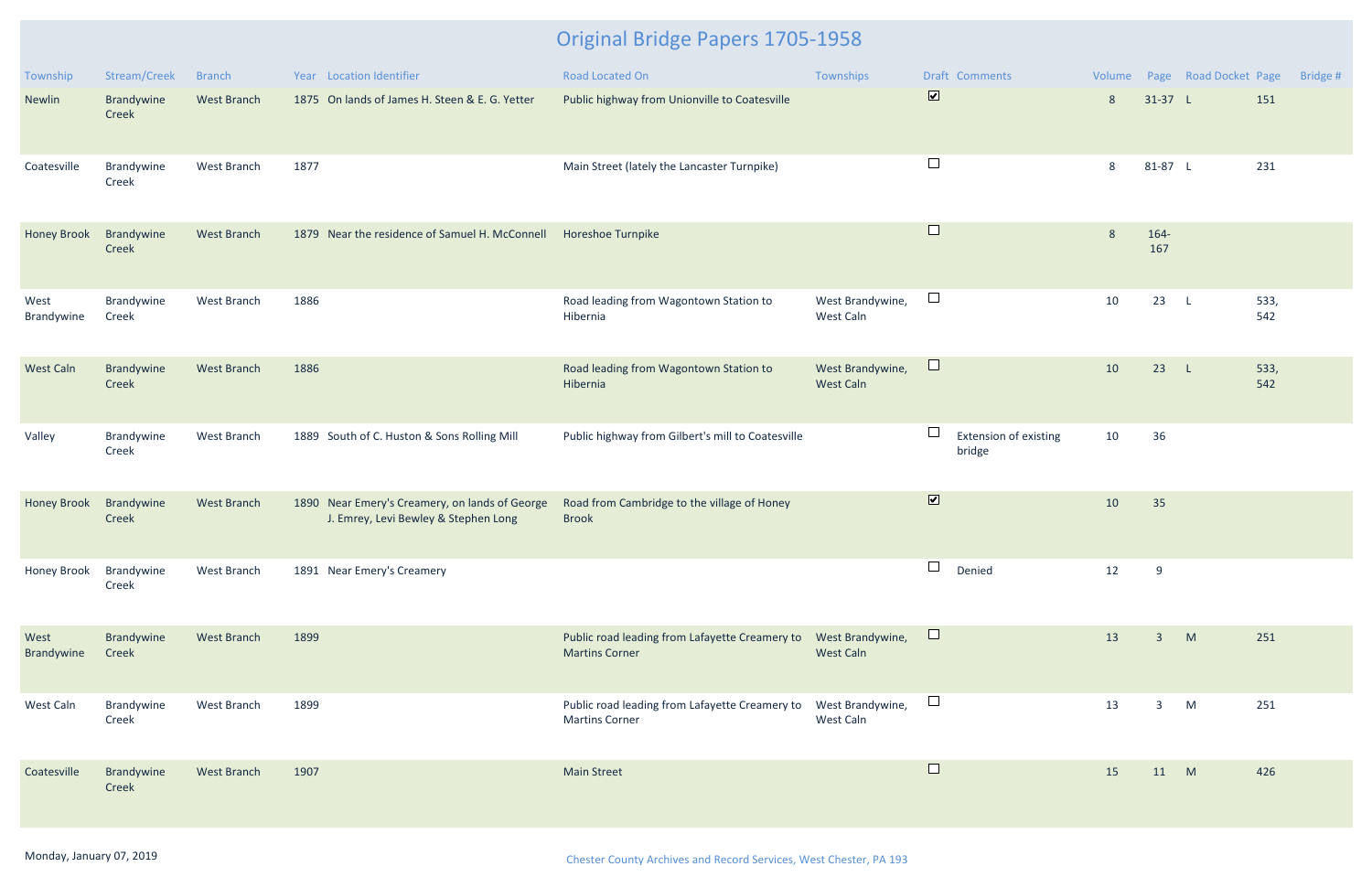| Township                | Stream/Creek        | <b>Branch</b>      | Year Location Identifier                         | Road Located On                                                 | Townships                     |                      | Draft Comments                                                |                |                | Volume Page Road Docket Page |             | Bridge # |
|-------------------------|---------------------|--------------------|--------------------------------------------------|-----------------------------------------------------------------|-------------------------------|----------------------|---------------------------------------------------------------|----------------|----------------|------------------------------|-------------|----------|
| West<br>Brandywine      | Brandywine<br>Creek | West Branch        | 1912 On lands of Joseph T. Pratt & Alban H. Reid | Public highway from Lafayette Schoolhouse to<br>Martin's Corner |                               | $\blacktriangledown$ |                                                               | 16             | 12             | M                            | 550         |          |
| East<br>Fallowfield     | Brandywine<br>Creek | West Branch        | 1915 Near Worth's mill                           |                                                                 |                               |                      | Replacement, original<br>destroyed in freshet on<br>6/16/1915 | 18             | 4 N            |                              | 83          |          |
| Honey Brook             | Brandywine<br>Creek | West Branch        | 1922 At Birdell Station                          |                                                                 |                               | $\Box$               |                                                               | 19             | 15             | N                            | 243,<br>257 | 108      |
| Newlin                  | Brandywine<br>Creek | West Branch        | 1922 At Embreeville                              |                                                                 |                               | $\Box$               |                                                               | 19             | 17             | N                            | 243         | 91       |
| Newlin                  | Brandywine<br>Creek | West Branch        | 1924                                             | Public road from Doe Run to Romansville                         |                               | $\Box$               | To replace 1853 bridge                                        | 20             | 14 N           |                              | 327         | 92       |
| Modena                  | Brandywine<br>Creek | West Branch        | 1927                                             | Public road from Modena Station to<br>McWilliamstown            |                               | $\Box$               |                                                               | 21             | 15             | N                            | 382,<br>395 | 96       |
| West Caln               | Brandywine<br>Creek | West Branch        | 1928                                             | Road from Wagontown to Cedar Knoll                              |                               | $\Box$               |                                                               | 21             | 23             | N                            | 436         | 103      |
| West<br>Brandywine      | Brandywine<br>Creek | <b>West Branch</b> | 1933                                             |                                                                 | West Caln, West<br>Brandywine | $\Box$               |                                                               | 23             | 13             |                              |             | 105      |
| West Caln               | Brandywine<br>Creek | West Branch        | 1933                                             |                                                                 | West Caln, West<br>Brandywine | $\Box$               |                                                               | 23             | 13             |                              |             | 105      |
| West Bradford Broad Run |                     |                    | 1836 At the 28 mile stone                        | <b>Strasburg Road</b>                                           |                               | $\Box$               |                                                               | $\overline{3}$ | $207 -$<br>211 |                              |             |          |
| West Bradford Broad Run |                     |                    | 1865                                             | <b>Strasburg Road</b>                                           |                               | $\Box$               |                                                               | 6              | $203 -$<br>205 |                              |             |          |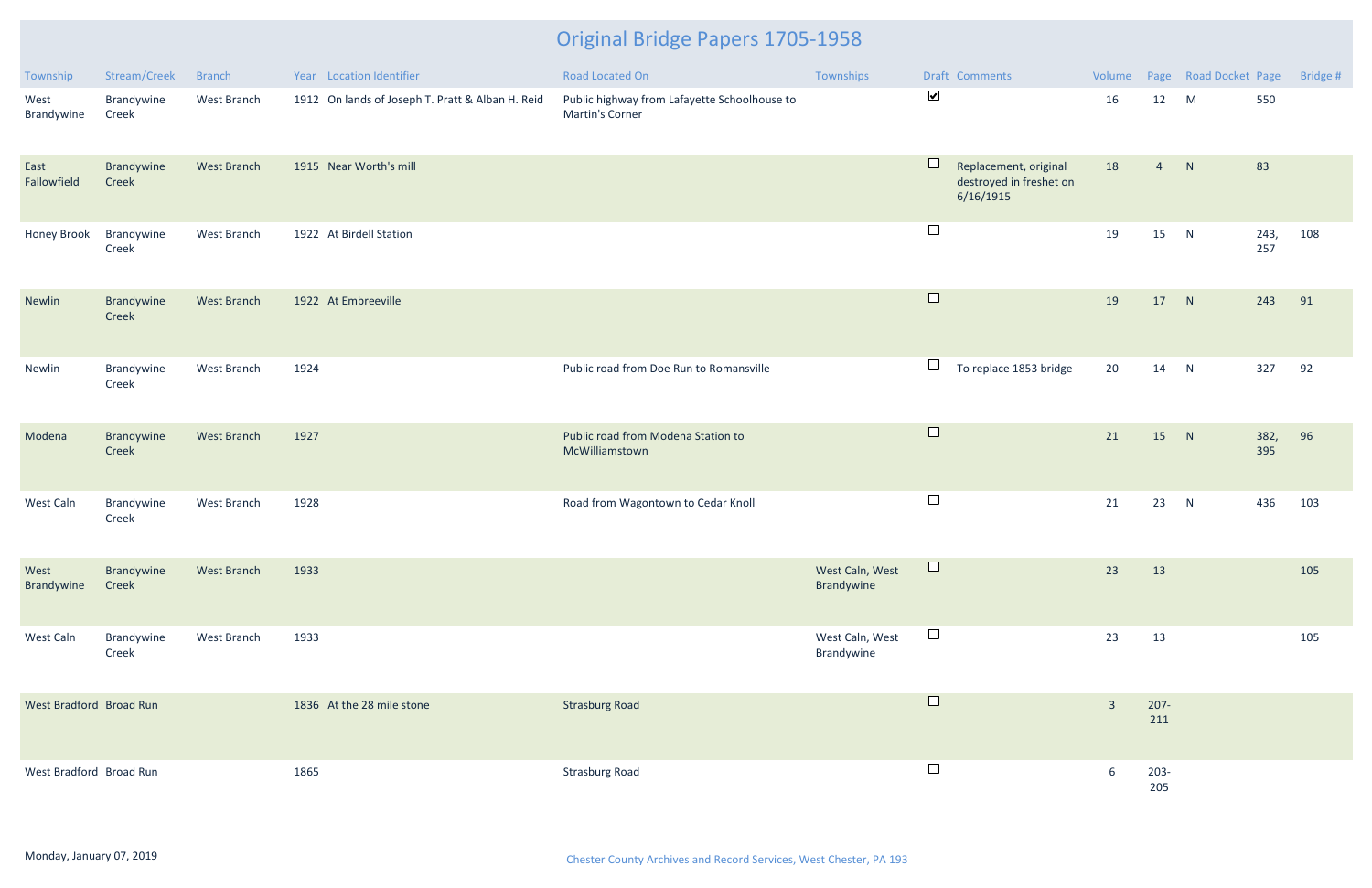| Township                | Stream/Creek<br><b>Branch</b> | Year Location Identifier                                         | Road Located On                                                                     | Townships                                    | Draft Comments          | Volume         |                  | Page Road Docket Page |                | Bridge # |
|-------------------------|-------------------------------|------------------------------------------------------------------|-------------------------------------------------------------------------------------|----------------------------------------------|-------------------------|----------------|------------------|-----------------------|----------------|----------|
| West Bradford Broad Run |                               | 1908                                                             | Public road from Marshallton to the Chester<br><b>County Poorhouse</b>              |                                              | $\Box$                  | 15             | 16               |                       |                |          |
| New Garden              | <b>Broad Run</b>              | 1914 At or near Watson's mill                                    | Public highway beginning in the Kimblesville-<br>Wilmington Road to the Newark Road |                                              | $\Box$                  | 17             | 16               |                       |                |          |
| West Bradford Broad Run |                               | 1914 On lands of John P. Thornbury & Hayes<br>Connor dec'd       | <b>Strasburg Road</b>                                                               |                                              | $\Box$                  | 17             | 10               | N                     | 18             |          |
| New Garden              | <b>Broad Run</b>              | 1929 On land of Halliday Hoopes, near<br><b>Buttonwood Shops</b> | Public road from Buttonwood Shops to the<br>Delaware State line                     |                                              | $\Box$                  | 22             | 9                |                       |                | 319      |
| West Bradford Broad Run |                               | 1931 On lands of Lee Lambert & William B.<br>Peterson            | Public road from Broad Run Road to a point<br>near Trimbleville                     |                                              | $\Box$                  | 23             | $\overline{4}$   | $\circ$               | $\overline{4}$ |          |
| West<br>Marlborough     | <b>Buck Run</b>               | 1820 Near Isaac Pennock's Rolling Mill                           | Wilmington & Lancaster Road                                                         |                                              | $\Box$                  | $\overline{2}$ | 133- E<br>135    |                       | 127            |          |
| East<br>Fallowfield     | <b>Buck Run</b>               | 1829 On the lands of Crosby Phipps                               | Public highway from Downingtown to<br>Cochranville & Oxford Village                 |                                              | $\overline{\mathbf{v}}$ | $\overline{4}$ | $1 - 11$         |                       |                |          |
| Sadsbury                | <b>Buck Run</b>               | 1832 Near the residence of John G. Parke                         | State Road from Lancaster to Philadelphia,<br>commonly called the West Chester Road |                                              |                         | $\overline{3}$ | 86-87            |                       |                |          |
| East<br>Fallowfield     | <b>Buck Run</b>               | 1837 Below the confluence with Doe Run                           | Public highway leading by Laurel Forge to the<br><b>Strasburg Road</b>              |                                              | $\Box$                  | $\overline{3}$ | $257 -$<br>259   |                       |                |          |
| East<br>Fallowfield     | <b>Buck Run</b>               | 1842 Near Thomas Vandiver's mill                                 | Public highway from Chatham to Coatesville                                          |                                              | $\vert \ \ \vert$       |                | 98-99            |                       |                |          |
| East<br>Fallowfield     | <b>Buck Run</b>               | 1846                                                             | Public highway from Cochranville to West<br>Chester                                 | East Fallowfield,<br><b>West Fallowfield</b> | $\Box$                  |                | $216 - 1$<br>218 |                       | 207            |          |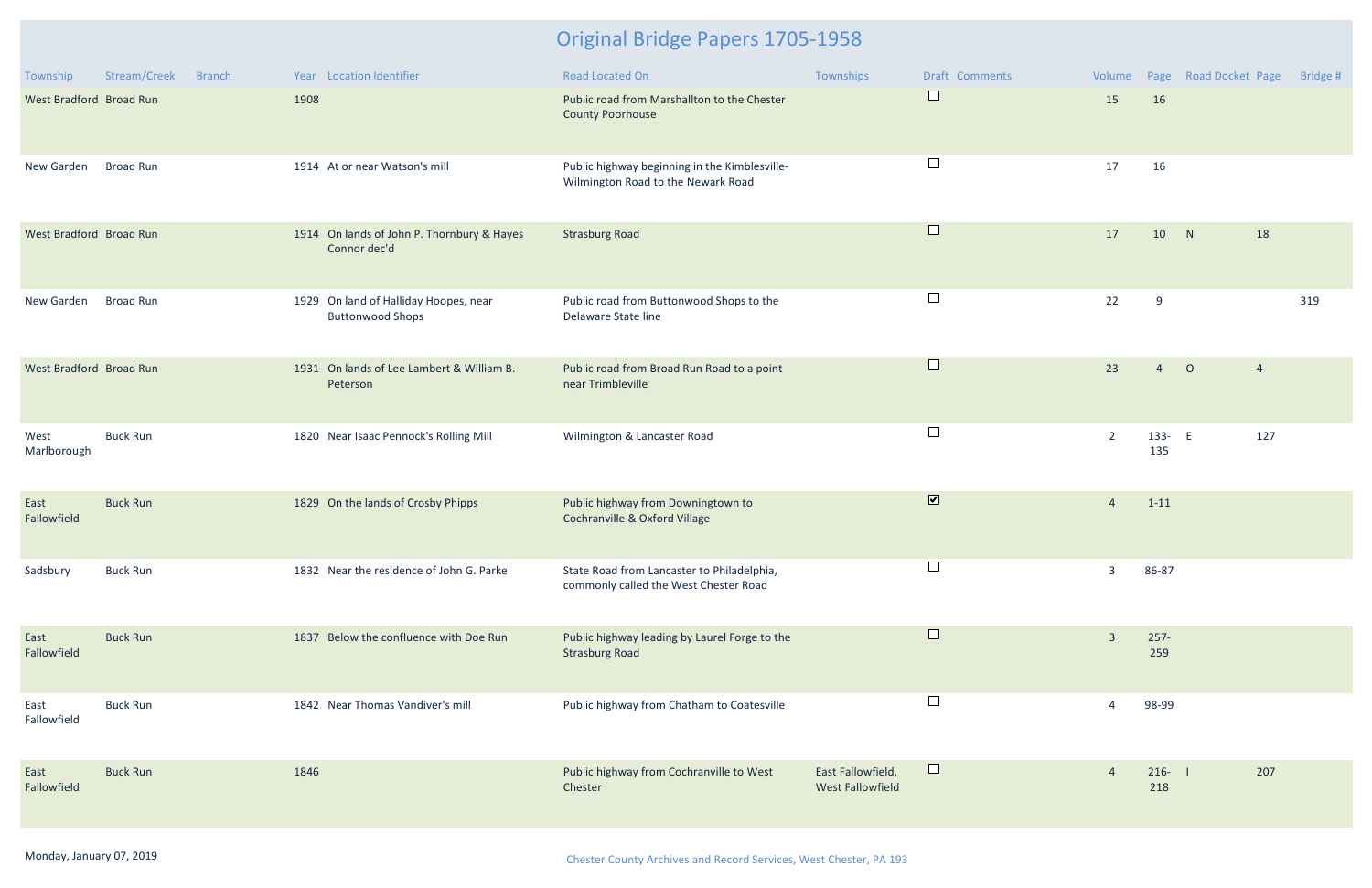| Township            | Stream/Creek    | Branch | Year Location Identifier                                                                            | <b>Road Located On</b>                                                     | Townships                             | <b>Draft Comments</b>   |                |                  | Volume Page Road Docket Page | Bridge # |
|---------------------|-----------------|--------|-----------------------------------------------------------------------------------------------------|----------------------------------------------------------------------------|---------------------------------------|-------------------------|----------------|------------------|------------------------------|----------|
| West<br>Fallowfield | <b>Buck Run</b> |        | 1846                                                                                                | Public highway from Cochranville to West<br>Chester                        | East Fallowfield,<br>West Fallowfield | $\Box$                  | $\overline{4}$ | $216 - 1$<br>218 | 207                          |          |
| East<br>Fallowfield | <b>Buck Run</b> |        | 1849 Near Thomas Vandever's mill                                                                    |                                                                            |                                       | $\Box$                  | 5 <sup>5</sup> | 57-59 1          | 274                          |          |
| Sadsbury            | <b>Buck Run</b> |        | 1857                                                                                                | Public highway from West Chester to Strasburg                              |                                       | $\Box$                  | 6              | 73               |                              |          |
| East<br>Fallowfield | <b>Buck Run</b> |        | 1874 Near Broomall's paper mill                                                                     |                                                                            |                                       | $\Box$                  | 8              | 17-20 L          | 109                          |          |
| Newlin              | <b>Buck Run</b> |        | 1880 Below the confluence with Doe Run                                                              | Mortonville, Embreeville & Unionville Road                                 |                                       | $\blacktriangledown$    | 8              | 178-<br>185      |                              |          |
| West<br>Marlborough | <b>Buck Run</b> |        | 1881 Near Jonathan Speakman's grist mill                                                            | Public highway leading from Jessup & Moore's<br>Paper Mill to Ercildoun    |                                       | $\overline{\mathbf{v}}$ | 8              | 186- L<br>193    | 357                          |          |
| East<br>Fallowfield | <b>Buck Run</b> |        | 1890 On lands of Jane B. Smith & Joseph Brinton                                                     | Public road leading from Cochranville, via Gum<br>Tree, to Pomeroy Station | East Fallowfield,<br>Highland         | $\blacktriangledown$    | 12             | 4                | 113<br>M                     |          |
| Highland            | <b>Buck Run</b> |        | 1890 On lands of Jane B. Smith & Joseph Brinton                                                     | Public road leading from Cochranville, via Gum<br>Tree, to Pomeroy Station | East Fallowfield,<br>Highland         | $\overline{\mathbf{v}}$ | 12             | $\overline{4}$   | 113<br>M                     |          |
| East<br>Fallowfield | <b>Buck Run</b> |        | 1892                                                                                                | Public road leading from Cochranville to<br><b>Pomeroy Station</b>         | Highland, East<br>Fallowfield         | $\Box$                  | 11             | 1                | 154<br>M                     |          |
| Highland            | <b>Buck Run</b> |        | 1892                                                                                                | Public road leading from Cochranville to<br><b>Pomeroy Station</b>         | Highland, East<br>Fallowfield         | $\Box$                  | 11             | $\mathbf{1}$     | M<br>154                     |          |
| West<br>Marlborough | <b>Buck Run</b> |        | 1895 Near Jabez Wilson's mill, on land of Rebecca Public road from Coatesville to Chatham<br>Temple |                                                                            |                                       | $\blacktriangledown$    | 11             | 11 M             | 187,<br>192                  |          |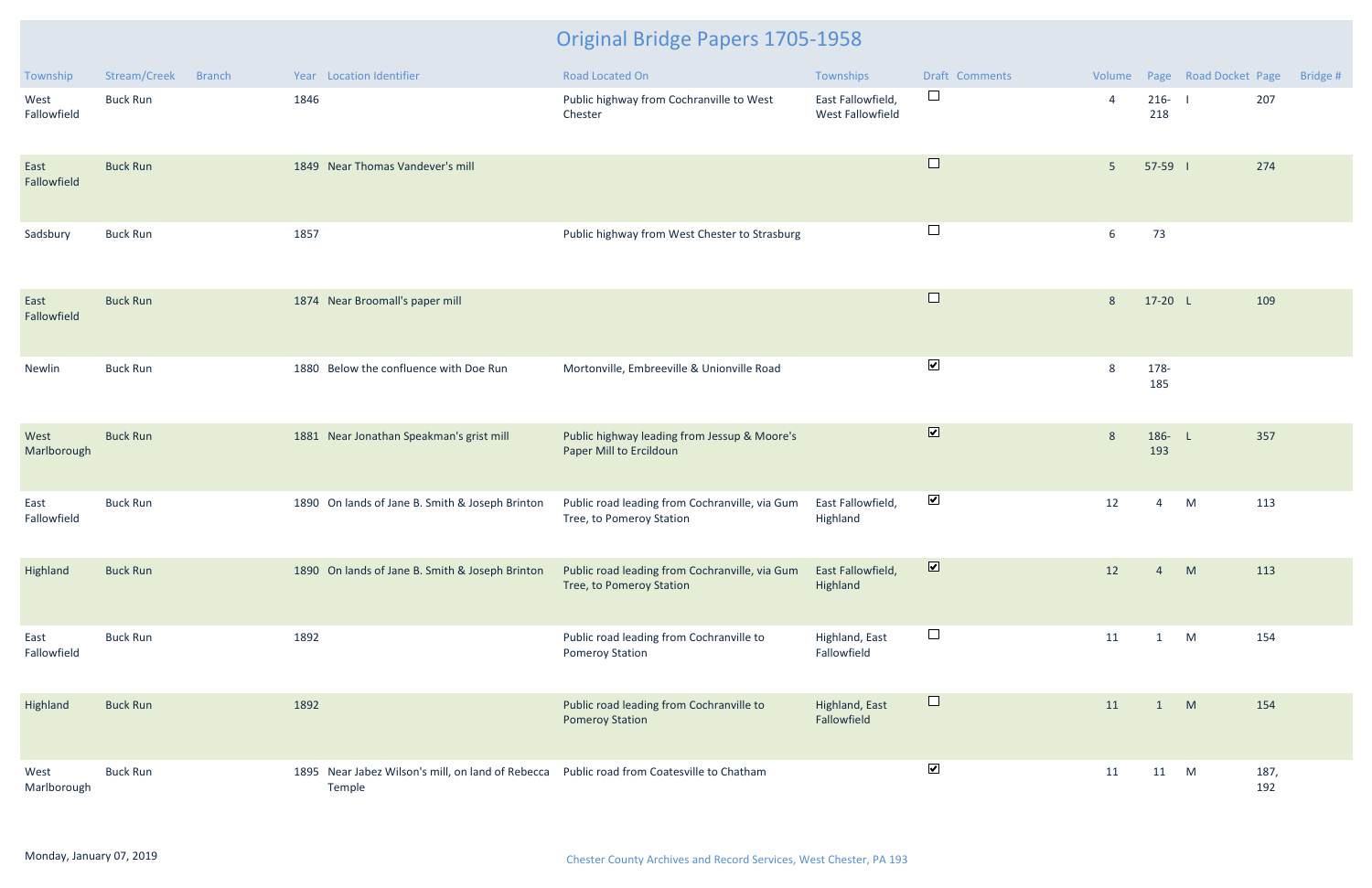| Township             | Stream/Creek<br><b>Branch</b> | Year Location Identifier                                           | <b>Road Located On</b>                                                                                                     | Townships                                    | <b>Draft Comments</b>                          | Volume |                 | Page Road Docket Page |     | Bridge # |
|----------------------|-------------------------------|--------------------------------------------------------------------|----------------------------------------------------------------------------------------------------------------------------|----------------------------------------------|------------------------------------------------|--------|-----------------|-----------------------|-----|----------|
| East<br>Fallowfield  | <b>Buck Run</b>               | 1899 On land of Hayes A. Clark & James B. Pyle's<br>estate         | Road from Mortonville to Doe Run                                                                                           |                                              | $\Box$                                         | 13     | 5 <sup>5</sup>  | M                     | 238 |          |
| East<br>Fallowfield  | <b>Buck Run</b>               | 1902 Near Newlin Station & Brinton's mill                          | Public highway from Cochranville, via Gum Tree,<br>to Newlin Station on the Pomeroy Branch of the<br>Pennsylvania Railroad |                                              | $\blacktriangleright$<br>Exhibit quality draft | 14     | 9               |                       |     |          |
| East<br>Fallowfield  | <b>Buck Run</b>               | 1904 At or near where the bridge below Brinton's<br>dam now stands | Public road from Brinton's mill to Harmony<br>Schoolhouse                                                                  | Highland, East<br>Fallowfield                | $\overline{\mathbf{v}}$<br>Not granted         | 14     | 19              |                       |     |          |
| Highland             | <b>Buck Run</b>               | 1904 At or near where the bridge below Brinton's<br>dam now stands | Public road from Brinton's mill to Harmony<br>Schoolhouse                                                                  | Highland, East<br>Fallowfield                | $\blacktriangledown$<br>Not granted            | 14     | 19              |                       |     |          |
| East<br>Falllowfield | <b>Buck Run</b>               | 1907 On lands of Joseph Brinton & Edwin Walton                     | Public road from Brinton's Mill to Harmony<br>Schoolhouse                                                                  | Highland, East<br>Fallowfield                | $\overline{\mathbf{v}}$                        | 15     | 10              |                       |     |          |
| Highland             | <b>Buck Run</b>               | 1907 On lands of Joseph Brinton & Edwin Walton                     | Public road from Brinton's Mill to Harmony<br>Schoolhouse                                                                  | Highland, East<br>Fallowfield                | $\blacktriangleright$                          | 15     | 10              |                       |     |          |
| East<br>Fallowfield  | <b>Buck Run</b>               | 1912 At or near land of Lott G. Keech                              | Public road from the Doe Run Road to the<br><b>Strasburg Road at McWilliamstown</b>                                        |                                              | $\Box$                                         | 16     | 8               |                       |     |          |
| Sadsbury             | <b>Buck Run</b>               | 1912 On lands of H. E. Russell & M. T. Phillips                    | <b>Strasburg Road</b>                                                                                                      |                                              | $\Box$                                         | 16     | 9               |                       |     |          |
| Newlin               | <b>Buck Run</b>               |                                                                    | 1914 On lands of Thomas T. Steen & George Kerns Public highway from Mortonville to Embreeville                             |                                              | $\Box$                                         | 17     | 11 N            |                       | 21  |          |
| East<br>Fallowfield  | <b>Buck Run</b>               | 1926 Near Unionville                                               |                                                                                                                            | East Fallowfield,<br>West Marlborough        | $\Box$                                         | 21     | $7\overline{ }$ | N                     | 372 | 75       |
| West<br>Marlborough  | <b>Buck Run</b>               | 1926 Near Unionville                                               |                                                                                                                            | East Fallowfield,<br><b>West Marlborough</b> | $\Box$                                         | 21     | $7^{\circ}$     | N                     | 372 | 75       |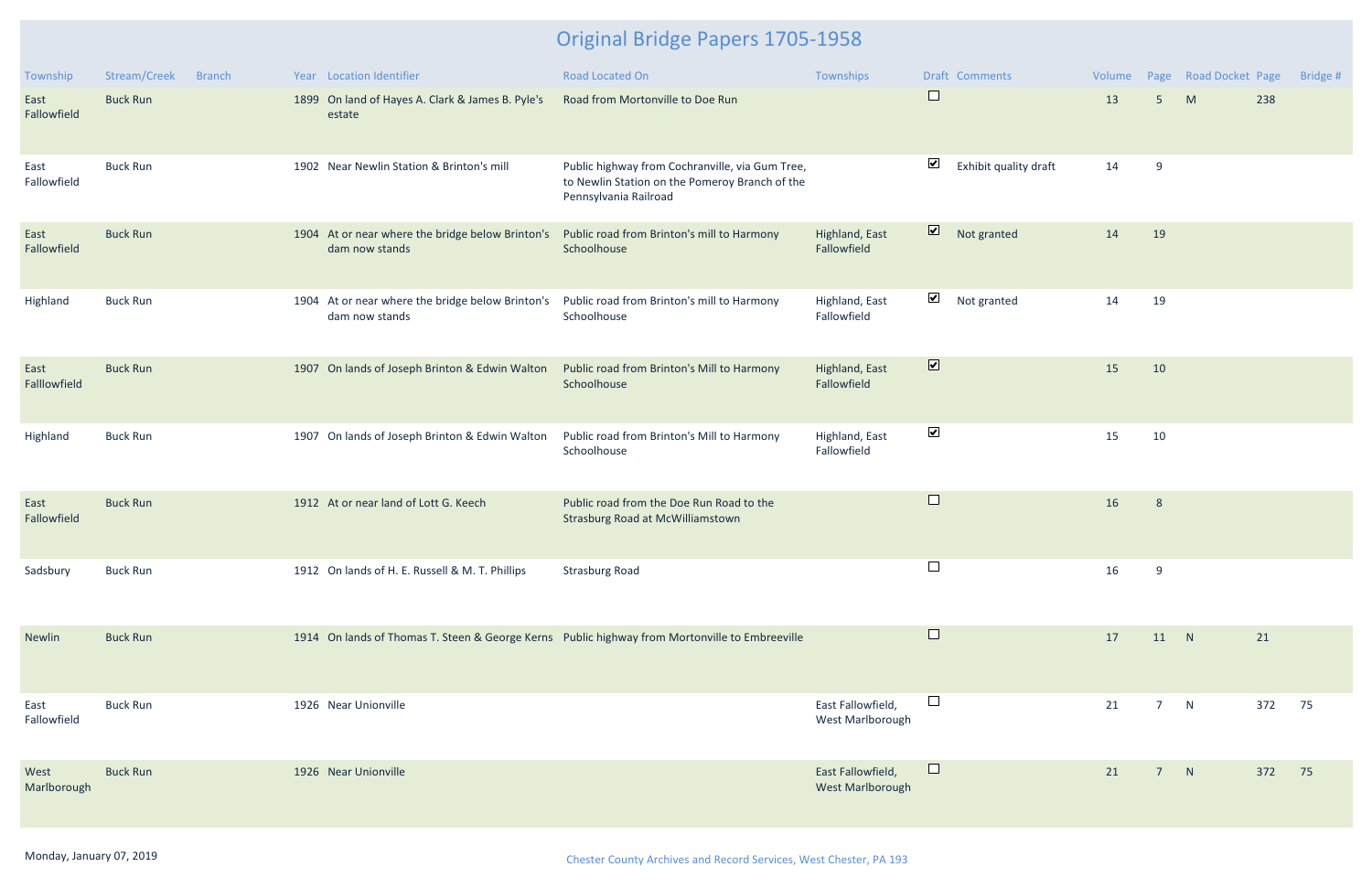| Township   | Stream/Creek         | <b>Branch</b>  | Year Location Identifier                                                                       | Road Located On                                               | Townships |                                       | Draft Comments         |                |                | Volume Page Road Docket Page |     | Bridge # |
|------------|----------------------|----------------|------------------------------------------------------------------------------------------------|---------------------------------------------------------------|-----------|---------------------------------------|------------------------|----------------|----------------|------------------------------|-----|----------|
| Parkesburg | <b>Buck Run</b>      | (Tributary of) | 1924 West of Church Street                                                                     | First Ave                                                     |           | $\Box$                                |                        | 20             | 9              | N                            | 304 | 302      |
| Kennett    | Burrough's<br>Creek  |                | 1867 Near Fairville Mills                                                                      |                                                               |           | $\Box$                                |                        | $\overline{7}$ | $12 - 15$      |                              |     |          |
| Kennett    | Burrow's Run         |                | 1861 Near Fairville (James & William West's) Mills Public highway from Fairville to Chandler & | <b>Ball's mill</b>                                            |           | $\Box$                                |                        | 6              | 156-<br>159    |                              |     |          |
| Kennett    | <b>Burrow's Run</b>  |                | 1913 Near the former mill (destroyed by fire) on<br>land of Emmor Taylor                       | Public road from Fairville to Ashland                         |           | $\Box$                                |                        | 17             | 6 <sup>1</sup> | M                            | 571 |          |
| Chester    | <b>Chester Creek</b> |                | 1724                                                                                           |                                                               |           | $\Box$                                | Repaired               | $\mathbf{1}$   | $\overline{4}$ |                              |     |          |
| Chester    | <b>Chester Creek</b> |                | 1748                                                                                           |                                                               |           | $\Box$                                | Repaired               | $\mathbf{1}$   | 17-19          |                              |     |          |
| Chester    | <b>Chester Creek</b> |                | 1755                                                                                           | Provincial Road from Chester to New Castle                    |           | $\Box$                                | Rebuilt                | $\mathbf{1}$   | $23 - 25$      |                              |     |          |
| Chester    | <b>Chester Creek</b> |                | 1768                                                                                           |                                                               |           | ⊔                                     | Repaired               | $\mathbf{1}$   | 33-36          |                              |     |          |
|            | <b>Chester Creek</b> |                | 1774                                                                                           | Road leading from Concord Great Road near the<br>meetinghouse |           | $\Box$                                |                        | 1              | 42             |                              |     |          |
| Goshen     | <b>Chester Creek</b> |                | 1802 Near Jesse Matlack's mill                                                                 | State Road leading from Philadelphia to West<br>Chester       |           | $\Box$                                |                        | $\mathbf{1}$   | 81-85          |                              |     |          |
| Goshen     | <b>Chester Creek</b> |                | 1803                                                                                           | State Road (new)                                              |           | $\begin{array}{c} \hline \end{array}$ | Request for inspection | $\mathbf{1}$   | 63             |                              |     |          |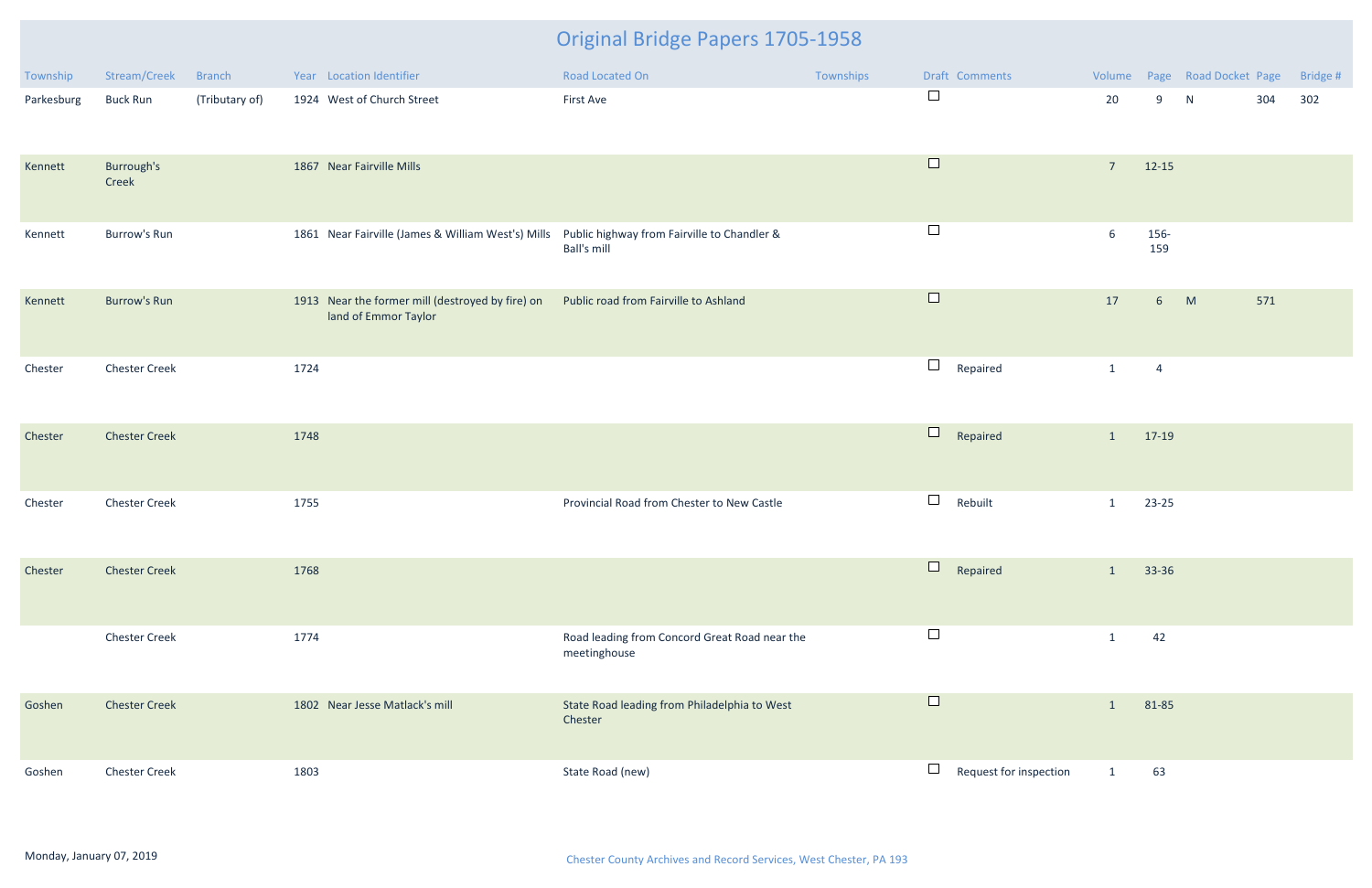| Township                  | Stream/Creek         | <b>Branch</b> |      | Year Location Identifier                                                                                 | Road Located On                                                                       | Townships              | Draft Comments       |                |                | Volume Page Road Docket Page | Bridge # |
|---------------------------|----------------------|---------------|------|----------------------------------------------------------------------------------------------------------|---------------------------------------------------------------------------------------|------------------------|----------------------|----------------|----------------|------------------------------|----------|
| West Goshen Chester Creek |                      |               |      | 1820 Near the house of Thomas Gheen                                                                      | Road from Spackman's mill to Boot Road                                                |                        | $\Box$               | $\overline{2}$ | 130-<br>132    |                              |          |
| East Goshen               | <b>Chester Creek</b> |               |      | 1844 Two and half miles east of West Chester                                                             | Public road from New Hope to Baltimore                                                |                        | $\Box$               | $\overline{4}$ | 139-<br>142    |                              |          |
| East Goshen               | <b>Chester Creek</b> |               | 1856 |                                                                                                          | State Road from New Hope to the Maryland Line                                         |                        | $\Box$               | 6              | $1-3$          |                              |          |
| Thornbury                 | <b>Chester Creek</b> |               |      | 1856 On lands of Eber Townsend                                                                           | State Road from Pennsbury to Philadelphia &<br>West Chester Road                      |                        | $\Box$               | 5              | $322 -$<br>324 |                              |          |
| Westtown                  | <b>Chester Creek</b> |               | 1867 |                                                                                                          | New road beginning in a public road near<br>William C. Hickman's gate to West Chester |                        | $\Box$               | $\overline{7}$ | 39-43          |                              |          |
| East Goshen               | <b>Chester Creek</b> |               | 1892 |                                                                                                          | <b>State Road</b>                                                                     |                        | $\Box$               | 11             | 14             | M                            | 178      |
| Thornbury                 | <b>Chester Creek</b> |               |      | 1895 On lands of Robert H. Neilson & Henry<br>Townsend dec'd                                             | Old State Road from Dilworthtown to Street<br>Road                                    |                        | $\Box$               | 12             | 13             | M                            | 201      |
| Thornbury                 | <b>Chester Creek</b> |               |      | 1907 On lands of J. H. Jefferis & Samuel J.<br>Sharpless, dec'd                                          | Public highway from Thornton to Street Road                                           |                        | $\Box$               | 15             | 13             | M                            | 437      |
| East Goshen               | <b>Chester Creek</b> |               |      | 1912 Near Dutt's Woolen Mill, on lands of Fred<br>Dutt, Abbie S. Connor, Abbie Connor &<br>Narina Connor | Public road from Milltown to Westtown<br><b>Boarding School</b>                       |                        | $\Box$               | 17             | $\overline{3}$ | M                            | 564      |
| West Goshen Chester Creek |                      |               |      | 1924 On lands of B. B. Baseler & the Borough of<br><b>West Chester</b>                                   | Philadelphia & Strasburg Road                                                         |                        | $\blacktriangledown$ | 20             | 11 N           |                              | 320      |
| Thornbury                 | <b>Chester Creek</b> | East Branch   | 1827 |                                                                                                          | <b>Street Road</b>                                                                    | Westtown,<br>Thornbury | $\Box$               | $\overline{2}$ | 233- G<br>237  |                              | 36       |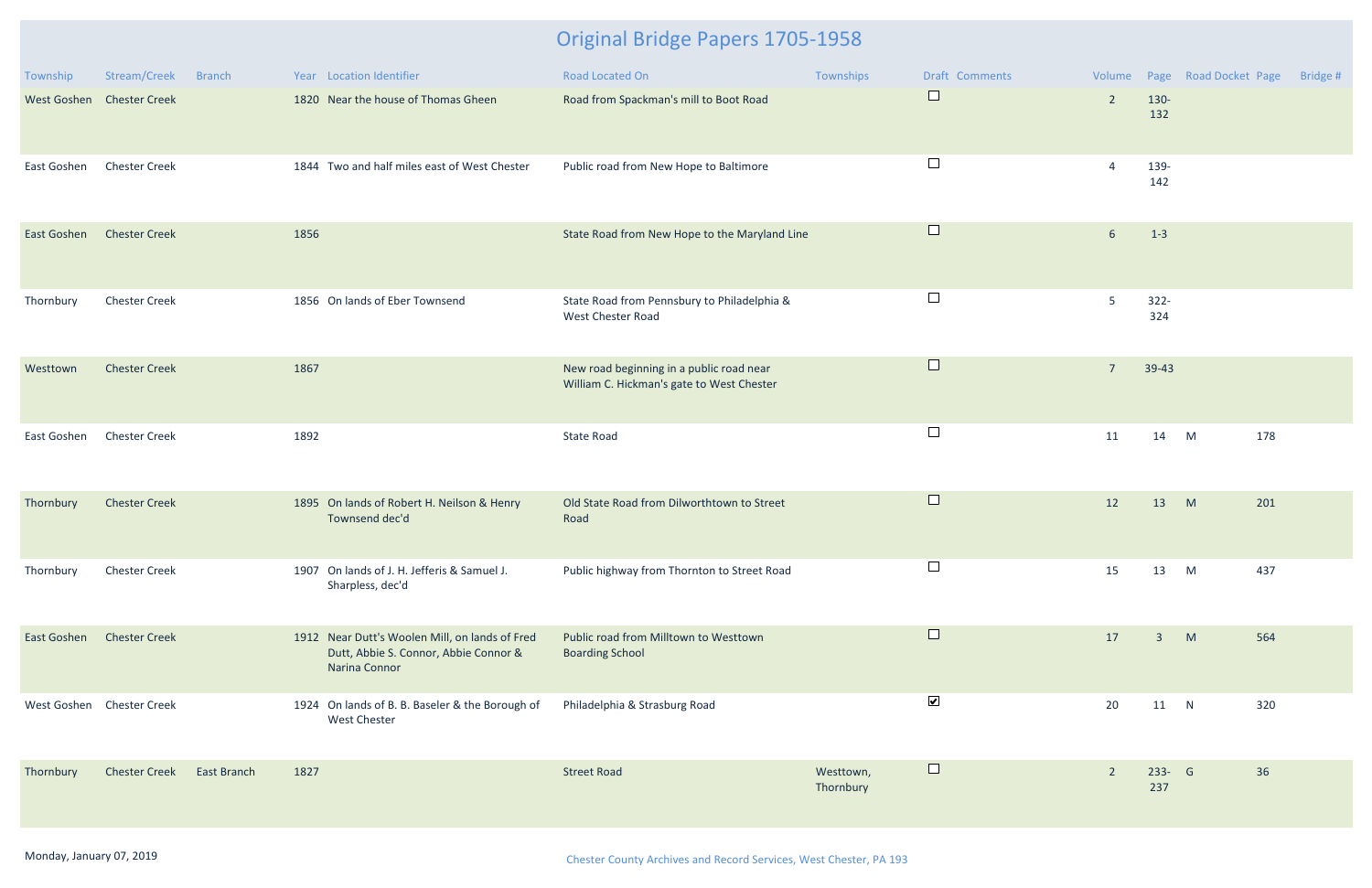| Township          | Stream/Creek                      | <b>Branch</b>      | Year Location Identifier      | Road Located On                                                           | Townships              |                      | Draft Comments                                            | Volume         |                  | Page Road Docket Page | Bridge # |
|-------------------|-----------------------------------|--------------------|-------------------------------|---------------------------------------------------------------------------|------------------------|----------------------|-----------------------------------------------------------|----------------|------------------|-----------------------|----------|
| Westtown          | <b>Chester Creek</b>              | East Branch        | 1827                          | <b>Street Road</b>                                                        | Westtown,<br>Thornbury | $\Box$               |                                                           | $\overline{2}$ | 233-<br>237      |                       |          |
| Westtown          | <b>Chester Creek</b>              | <b>East Branch</b> | 1878 Below the Westtown Dam   | Public road from West Chester to Westtown<br>School                       |                        | $\Box$               |                                                           | 8              | $145 -$<br>147   |                       |          |
| Westtown          | <b>Chester Creek</b>              | East Branch        | 1898                          | <b>Westtown Road</b>                                                      |                        | $\blacktriangledown$ |                                                           | 13             | 7 <sup>7</sup>   | 242<br>M              |          |
| Thornbury         | <b>Chester Creek</b>              | <b>East Branch</b> | 1925                          | <b>Street Road</b>                                                        | Westtown,<br>Thornbury | $\Box$               | To replace dilapidated<br>covered bridge built in<br>1832 | 21             | 12 N             | 366                   |          |
| Westtown          | <b>Chester Creek</b>              | East Branch        | 1925                          | <b>Street Road</b>                                                        | Westtown,<br>Thornbury | $\Box$               | To replace dilapidated<br>covered bridge built in<br>1832 | 21             | 12 N             | 366                   |          |
| Westtown          | <b>Chester Creek</b>              | <b>West Branch</b> | 1837                          | <b>Marlborough Street Road</b>                                            |                        | $\Box$               |                                                           | $\overline{3}$ | $260 -$<br>265   |                       |          |
| Thornbury         | <b>Chester Creek</b>              | West Branch        | 1845                          | Marlborough Street Road                                                   | Westtown,<br>Thornbury | $\Box$               |                                                           | $\overline{4}$ | $172 -$<br>177   | 56                    |          |
| Westtown          | <b>Chester Creek</b>              | West Branch        | 1845                          | <b>Marlborough Street Road</b>                                            | Westtown,<br>Thornbury |                      |                                                           | $\overline{4}$ | $172 - 1$<br>177 | 56                    |          |
| Thornbury         | <b>Chester Creek</b>              | West Branch        | 1856                          | Public highway from Street Road to<br>Thorntonville, Delaware County      |                        | $\Box$               |                                                           | 6              | 37-39            |                       |          |
| Tredyffrin        | <b>Chester Valley</b><br>Creek    |                    | 1916 Near Fetter's mill       | Road from Swedesford Road at Bull's Corner to<br><b>Yellow Stone Road</b> |                        | $\Box$               |                                                           | 18             | 21 N             | 140,<br>176           |          |
| East<br>Whiteland | <b>Chester Valley</b><br>Railroad |                    | 1889 On land of J. T. Sarchet | New public road leading from the Swedesford<br>Road                       |                        | $\blacktriangledown$ |                                                           | 12             | $\overline{1}$   |                       |          |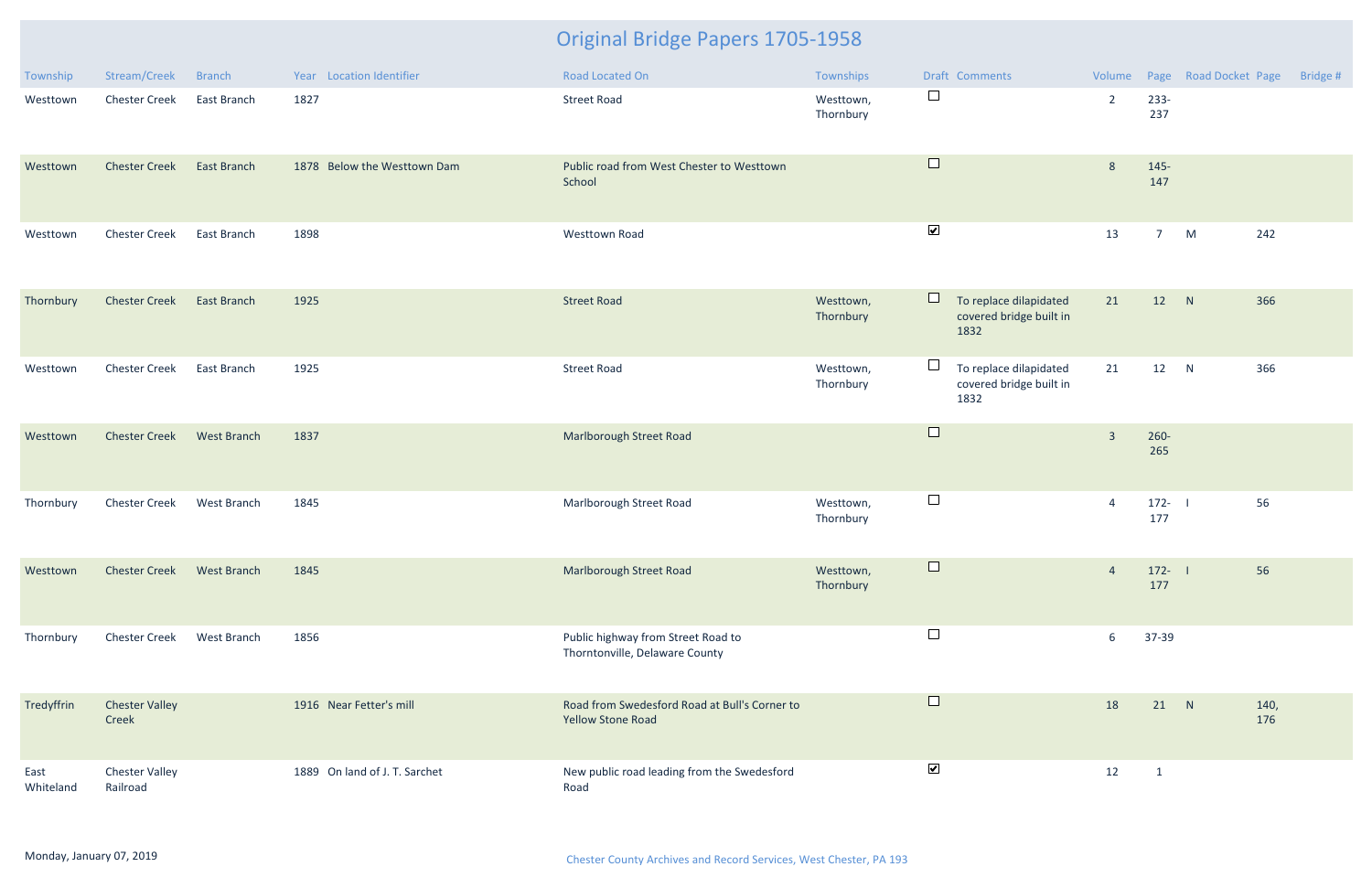| Township             | Stream/Creek      | <b>Branch</b> | Year Location Identifier                        | <b>Road Located On</b>                             | Townships                                 |        | Draft Comments                                                         |              |                 | Volume Page Road Docket Page | Bridge # |
|----------------------|-------------------|---------------|-------------------------------------------------|----------------------------------------------------|-------------------------------------------|--------|------------------------------------------------------------------------|--------------|-----------------|------------------------------|----------|
|                      | <b>Cobs Creek</b> |               | 1762                                            |                                                    |                                           | $\Box$ | Repaired                                                               | $\mathbf{1}$ | 33-36           |                              |          |
| New London           | Conard's Run      |               | 1928 On lands of H. D. Fell & Cecil Tome        | Road from Kelton to Lysle's Paper Mill             |                                           | $\Box$ |                                                                        | 22           | 12              |                              |          |
|                      | <b>Crum Creek</b> |               | 1705 On line of Philadelphia & Chester Counties | Queen's Road                                       | Philadelphia<br>County, Chester<br>County | $\Box$ | Inter-County                                                           | $\mathbf{1}$ | $\overline{1}$  |                              |          |
| Ridley               | <b>Crum Creek</b> |               | 1724                                            |                                                    |                                           | $\Box$ | Repaired                                                               | $\mathbf{1}$ | $5\phantom{.0}$ |                              |          |
|                      | <b>Crum Creek</b> |               | 1739                                            |                                                    |                                           | $\Box$ | Receipt for bridge built<br>by Nathan Worley/See<br>also Vol 1 pg 9-10 | $\mathbf{1}$ | 8               |                              |          |
| Ridley               | Crum Creek        |               | 1739                                            |                                                    |                                           | $\Box$ |                                                                        | $\mathbf{1}$ | $9 - 10$        |                              |          |
| Nether<br>Providence | <b>Crum Creek</b> |               | 1741 Over the ford near John Gleave's house     | Road from Concord through Darby to<br>Philadelphia | Springfield, Nether<br>Providence         | $\Box$ |                                                                        | $\mathbf{1}$ | $11-12$         |                              |          |
| Springfield          | Crum Creek        |               | 1741 Over the ford near John Gleave's house     | Road from Concord through Darby to<br>Philadelphia | Springfield, Nether<br>Providence         | $\Box$ |                                                                        | $\mathbf{1}$ | $11 - 12$       |                              |          |
|                      | <b>Crum Creek</b> |               | 1746                                            |                                                    |                                           | $\Box$ | Repaired                                                               | $\mathbf{1}$ | 17-19           |                              |          |
|                      | Crum Creek        |               | 1760                                            |                                                    |                                           | $\Box$ | Repaired                                                               | $\mathbf{1}$ | 33-36           |                              |          |
|                      | <b>Crum Creek</b> |               | 1769                                            |                                                    |                                           | $\Box$ | Repaired                                                               | $\mathbf{1}$ | 37              |                              |          |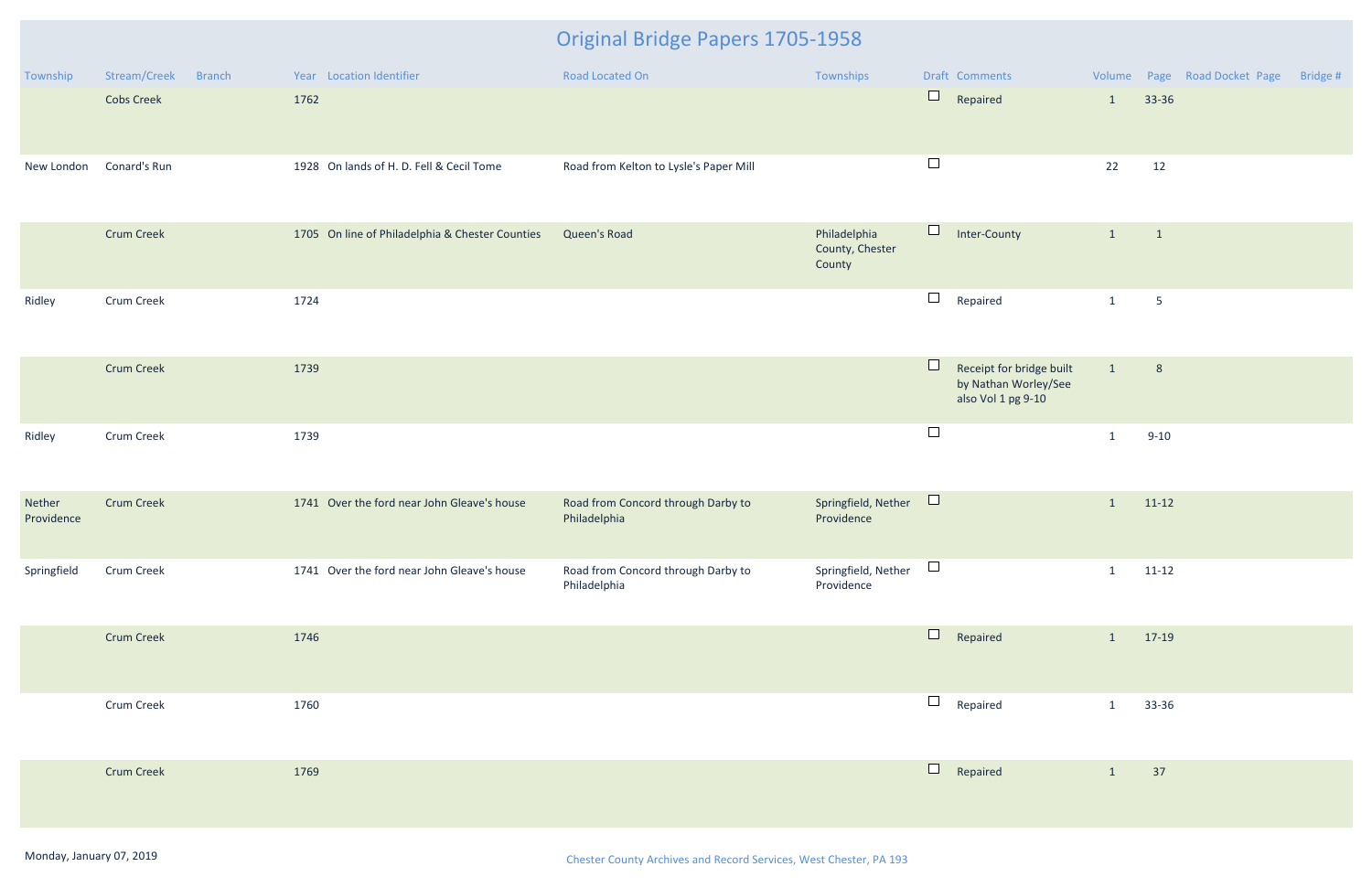| Township           | Stream/Creek<br><b>Branch</b> | Year Location Identifier                                                                                                                | <b>Road Located On</b>                                                                                | Townships                    | Draft Comments               | Volume         |                | Page Road Docket Page | Bridge #            |
|--------------------|-------------------------------|-----------------------------------------------------------------------------------------------------------------------------------------|-------------------------------------------------------------------------------------------------------|------------------------------|------------------------------|----------------|----------------|-----------------------|---------------------|
| Springfield        | Crum Creek                    | 1789 Near John Lewis's mill                                                                                                             | Public road leading to Philadelphia                                                                   |                              | $\Box$                       | $\mathbf 1$    | 49             |                       |                     |
| Willistown         | <b>Crum Creek</b>             | 1803 A ford near Isaac Thomas's gristmill                                                                                               | Road leading from West Chester to Philadelphia                                                        |                              | $\Box$                       | $\mathbf{1}$   | 67-68          |                       |                     |
| Willistown         | Crum Creek                    | 1825                                                                                                                                    | Road from William England's smith shop in West Willistown,<br>Bradford to Seller's mill on Cobb Creek | Newtown<br>(Delaware County) | $\Box$                       | $\overline{2}$ | $221 -$<br>227 |                       |                     |
| Willistown         | <b>Crum Creek</b>             | 1856                                                                                                                                    | Road from the Great Valley to Media                                                                   |                              | $\boxed{\blacktriangledown}$ | 6 <sup>1</sup> | $23-29$ J      |                       | 306                 |
| Willistown         | <b>Crum Creek</b>             | 1860 Near house of Israel Bartram                                                                                                       | <b>Boot Road</b>                                                                                      |                              | $\Box$                       | 6              | 85-91 J        |                       | 566                 |
| Willistown         | <b>Crum Creek</b>             | 1903                                                                                                                                    | Grubb's Road to Paoli & Duffryn Mawr                                                                  |                              | $\Box$                       | 14             | 14             | M                     | 358                 |
| Willistown         | Crum Creek                    | 1920 On land of T. DeWitt Cuyler                                                                                                        | Valley Road                                                                                           |                              | $\Box$                       | 19             | 22             | N                     | 249                 |
| East<br>Brandywine | <b>Culbertson Run</b>         | 1914 At or near Grange Hall at Lyndell, on lands of Public highway from Downingtown to Glen<br>Rachel Matlack & Henrietta McClure dec'd | Moore                                                                                                 |                              |                              | 17             | $7^{\circ}$    | N                     | 13, 57              |
| East<br>Brandywine | <b>Culbertson Run</b>         | 1916 On lands of George R. North & Frederick J.<br>Reeser                                                                               | Public highway from Lyndell to the Harrisburg &<br>Downingtown Turnpike                               |                              | $\Box$                       | 18             | 13             | N                     | 126,<br>170,<br>228 |
| East<br>Brandywine | <b>Culbertson Run</b>         | 1920 On lands of T. D. Jefferis, Dr. Walter S.<br>Schum & Dr. Joseph McClure, dec'd                                                     | Horseshoe Pike                                                                                        |                              | $\Box$                       | 19             | 10             | N                     | 228                 |
| East<br>Brandywine | Culbertson's<br>Creek         | 1903 At Marshall's Creamery, on lands of William<br>D. Marshall & James & Esther White                                                  | Wild Brier & Brooklyn Road                                                                            |                              | $\blacktriangledown$         | 14             | 11 M           |                       | 347,<br>364         |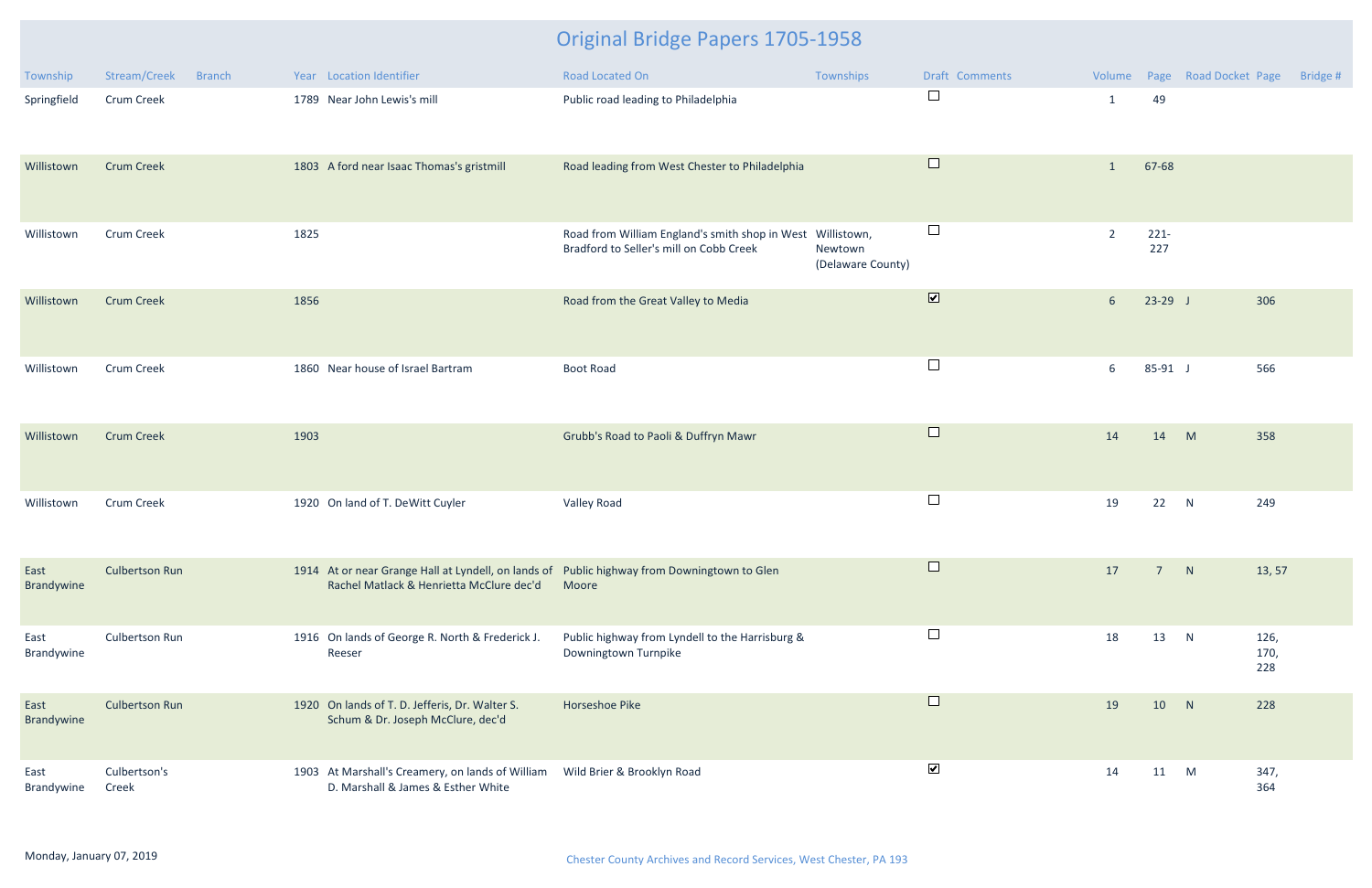| Township | Stream/Creek<br>Branch | Year Location Identifier | Road Located On                                      | Townships |                         | Draft Comments                                          |                 |                            | Volume Page Road Docket Page Bridge # |  |
|----------|------------------------|--------------------------|------------------------------------------------------|-----------|-------------------------|---------------------------------------------------------|-----------------|----------------------------|---------------------------------------|--|
| Darby    | Darby Creek            | $[176$<br>$0s$ ?]        | Kings Road from Philadelphia to Chester              |           | $\Box$                  | To replace older bridge<br>no longer on the new<br>road | $\vert 1 \vert$ | 30                         |                                       |  |
| Darby    | Darby Creek            | 1724                     |                                                      |           | $\Box$                  | Repaired                                                | $\mathbf{1}$    | $\overline{4}$             |                                       |  |
| Darby    | Darby Creek            | 1725                     |                                                      |           | $\Box$                  | Maintenance of existing<br>bridge                       | $\vert$ 1       | $\overline{\phantom{a}}$ 3 |                                       |  |
| Darby    | Darby Creek            | 1751                     |                                                      |           | $\Box$                  | Repaired                                                | $\mathbf{1}$    | 17-19                      |                                       |  |
| Darby    | Darby Creek            | 1753                     |                                                      |           | $\Box$                  | Repaired                                                | $\mathbf{1}$    | $21-22$                    |                                       |  |
| Darby    | Darby Creek            | 1756                     |                                                      |           | $\Box$                  | Repaired                                                | $\mathbf{1}$    | 26                         |                                       |  |
| Darby    | Darby Creek            | 1764                     |                                                      |           | $\Box$                  | Repaired                                                | $\mathbf{1}$    | 33-36                      |                                       |  |
|          | Darby Creek            | 1789                     | Highway leading from West Chester to<br>Philadelphia |           | $\Box$                  |                                                         | $\mathbf{1}$    | 45                         |                                       |  |
| Easttown | Darby Creek            | 1853                     | Darby Road                                           |           | $\overline{\mathbf{v}}$ |                                                         | $5\phantom{.}$  | $227 - J$<br>236           | 224                                   |  |
| Easttown | Darby Creek            | 1869                     | Newtown Street Road                                  |           | $\Box$                  |                                                         | $\overline{7}$  | 113-<br>115                |                                       |  |
| Easttown | Darby Creek            | 1890                     | Public highway to Sugartown                          |           | $\Box$                  |                                                         | 11              | 10                         |                                       |  |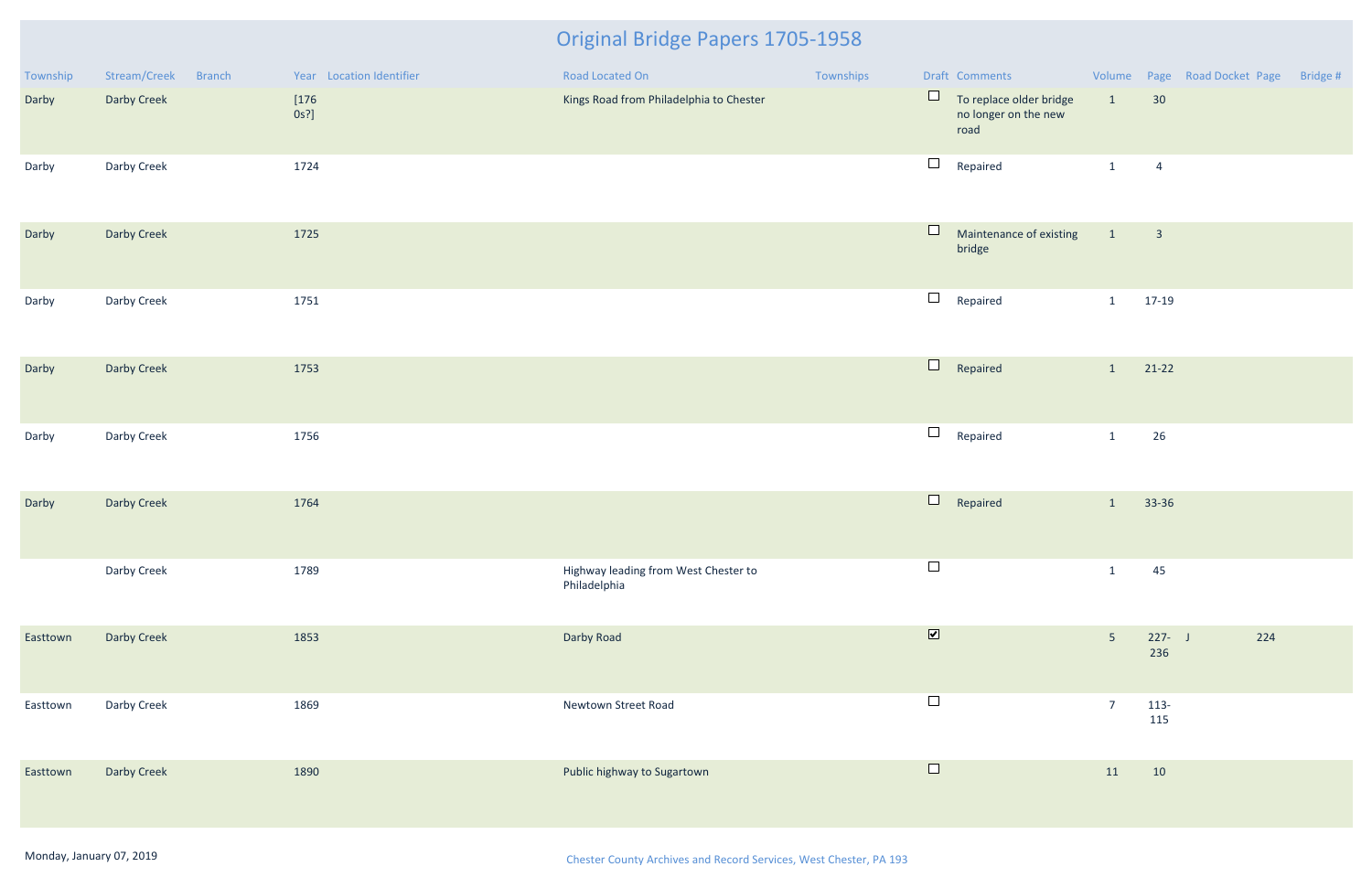| Township            | Stream/Creek | <b>Branch</b> |      | Year Location Identifier                                                               | <b>Road Located On</b>                                                                                                                                            | Townships |                         | Draft Comments                                | Volume         |                | Page Road Docket Page |             | Bridge # |
|---------------------|--------------|---------------|------|----------------------------------------------------------------------------------------|-------------------------------------------------------------------------------------------------------------------------------------------------------------------|-----------|-------------------------|-----------------------------------------------|----------------|----------------|-----------------------|-------------|----------|
| Easttown            | Darby Creek  |               | 1908 |                                                                                        |                                                                                                                                                                   |           | $\Box$                  | Replacement of 1854<br>bridge                 | 15             | 18             |                       |             |          |
| West<br>Marlborough | Doe Run      |               |      | 1814 Near Elisha Phipps's Grist Mill                                                   | Where two main road meet, one leading from<br>Wilmington to Lancaster County, the other from<br>eastern Chester County towards Peach Bottom<br>and McCall's Ferry |           | $\Box$                  |                                               | $\overline{2}$ | 63-65          |                       |             |          |
| West<br>Marlborough | Doe Run      |               |      | 1870 At old Baker's Bridge                                                             | Public road from Doe Run Village to Coatesville                                                                                                                   |           | $\Box$                  | Bridge replacement, old<br>bridge washed away | $\overline{7}$ | 144- K<br>150  |                       | 486         |          |
| West<br>Marlborough | Doe Run      |               |      | 1877 Near Hayes Clark's house                                                          | Public road from Mortonville to Doe Run Village                                                                                                                   |           | $\Box$                  |                                               | 8              | 65-67          |                       |             |          |
| West<br>Marlborough | Doe Run      |               |      | 1877 Near Joseph Palmer's paper mill                                                   | Public road from Mortonville to Doe Run village                                                                                                                   |           | $\Box$                  |                                               | 8              | 68-70          |                       |             |          |
| East<br>Fallowfield | Doe Run      |               |      | 1883 Near Hayes Clarke's creamery                                                      | Public road from Doe Run to Mortonville                                                                                                                           |           | $\overline{\mathbf{v}}$ |                                               | 10             | $\overline{3}$ | $\mathsf{L}$          | 410,<br>443 |          |
| West<br>Marlborough | Doe Run      |               |      | 1885 Near Joseph Palmer's mill, on lands of<br>Joseph Palmer & Hayes A. Clark          | Public road from Doe Run Village to Mortonville                                                                                                                   |           | $\blacktriangledown$    |                                               | 10             | 15             |                       |             |          |
| West<br>Marlborough | Doe Run      |               |      | 1890 At Baker's Fording, on Evan Baker's land                                          | Public road from Chatham to Doe Run Village                                                                                                                       |           | $\overline{\mathbf{v}}$ | Replacement of 1869<br>bridge                 | 12             | 5 <sup>1</sup> | M                     | 82          |          |
| West<br>Marlborough | Doe Run      |               | 1902 |                                                                                        |                                                                                                                                                                   |           | $\Box$                  | See Vol. 14 pg 28, folder<br>empty            | 14             | 7 M            |                       | 333         |          |
| West<br>Marlborough | Doe Run      |               |      | 1902 Near Willis Palmer's paper mill, on land of<br>Ruth B. Palmer & Edmund D. Scholey | Public road from Doe Run to Mortonville                                                                                                                           |           | $\overline{\mathbf{v}}$ |                                               | 14             | 28             | M                     | 333         |          |
| West<br>Marlborough | Doe Run      |               | 1905 |                                                                                        | Public road from Jabez Wilson's mill to the road<br>from Doe Run to Chatham                                                                                       |           | $\Box$                  |                                               | 15             | $\mathbf{3}$   | M                     | 384         |          |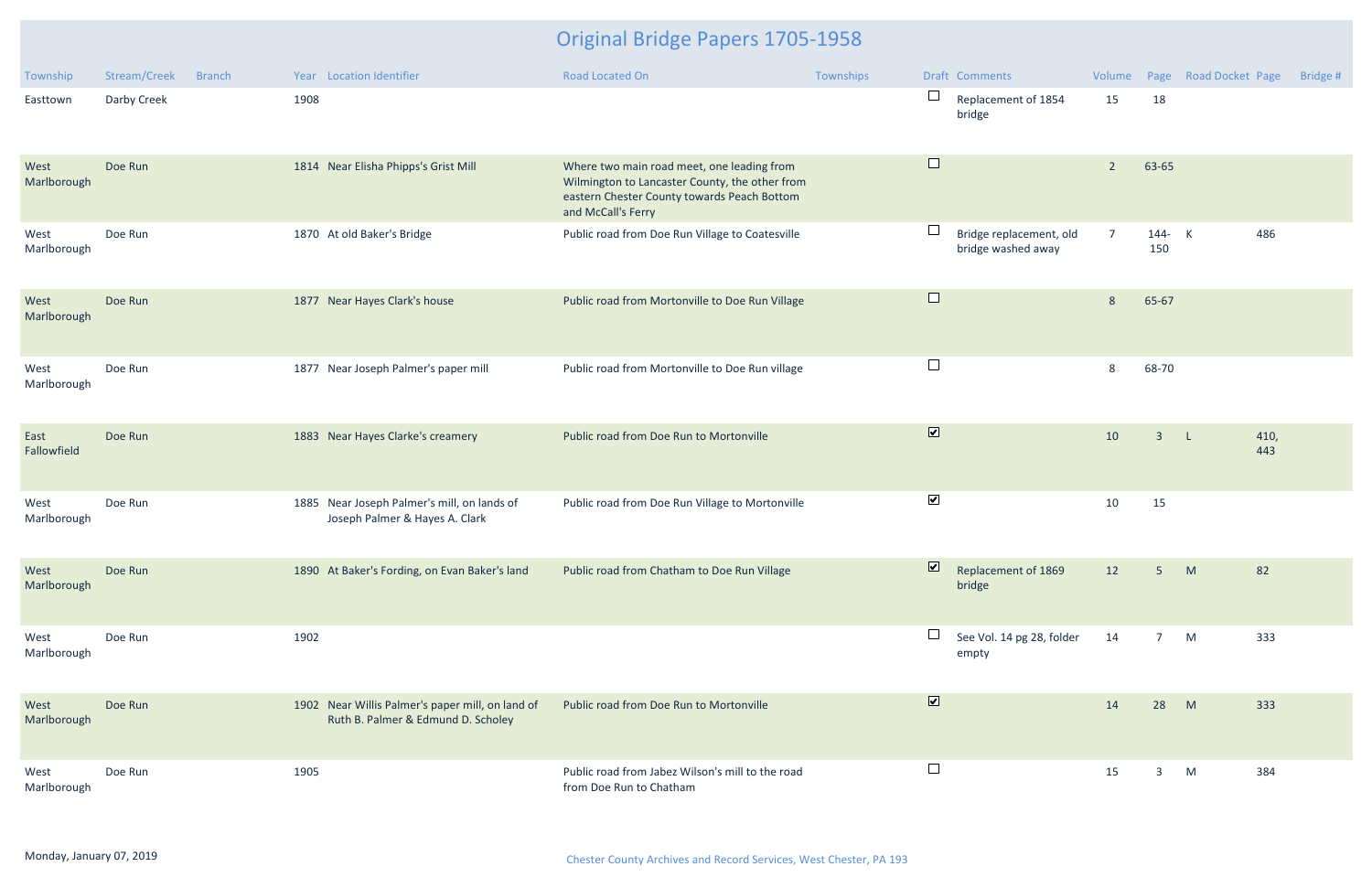| Township             | Stream/Creek                | <b>Branch</b> |      | Year Location Identifier                                                                     | Road Located On                                                                     | Townships                                             |                         | Draft Comments                                         | Volume          |                | Page Road Docket Page |         | Bridge # |
|----------------------|-----------------------------|---------------|------|----------------------------------------------------------------------------------------------|-------------------------------------------------------------------------------------|-------------------------------------------------------|-------------------------|--------------------------------------------------------|-----------------|----------------|-----------------------|---------|----------|
| West<br>Marlborough  | Doe Run                     |               | 1911 |                                                                                              | Public road from Jabez Wilson's mill to the road<br>leading from Doe Run to Chatham |                                                       | $\sqcup$                |                                                        | 15              | 25             | M                     | 519     |          |
| Highland             | Doe Run                     |               |      | 1913 On land of Samuel Waters                                                                | Public road from Cochranville to Derry Meeting                                      |                                                       | $\blacktriangledown$    |                                                        | 17              | 5 <sub>1</sub> | M, N                  | 569, 50 |          |
| Londonderry          | Doe Run                     |               |      | 1913 On land of Samuel Waters                                                                | Public road from Cochranville to Derry Meeting                                      |                                                       | $\overline{\mathbf{v}}$ |                                                        | 17              | $5\phantom{.}$ | M, N                  | 569, 50 |          |
| Highland             | Doe Run                     |               |      | 1915 On lands of Stewart Meloy & Charles E. Carr Public highway to Rosenvick to Cochranville |                                                                                     | Highland, London<br>Grove                             | $\blacktriangledown$    |                                                        | 18              | $\overline{2}$ | N                     | 66      |          |
| London Grove Doe Run |                             |               |      | 1915 On lands of Stewart Meloy & Charles E. Carr Public highway to Rosenvick to Cochranville |                                                                                     | Highland, London<br>Grove                             | $\overline{\mathbf{v}}$ |                                                        | 18              | $\overline{2}$ | N                     | 66      |          |
| West<br>Marlborough  | Doe Run                     |               |      | 1916 On lands of Jeremiah Barnard, Anna Belle<br>Hoopes & Mary S. Smith                      | Road from Doe Run to Clonmell Station                                               |                                                       | $\blacktriangledown$    |                                                        | 18              | 17             | N                     | 134     |          |
| West<br>Marlborough  | Doe Run                     |               |      | 1922 On land of LaMont du Pont                                                               | <b>Laurel Creek Road</b>                                                            |                                                       | $\Box$                  |                                                        | 19              | 23             |                       |         |          |
| Londonderry Doe Run  |                             | West Branch   |      | 1931 On lands of David W. Jackson & Chester A.<br>Wood                                       | Public road from Newport Pike to Jennersville                                       |                                                       | $\blacktriangledown$    |                                                        | 23              | 3              | $\circ$               | 12      |          |
| Tredyffrin           | <b>East Valley</b><br>Creek |               |      | 1865 Near Valley Forge                                                                       |                                                                                     | Tredyffrin, Upper<br>Merion<br>(Montgomery<br>County) |                         | Bridge replacement,<br>original swept away in<br>flood | $7\overline{ }$ | 16             |                       |         |          |
| Tredyffrin           | <b>East Valley</b><br>Creek |               |      | 1866 At Worrall's mill                                                                       | Public road leading from Currey Road to the<br>Valley Road                          |                                                       |                         | Bridge replacement,<br>original swept away in<br>flood | $\overline{7}$  | 22             | $\mathsf{K}$          | 164     |          |
| Tredyffrin           | <b>East Valley</b><br>Creek |               |      | 1867 At Worrall's mill                                                                       |                                                                                     |                                                       |                         | <b>Bridge inspection</b>                               | $\overline{7}$  | 29-31          |                       |         |          |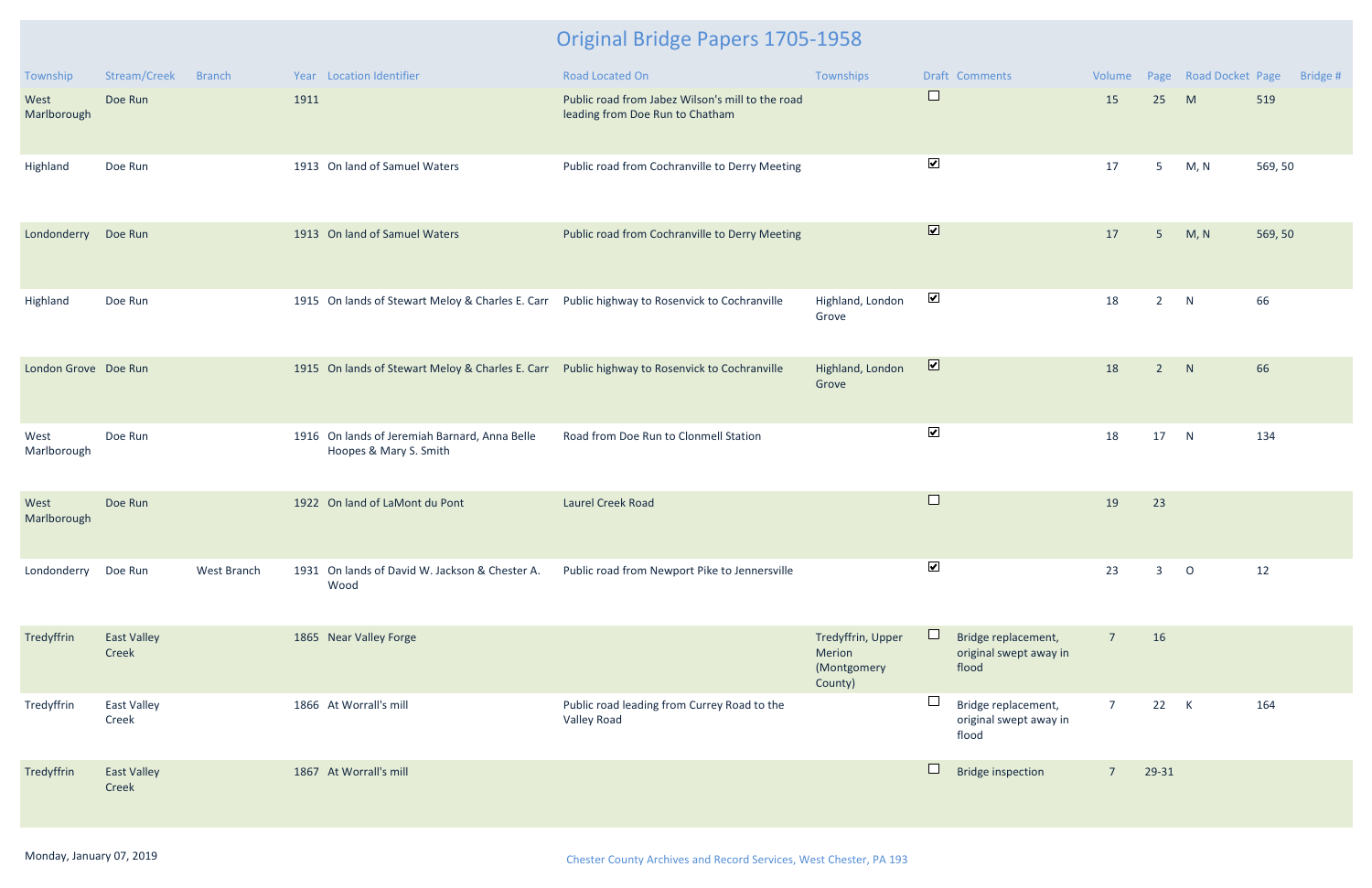| Township                 | Stream/Creek<br><b>Branch</b> | Year Location Identifier                                         | Road Located On                                                                | Townships | Draft Comments                                                                                                |                |                 | Volume Page Road Docket Page |     | Bridge # |
|--------------------------|-------------------------------|------------------------------------------------------------------|--------------------------------------------------------------------------------|-----------|---------------------------------------------------------------------------------------------------------------|----------------|-----------------|------------------------------|-----|----------|
| Tredyffrin               | East Valley<br>Creek          | 1883 Near Rennard's mill                                         |                                                                                |           | $\Box$<br>Replacement bridge                                                                                  | 10             | $2^{\circ}$     | $\mathsf{L}$                 | 398 |          |
| North<br>Coventry        | <b>Ecker's Creek</b>          | 1928 On lands of C. D. Marshall & William Spiese                 | Road from Cedarville to Shenkel's Church                                       |           | $\Box$                                                                                                        | 21             | 22              |                              |     | 311      |
| East<br>Nottingham       | <b>Elk Creek</b>              | 1850 At Hutchison's Ford                                         |                                                                                |           | $\Box$                                                                                                        | 5              | $71-73$         |                              |     |          |
| Coventry                 | <b>French Creek</b>           | 1803 In Pughtown, near the sawmill late of Evan<br>and John Pugh |                                                                                |           | $\Box$<br>At a place where a<br>bridge had been built<br>and kept in repair by the<br>township for upwards of | $\mathbf{1}$   | 114- $D$<br>123 |                              | 18  |          |
| Vincent                  | <b>French Creek</b>           | 1813 At Christman's Ford                                         | Road from Lancaster and sundry furnaces                                        |           | $\overline{\phantom{a}}$<br>Disapproved                                                                       | $\overline{2}$ | $27 - 28$       |                              |     |          |
| Charlestown              | <b>French Creek</b>           | 1819                                                             | Road leading from Philadelphia, by way of<br>Pawlings Ford Bridge to Lancaster |           | $\Box$<br>Repair                                                                                              | $\overline{2}$ | 104             |                              |     |          |
| Vincent                  | <b>French Creek</b>           | 1820                                                             | Road from Pughtown to John Morgan's Inn                                        |           | $\Box$                                                                                                        | $\overline{2}$ | 147-<br>151     |                              |     |          |
| Charlestown French Creek |                               | 1824                                                             | Public road leading through Phoenixville to the<br><b>Reading Road</b>         |           |                                                                                                               | $\overline{2}$ | $206 -$<br>208  |                              |     |          |
| Vincent                  | <b>French Creek</b>           | 1824 Near Wilson's Ford                                          | Road leading from the Great Valley, through<br>Kimberton to Pughtown           |           | $\Box$                                                                                                        | $\overline{2}$ | 209-<br>212     |                              |     |          |
| Vincent                  | <b>French Creek</b>           | 1824                                                             | Road leading from Pughtown to David<br>Buckwalter's Inn                        |           | $\Box$                                                                                                        | $\overline{2}$ | 196             |                              |     |          |
| Vincent                  | <b>French Creek</b>           | 1828                                                             | Road from Pughtown to Kimberton                                                |           | $\Box$                                                                                                        | $\overline{2}$ | 238- G<br>243   |                              | 60  |          |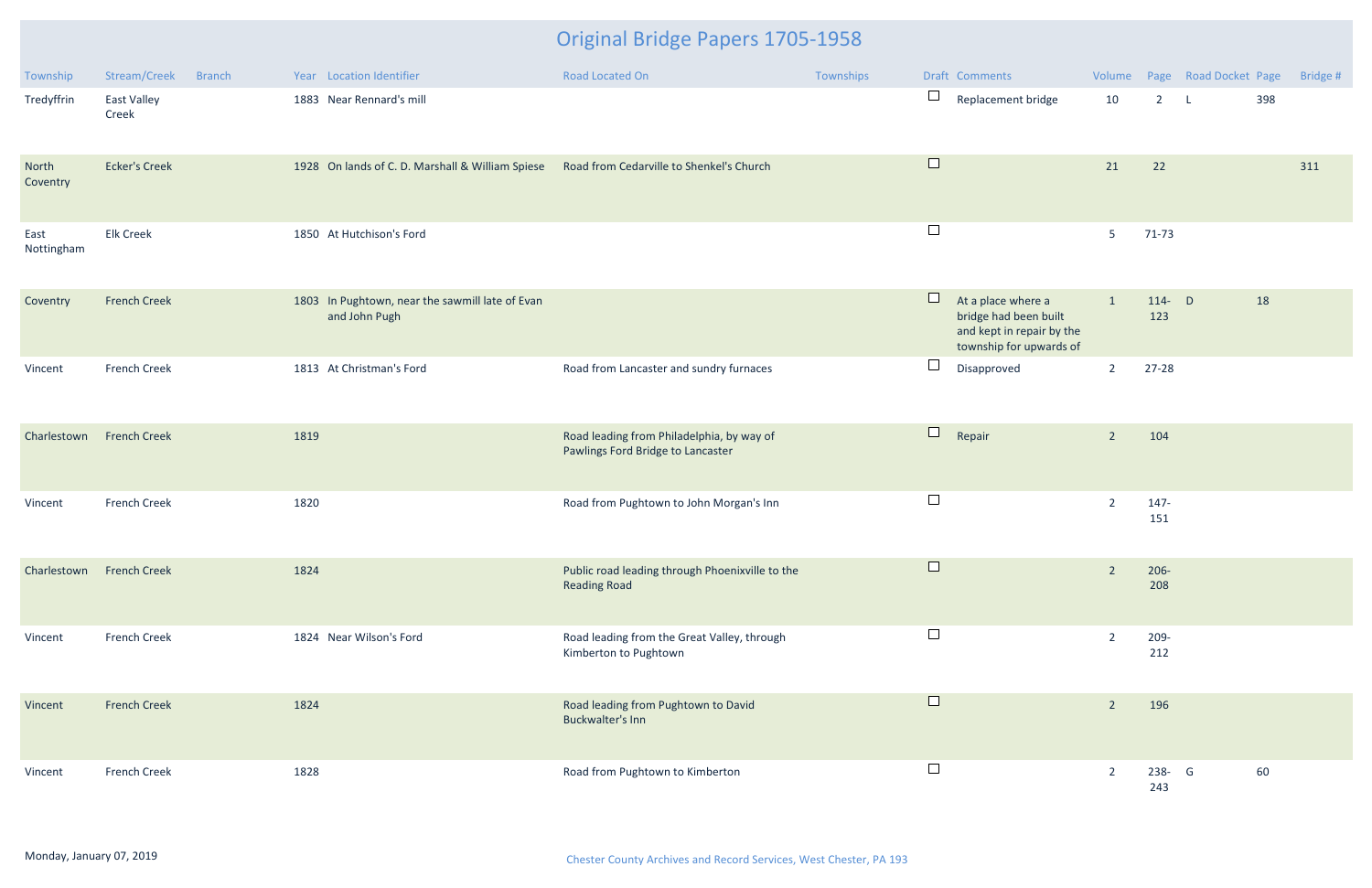| Township                  | Stream/Creek        | <b>Branch</b> |      | Year Location Identifier                                    | <b>Road Located On</b>                                                                                                               | Townships                     |                              | <b>Draft Comments</b>                                                                               |                |                  | Volume Page Road Docket Page | Bridge # |
|---------------------------|---------------------|---------------|------|-------------------------------------------------------------|--------------------------------------------------------------------------------------------------------------------------------------|-------------------------------|------------------------------|-----------------------------------------------------------------------------------------------------|----------------|------------------|------------------------------|----------|
| Vincent                   | <b>French Creek</b> |               | 1829 |                                                             | Public road leading from Downingtown, Yellow<br>Springs etc, by way of Brownback Tavern, to<br>Lawrenceville on the Schuylkill Canal |                               | $\overline{\mathbf{v}}$      |                                                                                                     | $\overline{3}$ | $16-19$          |                              |          |
| Schuylkill                | <b>French Creek</b> |               |      | 1835 At Phoenixville                                        | Road leading to Buckwalter's Ferry and a Road<br>leading to Pottstown and Reading                                                    |                               | $\Box$                       | Anticipated increase<br>usage with the building<br>of the Philadelphia &<br><b>Reading Railroad</b> | $\overline{4}$ | 23-34            |                              |          |
| Coventry                  | <b>French Creek</b> |               |      | 1836 Near Coventry Village & Christman's mill               | Public highway leading from Coventry Village to<br><b>West Chester</b>                                                               |                               | $\boxed{\blacktriangledown}$ |                                                                                                     | $\overline{3}$ | 192- G<br>206    | 389                          |          |
| Pikeland                  | <b>French Creek</b> |               | 1836 |                                                             | Public highway from Kimberton to Schuylkill<br>Navigation                                                                            |                               | $\Box$                       |                                                                                                     | $\overline{3}$ | $213-$<br>216    |                              |          |
| <b>East Vincent</b>       | <b>French Creek</b> |               |      | 1837 At ford lately called Garrett's Ford, now<br>Kennedy's | Public highway leading from Kimberton to the<br>Schuylkill River at Roger's Landing                                                  |                               | $\Box$                       |                                                                                                     | 4              | 57-60            |                              |          |
| <b>East Vincent</b>       | <b>French Creek</b> |               |      | 1840 Near Henry Christman's mills                           | Public road from George Chrisman's tavern to<br>the Yellow Springs                                                                   | East Vincent, West<br>Vincent | $\blacktriangledown$         |                                                                                                     |                | 100-<br>105      |                              |          |
| <b>East Vincent</b>       | <b>French Creek</b> |               |      | 1840 On land of John Shuler & John Rhodewalt                | Road leading from Pottstown to West Chester<br>by way of Yellow Springs                                                              | East Vincent, West<br>Vincet  | $\overline{\mathbf{v}}$      |                                                                                                     | 4              | 44-52            |                              |          |
| West Vincent French Creek |                     |               |      | 1840 Near Henry Christman's mills                           | Public road from George Chrisman's tavern to<br>the Yellow Springs                                                                   | East Vincent, West<br>Vincent |                              |                                                                                                     |                | 100-<br>105      |                              |          |
| <b>East Vincent</b>       | <b>French Creek</b> |               |      | 1841 At or near Rentgen's mill                              | Public roads leading from Pughtown to<br>Philadelphia and from Royersford Bridge to<br><b>West Chester</b>                           |                               | $\Box$                       |                                                                                                     |                | 88               |                              |          |
| <b>East Vincent</b>       | <b>French Creek</b> |               |      | 1842 On lands of John Shuler and John Rhodewalt             | Public highway leading from West Chester to<br>Yellow Springs and thence to Pottstown                                                | East Vincent, West<br>Vincent | $\blacktriangledown$         |                                                                                                     |                | 94-97            |                              |          |
| Schuylkill                | <b>French Creek</b> |               |      | 1842 In Phoenixville                                        | Public road to West Chester                                                                                                          | Schuylkill                    | $\Box$                       |                                                                                                     |                | $196 - 1$<br>204 | 93, 194                      |          |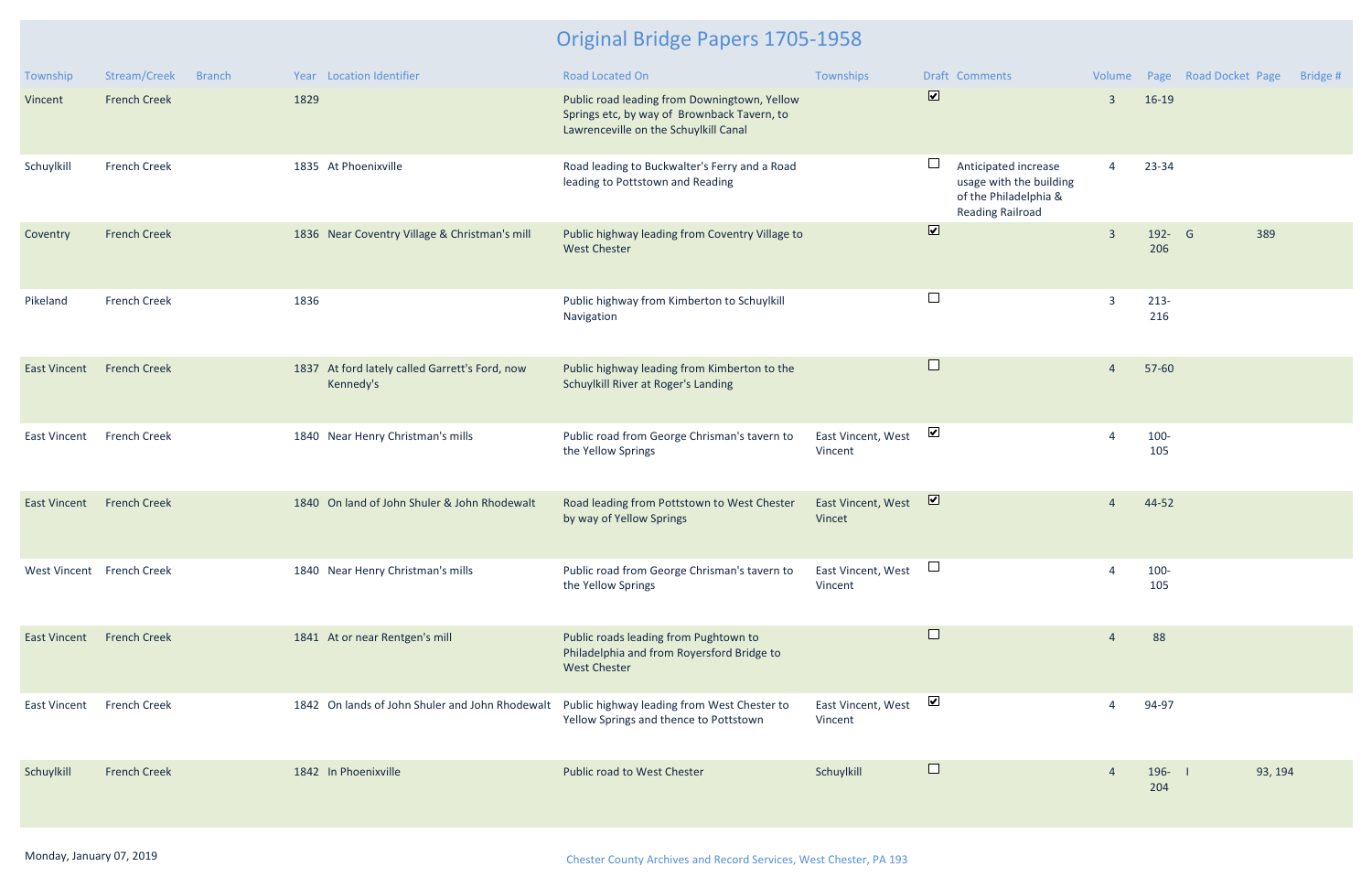| Township                   | Stream/Creek<br><b>Branch</b> | Year Location Identifier                                  | Road Located On                                                                              | Townships                     | Draft Comments          | Volume         | Page Road Docket Page | Bridge #    |
|----------------------------|-------------------------------|-----------------------------------------------------------|----------------------------------------------------------------------------------------------|-------------------------------|-------------------------|----------------|-----------------------|-------------|
| <b>West Vincent</b>        | <b>French Creek</b>           | 1842 On lands of John Shuler and John Rhodewalt           | Public highway leading from West Chester to<br>Yellow Springs and thence to Pottstown        | East Vincent, West<br>Vincent | $\blacktriangledown$    | 4              | 94-97                 |             |
| East Pikeland French Creek |                               | 1843                                                      | Public road from Kimberton to Royersford                                                     |                               | $\Box$                  | $\overline{4}$ | 156-<br>164           |             |
| West Vincent French Creek  |                               | 1844 On the farms of John Shuler & Frederick<br>Rhodewalt | Road from Pottsgrove through Laurenceville, to<br>the Yellow Springs, thence to West Chester |                               | $\Box$                  | 4              | 135                   |             |
| West<br>Nantmeal           | <b>French Creek</b>           | 1848 At Marshall's Ford                                   | Public road from Ludwicks Tavern to Manor<br><b>Meeting House</b>                            |                               | $\overline{\mathbf{v}}$ | 5 <sup>5</sup> | $50-56$ 1             | 172,<br>274 |
| <b>East Vincent</b>        | <b>French Creek</b>           | 1849 At Rhodawalt's Ford                                  | Public highway from West Chester to Yellow<br>Springs & Pottstown                            | East Vincent, West<br>Vincent | $\blacktriangledown$    | 5              | 38-49                 | 264         |
| West Vincent French Creek  |                               | 1849 At Rhodawalt's Ford                                  | Public highway from West Chester to Yellow<br>Springs & Pottstown                            | East Vincent, West<br>Vincent | $\overline{\mathbf{v}}$ | 5 <sup>5</sup> | $38-49$               | 264         |
| <b>East Vincent</b>        | <b>French Creek</b>           | 1851                                                      | Road leading from Warwick (State) Road to<br>Lawrenceville                                   | East Vincent, West<br>Vincent | $\Box$                  | 5              | 134-<br>135           |             |
| West Vincent French Creek  |                               | 1851                                                      | Road leading from Warwick (State) Road to<br>Lawrenceville                                   | East Vincent, West<br>Vincent |                         | 5              | 134-<br>135           |             |
| <b>East Vincent</b>        | <b>French Creek</b>           | 1853 At Henry Chrisman's mill                             | Public road from Smith's Tavern to Yellow<br><b>Springs</b>                                  | East Vincent, West<br>Vincent | $\blacktriangledown$    | 5              | $195 - J$<br>218      | 223         |
| West Vincent French Creek  |                               | 1853 At Henry Chrisman's mill                             | Public road from Smith's Tavern to Yellow<br><b>Springs</b>                                  | East Vincent, West<br>Vincent | $\triangledown$         | 5 <sup>5</sup> | $195 - J$<br>218      | 223         |
| East Vincent               | <b>French Creek</b>           | 1854 Near residence of Alexander Kennedy                  | Road from Lawrenceville to Kimberton                                                         |                               | $\blacktriangledown$    | 5              | 290- J<br>298         | 181,<br>366 |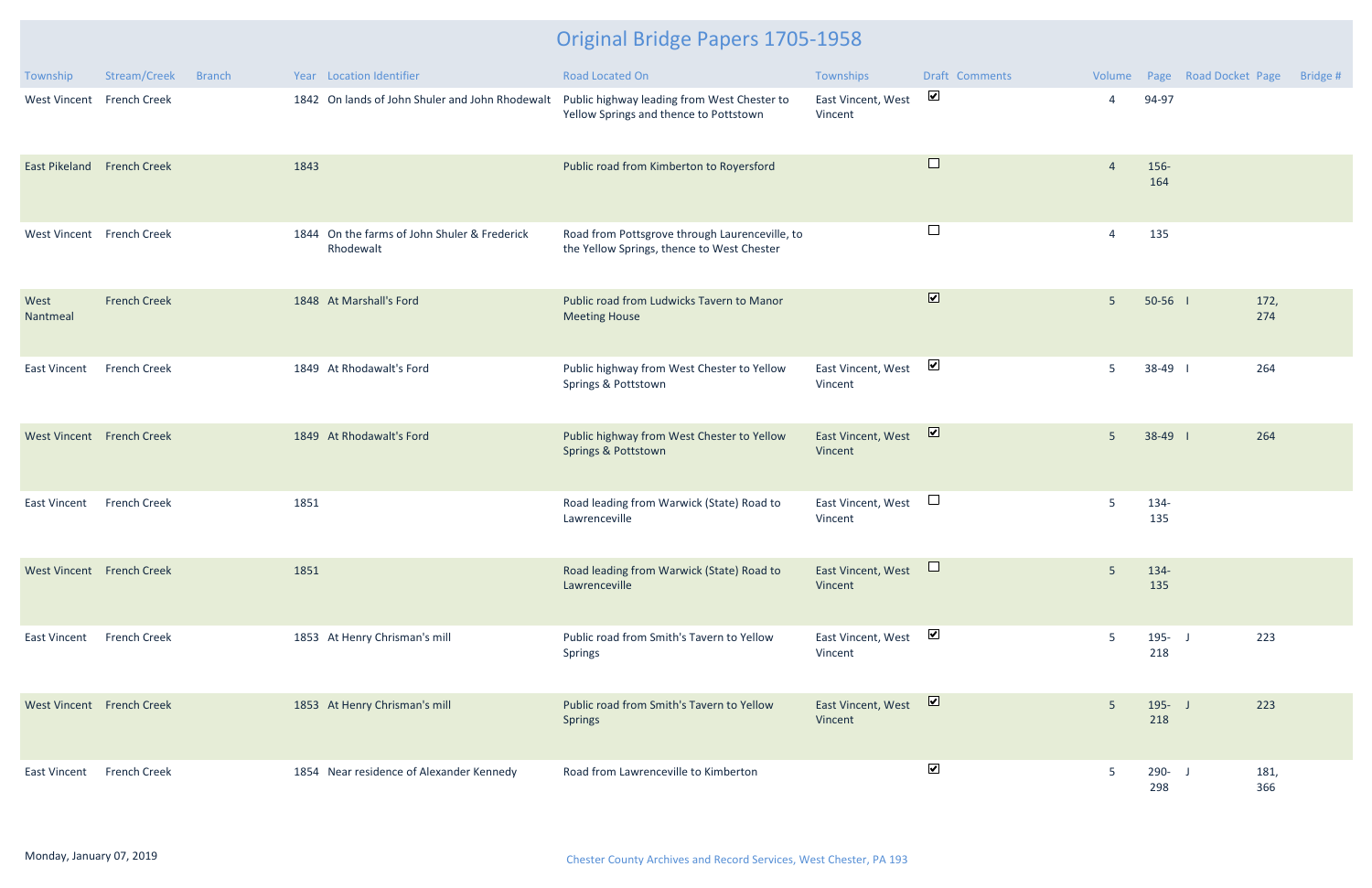| Township                     | Stream/Creek        | <b>Branch</b> |      | Year Location Identifier       | Road Located On                                                                                  | Townships                     |                         | Draft Comments                             |                 |                  | Volume Page Road Docket Page |             | Bridge # |
|------------------------------|---------------------|---------------|------|--------------------------------|--------------------------------------------------------------------------------------------------|-------------------------------|-------------------------|--------------------------------------------|-----------------|------------------|------------------------------|-------------|----------|
| East Pikeland French Creek   |                     |               |      | 1860 Near Snyder's Ford        | Public road from Phoenixville & Kimberton to<br><b>Ridge Road</b>                                |                               | $\overline{\mathbf{v}}$ |                                            | $6\overline{6}$ | 130- K<br>136    |                              | 181         |          |
| East Pikeland French Creek   |                     |               |      |                                | 1866 At Heistand's Ford, on land of John Heistands Public highway from Kimberton to Spring Mills |                               | $\blacktriangleright$   |                                            | 6               | 229- K<br>237    |                              | 330         |          |
| Phoenixville<br>(South Ward) | <b>French Creek</b> |               | 1867 |                                | <b>Main Street</b>                                                                               |                               | $\Box$                  | Bridge widening, original<br>built in 1846 | $7^{\circ}$     | 67-72 K          |                              | 485         |          |
| East Vincent                 | <b>French Creek</b> |               |      | 1872 At Sheeder's Ford         |                                                                                                  | East Vincent, West<br>Vincent | $\Box$                  |                                            | $\overline{7}$  | $202 -$<br>204   |                              |             |          |
| West Vincent French Creek    |                     |               |      | 1872 At Sheeder's Ford         |                                                                                                  | East Vincent, West<br>Vincent | $\Box$                  |                                            | $7\overline{ }$ | $202 -$<br>204   |                              |             |          |
| East Vincent                 | <b>French Creek</b> |               |      | 1874 Near Sheeder's paper mill |                                                                                                  | East Vincent, West<br>Vincent | $\Box$                  |                                            | $\overline{7}$  | 239-<br>241      |                              |             |          |
| West Vincent French Creek    |                     |               |      | 1874 Near Sheeder's paper mill |                                                                                                  | East Vincent, West<br>Vincent | $\Box$                  |                                            | $7\overline{ }$ | 239-<br>241      |                              |             |          |
| Phoenixville<br>(North Ward) | <b>French Creek</b> |               | 1882 |                                | Lloyd Street                                                                                     |                               | $\Box$                  |                                            | 8               | 209- L<br>211    |                              | 379         |          |
| Phoenixville<br>(South Ward) | <b>French Creek</b> |               | 1882 |                                | <b>Gay Street</b>                                                                                |                               | $\Box$                  |                                            | 8               | $209 - L$<br>211 |                              | 379         |          |
| East Vincent                 | French Creek        |               |      | 1884 Near Sheeder's paper mill |                                                                                                  | East Vincent, West<br>Vincent | $\Box$                  |                                            | 10              | 7 L              |                              | 440,<br>565 |          |
| Phoenixville                 | <b>French Creek</b> |               | 1884 |                                | <b>Gay Street</b>                                                                                |                               | $\Box$                  |                                            | 10              | 6 <sub>L</sub>   |                              | 426         |          |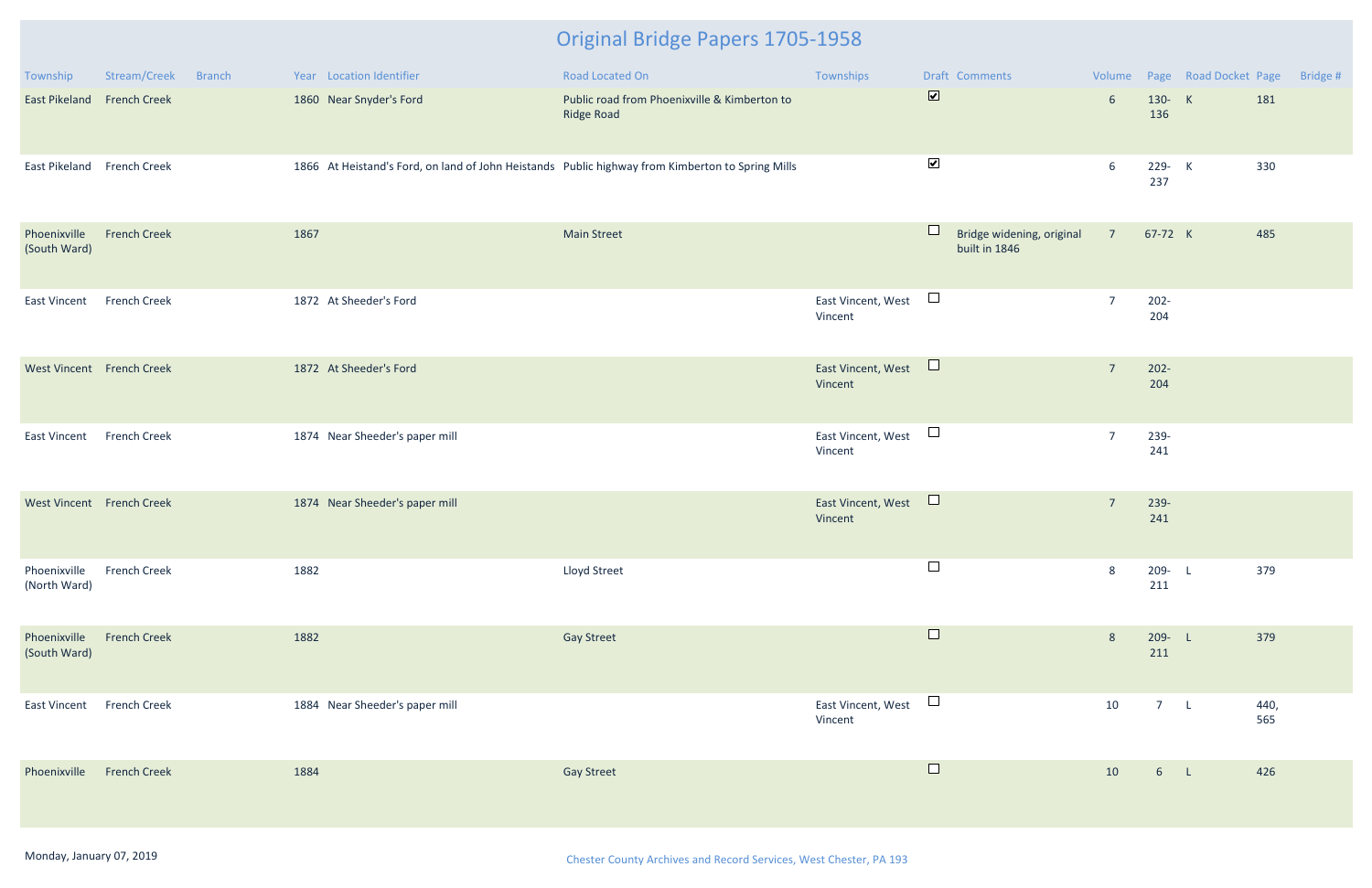| Township                   | Stream/Creek        | <b>Branch</b> |      | Year Location Identifier                              | Road Located On                                                                               | Townships                     |                         | Draft Comments        | Volume |    | Page Road Docket Page |     | Bridge # |
|----------------------------|---------------------|---------------|------|-------------------------------------------------------|-----------------------------------------------------------------------------------------------|-------------------------------|-------------------------|-----------------------|--------|----|-----------------------|-----|----------|
| <b>East Vincent</b>        | <b>French Creek</b> |               |      | 1892 Near Dixon's Ford, on lands of Joseph<br>Sheeder | Public road from the Ridge Road to Birchrunville East Vincent, West                           | Vincent                       | $\blacktriangledown$    | Exhibit quality draft | 11     | 17 |                       |     |          |
| West Vincent French Creek  |                     |               |      | 1892 Near Dixon's Ford, on lands of Joseph<br>Sheeder | Public road from the Ridge Road to Birchrunville East Vincent, West                           | Vincent                       | $\overline{\mathbf{v}}$ | Exhibit quality draft | 11     | 17 |                       |     |          |
| <b>East Vincent</b>        | <b>French Creek</b> |               |      | 1897 At Dixon's Ford, now Cook's Fording              | Public road leading from the Bridge Road to<br>Birchrunville                                  | East Vincent, West<br>Vincent | $\Box$                  |                       | 12     | 19 | M                     | 235 |          |
| West Vincent French Creek  |                     |               |      | 1897 At Dixon's Ford, now Cook's Fording              | Public road leading from the Bridge Road to<br>Birchrunville                                  | East Vincent, West<br>Vincent | $\Box$                  |                       | 12     | 19 | M                     | 235 |          |
| <b>East Vincent</b>        | <b>French Creek</b> |               |      | 1900 At Rentgen's Ford                                | Public highway from the Kimberton Road to<br><b>Spring City</b>                               | East Vincent, West<br>Vincent | $\blacktriangledown$    |                       | 13     | 14 | M                     | 276 |          |
| West Vincent French Creek  |                     |               |      | 1900 At Rentgen's Ford                                | Public highway from the Kimberton Road to<br><b>Spring City</b>                               | East Vincent, West<br>Vincent | $\overline{\mathbf{v}}$ |                       | 13     | 14 | M                     | 276 |          |
| <b>East Vincent</b>        | <b>French Creek</b> |               |      | 1903 At Tyson's mill, on land of Sarah B. Tyson       | Public highway from Bertolett's Schoolhouse to<br>road leading from Pughtown to Birchrunville | East Vincent, West<br>Vincent | $\blacktriangledown$    |                       | 14     | 12 | M                     | 352 |          |
| West Vincent French Creek  |                     |               |      | 1903 At Tyson's mill, on land of Sarah B. Tyson       | Public highway from Bertolett's Schoolhouse to<br>road leading from Pughtown to Birchrunville | East Vincent, West<br>Vincent | $\triangleright$        |                       | 14     | 12 | M                     | 352 |          |
| Warwick                    | <b>French Creek</b> |               |      | 1908 About 1/8 mile south of Knauertown               | Public highway leading from Knauertown to<br>Nantmeal Village                                 |                               | $\Box$                  |                       | 15     | 14 | M                     | 440 |          |
| Warwick                    | <b>French Creek</b> |               |      | 1916 On lands of Samuel Beam & Thomas Houck           | Public road from Warwick Furnace to Hopewell                                                  |                               | $\Box$                  |                       | 18     | 9  | N                     | 110 |          |
| East Pikeland French Creek |                     |               | 1922 |                                                       | Schuylkill Road                                                                               | Schuylkill, East<br>Pikeland  | $\Box$                  |                       | 19     | 14 | $\mathbb N$           | 245 | 187      |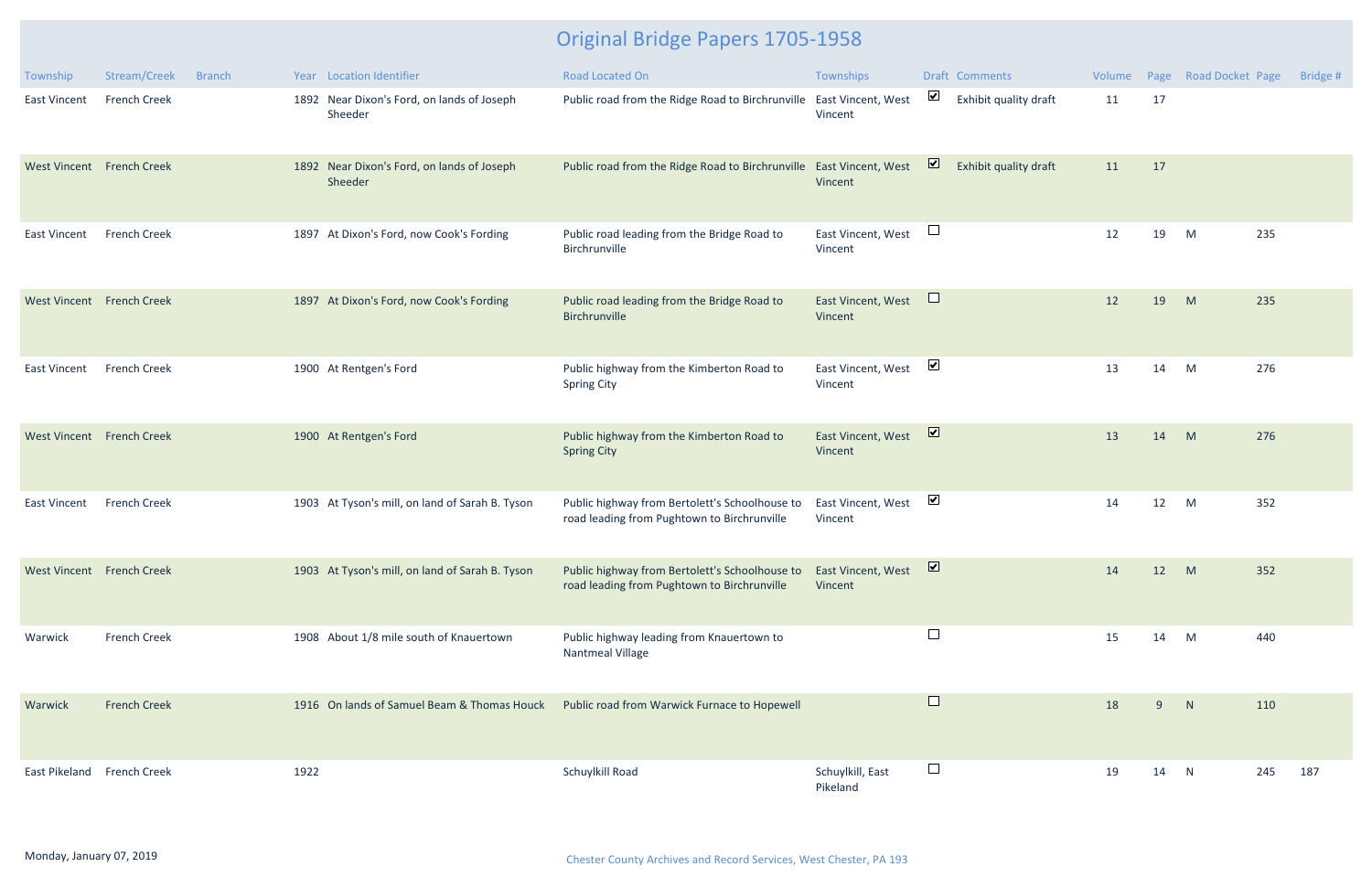| Township                   | Stream/Creek        | <b>Branch</b> | Year Location Identifier                        | <b>Road Located On</b>                                                       | Townships                     | Draft Comments                                                      | Volume         |                | Page Road Docket Page |     | Bridge # |
|----------------------------|---------------------|---------------|-------------------------------------------------|------------------------------------------------------------------------------|-------------------------------|---------------------------------------------------------------------|----------------|----------------|-----------------------|-----|----------|
| Phoenixville               | <b>French Creek</b> |               | 1922                                            | <b>Gay Street</b>                                                            |                               | $\overline{\mathbf{v}}$                                             | 20             | $\overline{4}$ | N                     | 299 |          |
| Schuylkill                 | <b>French Creek</b> |               | 1922                                            | Schuylkill Road                                                              | Schuylkill, East<br>Pikeland  | $\Box$                                                              | 19             | 14             | N                     | 245 | 187      |
| South<br>Coventry          | <b>French Creek</b> |               | 1922 At James's mill                            | <b>Ridge Road</b>                                                            |                               | $\Box$                                                              | 19             | 18             | N                     | 246 | 202      |
| Warwick                    | <b>French Creek</b> |               | 1924 On land of John S. Miller, Winfield Miller | Public road from Mt. Carmel Church to Pine<br>Swamp                          |                               | $\blacktriangledown$                                                | 20             | 10             | N                     | 319 |          |
| <b>East Vincent</b>        | <b>French Creek</b> |               | 1927                                            | Road from Wilsons Corner to the Ridge Road                                   | East Vincent, West<br>Vincent | $\Box$<br>Original destroyed by fire                                | 21             | 24 N           |                       | 436 | 191      |
| West Vincent French Creek  |                     |               | 1927                                            | Road from Wilsons Corner to the Ridge Road                                   | East Vincent, West<br>Vincent | $\begin{array}{c} \hline \end{array}$<br>Original destroyed by fire | 21             | 24 N           |                       | 436 | 191      |
| <b>East Vincent</b>        | <b>French Creek</b> |               | 1935                                            | State Highway Route 15071                                                    |                               | $\Box$                                                              | 23             | 19             | $\overline{O}$        | 125 | 192      |
| East Nantmeal French Creek |                     | North Branch  | 1813                                            | Public Road from Lancaster, by Churchtown and<br>Morgantown, to Philadelphia |                               |                                                                     | $\overline{2}$ | 9              |                       |     |          |
| East Nantmeal French Creek |                     | North Branch  | 1816 Near John Knauer's Grist Mill              | Post road from Lancaster to Doylestown                                       |                               | $\Box$                                                              | $\overline{2}$ | 78-82          |                       |     |          |
| South<br>Coventry          | <b>French Creek</b> | North Branch  | 1903 On land of George Christman, dec'd         | Road leading from James's Mill, on Ridge Road,<br>to Frank Knauer's Mill     |                               |                                                                     | 14             | 13             | M                     | 354 |          |
| East Nantmeal French Creek |                     | South Branch  | 1878                                            | Public road leading from Loag's Corner to St.<br>Mary's                      |                               | $\Box$                                                              | 8              | $142 -$<br>144 |                       |     |          |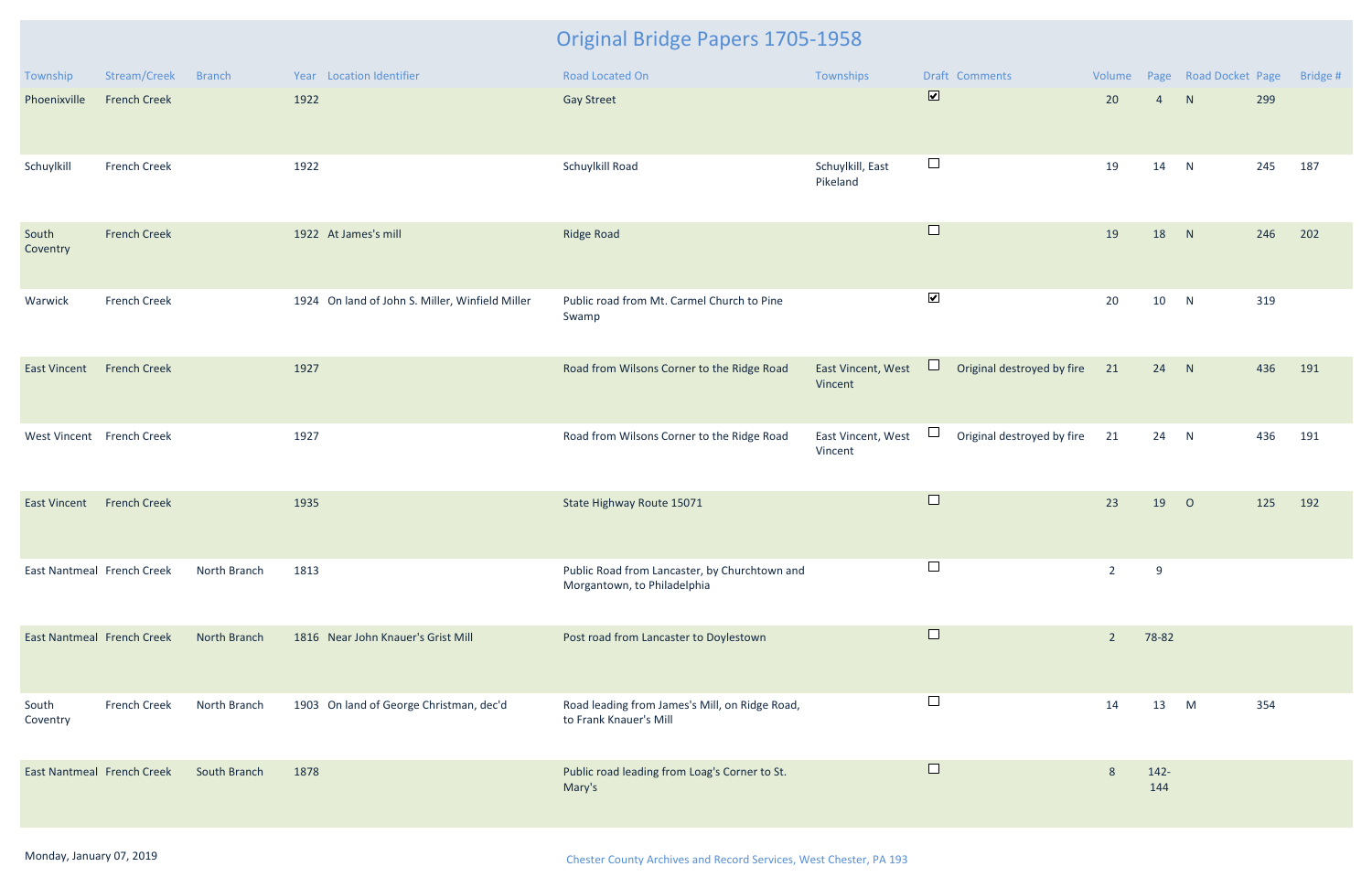| Township                          | Stream/Creek         | <b>Branch</b> |      | Year Location Identifier                                              | <b>Road Located On</b>                                                                                                                  | Townships                 | <b>Draft Comments</b>        | Volume |                | Page Road Docket Page |             | Bridge # |
|-----------------------------------|----------------------|---------------|------|-----------------------------------------------------------------------|-----------------------------------------------------------------------------------------------------------------------------------------|---------------------------|------------------------------|--------|----------------|-----------------------|-------------|----------|
| East Nantmeal French Creek        |                      | South Branch  | 1882 |                                                                       | Road from Loag's Corner to St. Mary's                                                                                                   |                           | $\blacktriangledown$         | 8      | $201 -$<br>203 |                       |             |          |
| <b>East Nantmeal French Creek</b> |                      | South Branch  |      | 1883 Near Dengler's mill, on lands of David Amold<br>& George Dengler | Public road leading from Loag's Corner to St.<br>Mary's                                                                                 |                           | $\boxed{\blacktriangledown}$ | 10     | $\overline{4}$ | $\mathsf{L}$          | 417,<br>443 |          |
| East Nantmeal French Creek        |                      | South Branch  |      | 1888 Near Jonathan Knauer's mills                                     | Public roads leading from the Falls of French<br>Creek to Nantmeal Village, and from the Old<br>Warwick Furnace to Coventryville        | East Nantmeal,<br>Warwick | $\Box$                       | 10     | 26             | M                     | 58          |          |
| Warwick                           | <b>French Creek</b>  | South Branch  |      | 1888 Near Jonathan Knauer's mills                                     | Public roads leading from the Falls of French<br>Creek to Nantmeal Village, and from the Old<br><b>Warwick Furnace to Coventryville</b> | East Nantmeal,<br>Warwick | $\Box$                       | 10     | 26             | M                     | 58          |          |
| East Nantmeal French Creek        |                      | South Branch  |      | 1902 On lands of I. J. Brover & Dr. Z. Taylor<br>Chrisman             | Public road from Hause's Store to Warwick<br>Furnace Farm                                                                               | Warwick, East<br>Nantmeal | $\Box$                       | 14     | $\overline{2}$ | M                     | 329         |          |
| Warwick                           | <b>French Creek</b>  | South Branch  |      | 1902 On lands of I. J. Brover & Dr. Z. Taylor<br>Chrisman             | Public road from Hause's Store to Warwick<br><b>Furnace Farm</b>                                                                        | Warwick, East<br>Nantmeal | $\Box$                       | 14     | $\overline{2}$ | M                     | 329         |          |
| Warwick                           | <b>French Creek</b>  | South Branch  |      | 1912 At the Old Warwick Furnace property, now<br>owned by Albert Metz | Road from Hause's Store to Coventryville                                                                                                |                           | $\Box$                       | 16     | 13             | M                     | 543         |          |
| West<br>Nantmeal                  | <b>French Creek</b>  | South Branch  |      | 1930 About one mile west of Bulltown                                  | Conestoga Pike                                                                                                                          |                           | $\overline{\phantom{0}}$     | 22     | 11             |                       |             |          |
| Hopewell                          | <b>Gatchel Creek</b> |               | 1904 |                                                                       | Road from Oxford to Green Valley Mill, known<br>as the Coates Mill                                                                      |                           | $\Box$<br>Not granted        | 14     | 18             |                       |             |          |
| Willistown                        | <b>Hokoken Creek</b> |               |      | 1844 Near George S. Matlack's saw mill                                | West Chester & Philadelphia Road                                                                                                        |                           | $\Box$                       | 4      | 166-<br>168    |                       |             |          |
| East<br>Nottingham                | <b>Hopewell Run</b>  |               |      | 1915 Near Edward Phillips's store                                     | <b>State Road</b>                                                                                                                       |                           | $\blacktriangledown$         | 17     | 19             | N                     | 52          |          |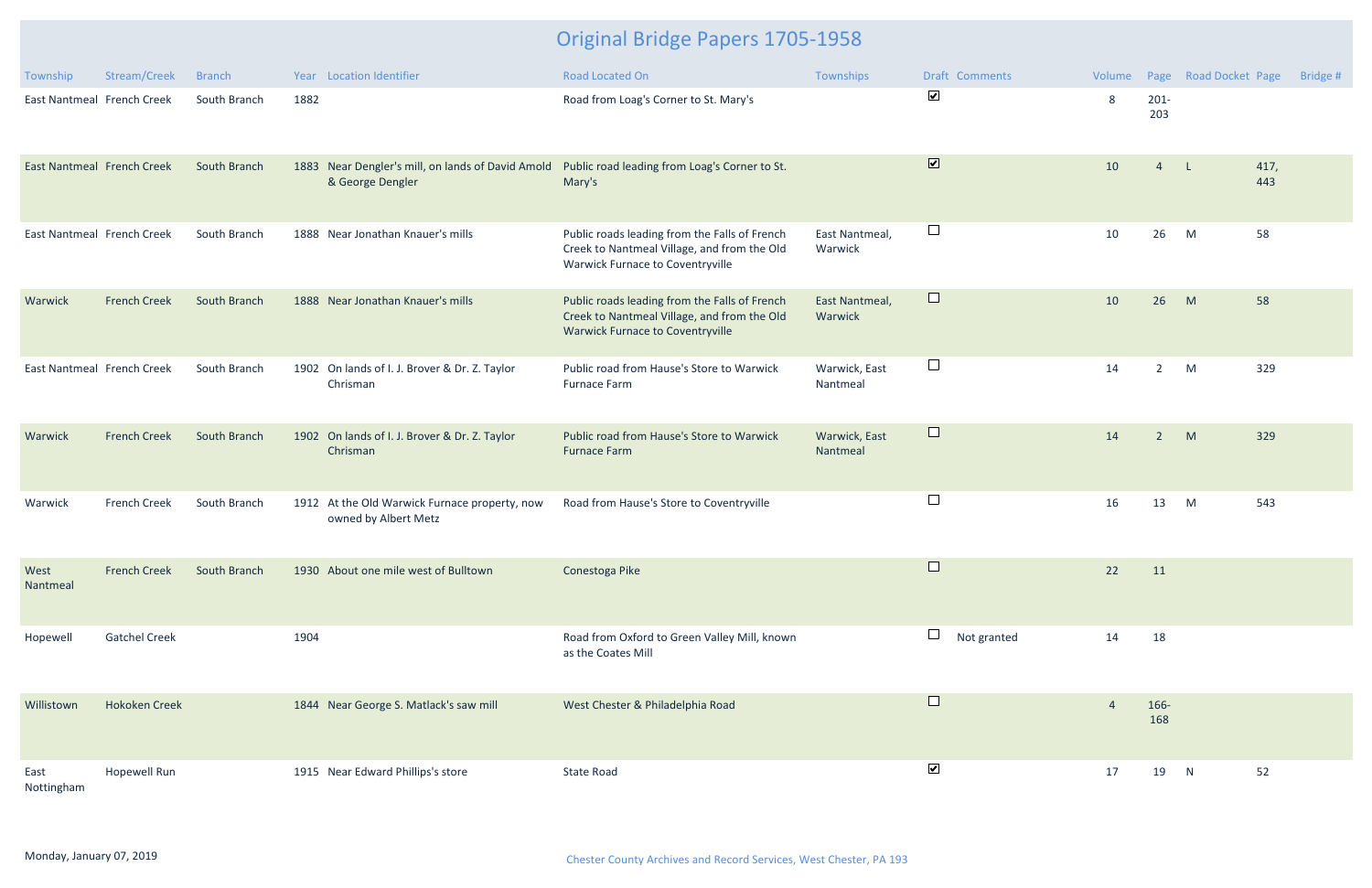| Township                 | Stream/Creek<br><b>Branch</b> | Year Location Identifier                                                                                                         | Road Located On                                                                       | Townships | Draft Comments       | Volume         |                  | Page Road Docket Page | Bridge # |
|--------------------------|-------------------------------|----------------------------------------------------------------------------------------------------------------------------------|---------------------------------------------------------------------------------------|-----------|----------------------|----------------|------------------|-----------------------|----------|
| Wallace                  | <b>Indian Creek</b>           | 1853                                                                                                                             | State Road from Downingtown to the Coestoga<br>Valley                                 |           | $\Box$               | 5 <sup>5</sup> | $219 - J$<br>226 | 119,<br>276           |          |
| Wallace                  | Indian Run                    | 1888 At Springton Station                                                                                                        |                                                                                       |           | $\Box$               | 10             | 31               |                       |          |
| West<br>Brandywine       | <b>Indian Run</b>             | 1909 On lands of the Dorlan sisters, Charles<br>Chambers & John Frazer                                                           | Public highway from Harrisburg Turnpike, near<br><b>Brandywine Manor to Barneston</b> |           | $\Box$               | 15             | 19               |                       |          |
| Wallace                  | Indian Run                    | 1916 Near the blacksmith shop occupied by James Public highway from Creek Road to Sandy Road<br>Myers, known as Indian Run Shops |                                                                                       |           | $\Box$               | 18             | 19               | N<br>137              |          |
| West<br>Brandywine       | <b>Indian Run</b>             | 1916 On land of Charles Chambers                                                                                                 | Public road to Wyebrooke                                                              |           | $\Box$               | 18             | 18               | N<br>135              |          |
| Wallace                  | Indian Run                    | 1919 Near Glendale Schoolhouse, on property of<br><b>Edward Love</b>                                                             | Road from Brandywine Manor to Glendale<br>Schoolhouse                                 |           | $\blacktriangledown$ | 19             | $\mathbf{3}$     | N<br>176              |          |
| East Bradford Lady Creek |                               | 1898 Near Edward Downing's property                                                                                              | Public road from Downingtown to West Chester                                          |           | $\Box$               | 13             | 6                | M<br>239              |          |
| East Bradford Lady Creek |                               | 1901 At Edward Downing's mill                                                                                                    |                                                                                       |           | ப                    | 13             | 21               | 297<br>M              |          |
| East Bradford Lady Run   |                               | 1912 Between Strasburg Road & Jefferis Bridge                                                                                    | <b>Brandywine Creek Road</b>                                                          |           | $\Box$               | 16             | 14 M             | 542                   |          |
| Lower Oxford Leech Run   |                               | 1928 On land of Ernest Gill                                                                                                      | Road from Worth's Bridge to the Mt. Vernon<br>Road                                    |           | $\Box$               | 22             | $\overline{1}$   |                       | 310      |
|                          | <b>Little Crum</b><br>Creek   | 1770                                                                                                                             | Kings Highway from Philadelphia to Chester                                            |           | $\Box$               | $\mathbf{1}$   | 31               |                       |          |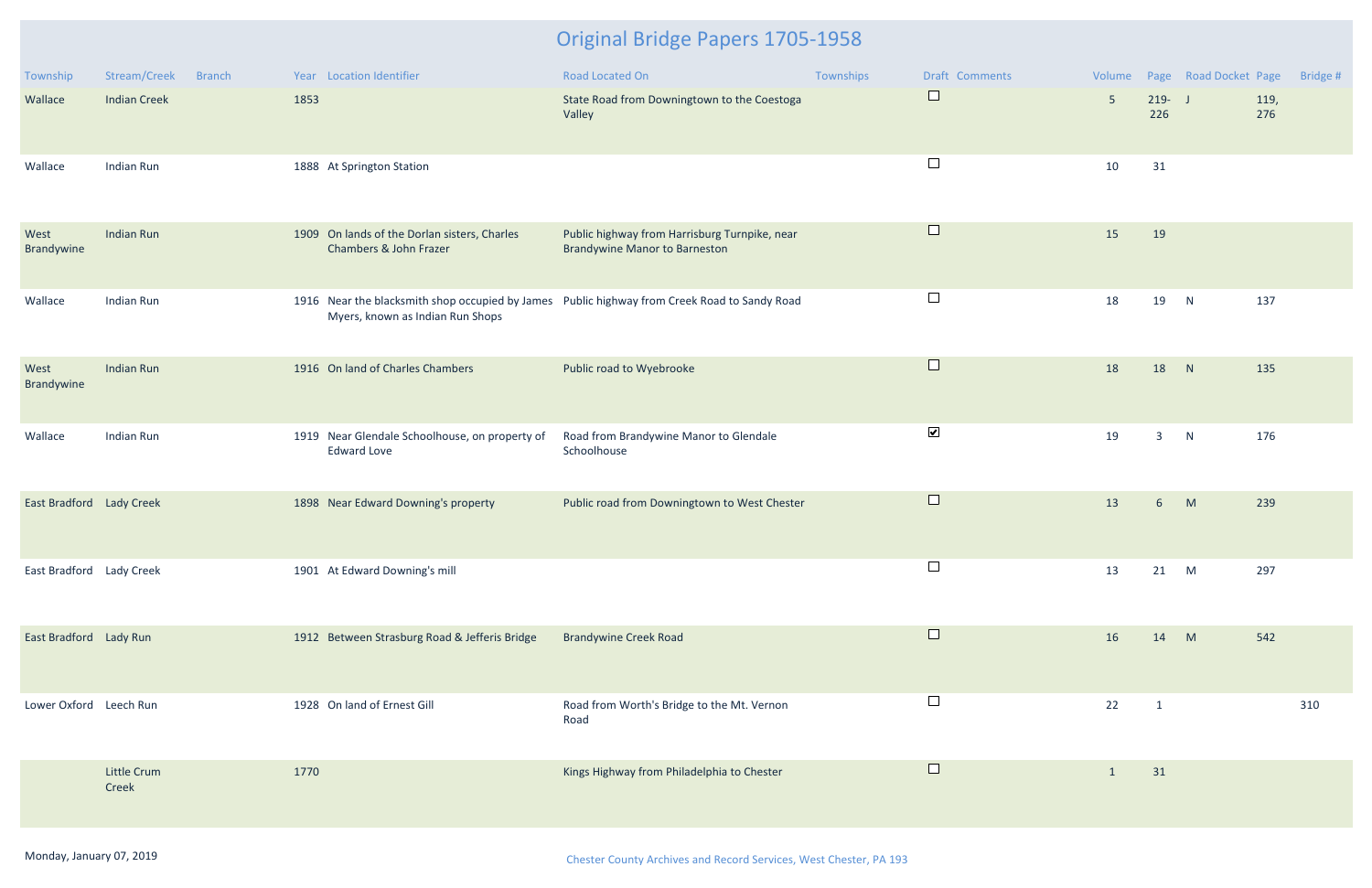| Township           | Stream/Creek                   | <b>Branch</b> |      | Year Location Identifier       | Road Located On                                                                                                         | Townships |                              | Draft Comments                                             | Volume          |                | Page Road Docket Page |        | Bridge # |
|--------------------|--------------------------------|---------------|------|--------------------------------|-------------------------------------------------------------------------------------------------------------------------|-----------|------------------------------|------------------------------------------------------------|-----------------|----------------|-----------------------|--------|----------|
| East<br>Nottingham | Little Elk Creek               |               |      | 1819 Near Mount Rocky          | Nottingham Road                                                                                                         |           | $\Box$                       | Disapproved                                                | $\overline{2}$  | $105 -$<br>107 |                       |        |          |
| East<br>Nottingham | Little Elk Creek               |               |      | 1830 Near Jacob Brown's mill   | Nottingham Road                                                                                                         |           | $\boxed{\blacktriangledown}$ |                                                            | $\overline{3}$  | 32-39 G        |                       | 135    |          |
| Elk                | Little Elk Creek               |               |      | 1888 At Glen Hope Mill Ford    | Public road from Oxford to Providence Mills                                                                             |           | $\blacktriangledown$         |                                                            | 10              | 28             | M                     | 56, 57 |          |
| Elk                | Little Elk Creek               |               | 1900 |                                | Public road from Elk Mills to the State Line                                                                            |           | $\Box$                       |                                                            | 13              | 16             | M                     | 277    |          |
| Elk                | Little Elk Creek               |               | 1905 |                                | Public road from Hickory Hill to Mount Jordan<br>Pottery                                                                |           |                              | Need a bridge to bear<br>the weight of traction<br>engines | 15              | 1              | M                     | 391    |          |
| Elk                | Little Elk Creek               |               | 1909 |                                | Public road from Hickory Hill to Mount Jordan<br>Pottery                                                                |           | $\Box$                       |                                                            | 15              | 17             |                       |        |          |
| Elk                | Little Elk Creek               |               |      | 1926 On land of Howard Reisler | Road from Mt. Rocky Bridge to Grier's Pottery                                                                           |           | $\Box$                       |                                                            | 21              | 8              | N                     | 359    |          |
| Elk                | Little Elk Creek               |               | 1930 |                                |                                                                                                                         |           | $\Box$                       |                                                            | 22              | $\overline{7}$ |                       |        | 312      |
| Elk                | Little Elk Creek               |               | 1935 |                                | State Highway Route 15008                                                                                               |           | $\Box$                       |                                                            | 23              | 17             |                       |        | 42       |
| Elk                | Little Elk Creek Jordan Stream |               | 1858 |                                | Public highway leading from Greer's Pottery to<br>the great road leading from the Brick<br>Meetinghouse in Cecil County |           |                              | Page 65 missing (original<br>petition)                     | $6\overline{6}$ | $65-72$ J      |                       | 541    |          |
| East<br>Nottingham | Little Elk Creek               | West Branch   | 1916 |                                | Road from Maple Grove Schoolhouse to Pugh's<br>Creamery (formerly Palmyra Road)                                         |           | $\Box$                       |                                                            | 18              | 16             | N                     | 132    |          |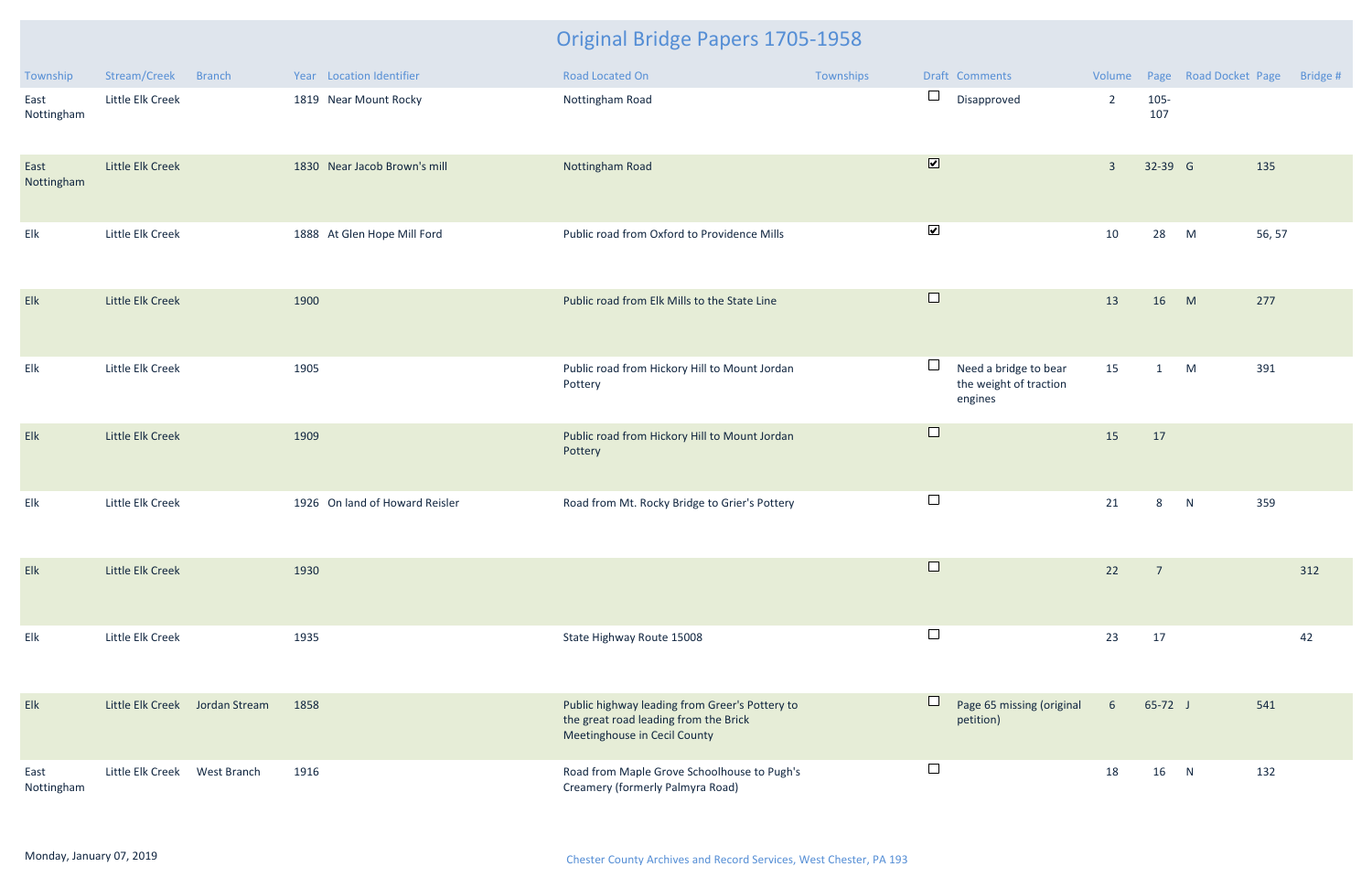| Township                  | Stream/Creek                  | <b>Branch</b> |      | Year Location Identifier                                        | <b>Road Located On</b>                                                                                                                                                       | Townships                 | <b>Draft Comments</b>        | Volume         |                 | Page Road Docket Page |     | Bridge # |
|---------------------------|-------------------------------|---------------|------|-----------------------------------------------------------------|------------------------------------------------------------------------------------------------------------------------------------------------------------------------------|---------------------------|------------------------------|----------------|-----------------|-----------------------|-----|----------|
| East<br>Nottingham        | Little Elk Creek              | West Branch   |      | 1923 On lands of Harry Windle & E. A. Pugh                      | Public highway from Oxford to Media<br>Schoolhouse                                                                                                                           |                           | $\Box$                       | 20             | $6\overline{6}$ | N                     | 302 |          |
| Tredyffrin                | <b>Little Valley</b><br>Creek |               |      | 1833 On lands of Adam Rinewalt                                  | Swedes Ford Road                                                                                                                                                             |                           | $\Box$                       | 3              | 126-<br>128     |                       |     |          |
| Franklin                  | Mackey Run                    |               |      | 1928 On lands of Dr. Worth & L. H. Crosson                      | Public road from Kemblesville to Lewisville                                                                                                                                  |                           | $\boxed{\blacktriangledown}$ | 21             | 21              |                       |     | 308      |
| North<br>Coventry         | <b>Madison Creek</b>          |               |      | 1915 Near the Kenilworth Public School                          | Public road from Kenilworth to Coventry Church<br>of the Brethern, on lands of John P. Gauss &<br>Levi Keller                                                                |                           | $\Box$                       | 17             | 18              | N                     | 49  |          |
| Uwchlan                   | <b>Marsh Creek</b>            |               |      | 1856 At Milford                                                 | Public road from Eagle Tavern                                                                                                                                                |                           | $\Box$                       | 5              | $310 -$<br>315  |                       |     |          |
| Upper<br>Uwchlan          | Marsh Creek                   |               | 1868 |                                                                 | Public road leading from the Conestoga Road to<br>St. Andrews Church                                                                                                         |                           | $\Box$                       | $\overline{7}$ | 73-77           |                       |     |          |
| Upper<br>Uwchlan          | <b>Marsh Creek</b>            |               |      |                                                                 | 1877 At Palsgrove's Ford (formerly McClure's Ford) Public road from Conestoga Road (near Isaac<br>King's store) to Conestoga Turnpike, to what<br>was called Ludwig's Corner |                           | $\Box$                       | 8              | 93-96 L         |                       | 252 |          |
| Upper<br>Uwchlan          | Marsh Creek                   |               | 1903 |                                                                 | Public highway from Cornog's Station to<br><b>Fairmount Creamery</b>                                                                                                         |                           |                              | 14             | 10              | M                     | 346 |          |
| Upper<br>Uwchlan          | <b>Marsh Creek</b>            |               |      | 1905 Near the residence of Marion D. Krauser                    |                                                                                                                                                                              |                           | $\Box$                       | 14             | 23              | M                     | 346 |          |
| East Nantmeal Marsh Creek |                               |               |      | 1922 On lands of Rachel Simms, Joseph Scott &<br>John Abernathy | Public highway from Glen Moore to Nantmeal<br>Village                                                                                                                        | Wallace, East<br>Nantmeal | ⊔                            | 20             | $\overline{2}$  | N                     | 259 |          |
| Wallace                   | <b>Marsh Creek</b>            |               |      | 1922 On lands of Rachel Simms, Joseph Scott &<br>John Abernathy | Public highway from Glen Moore to Nantmeal<br>Village                                                                                                                        |                           | $\Box$                       | 20             | $\overline{2}$  | N                     | 259 |          |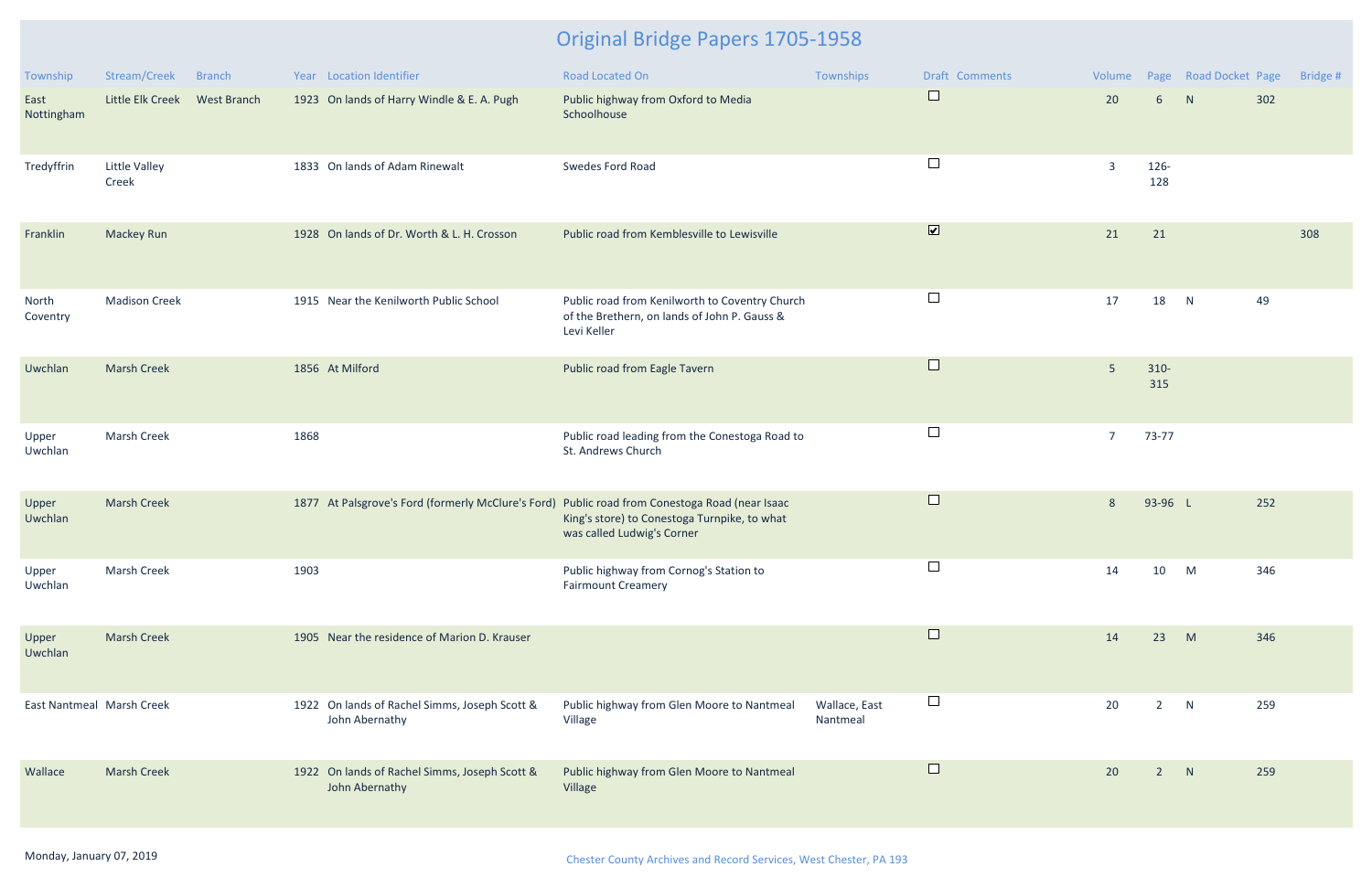| Township                         | Stream/Creek                       | <b>Branch</b> |      | Year Location Identifier                                 | Road Located On                                                        | Townships |                          | Draft Comments                                                                             |                |                  | Volume Page Road Docket Page |     | Bridge # |
|----------------------------------|------------------------------------|---------------|------|----------------------------------------------------------|------------------------------------------------------------------------|-----------|--------------------------|--------------------------------------------------------------------------------------------|----------------|------------------|------------------------------|-----|----------|
| Upper<br>Uwchlan                 | <b>Marsh Creek</b>                 |               | 1927 |                                                          |                                                                        |           | $\Box$                   |                                                                                            | 21             | 13               | N                            | 373 | 129      |
| <b>East Nantmeal Marsh Creek</b> |                                    |               |      | 1930 On land of David G. Byerly                          | Road from Conestoga Pike to Loags Corner                               |           | $\Box$                   |                                                                                            | 22             | $5\phantom{.}$   |                              |     |          |
| East Nantmeal Marsh Creek        |                                    |               | 1935 |                                                          |                                                                        |           | $\overline{\phantom{a}}$ |                                                                                            | 22             | 13               |                              |     | 322      |
| East<br>Fallowfield              | <b>Mill Race</b>                   |               |      | 1809 Thomas Worth's mill                                 | <b>Strasburg Road</b>                                                  |           | $\Box$                   |                                                                                            | $\overline{1}$ | $141 - D$<br>144 |                              | 202 |          |
| Downingtown Mill Race            |                                    |               |      | 1901 At John L. Pollock's mill race                      | Manor Ave                                                              |           | $\Box$                   |                                                                                            | 13             | 19               | M                            | 288 |          |
| Lower Oxford                     | <b>Mount Vernon</b><br>Creek       |               |      | 1812 Near Dr. David Thomas's mill                        | Road from Peach Bottom Ferry by Hayes's<br>Tavern towards West Chester |           |                          | Small stream that turns<br>Dr. David Thomas's<br>mill/1860 - Mount<br>Vernon Creek/Present | $\overline{2}$ | $1-3$            | $\mathsf{D}$                 | 278 |          |
| Lower Oxford                     | <b>Mount Vernon</b><br>Creek       |               |      | 1821 At Stong's Mill                                     | Public highway to Peach Botton Ferry                                   |           |                          | 1860 - Mount Vernon<br>Creek/Present Day -<br>Leech Run                                    | $\overline{2}$ | $167 -$<br>169   |                              |     |          |
|                                  | Lower Oxford Mount Vernon<br>Creek |               |      | 1848 At Hoopes's Mill                                    | Road from Hayesville to Pine Grove Rolling Mill<br>and Forge           |           |                          | 1860 - Mount Vernon<br>Creek/Present Day -<br>Leech Run                                    | $\overline{4}$ | $212 -$<br>215   |                              |     |          |
| Lower Oxford                     | <b>Mount Vernon</b><br>Creek       |               |      | 1860 Near Joseph & John Wiley's mill, late<br>McCreary's | Public road from Hayesville to Peach Bottom                            |           | $\blacktriangledown$     | Exhibit quality<br>draft/1860 - Mount<br>Vernon Creek/Present<br>Day - Leech Run           | 6              | 92-104 K         |                              | 13  |          |
| Upper Oxford Muddy Creek         |                                    |               |      | 1855 At Evans's mill                                     | Public road from Russellville to Andrews Bridge                        |           | $\Box$                   |                                                                                            | 5 <sub>o</sub> | $301 - J$<br>306 |                              | 238 |          |
| Upper Oxford Muddy Run           |                                    |               | 1831 |                                                          | Public road from Wilmington to Strasburg                               |           | $\overline{\phantom{a}}$ |                                                                                            | $\overline{3}$ | 51               |                              |     |          |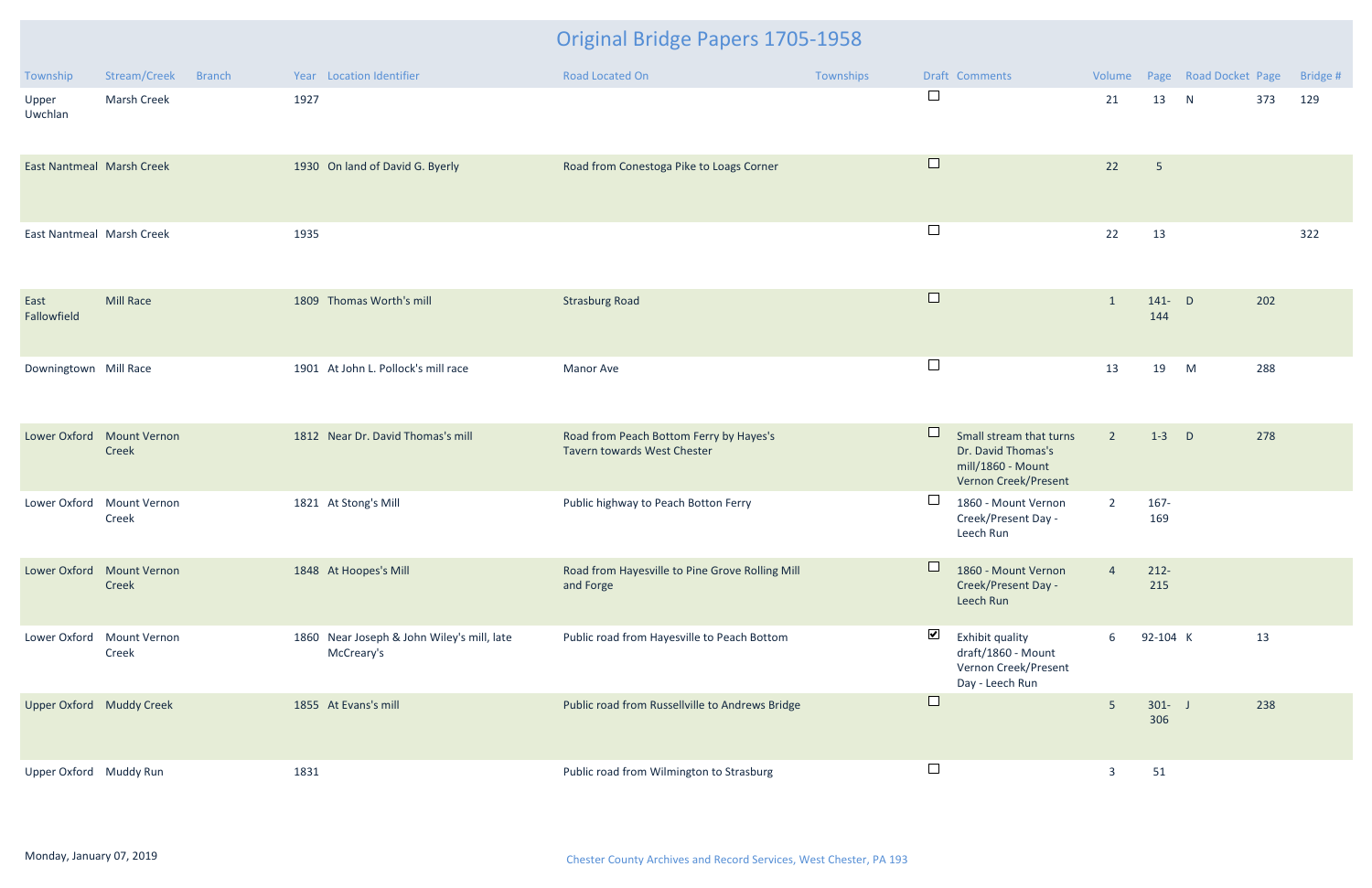| Township               | Stream/Creek     | Branch | Year Location Identifier       | Road Located On                                        | Townships                            | <b>Draft Comments</b> |                |                  | Volume Page Road Docket Page Bridge # |    |
|------------------------|------------------|--------|--------------------------------|--------------------------------------------------------|--------------------------------------|-----------------------|----------------|------------------|---------------------------------------|----|
| Upper Oxford Muddy Run |                  |        | 1837 Near John Clinger's mills | Public highway leading from Strasburg to<br>Wilmington |                                      | $\Box$                | $\overline{3}$ | 234-<br>236      |                                       |    |
| Upper Oxford Muddy Run |                  |        | 1841 Near Clinger's mill       | Public highway from Lancaster to Wilmington            |                                      | $\Box$                | $\overline{4}$ | 146-<br>152      |                                       |    |
| Lower Oxford Muddy Run |                  |        | 1877                           | Public road from Oxford to Andrews's Bridge            | Upper Oxford,<br><b>Lower Oxford</b> | $\Box$                | 8              | $101 -$<br>106   |                                       |    |
| Upper Oxford Muddy Run |                  |        | 1877                           | Public road from Oxford to Andrews's Bridge            | Upper Oxford,<br>Lower Oxford        | $\Box$                | 8              | $101 -$<br>106   |                                       |    |
| Lower Oxford Muddy Run |                  |        | 1896 At Ferguson's Ford        | Public road from Colamer to Oxford                     | Lower Oxford,<br><b>Upper Oxford</b> | $\Box$                | 12             | 15               |                                       |    |
| Upper Oxford Muddy Run |                  |        | 1896 At Ferguson's Ford        |                                                        |                                      | $\Box$                | 12             | 18               | 234<br>M                              |    |
| Upper Oxford Muddy Run |                  |        | 1896 At Ferguson's Ford        | Public road from Colamer to Oxford                     | Lower Oxford,<br><b>Upper Oxford</b> | $\Box$                | 12             | 15               |                                       |    |
| Upper Oxford Muddy Run |                  |        | 1902                           | Public road to Homeville                               |                                      | $\Box$                | 14             | $\overline{3}$   | M<br>330                              |    |
| Lower Oxford Muddy Run |                  |        | 1931                           |                                                        | Lower Oxford,<br><b>Upper Oxford</b> | $\Box$                | 23             | $6\overline{6}$  |                                       | 20 |
| Upper Oxford Muddy Run |                  |        | 1931                           |                                                        | Lower Oxford,<br><b>Upper Oxford</b> | $\Box$                | 23             | $6\overline{6}$  |                                       | 20 |
| East<br>Nottingham     | North East Creek |        | 1856 Near Stubbs's mill        | Public highway from Lancaster & Christiana             | East Nottingham,<br>West Nottingham  | $\Box$                | $5\phantom{.}$ | $316 - J$<br>321 | 654                                   |    |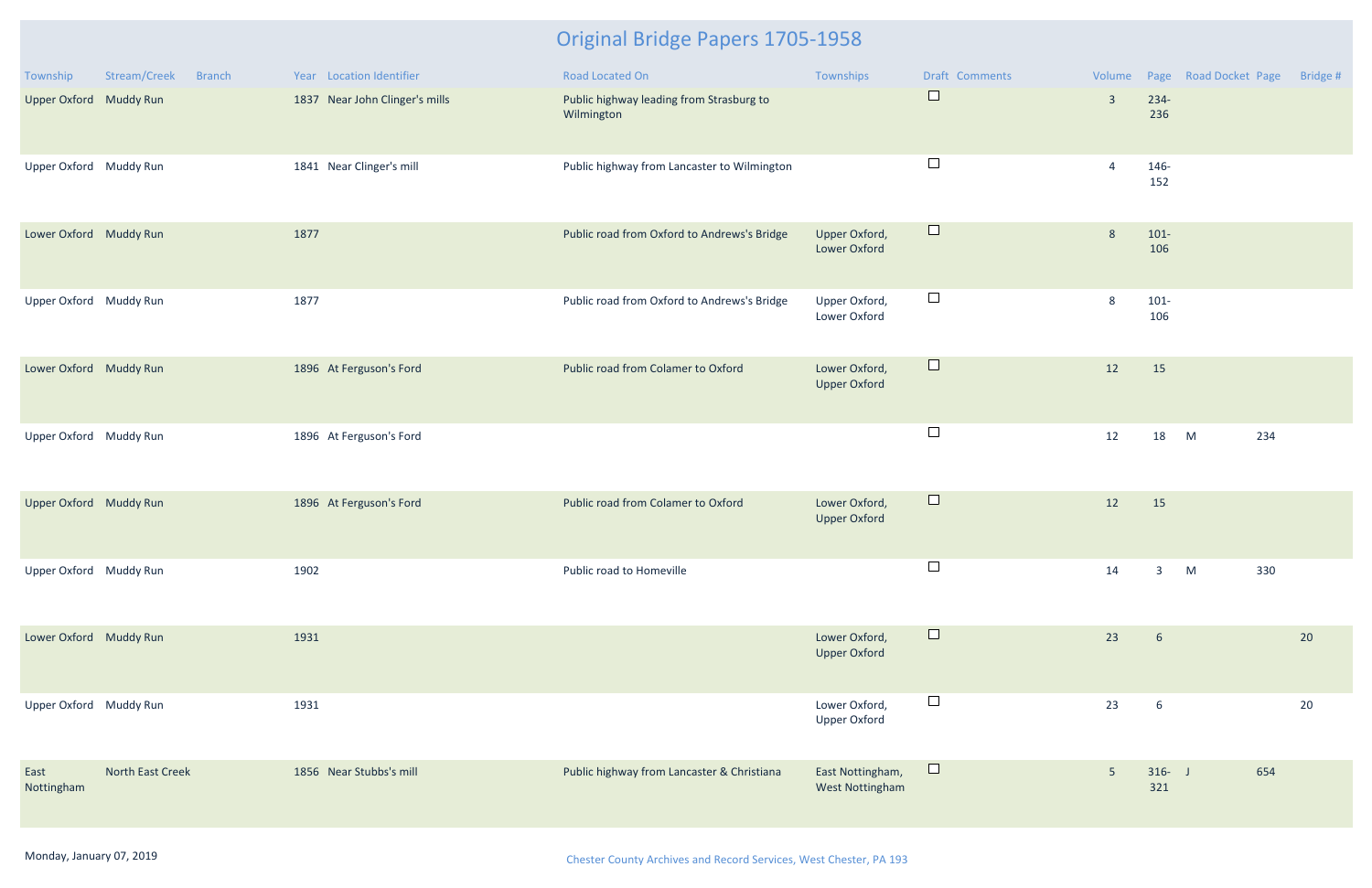| Township           | Stream/Creek<br><b>Branch</b> |      | Year Location Identifier                             | Road Located On                                                                                                                                         | Townships                                  | <b>Draft Comments</b>                         | Volume         |                  | Page Road Docket Page | Bridge #    |
|--------------------|-------------------------------|------|------------------------------------------------------|---------------------------------------------------------------------------------------------------------------------------------------------------------|--------------------------------------------|-----------------------------------------------|----------------|------------------|-----------------------|-------------|
| West<br>Nottingham | North East Creek              |      | 1856 Near Stubbs's mill                              | Public highway from Lancaster & Christiana                                                                                                              | East Nottingham,<br><b>West Nottingham</b> | $\Box$                                        | 5              | $316 - 1$<br>321 |                       | 654         |
| East<br>Nottingham | <b>North East Creek</b>       |      | 1883 At Pyle's Ford                                  | Limestone Road                                                                                                                                          |                                            | $\Box$                                        | 10             | 5 <sub>5</sub>   | $\mathsf{L}$          | 423,<br>442 |
| East<br>Nottingham | North East Creek              |      | 1909 Midway between Chrome & Sylmar                  |                                                                                                                                                         | East Nottingham,<br>West Nottingham        | $\Box$                                        | 15             | 20               |                       |             |
| West<br>Nottingham | <b>North East Creek</b>       |      | 1909 Midway between Chrome & Sylmar                  |                                                                                                                                                         | East Nottingham,<br><b>West Nottingham</b> | $\Box$                                        | 15             | 20               |                       |             |
| East<br>Nottingham | North East Creek              |      | 1913 On land of Ira Stewart, late Graves's mill      | Public road from the Christine Road to the Brick<br>Meetinghouse                                                                                        | East Nottingham,<br><b>West Nottingham</b> | $\Box$                                        | 17             | 4                | M                     | 567         |
| West<br>Nottingham | <b>North East Creek</b>       |      | 1913 On land of Ira Stewart, late Graves's mill      | Public road from the Christine Road to the Brick<br>Meetinghouse                                                                                        | East Nottingham,<br><b>West Nottingham</b> | $\Box$                                        | 17             | $\overline{4}$   | M                     | 567         |
| East<br>Nottingham | North East Creek              | 1936 |                                                      | Public road from Nottingham to Calvert                                                                                                                  | East Nottingham,<br><b>West Nottingham</b> | $\Box$                                        | 24             | $\mathbf{1}$     | $\circ$               | 143         |
| West<br>Nottingham | North East Creek              | 1936 |                                                      | Public road from Nottingham to Calvert                                                                                                                  | East Nottingham,<br>West Nottingham        | $\Box$                                        | 24             |                  | $\circ$               | 143         |
| Tredyffrin         | North Valley<br>Creek         |      | 1869 At Joseph Jean's mill                           | Road leading from Paoli, by Diamond Road, to<br>Valley Forge and Phoenixville                                                                           |                                            | $\blacktriangledown$<br>Exhibit quality draft | $\overline{7}$ | $116 - L$<br>123 |                       | 55          |
| West<br>Nottingham | <b>Octoraro Creek</b>         | 1773 |                                                      | Road through East & West Nottingham towards  West Nottingham,<br>Susquehannah River, passing Timothy Kirk's mill (Lancaster County)<br>and public house |                                            | $\Box$                                        |                | 39               |                       |             |
|                    | Upper Oxford Octoraro Creek   |      | 1804 Near James Auld's Tavern in Lancaster<br>County | Road leading from Christiana and Newport<br>Landing to Strasburg                                                                                        | Upper Oxford,<br>(Lancaster County)        | $\overline{\phantom{a}}$                      |                | 126- $D$<br>128  |                       | 21          |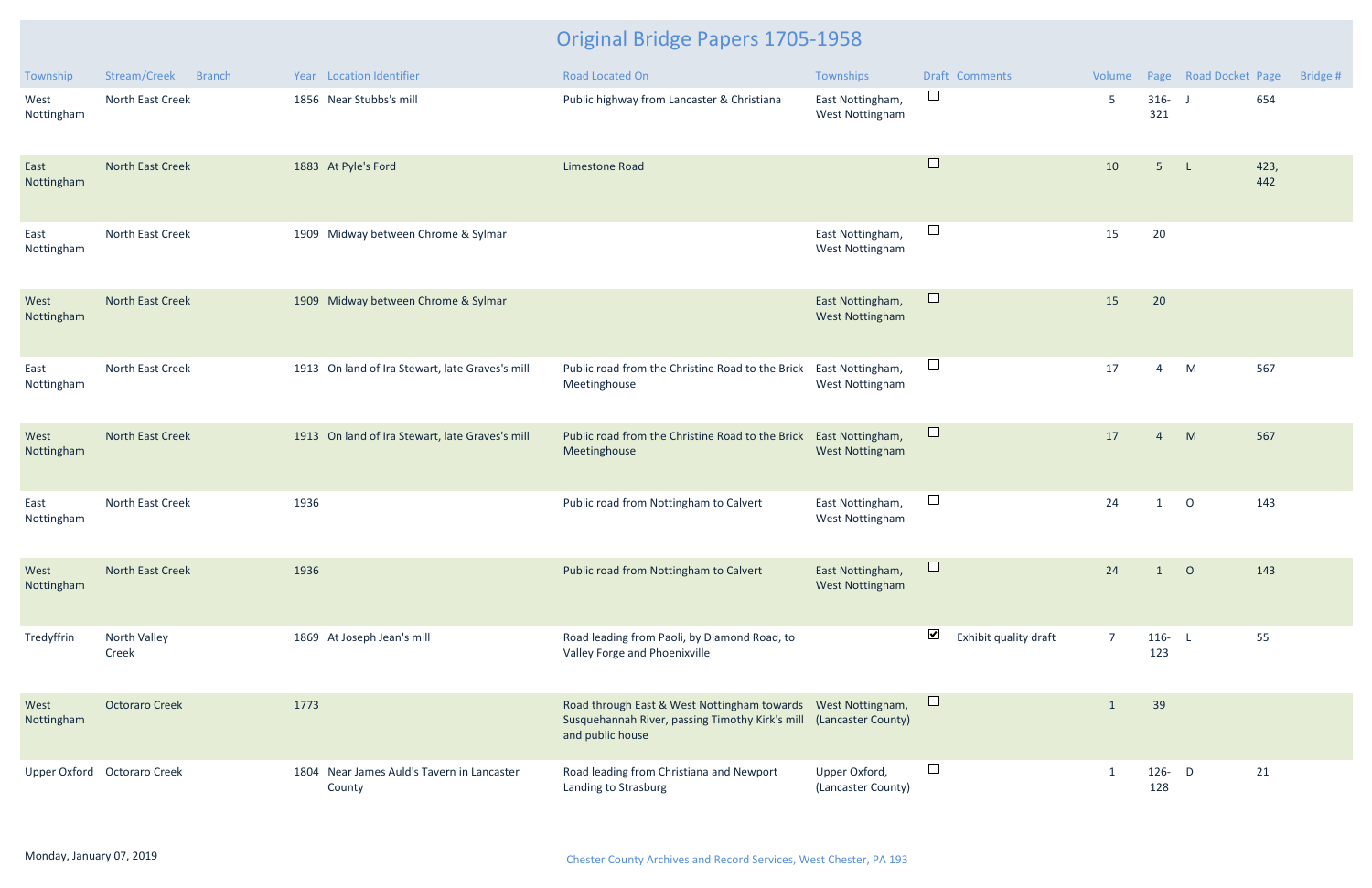| Township            | Stream/Creek                | <b>Branch</b> | Year Location Identifier                            | <b>Road Located On</b>                                                                                           | Townships                                                |                      | <b>Draft Comments</b> |                |                | Volume Page Road Docket Page | Bridge # |
|---------------------|-----------------------------|---------------|-----------------------------------------------------|------------------------------------------------------------------------------------------------------------------|----------------------------------------------------------|----------------------|-----------------------|----------------|----------------|------------------------------|----------|
| West<br>Nottingham  | <b>Octoraro Creek</b>       |               | 1805                                                | Road leading from Peach Bottom and McCall's<br>Ferry to Christiana Bridge and Newport                            | West Nottingham,<br>(Lancaster Count)                    | $\Box$               | Petition only         | $\mathbf{1}$   | 130            |                              |          |
| West<br>Nottingham  | <b>Octoraro Creek</b>       |               | 1809 Near William Thompson's mill                   | Christiana Road                                                                                                  | West Nottingham,<br>(Lancaster County)                   | $\sqcup$             |                       | $\mathbf{1}$   | 135-<br>136    |                              |          |
|                     | Lower Oxford Octoraro Creek |               | 1812 Near Jonathan Webb's Iron Works                | Public highway from Christiana to Lancaster                                                                      | Lower Oxford,<br>(Lancaster County)                      | $\Box$               |                       | $\overline{2}$ | 33-41 D        | 409                          |          |
| West<br>Nottingham  | <b>Octoraro Creek</b>       |               | 1812 Near Samuel Carter's mill                      | Post road from Elkton, Maryland to Lancaster                                                                     | West Nottingham,<br>(Lancaster County)                   | $\blacktriangledown$ | Rejected              |                | 168-<br>172    |                              |          |
|                     | Upper Oxford Octoraro Creek |               | 1813 Guthrie's (now Andrew's) Ford                  | Main road from Lancaster to Newport and<br>Christiana Bridge                                                     |                                                          | $\Box$               |                       | $\overline{2}$ | $13-15$        |                              |          |
| West<br>Nottingham  | <b>Octoraro Creek</b>       |               | 1821 At Kirk's Ford                                 | Road from Susquehanna River at McCall's Ferry<br>and Conewingo Bridge to Wilmington or to<br><b>West Chester</b> |                                                          | $\Box$               |                       | $\overline{2}$ | $152 -$<br>155 |                              |          |
| West<br>Fallowfield | <b>Octoraro Creek</b>       |               | 1827 Near Steele's paper mill                       |                                                                                                                  | West Fallowfield,<br>(Lancaster County)                  | $\Box$               |                       | $\overline{2}$ | 228-<br>232    |                              |          |
| West<br>Nottingham  | <b>Octoraro Creek</b>       |               | 1833 Near Carter's Mill                             | Public highway from Lancaster to Port Deposit                                                                    | West Nottingham,<br>Little Britain<br>(Lancaster County) | $\Box$               |                       | $\overline{3}$ | 170-<br>177    |                              |          |
| West<br>Nottingham  | <b>Octoraro Creek</b>       |               | 1834 At Pipoloe's Ford, at or near William Griest's | Public highway from the city of Lancaster to<br>Elkton and the road from Strasburg to Port<br>Deposit            | West Nottingham,<br>Little Britain<br>(Lancaster County) | $\Box$               |                       | $\overline{3}$ | 145-<br>147    |                              |          |
|                     | Lower Oxford Octoraro Creek |               | 1835 Near Mount Vernon                              | Public highway to the city of Lancaster                                                                          | Lower Oxford,<br>(Lancaster County)                      | $\Box$               |                       | 3              | 240-<br>245    |                              |          |
|                     | Lower Oxford Octoraro Creek |               | 1835 At Henry's Ford                                | Public highway from Elkton, Wilmington, etc,<br>leading to Lancaster, Columbia, etc.                             | Lower Oxford,<br>(Lancaster County)                      | $\Box$               |                       | $\overline{3}$ | 182-<br>185    |                              |          |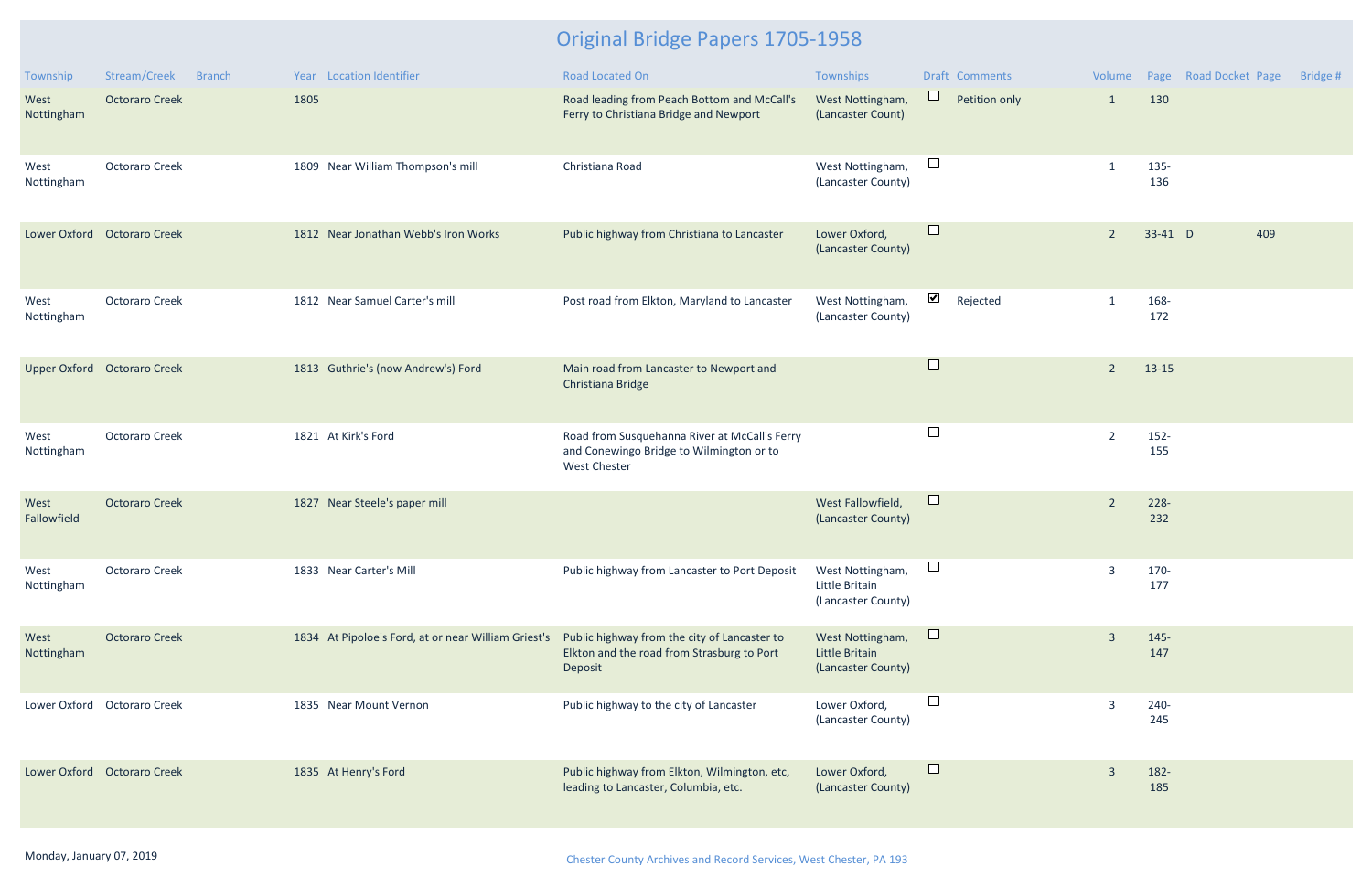| Township            | Stream/Creek                | <b>Branch</b> | Year Location Identifier                       | <b>Road Located On</b>                                                                                        | Townships                                                |                              | Draft Comments                                                                   | Volume         |                    | Page Road Docket Page | Bridge # |
|---------------------|-----------------------------|---------------|------------------------------------------------|---------------------------------------------------------------------------------------------------------------|----------------------------------------------------------|------------------------------|----------------------------------------------------------------------------------|----------------|--------------------|-----------------------|----------|
|                     | Lower Oxford Octoraro Creek |               | 1837 At Pine Grove Forge                       | Road leading from Hayesville, via Pine Grove<br>Forge & Oak Hill, to Peach Botton Ferry on the<br>Susquehanna |                                                          | ⊔                            | Original bridge was<br>swept away by an<br>extraordinary flood<br>some years ago | $\overline{3}$ | 249-<br>251        |                       |          |
| Sadsbury            | <b>Octoraro Creek</b>       |               | 1837 Near William Noble's tavern house         | State Road from McCall's Ferry to Strasburg<br>Road                                                           | Sadsbury, Sadsbury<br>(Lancaster County)                 | $\Box$                       |                                                                                  | $\overline{3}$ | $237 -$<br>239     |                       |          |
| West<br>Nottingham  | <b>Octoraro Creek</b>       |               | 1838 At Carter's Fording                       | Mail route from Lancaster to Elkton                                                                           | West Nottingham,<br>Little Britain<br>(Lancaster County) | $\Box$                       |                                                                                  | 4              | 89-93              |                       |          |
| West<br>Nottingham  | <b>Octoraro Creek</b>       |               | 1838 Griest's Ford (formerly Peploe's)         | Public highway from Lancaster to Elkton                                                                       | West Nottingham,<br>Little Britain<br>(Lancaster County) | $\Box$                       |                                                                                  | $\overline{4}$ | 12-16              |                       |          |
| Sadsbury            | <b>Octoraro Creek</b>       |               | 1840 Near Hurly's mill                         |                                                                                                               | Sadsbury,<br>(Lancaster County)                          |                              | To get to the<br>Pennsylvania Railroad                                           | $\overline{4}$ | 35-38              |                       |          |
|                     | Lower Oxford Octoraro Creek |               | 1841 At Whitesides Fording                     | Public highway from Lancaster to Oxford<br>Borough                                                            | Lower Oxford,<br>Colerain (Lancaster<br>Count)           | $\boxed{\blacktriangledown}$ |                                                                                  | $\overline{4}$ | 73-75              |                       |          |
| West<br>Nottingham  | <b>Octoraro Creek</b>       |               | 1841 At Greist's Ford (formerly Piploe's Ford) | Public highway from Lancaster to Elkton                                                                       | West Nottingham,<br>Little Britain<br>(Lancaster County) | $\Box$                       |                                                                                  | 4              | 81-83              |                       |          |
|                     | Lower Oxford Octoraro Creek |               | 1845 Near Pine Grove Iron Works                | Public highway from Hayesville to Peach Bottom<br>and Conowingo                                               |                                                          | $\Box$                       |                                                                                  | $\overline{4}$ | 178- $H, I$<br>183 | 381,<br>104           |          |
| West<br>Fallowfield | <b>Octoraro Creek</b>       |               | 1846 At Jones's Ford                           | Public highway leading from Penningtonville to<br>Little Britain                                              | West Fallowfield,<br>Sadsbury<br>(Lancaster County)      | $\Box$                       |                                                                                  | $\overline{4}$ | 190-<br>195        |                       |          |
| West<br>Fallowfield | <b>Octoraro Creek</b>       |               | 1846 Near Steeleville                          | Road from McCall's Ferry to West Chester                                                                      | West Fallowfield,<br>Sadsbury<br>(Lancaster County)      | $\Box$                       |                                                                                  | $\overline{4}$ | $184 - 1$<br>189   | 275                   |          |
| West<br>Nottingham  | <b>Octoraro Creek</b>       |               | 1847 At Carter's Ford                          | Public highway from Lancaster to Port Deposit                                                                 | West Nottingham,<br>Little Britain<br>(Lancaster County) | $\Box$                       |                                                                                  | $\overline{4}$ | $205 -$<br>211     | 173,<br>291           |          |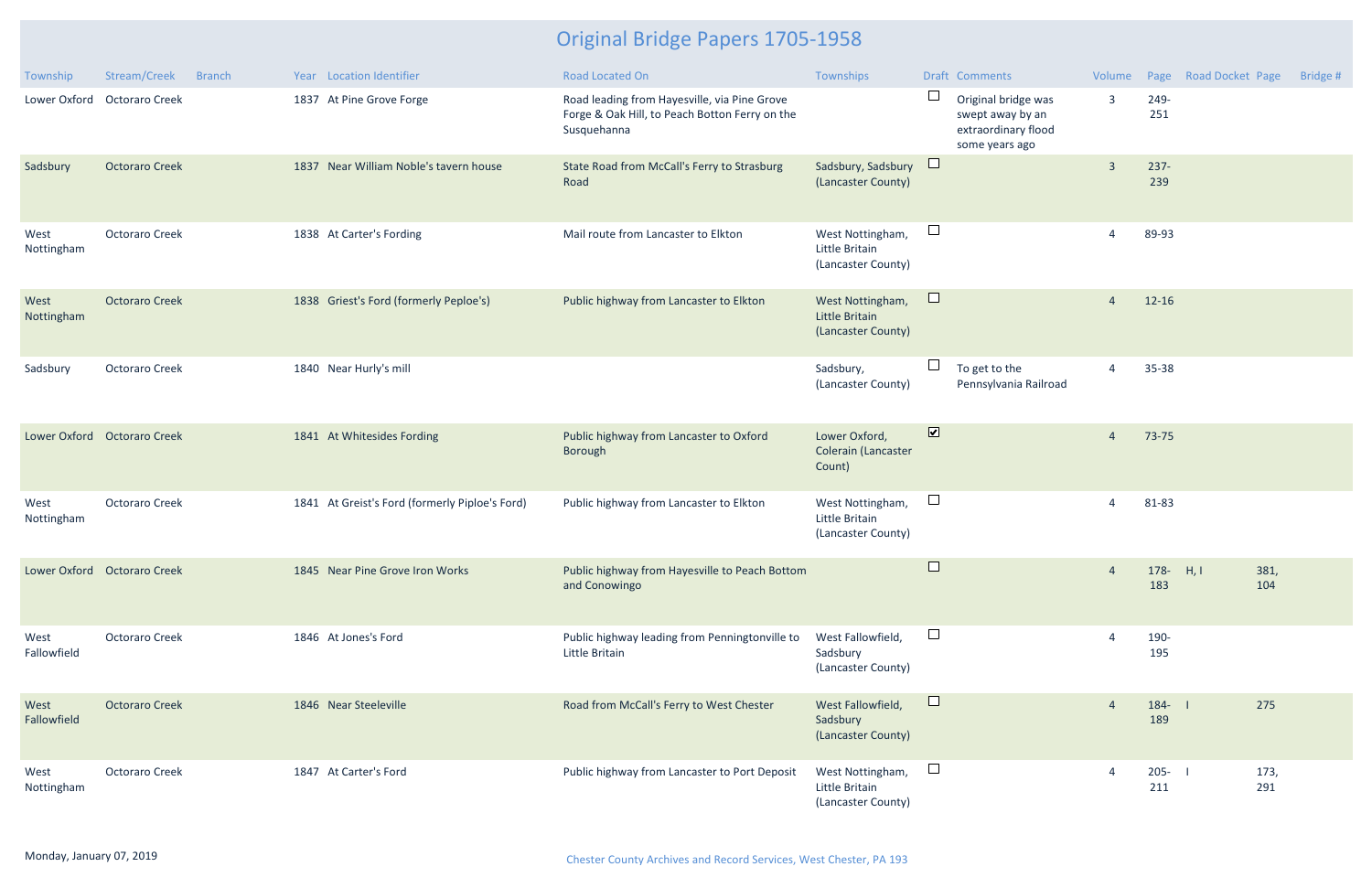| Township            | Stream/Creek                | <b>Branch</b> | Year Location Identifier                                               | Road Located On                                                       | Townships                                               |                      | <b>Draft Comments</b>          |                |                  | Volume Page Road Docket Page | Bridge # |
|---------------------|-----------------------------|---------------|------------------------------------------------------------------------|-----------------------------------------------------------------------|---------------------------------------------------------|----------------------|--------------------------------|----------------|------------------|------------------------------|----------|
|                     | Upper Oxford Octoraro Creek |               | 1848 On land of Pusey Barnard and Robert<br>Hodgson (Lancaster County) | <b>Street Road</b>                                                    |                                                         | $\Box$               |                                | $\overline{4}$ | $222 - 1$<br>224 | 215                          |          |
|                     | Upper Oxford Octoraro Creek |               | 1850 At Bell's Fording                                                 |                                                                       | Upper Oxford,<br>Colerain (Lancaster<br>County)         | $\Box$               |                                | 5              | $102 - 1$<br>104 | 326                          |          |
| Sadsbury            | <b>Octoraro Creek</b>       |               | 1854 At the head of Mercer's dam                                       | Public road from Penningtonville to Noble Road<br>in Lancaster County | Sadsbury, Sadsbury<br>(Lancaster County)                | $\Box$               |                                | $5\phantom{.}$ | 279-<br>281      |                              |          |
| West<br>Fallowfield | <b>Octoraro Creek</b>       |               | 1854 At Jones's Fording                                                | Road from Newport Pike to Susquehanna                                 | West Fallowfield,<br>Sadsbury<br>(Lancaster County)     | $\Box$               |                                | 5              | $275 -$<br>278   |                              |          |
|                     | Lower Oxford Octoraro Creek |               | 1857 At Long's Ford                                                    | Road leading from Oxford Borough to the city of<br>Lancaster          |                                                         | $\Box$               |                                | $6\phantom{1}$ | $41 - 42$        |                              |          |
|                     | Lower Oxford Octoraro Creek |               | 1857 At Bunting's Ford in Mount Vernon                                 | Public highway from Oxford to Lancaster                               | Lower Oxford,<br>Colerain (Lancaster<br>County)         | $\Box$               |                                | 6              | 59-61            |                              |          |
|                     | Upper Oxford Octoraro Creek |               | 1860 At Bell's or Hodgson's Fording                                    | <b>Street Road</b>                                                    |                                                         | $\Box$               |                                | 6              | $137 - J$<br>142 | 612                          |          |
|                     | Lower Oxford Octoraro Creek |               | 1866 At Loops Fording, on John Twaddell's land                         | Public highway to Oxford                                              |                                                         | $\blacktriangledown$ | Exhibit quality draft          | $\overline{7}$ | 32-38            |                              |          |
|                     | Lower Oxford Octoraro Creek |               | 1866 At Bunting's Fording                                              |                                                                       | Lower Oxford,<br>Colerain (Lancaster<br>County)         |                      | To inspect completed<br>bridge | 6              | 219-<br>220      |                              |          |
| West<br>Nottingham  | <b>Octoraro Creek</b>       |               | 1866 At Blackburn's Ford, on James Wall's land                         | U.S. Mail Road from Rising Sun to Kirk Mills in<br>Lancaster County   | West Nottingha,<br>Little Britain<br>(Lancaster County) | $\blacktriangledown$ |                                | 6              | $211 -$<br>214   |                              |          |
| Sadsbury            | <b>Octoraro Creek</b>       |               | 1867 At Sharpless, known as Nobleville Mills                           | Public highway from Penningtonville to<br>Christiana                  | Sadsbury, Sadsbury<br>(Lancaster Count)                 | <sub>2</sub>         | Exhibit quality draft          | $\overline{7}$ | $17-23$          |                              |          |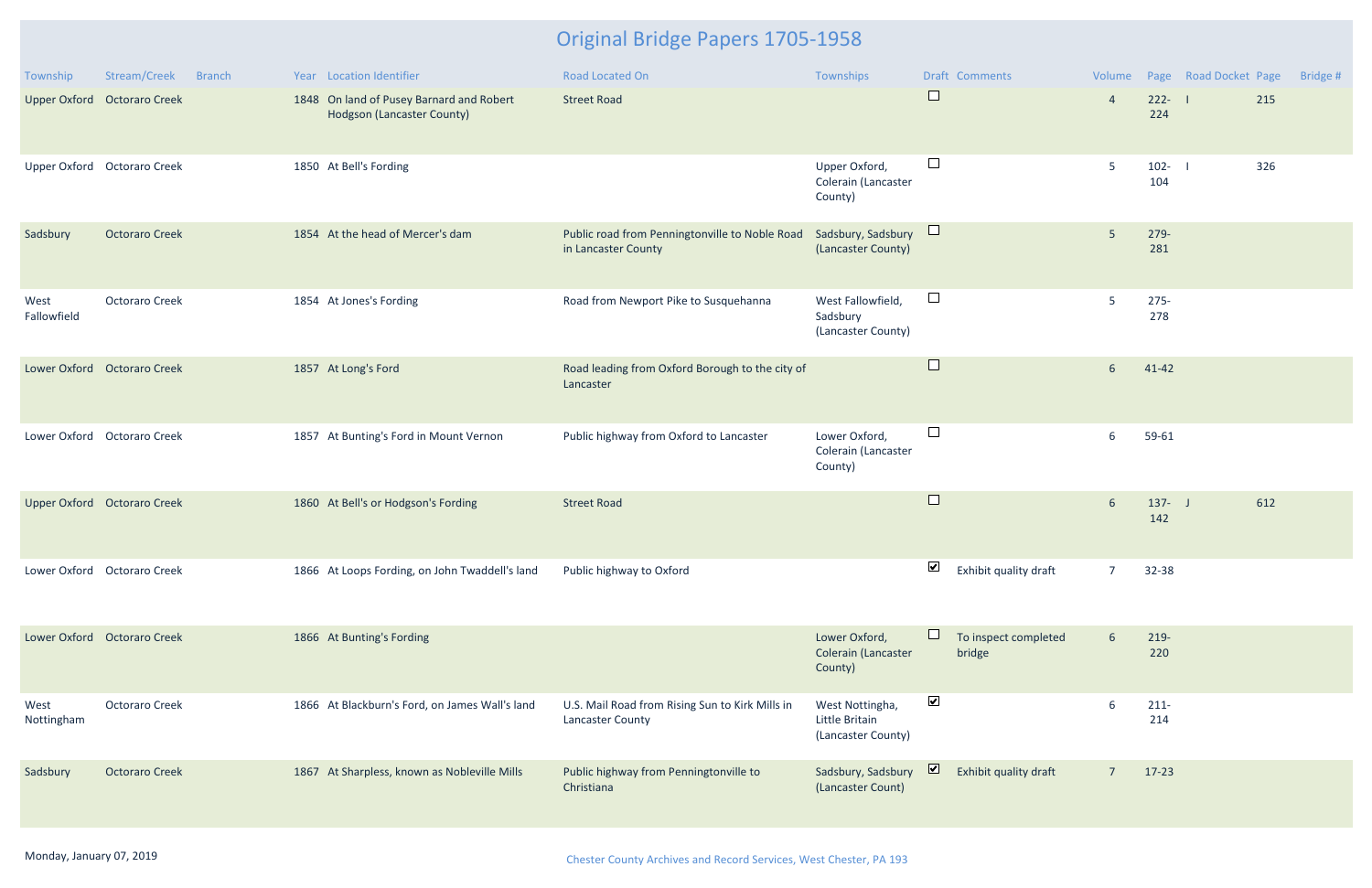| Township            | Stream/Creek<br><b>Branch</b> | Year Location Identifier                                                                                                        | <b>Road Located On</b>                                                                      | Townships                                                | Draft Comments                                | Volume |                  | Page Road Docket Page | Bridge #    |
|---------------------|-------------------------------|---------------------------------------------------------------------------------------------------------------------------------|---------------------------------------------------------------------------------------------|----------------------------------------------------------|-----------------------------------------------|--------|------------------|-----------------------|-------------|
|                     | Lower Oxford Octoraro Creek   | 1875 At Long Ford                                                                                                               | Public highway from Ninepoints to Oxford                                                    | Lower Oxford,<br>Colerain (Lancaster<br>County)          | $\Box$                                        | 8      | 43-49 L          |                       | 203         |
| West<br>Nottingham  | <b>Octoraro Creek</b>         | 1877 At Blackburn's Ford                                                                                                        |                                                                                             | West Nottingham,<br>Little Britain<br>(Lancaster County) | ⊔<br>Petition for inspection                  | 8      | 88-90            |                       |             |
| West<br>Fallowfield | <b>Octoraro Creek</b>         | 1878 At Mercer's Ford, on land of John B.<br>Stevenson, Mary L. Baily, Edith C. Green,<br>George Large and Rachel Mercer's land | Public highway to Christiana                                                                |                                                          | $\blacktriangledown$<br>Exhibit quality draft | 8      | $126 - L$<br>133 |                       | 305         |
| West<br>Fallowfield | <b>Octoraro Creek</b>         | 1882 At Ross's Fording, on land of J. Hamilton Ross Public highway from Cochranville to Andrews<br>& P. Roney                   | <b>Bridge</b>                                                                               | West Fallowfield,<br>Sadsbury<br>(Lancaster County)      | $\overline{\mathbf{v}}$                       | 8      | $215 - L$<br>219 |                       | 388         |
|                     | Lower Oxford Octoraro Creek   | 1884 At Pine Grove                                                                                                              |                                                                                             |                                                          | $\Box$                                        | 10     | 9                | $\mathsf{L}$          | 458         |
| West<br>Nottingham  | <b>Octoraro Creek</b>         | 1884                                                                                                                            |                                                                                             |                                                          | To rebuild, original<br>washed away           | 10     | 10 L             |                       | 459         |
| West<br>Fallowfield | <b>Octoraro Creek</b>         | 1885 At Ross's Ford                                                                                                             | Public road leading from Cochranville to<br>Andrews's Bridge                                | West Fallowfield,<br>Sadsbury<br>(Lancaster County)      | $\Box$                                        | 10     | 19               | $\mathsf{L}$          | 498         |
|                     | West Sadsbury Octoraro Creek  | 1885 At Hannum's Ford, on land of Annie E.<br>Hannum & J. D. C. Pownall                                                         | Public highway to Christiana                                                                | West Sadsbury,<br>Sadsbury<br>(Lancaster County)         | $\overline{\mathbf{v}}$                       | 10     | 13 L             |                       | 474,<br>564 |
|                     | Upper Oxford Octoraro Creek   | 1886 At Newcomer's Ford, on land of Lewis<br>Newcomer & J. T. Barnard                                                           | Public highway leading from the road rom<br>Andrews Bridge to the Union, to the Street Road | Upper Oxford,<br>Colerain (Lancaster<br>County)          | $\blacktriangledown$                          | 10     | 20 L             |                       | 513,<br>607 |
| West<br>Nottingham  | <b>Octoraro Creek</b>         | 1890 On land of Samuel Conrad                                                                                                   | Public highway from Texas to Rising Sun                                                     | West Nottingham,<br>Little Britain<br>(Lancaster County) | $\overline{\mathbf{z}}$                       | 12     | 3                | M                     | 94          |
|                     | Lower Oxford Octoraro Creek   | 1892 At Harkness's ford                                                                                                         | Public road leading from Glenroy to Ashville                                                | Lower Oxford,<br>Little Britain<br>(Lancaster County)    | $\blacktriangledown$                          | 11     | 9                | M                     | 124         |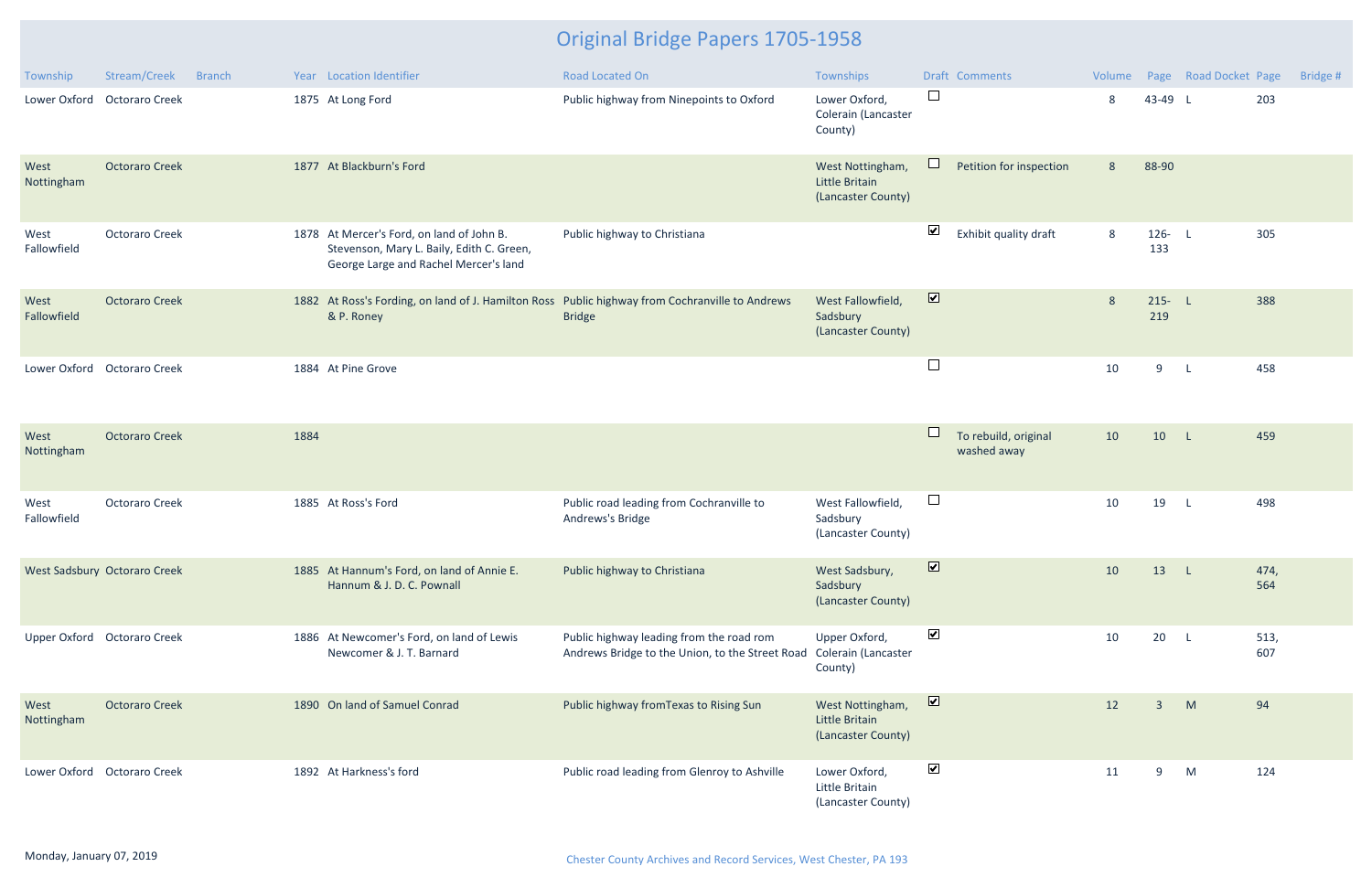| Township            | Stream/Creek                          | <b>Branch</b> | Year Location Identifier       | Road Located On                                                      | Townships                                                | Draft Comments               | Volume         |               | Page Road Docket Page | Bridge # |
|---------------------|---------------------------------------|---------------|--------------------------------|----------------------------------------------------------------------|----------------------------------------------------------|------------------------------|----------------|---------------|-----------------------|----------|
|                     | Lower Oxford Octoraro Creek           |               | 1893 At Harkness's Ford        | Road from Glenroy to Ashville                                        | Lower Oxford,<br>Little Britain<br>(Lancaster County)    | $\Box$                       | 12             | 11            | M                     | 170      |
|                     | Lower Oxford Octoraro Creek           |               | 1900 At Cook's Fording         | Public highway leading from Tayloria to<br>Nottingham                | Lower Oxford,<br>Little Britain<br>(Lancaster County)    | $\blacktriangledown$         | 13             | 13            | M                     | 270      |
| West<br>Fallowfield | <b>Octoraro Creek</b>                 |               | 1901 Near Ferguson's mill      | Public highway to Atglen                                             |                                                          | $\Box$                       | 13             | 22            | M                     | 294      |
| West<br>Nottingham  | <b>Octoraro Creek</b>                 |               | 1902 At Griest's Fording       | Public road from Oak Hill to Spar Quarries of<br><b>Mansel Tweed</b> | West Nottingham,<br>Little Britain<br>(Lancaster County) | $\blacktriangledown$         | 13             | 26            | M                     | 327      |
| West<br>Nottingham  | <b>Octoraro Creek</b>                 |               | 1905 At Griest's Fording       |                                                                      |                                                          | $\Box$                       | 14             | 24            |                       |          |
| West<br>Fallowfield | <b>Octoraro Creek</b>                 |               | 1907                           | Public highway from Nine Points to Atglen                            | West Fallowfield,<br>Sadsbury<br>(Lancaster County)      | $\blacktriangledown$         | 15             | 12            | M                     | 431      |
|                     | West Sadsbury Octoraro Creek          |               | 1915 Half mile north of Atglen | Public highway from Atglen to the former Swan<br>Hotel               |                                                          | $\boxed{\blacktriangledown}$ | 17             | 20            | N                     | 54       |
|                     | Lower Oxford Octoraro Creek           |               | 1917 At Long's Fording         | Road from Oxford to Kirkwood                                         | Lower Oxford,<br>Colerain (Lancaster<br>County)          | $\Box$                       | 18             | 26            | N                     | 147      |
| West<br>Nottingham  | <b>Octoraro Creek</b>                 |               | 1934 At Wood's Fording         | Public road from Texas to Rising Sun                                 | West Nottingha,<br>Little Britain<br>(Lancaster County)  | $\Box$                       | 23             | 14            |                       |          |
|                     | Upper Oxford Octoraro Creek Big Creek |               | 1825                           | Road from Steele's paper mill to Lloyd's mill                        | Upper Oxford,<br>West Fallowfield                        | $\Box$                       | $\overline{2}$ | $214-$<br>217 |                       |          |
| West<br>Fallowfield | Octoraro Creek Big Creek              |               | 1825                           | Road from Steele's paper mill to Lloyd's mill                        | Upper Oxford,<br><b>West Fallowfield</b>                 | $\Box$                       | $\overline{2}$ | $214-$<br>217 |                       |          |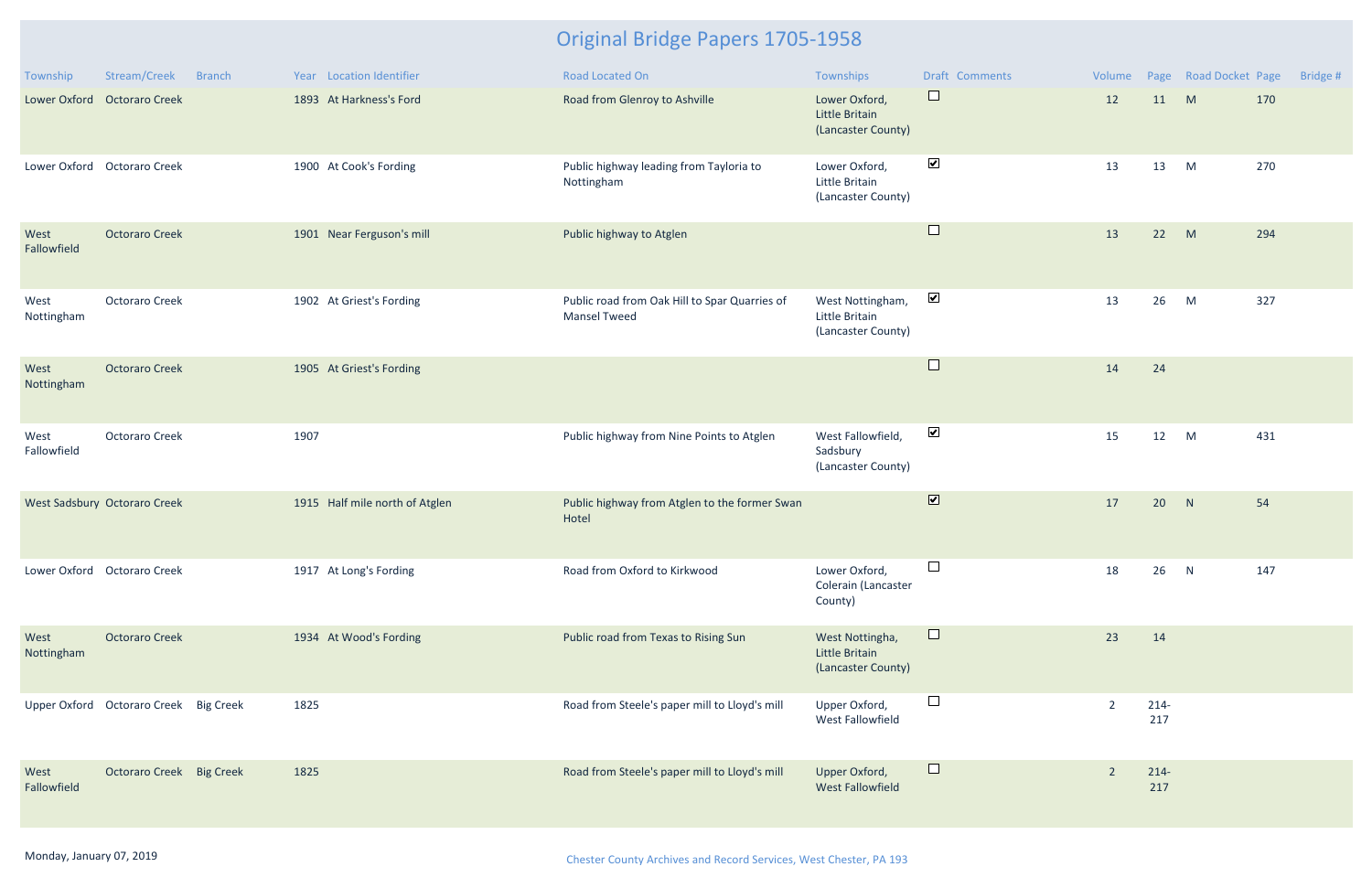| Township            | Stream/Creek                             | <b>Branch</b>                        |      | Year Location Identifier                                    | Road Located On                                                                     | Townships                                           |                              | Draft Comments |                |                | Volume Page Road Docket Page | Bridge # |
|---------------------|------------------------------------------|--------------------------------------|------|-------------------------------------------------------------|-------------------------------------------------------------------------------------|-----------------------------------------------------|------------------------------|----------------|----------------|----------------|------------------------------|----------|
|                     | Lower Oxford Octoraro Creek East Branch  |                                      |      | 1817 Near Col. John Andrews's dwelling house                | Great road from Union Meeting House<br>(Lancaster County) to Oxford                 |                                                     | $\Box$                       |                | $\overline{2}$ | 83-84          |                              |          |
| West<br>Fallowfield | Octoraro Creek East Branch               |                                      |      | 1836 At Steel's Ford                                        | Public highway from West Chester to Peach<br><b>Bottom and McCall's Ferry</b>       |                                                     | $\boxed{\blacktriangledown}$ |                | $\overline{4}$ | 76-80          |                              |          |
| Sadsbury            | Octoraro Creek East Branch               |                                      |      | 1843 Near Andrew Large's saw mill                           | Strasburg & West Chester Road                                                       |                                                     | $\Box$                       |                | $\overline{4}$ | 113-<br>115    |                              |          |
| Atglen              | Octoraro Creek East Branch               |                                      |      | 1881 On lands of A. Stewart & H. A. Davis                   | Newport Turnpike                                                                    |                                                     | $\boxed{\blacktriangledown}$ |                | 8              | 194-<br>200    |                              |          |
|                     | West Sadsbury Octoraro Creek East Branch |                                      |      | 1882 On lands of Horton Phillips & A. Griffith              | Public highway from Nine Points to Atglen                                           | West Sadsbury,<br><b>Bart (Lancaster</b><br>County) | $\blacktriangledown$         |                | 8              | $204 -$<br>208 |                              |          |
| East<br>Whiteland   | Pennsylvania<br>Railroad                 |                                      |      | 1859 Near Steamboat Station                                 | West Chester & Phoenixville State Road                                              |                                                     | $\Box$                       |                | $6\phantom{.}$ | 74-79          |                              |          |
| West Goshen         | Pennsylvania<br>Railroad                 | <b>West Chester</b><br><b>Branch</b> | 1889 |                                                             | <b>Boot Road</b>                                                                    |                                                     | $\Box$                       | Withdrawn      | 10             | 32             |                              |          |
|                     | Charlestown Pickering Creek              |                                      |      | 1789 Near the late dwelling house of William<br>Moore, Esq. | <b>Ironwork Road</b>                                                                |                                                     | $\Box$                       |                | $\overline{1}$ | 46             |                              |          |
| Charlestown         | <b>Pickering Creek</b>                   |                                      | 1813 |                                                             | Public highway from Starr's Ford to the Warren<br>Tavern                            |                                                     | $\overline{\phantom{a}}$     |                | $\overline{2}$ | 48-51          |                              |          |
| Charlestown         | <b>Pickering Creek</b>                   |                                      | 1814 |                                                             | Public highway from Norristown, by way of<br>Pawling's Ford Bridge, to West Chester |                                                     | $\Box$                       |                | $\overline{2}$ | 55-56          |                              |          |
| Charlestown         | <b>Pickering Creek</b>                   |                                      |      | 1815 Near Enoch Walker's mill                               | Post road from Pawling's Ford Bridge to<br>Morgantown, Lancaster, Harrisburg        |                                                     | $\Box$                       |                | $\overline{2}$ | 60-62          |                              |          |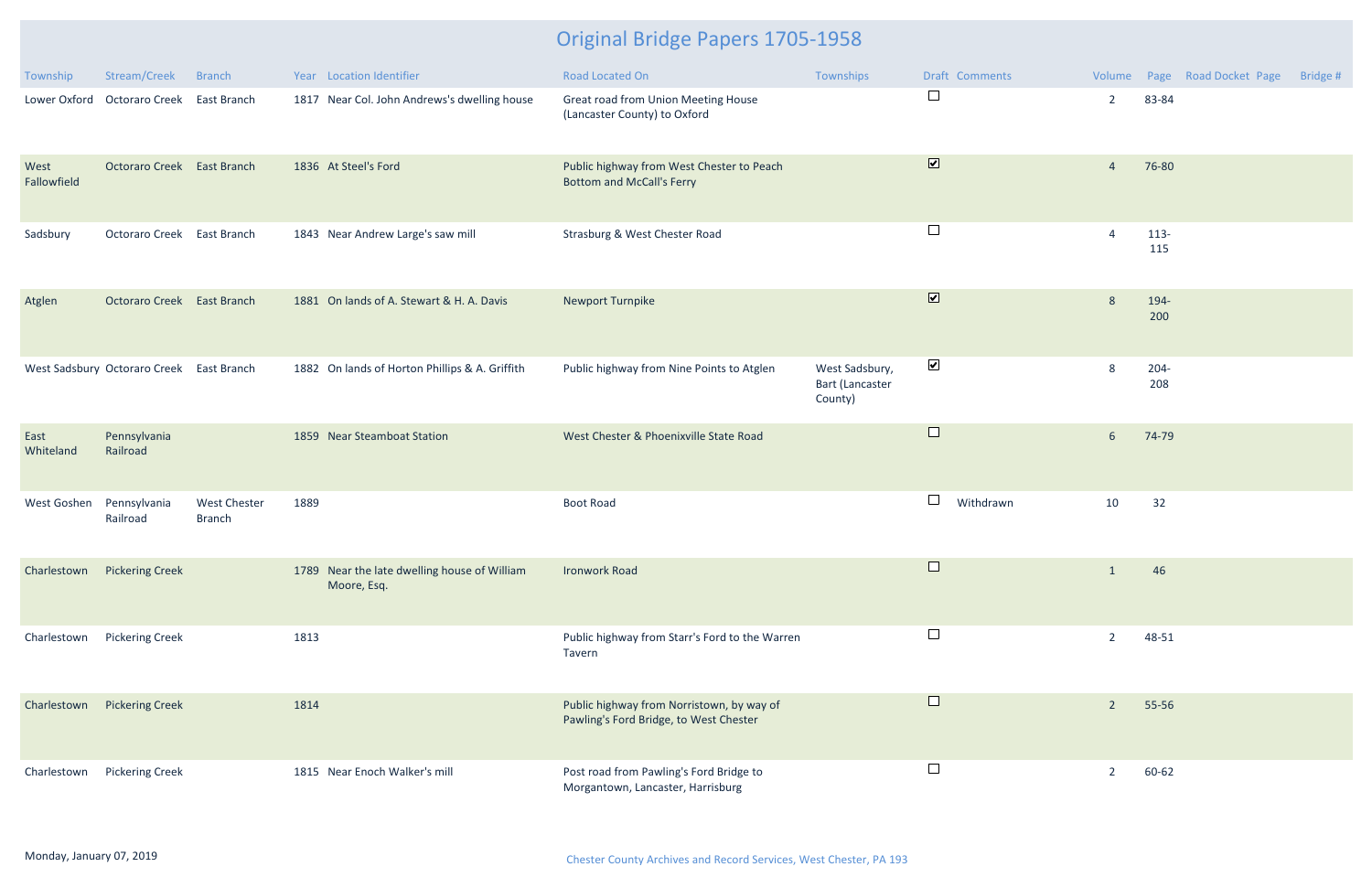| Township    | Stream/Creek                         | <b>Branch</b> | Year Location Identifier                                                                                                | <b>Road Located On</b>                                                          | Townships | Draft Comments                                   |                |                  | Volume Page Road Docket Page | Bridge # |
|-------------|--------------------------------------|---------------|-------------------------------------------------------------------------------------------------------------------------|---------------------------------------------------------------------------------|-----------|--------------------------------------------------|----------------|------------------|------------------------------|----------|
| Charlestown | <b>Pickering Creek</b>               |               | 1823 Near John Guest's mill, late of William Nixon At intersection of many roads                                        |                                                                                 |           | $\Box$                                           | $\overline{2}$ | 192-<br>194      |                              |          |
| Charlestown | <b>Pickering Creek</b>               |               | 1829 At Nixon's Ford                                                                                                    |                                                                                 |           | $\Box$                                           | $\overline{3}$ | 29-31 G          | 118                          |          |
| Schuylkill  | <b>Pickering Creek</b>               |               | 1829 Near the residence of Matthias Pennypacker Road leading from Long Fording on the                                   | Schuylkill River to West Chester                                                |           | $\boxed{\blacktriangledown}$                     | $\overline{3}$ | 57-69 G          | 171                          |          |
| Pikeland    | <b>Pickering Creek</b>               |               | 1831 Near to the public house of Samuel Shearer                                                                         | Post road leading from the Yellow Springs to<br>Philadelphia, through Kimberton |           | $\blacktriangledown$                             | $\overline{3}$ | 70-75 G          | 380                          |          |
| Pikeland    | <b>Pickering Creek</b>               |               | 1835 Near Yellow Springs                                                                                                |                                                                                 |           | $\Box$                                           | $\overline{3}$ | 217- G<br>219    | 380                          |          |
|             | West Pikeland Pickering Creek        |               | 1841 Near Matthias Pennypacker's woolen factory Road leading from Pikeland Seminary to<br>& H. Pennypacker's grist mill | Pikeland Church                                                                 |           | $\Box$                                           | $\overline{4}$ | 61-64            |                              |          |
| Charlestown | <b>Pickering Creek</b>               |               | 1852 On land of Capt. Samuel Davis                                                                                      | State Road from West Chester to Phoenixville                                    |           | $\overline{\mathbf{v}}$                          | $5\phantom{.}$ | $149 - J$<br>156 | 91                           |          |
|             | West Pikeland Pickering Creek        |               | 1854 At Joseph J. Tustin's, near Pikeland Church                                                                        | Public highway leading from Yellow Springs to<br>Howellville                    |           | └                                                | 5              | $237 - J$<br>244 | 149,<br>338                  |          |
| Charlestown | <b>Pickering Creek</b>               |               | 1856 Near Jeffrey John's saw mill, on Henry<br>Rixstine's land                                                          | Public highway from Chester Springs to<br>Phoenixville                          |           | $\overline{\mathbf{v}}$<br>Exhibit quality draft | 6 <sup>1</sup> | $30 - 33$        |                              |          |
| Schuylkill  | <b>Pickering Creek</b>               |               | 1860 On land of Thomas P. Walker                                                                                        | Public highway from Pennypacker's mill to<br>Pawlings Bridge                    |           | $\blacktriangledown$                             | 6              | 80-84            |                              |          |
|             | <b>East Pikeland</b> Pickering Creek |               | 1861 At William Reese's mill, on land of John W.<br>Reed & Henry Rixstine                                               | Public highway leading from Kimberton to West<br>Chester                        |           | $\overline{\mathbf{v}}$                          | 6              | $175 -$<br>179   |                              |          |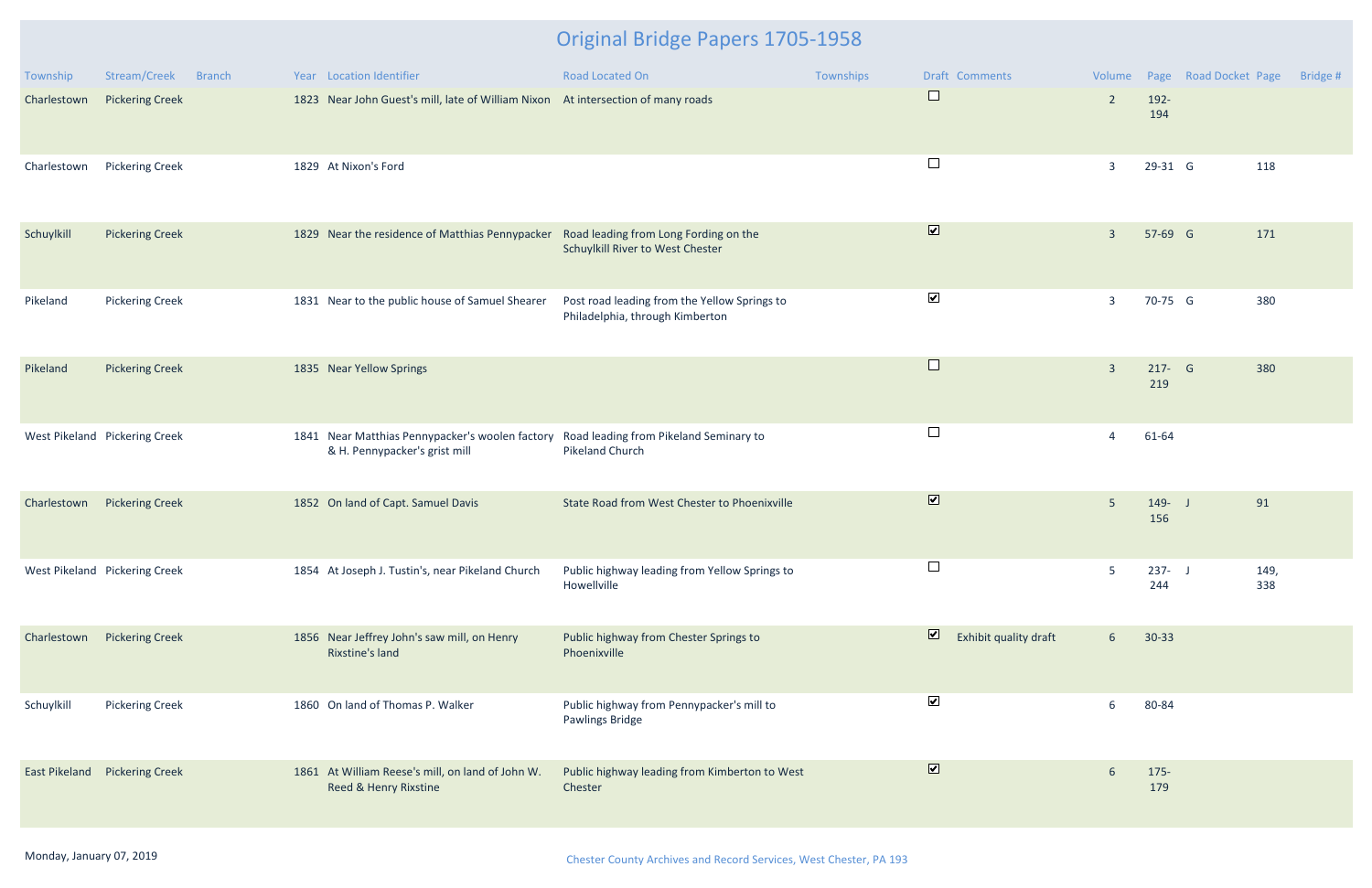| Township      | Stream/Creek<br><b>Branch</b> | Year Location Identifier                                                                                            | Road Located On                                                   | Townships | Draft Comments               |                |                  | Volume Page Road Docket Page | Bridge #    |
|---------------|-------------------------------|---------------------------------------------------------------------------------------------------------------------|-------------------------------------------------------------------|-----------|------------------------------|----------------|------------------|------------------------------|-------------|
|               | West Pikeland Pickering Creek | 1861 At Chester Springs                                                                                             | Road from Cedar Hollow to Chester Springs                         |           | $\Box$<br>Replacement bridge | 6              | 180- K<br>186    | 13                           |             |
| Charlestown   | <b>Pickering Creek</b>        | 1867 At Rixstine's Ford, on lands of the heirs of<br><b>Henry Rixstine</b>                                          | <b>Chester Springs Road</b>                                       |           | $\overline{\mathbf{v}}$      | $\overline{7}$ | 25-28            |                              |             |
| East Pikeland | <b>Pickering Creek</b>        | 1868 Near Evan Krauser's mill                                                                                       | Public road from Pikeland Church to Phoenixville                  |           | $\blacktriangledown$         | $\overline{7}$ | 82-91 K          |                              | 535         |
| Schuylkill    | <b>Pickering Creek</b>        | 1868 On lands of William Zimmerman, C. E. Suplee Public highway to Pawlings Bridge & Reading<br>and E. B. Wetherill | Railroad & Perkiomen Railroad Junction                            |           | $\overline{\mathbf{v}}$      | $\overline{7}$ | 62-66            |                              |             |
| Schuylkill    | <b>Pickering Creek</b>        | 1873                                                                                                                | Public highway to Pawling & Perkiomen Railroad<br>Junction        |           | $\blacktriangledown$         | $\overline{7}$ | $227 - L$<br>230 | 13                           |             |
| Schuylkill    | <b>Pickering Creek</b>        | 1874                                                                                                                | Public highway from Rapp's Corner to the State<br>Road            |           | $\Box$                       | 8              | $7 - 13$         |                              |             |
| Schuylkill    | <b>Pickering Creek</b>        | 1877 At ford near Thompson Davis's mill                                                                             | Public road leading from the State Road to<br><b>Valley Forge</b> |           | $\Box$                       | 8              | 91-92            |                              |             |
| Schuylkill    | <b>Pickering Creek</b>        | 1879 Near Thompson Davis's mill                                                                                     | Public road leading from the State Road to<br><b>Valley Forge</b> |           |                              | 8              | $157 - L$<br>163 |                              | 316         |
| Charlestown   | <b>Pickering Creek</b>        | 1892 Near the Cupola, on land of Hannah G. Davis Public road from Phoenixville to Chester Springs                   |                                                                   |           | $\blacktriangledown$         | 11             | 16               | M                            | 171,<br>188 |
|               | West Pikeland Pickering Creek | 1892 At Anselma Station on the Pickering Valley<br>Railroad                                                         | Conestoga Turnpike                                                |           | $\Box$                       | 11             | 13               |                              |             |
|               | West Pikeland Pickering Creek | 1897                                                                                                                | Public road from Downington to Phoenixville                       |           | $\Box$                       | 12             | 20               | M                            | 236         |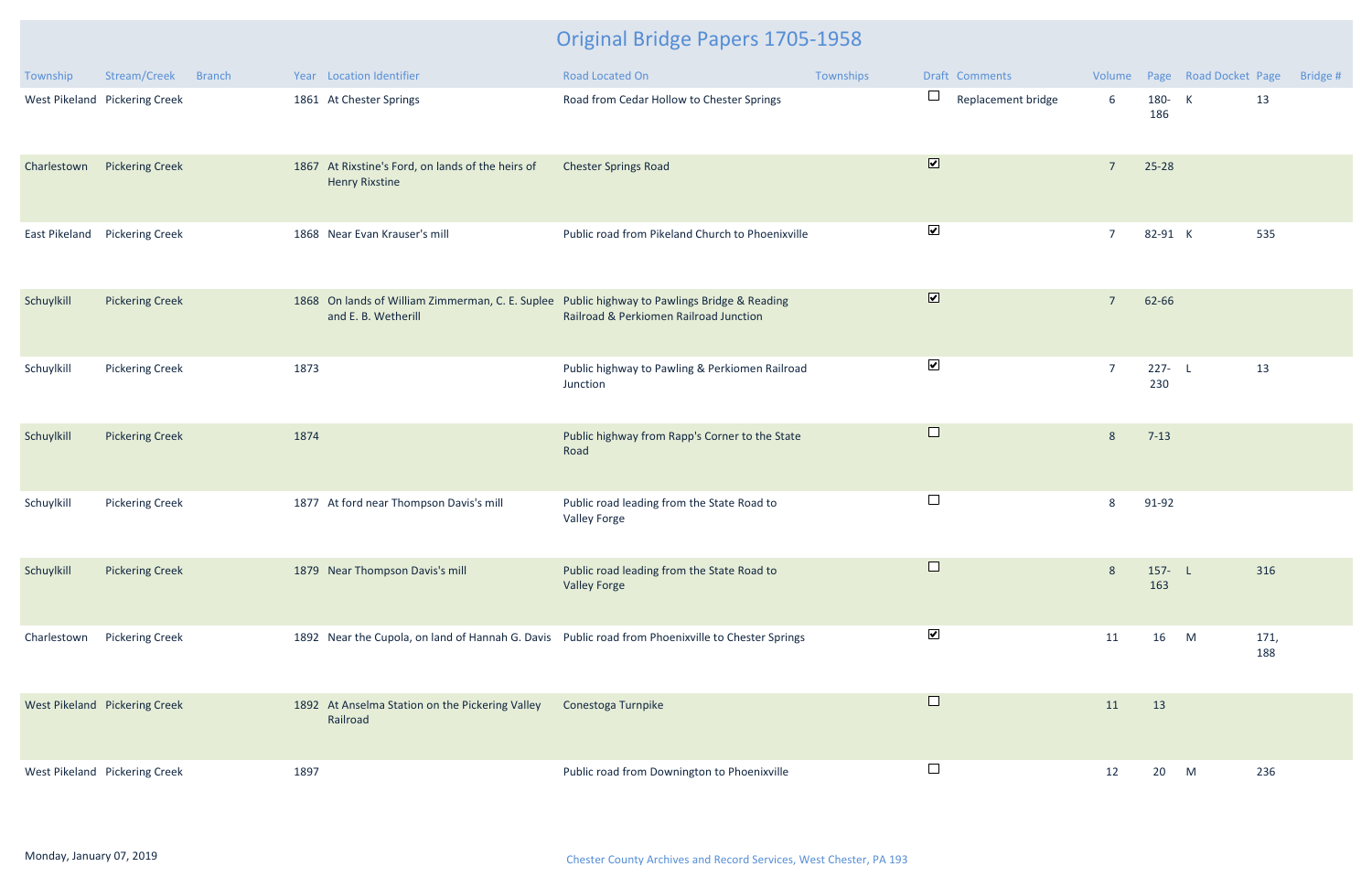| Township      | Stream/Creek                         | <b>Branch</b> |      | Year Location Identifier                                                               | Road Located On                                                                                | Townships                      |        | Draft Comments              | Volume |                | Page Road Docket Page |              | Bridge # |
|---------------|--------------------------------------|---------------|------|----------------------------------------------------------------------------------------|------------------------------------------------------------------------------------------------|--------------------------------|--------|-----------------------------|--------|----------------|-----------------------|--------------|----------|
|               | West Pikeland Pickering Creek        |               |      |                                                                                        | 1907 On lands of John R. McLaran & Joseph Tustin Public highway from Mosesville to Street Road |                                | $\Box$ |                             | 15     | 9              | M                     | 417          |          |
|               | East Pikeland Pickering Creek        |               |      | 1920 Near Hallman Station, on land of Mark<br>O'Connell                                | Road from Merlyn to Hallman Station                                                            |                                | $\Box$ |                             | 19     | 11             | N                     | 233          |          |
| Charlestown   | <b>Pickering Creek</b>               |               | 1926 |                                                                                        |                                                                                                |                                | $\Box$ |                             | 21     | 11             | N                     | 359          | 176      |
| East Pikeland | <b>Pickering Creek</b>               |               |      | 1926 On lands of Abraham Deery & John Moses                                            | Road from Chester Springs Orphans' School to<br>the State Road                                 | West Vincent, East<br>Pikeland | $\Box$ |                             | 21     | 9              | N                     | 361          |          |
| Schuylkill    | <b>Pickering Creek</b>               |               |      | 1926 At Williams Corner                                                                |                                                                                                |                                | $\Box$ |                             | 21     | 5 <sub>5</sub> | N                     | 353          | 174      |
|               | West Vincent Pickering Creek         |               |      | 1926 On lands of Abraham Deery & John Moses                                            | Road from Chester Springs Orphans' School to<br>the State Road                                 | West Vincent, East<br>Pikeland | $\Box$ |                             | 21     | 9              | N                     | 361          |          |
|               | West Pikeland Pickering Creek        |               |      | 1927 On lands of S. W. & Samuel Cope                                                   | Public road from Conestoga Turnpike to the<br>Uwchlan Township line                            |                                | $\Box$ |                             | 21     | 18             | N                     | 406          |          |
|               | West Pikeland Pickering Creek        |               | 1929 |                                                                                        | Public road from Chester Springs Station to the<br>Pennsylvania Academy of Fine Arts           |                                | └      |                             | 21     | 25             |                       |              | 182      |
|               | <b>East Pikeland</b> Pickering Creek |               | 1931 |                                                                                        |                                                                                                |                                | $\Box$ |                             | 23     | 7              | $\circ$               | $\mathbf{1}$ | 315      |
|               | West Pikeland Pickering Creek        |               | 1935 |                                                                                        |                                                                                                |                                | $\Box$ |                             | 23     | 18             |                       |              | 324      |
|               | West Pikeland Pickering Creek        |               |      | 1938 On lands of E. Jones Acker, Andrew Porter &<br>Betty Porter, R. L. R. Bartholomew | Road from State Route No. 113 to Nantmeal<br>Village                                           |                                | $\Box$ | To replace wooden<br>bridge | 24     | $\overline{4}$ |                       |              |          |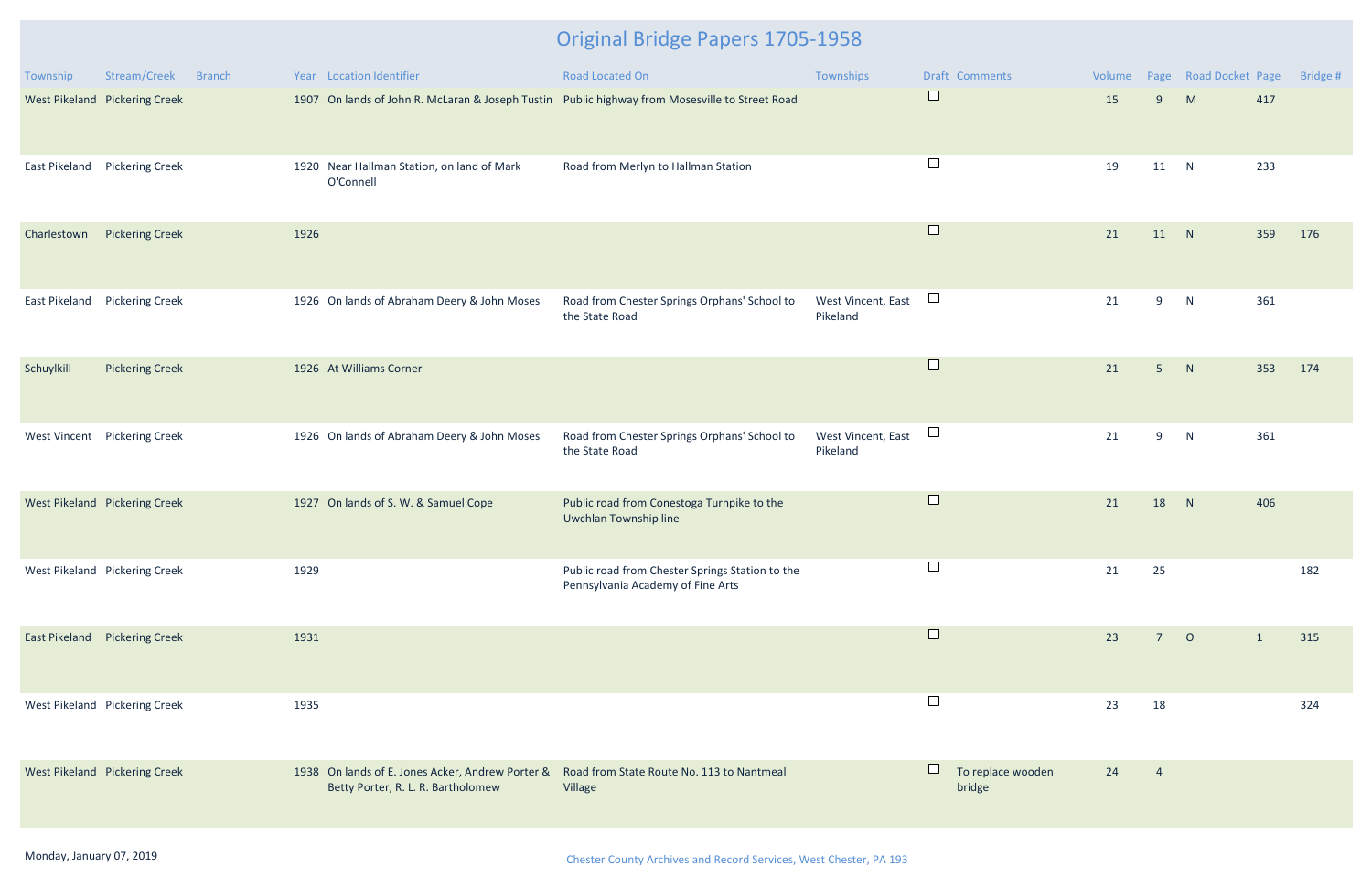| Township                   | Stream/Creek                              | <b>Branch</b> | Year Location Identifier                                    | <b>Road Located On</b>                                                                                            | Townships | Draft Comments       |                |                | Volume Page Road Docket Page |        | Bridge # |
|----------------------------|-------------------------------------------|---------------|-------------------------------------------------------------|-------------------------------------------------------------------------------------------------------------------|-----------|----------------------|----------------|----------------|------------------------------|--------|----------|
|                            | West Pikeland Pickering Creek West Branch |               | 1914 On lands of T. O. K. Robarts & L. R. McNeil            | Public highway from Chester Springs to<br>Conestoga Turnpike                                                      |           | $\Box$               | 17             | 14             | N                            | 26     |          |
|                            | East Coventry Pidgeon Creek               |               | 1912 On lands of G. Milton Prizer                           | Public road leading from Birchrunville Road,<br>along Latshaw's dam, to the road leading to S. K.<br>Kulp's store |           | $\Box$               | 16             | 10             |                              |        |          |
| Coventry                   | Pigeon Creek                              |               | 1802                                                        | Schuylkill Road (new)                                                                                             |           | $\Box$               | $\mathbf{1}$   | 69-72 C        |                              | 220    |          |
| Coventry                   | <b>Pigeon Creek</b>                       |               | 1825                                                        | Public road leading from Philadelphia to Reading                                                                  |           | $\Box$               | $\overline{2}$ | 213            |                              |        |          |
| East Coventry Pigeon Creek |                                           |               | 1849 At Heister's mill                                      | Public highway to Pottstown                                                                                       |           | $\blacktriangledown$ | 5              | $14 - 16$      |                              |        |          |
| East Coventry Pigeon Creek |                                           |               | 1878 Near Saylor's mill                                     | Public road leding from Pughtown to Schuylkill<br>Road                                                            |           | $\Box$               | 8              | 134-<br>141    |                              |        |          |
| East Coventry Pigeon Creek |                                           |               | 1890 At S. T. S. Wagner's mill                              | Public highway from Parker Ford Station to<br>Bethel M.E. Church                                                  |           | $\blacktriangledown$ | 12             | $\overline{2}$ | M                            | 80, 81 |          |
| East Coventry Pigeon Creek |                                           |               | 1899 Near S. H. Latshaw's mills                             | Road leading from Pottstown to Chester Springs                                                                    |           | $\Box$               | 13             | 10             | M                            | 251    |          |
| East Coventry Pigeon Creek |                                           |               | 1903 Near S. H. Latshaw's mill                              | Road from Pottstown to Chester Springs                                                                            |           | $\Box$               | 14             | 8              | M                            | 336    |          |
| East Coventry Pigeon Creek |                                           |               | 1915                                                        | Public road starting in the Schuylkill Road, at<br>Parkerford, to Snowdenville                                    |           | $\Box$               | 18             |                | N                            | 55     |          |
| South<br>Coventry          | Pigeon Creek                              |               | 1925 At Porter's mill, on land of Samuel H. Porter<br>dec'd | Public road from Hoffecker's Corner to<br><b>Brownbacks</b>                                                       |           | $\blacktriangledown$ | 20             | 15             | N                            | 328    | 304      |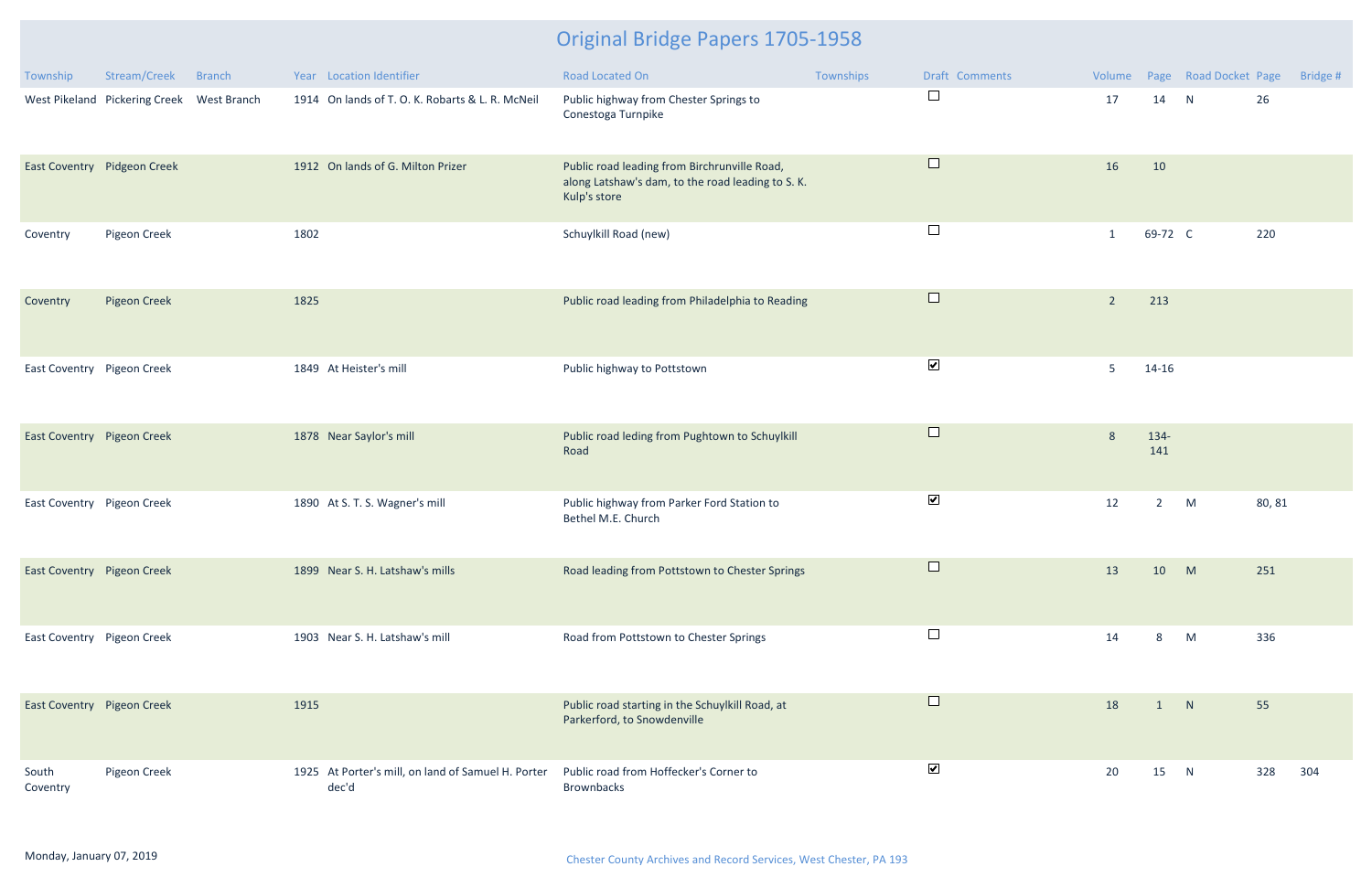| Township                           | Stream/Creek<br><b>Branch</b> | Year Location Identifier                                                          | Road Located On                                         | Townships              | Draft Comments                                         |                |                          | Volume Page Road Docket Page |     | Bridge # |
|------------------------------------|-------------------------------|-----------------------------------------------------------------------------------|---------------------------------------------------------|------------------------|--------------------------------------------------------|----------------|--------------------------|------------------------------|-----|----------|
| West Pikeland Pine Creek           |                               | 1890 Near Knauser's mill                                                          | Public highway from Chester Springs to West<br>Chester  |                        | $\Box$<br>Tributary of Pickering<br>Creek, not granted | 10             | 34                       |                              |     |          |
| West Pikeland Pine Creek           |                               | 1912 On lands of John Young Jr.                                                   | Conestoga Road                                          |                        | $\blacktriangledown$                                   | 17             | $\mathbf{1}$             | M                            | 560 |          |
| Warwick                            | Pine Swamp<br>Creek           | 1928 On lands of Joseph Matthews dec'd &<br><b>William Painter</b>                | Public road from Pine Swamp to Hopewell                 |                        | $\overline{\mathbf{v}}$                                | 22             | $\overline{\phantom{2}}$ |                              |     | 309      |
| Pennsbury                          | Pocopson Creek                | 1818                                                                              | Marlborough Street Road                                 |                        | $\Box$                                                 | $\overline{2}$ | 183-<br>189              |                              |     |          |
| Pennsbury                          | <b>Pocopson Creek</b>         | 1837 Near Darlington's mill                                                       | Road from Parkersville to West Chester                  |                        | $\overline{\mathbf{v}}$                                | $\overline{3}$ | $224 -$<br>227           |                              |     |          |
| Pocopson                           | Pocopson Creek                | 1879                                                                              | <b>Street Road</b>                                      |                        | $\Box$                                                 | 8              | $154 - L$<br>156         |                              | 312 |          |
| Pennsbury                          | <b>Pocopson Creek</b>         | 1887                                                                              | Public road from Hamorton to Pocopson Station           | Pocopson,<br>Pennsbury | $\overline{\mathbf{v}}$                                | 10             | 25                       |                              |     |          |
| Pocopson                           | Pocopson Creek                | 1887                                                                              | Public road from Hamorton to Pocopson Station Pocopson, | Pennsbury              | ⊻                                                      | 10             | 25                       |                              |     |          |
| Pocopson                           | Pocopson Creek                | 1912 Near Denton's Mill, on lands of George W.<br>Darlington & John B. Williamson | Public road to Parkerville                              |                        | $\Box$                                                 | 16             | 15                       | M                            | 553 |          |
| Pocopson                           | Pocopson Creek                | 1920                                                                              | Public highway from Unionville to Lenape                |                        | $\Box$                                                 | 19             | 8                        | N                            | 212 |          |
| <b>East Coventry Reading Canal</b> |                               | 1874 At Lawrenceville                                                             |                                                         |                        | $\Box$                                                 | 8              | $4-6$ L                  |                              | 68  |          |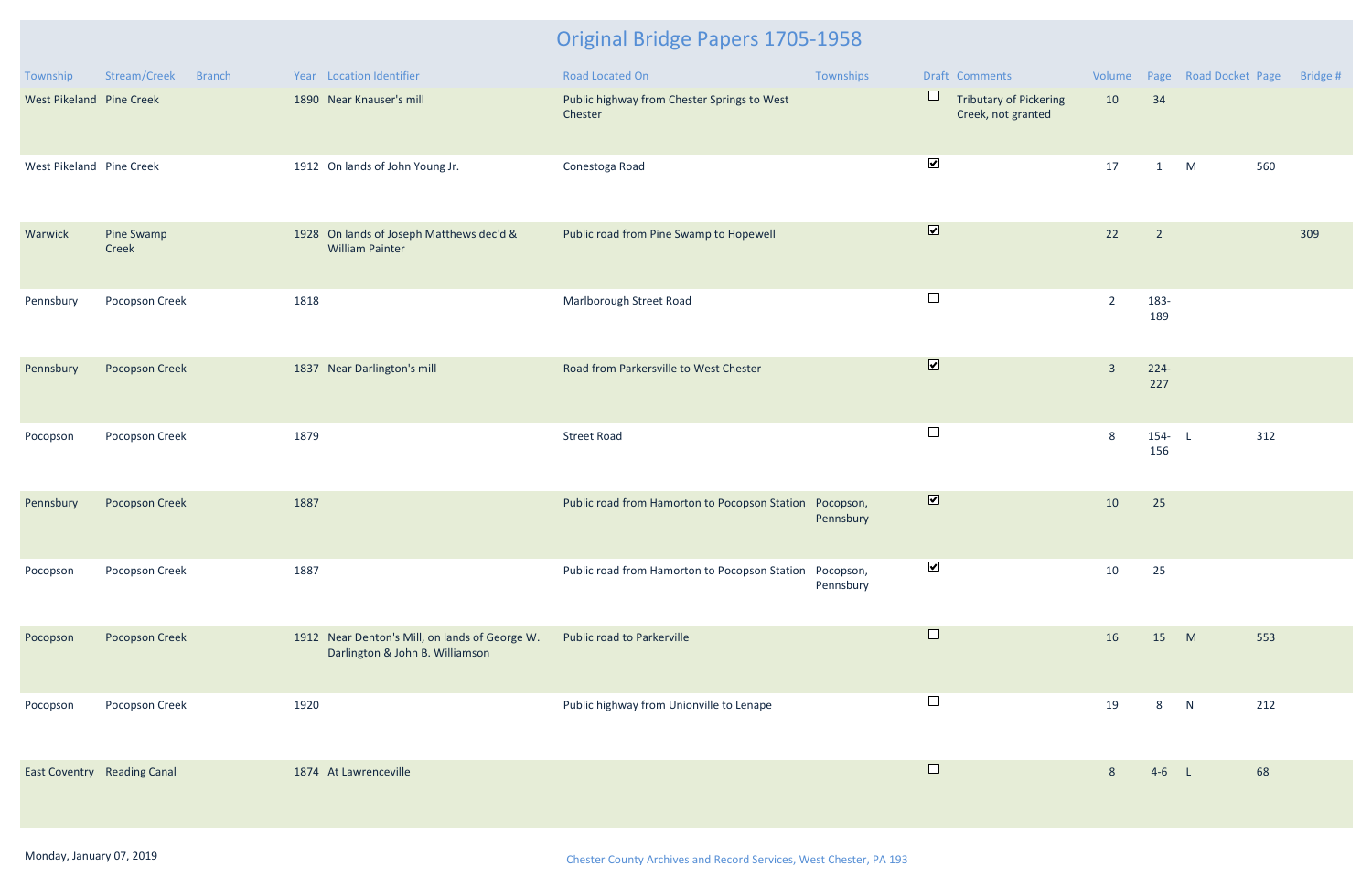| Township            | Stream/Creek<br><b>Branch</b> | Year Location Identifier                                       | Road Located On                                                            | Townships | Draft Comments                                      | Volume          |                  | Page Road Docket Page | Bridge # |
|---------------------|-------------------------------|----------------------------------------------------------------|----------------------------------------------------------------------------|-----------|-----------------------------------------------------|-----------------|------------------|-----------------------|----------|
| Kennett             | Red Clay Creek                | 1789                                                           | Road from Brandywine to Nottingham                                         |           | $\Box$                                              | $\mathbf{1}$    | 50               |                       |          |
| Kennett             | <b>Red Clay Creek</b>         | 1795                                                           | Road from Nottingham to Philadelphia                                       |           | $\Box$                                              | $\mathbf 1$     | 55               |                       |          |
| East<br>Marlborough | Red Clay Creek                | 1810                                                           | Marlborough Street                                                         |           | $\Box$                                              | $\mathbf{1}$    | 148-<br>149      |                       |          |
| Kennett             | <b>Red Clay Creek</b>         | 1814                                                           | Nottingham and Philadelphia Road                                           |           | $\Box$<br>Existing bridge requires<br>repair        | $\overline{2}$  | 47               |                       |          |
| Kennett             | Red Clay Creek                | 1843 On Milton Taylor's land, near Zebulon P.<br>Taylor's mill | Public highway from Kennett Square to<br>Wilmington                        |           | $\blacktriangledown$                                | 5               | $4 - 13$         |                       |          |
| Kennett             | <b>Red Clay Creek</b>         | 1856 Near Marshall's mill dam                                  | Public road leading from Taylor's mill to<br><b>Hockessin Meetinghouse</b> |           | $\Box$                                              | 6 <sup>1</sup>  | $7-13$ J         | 511                   |          |
| Kennett             | Red Clay Creek                | 1861 At Marshall's mill                                        | Public highway to Hockessin                                                |           | $\Box$<br>To replace bridge taken<br>by high waters | $6\overline{6}$ | $164 - J$<br>170 | 654                   |          |
| Kennett             | <b>Red Clay Creek</b>         | 1867 At Sinclair's Fording                                     |                                                                            |           | $\Box$                                              | $7\overline{ }$ | 92-94 K          | 231                   |          |
| Kennett             | <b>Red Clay Creek</b>         | 1888 Near Becker's mill                                        | Public road from Kennett Square to Hockessin                               |           | $\Box$                                              | 10              | 27               |                       |          |
| Kennett             | <b>Red Clay Creek</b>         | 1892 At Becker's mill                                          | Public road from Kennett Square to Hockessin                               |           | $\Box$                                              | 11              | $\overline{7}$   |                       |          |
| Kennett             | Red Clay Creek                | 1893 At Becker's mill                                          | Public road from Kennett Square to Hockessin                               |           | $\Box$                                              | 11              | 19               |                       |          |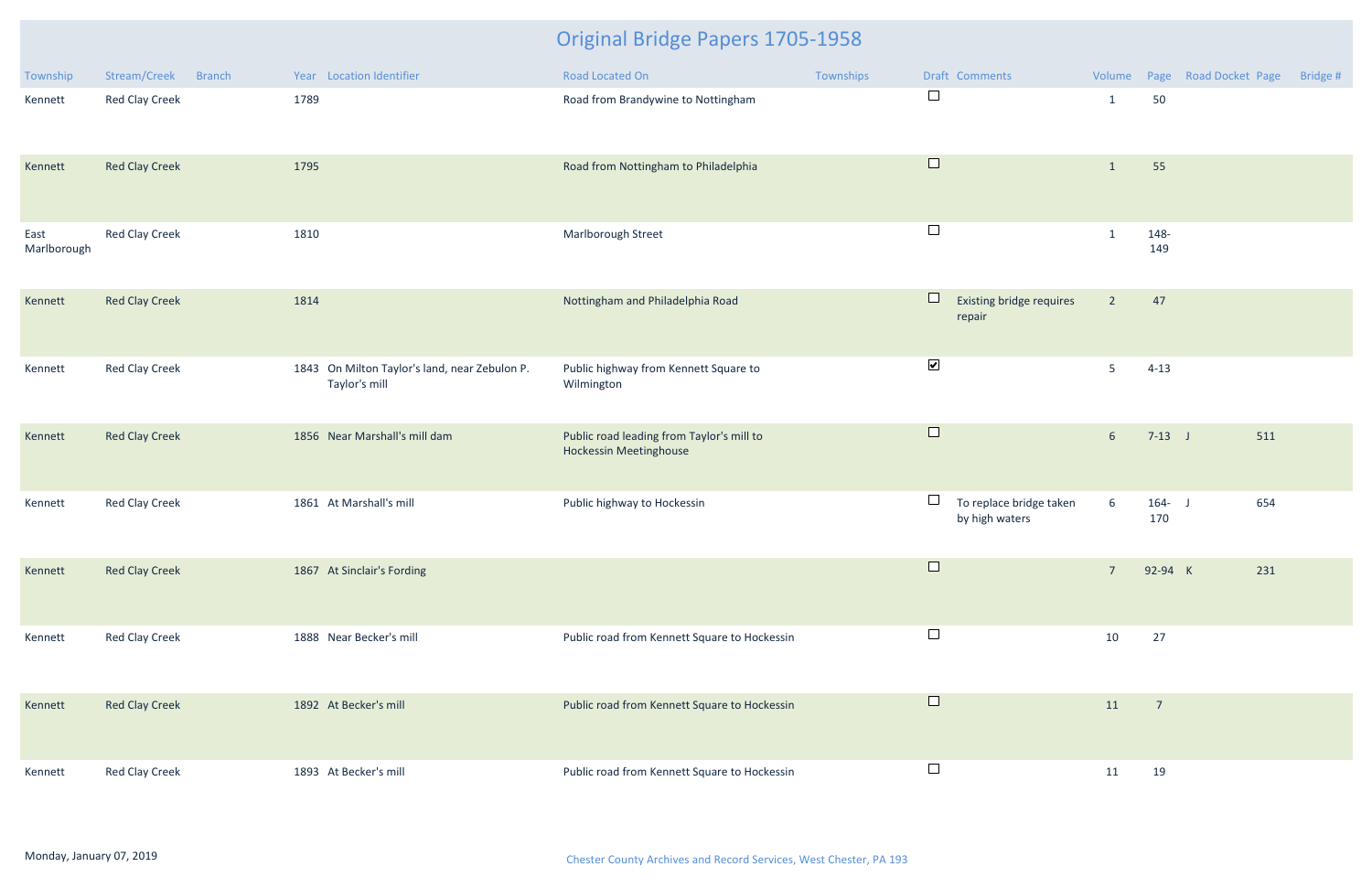| Township            | Stream/Creek               | Branch | Year Location Identifier                                                     | Road Located On                                                                                                                                           | Townships | Draft Comments                        | Volume         |              | Page Road Docket Page |                | Bridge # |
|---------------------|----------------------------|--------|------------------------------------------------------------------------------|-----------------------------------------------------------------------------------------------------------------------------------------------------------|-----------|---------------------------------------|----------------|--------------|-----------------------|----------------|----------|
| East<br>Marlborough | <b>Red Clay Creek</b>      |        | 1914 Near Marshall's mill, on land of William H.<br><b>Miles</b>             | Public road from the Kennett Road to London<br>Grove                                                                                                      |           | $\begin{array}{c} \hline \end{array}$ | 17             | 8            | N                     | 14             |          |
| Kennett<br>Square   | <b>Red Clay Creek</b>      |        | 1924                                                                         | <b>Birch Street</b>                                                                                                                                       |           | $\blacktriangledown$                  | 21             | $\mathbf{1}$ | N                     | 346            | 70       |
| Kennett<br>Square   | <b>Red Clay Creek</b>      |        | 1928 On land of Ralph Walter, Antonio Dipaolo & Cyprus Street<br>Paul Hannum |                                                                                                                                                           |           | $\blacksquare$                        | 21             | 19           |                       |                | 307      |
| Kennett             | <b>Red Clay Creek</b>      |        | 1931 Three-quarters of a mile west of Five Points                            | Public road from Five Points to New Garden<br>Village                                                                                                     |           | $\Box$                                | 23             | $2^{\circ}$  | $\circ$               | $\overline{2}$ |          |
| Kennett             | <b>Red Clay Creek</b>      |        | 1932                                                                         |                                                                                                                                                           |           | $\Box$                                | 23             | 10           | $\overline{O}$        | 15             | 320      |
| Kennett             | Red Clay Creek East Branch |        | 1837                                                                         | Public road leading from Philadelphia to<br>Baltimore, via Chadds Ford and Kennett Square<br>and a new State Road from Providence to the<br>Maryland line |           | $\Box$                                | $\overline{4}$ | 18-22        |                       |                |          |
| Kennett             | Red Clay Creek East Branch |        | 1851 Near Taylor's mill                                                      | Public road from Kennett Square to Wilmington                                                                                                             |           | $\overline{\mathbf{v}}$               | 5 <sup>1</sup> | 108-<br>112  |                       |                |          |
| Kennett<br>Square   | Red Clay Creek East Branch |        | 1868                                                                         | State Road from Philadelphia to Baltimore                                                                                                                 |           | $\Box$                                | 7 <sup>7</sup> | 99-106 K     |                       | 334,<br>390    |          |
| Kennett<br>Square   | Red Clay Creek East Branch |        | 1888 In the borough                                                          |                                                                                                                                                           |           | $\Box$                                | 10             | 30 L         |                       | 607            |          |
| Kennett<br>Square   | Red Clay Creek East Branch |        | 1894                                                                         | <b>Birch Street</b>                                                                                                                                       |           | $\Box$                                | 12             | 14 M         |                       | 205            |          |
| Kennett<br>Square   | Red Clay Creek East Branch |        | 1898 Between Birch & South Street                                            | <b>Walnut Street</b>                                                                                                                                      |           | $\Box$                                | 13             | $\mathbf{1}$ | M                     | 240            |          |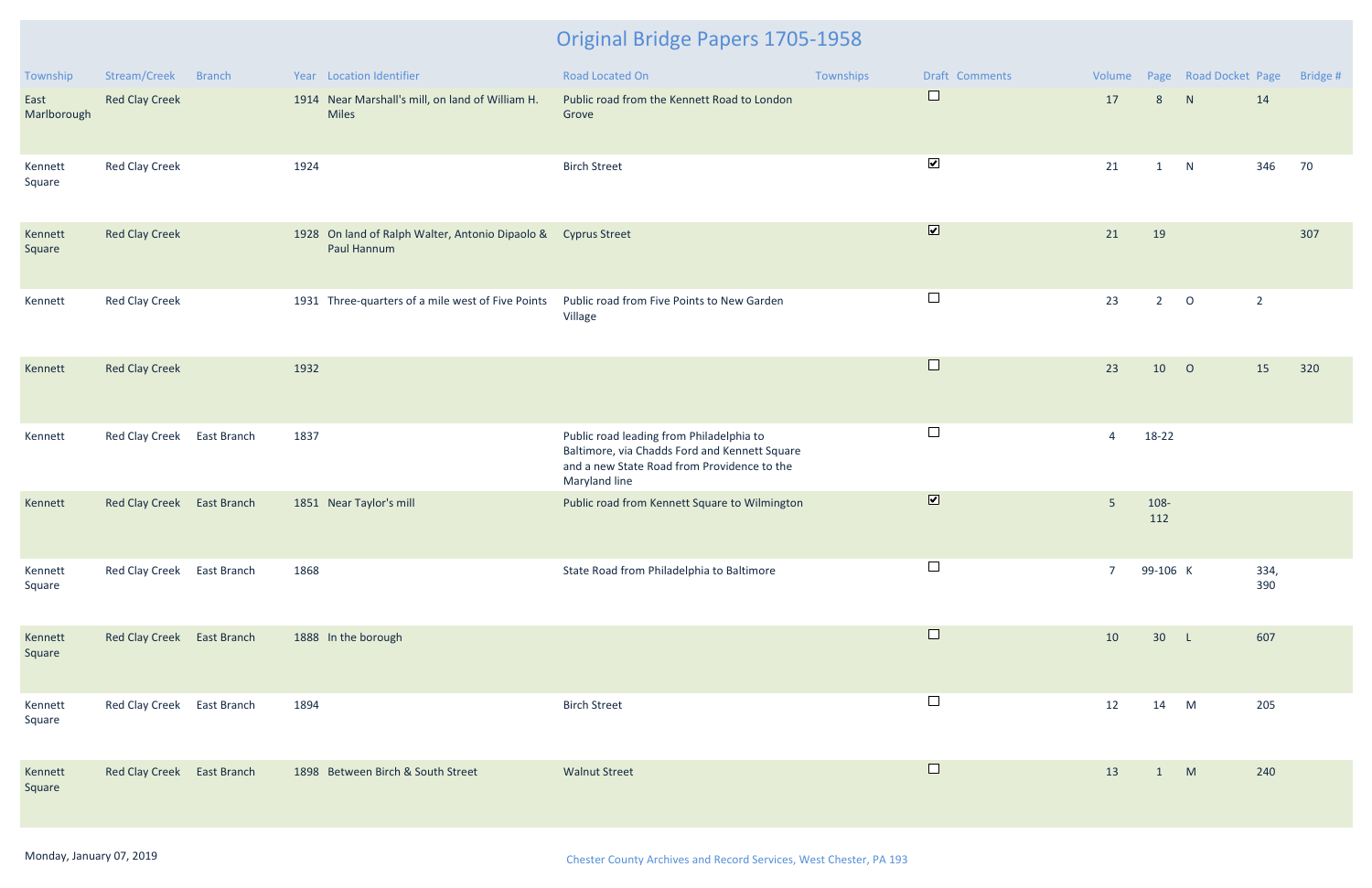| Township            | Stream/Creek               | <b>Branch</b>      | Year Location Identifier                                             | Road Located On                                                    | Townships |                       | Draft Comments                              | Volume         |                | Page Road Docket Page |         | Bridge # |
|---------------------|----------------------------|--------------------|----------------------------------------------------------------------|--------------------------------------------------------------------|-----------|-----------------------|---------------------------------------------|----------------|----------------|-----------------------|---------|----------|
| Kennett             | Red Clay Creek             | East Branch        | 1900 Near William H. Phillips's paper mill                           | Public road from Kennett Square to Wilmington                      |           | $\Box$                |                                             | 13             | 17             | M                     | 287     |          |
| Kennett<br>Square   | <b>Red Clay Creek</b>      | <b>East Branch</b> | 1915                                                                 | <b>East State Street</b>                                           |           |                       | Replacement of 1869<br>bridge/Draft missing | 18             | $\overline{3}$ | N                     | 72, 110 |          |
| Kennett<br>Square   | <b>Red Clay Creek</b>      | East Branch        | 1922 On lands of Joseph McGinty & James<br>Donohue                   | <b>Walnut Street</b>                                               |           | $\blacktriangleright$ |                                             | 20             | $\mathbf{3}$   | N                     | 267     |          |
| East<br>Marlborough | <b>Red Clay Creek</b>      | Main Branch        | 1813                                                                 | Marlborough Street Road                                            |           | $\Box$                |                                             | $\overline{2}$ | $21 - 26$      |                       |         |          |
| East<br>Marlborough | Red Clay Creek             | West Branch        | 1870 At Unionville                                                   |                                                                    |           | $\Box$                | Petition for larger culvert                 | $\overline{7}$ | $127 -$<br>132 |                       |         |          |
| Kennett             | <b>Red Clay Creek</b>      | West Branch        | 1878 Near McFarlan's lime quarries                                   | Public road leading from said quarries to<br><b>Kennett Square</b> |           | $\Box$                |                                             | 8              | 110- L<br>115  |                       | 283     |          |
| East<br>Marlborough | Red Clay Creek             | West Branch        | 1884 At Marshall's Ford, on land of W. S. Marshall<br>& Huson Taylor | New public road from Susan Goodwin's to a<br>stone quarry          |           | $\blacktriangledown$  |                                             | 10             | 12             | M                     | 59,60   |          |
| Kennett             | Red Clay Creek West Branch |                    | 1888 At Plankington's Ford                                           |                                                                    |           | $\Box$                | New bridge                                  | 10             | 29             | -L.                   | 606     |          |
| Kennett             | Red Clay Creek West Branch |                    | 1910 Near what was known as Chandler's mill                          | Public road from Kennett Square to Hockessin                       |           |                       |                                             | 15             | 24             | M                     | 501     |          |
| Ridley              | <b>Ridley Creek</b>        |                    | $[170$<br>$0s$ ]                                                     |                                                                    |           | $\Box$                | Dimensions, repairs                         | $\mathbf{1}$   | 32             |                       |         |          |
| Ridley              | <b>Ridley Creek</b>        |                    | 1716                                                                 |                                                                    |           |                       | Maintenance of existing<br>bridge           | $\mathbf{1}$   | $\overline{2}$ |                       |         |          |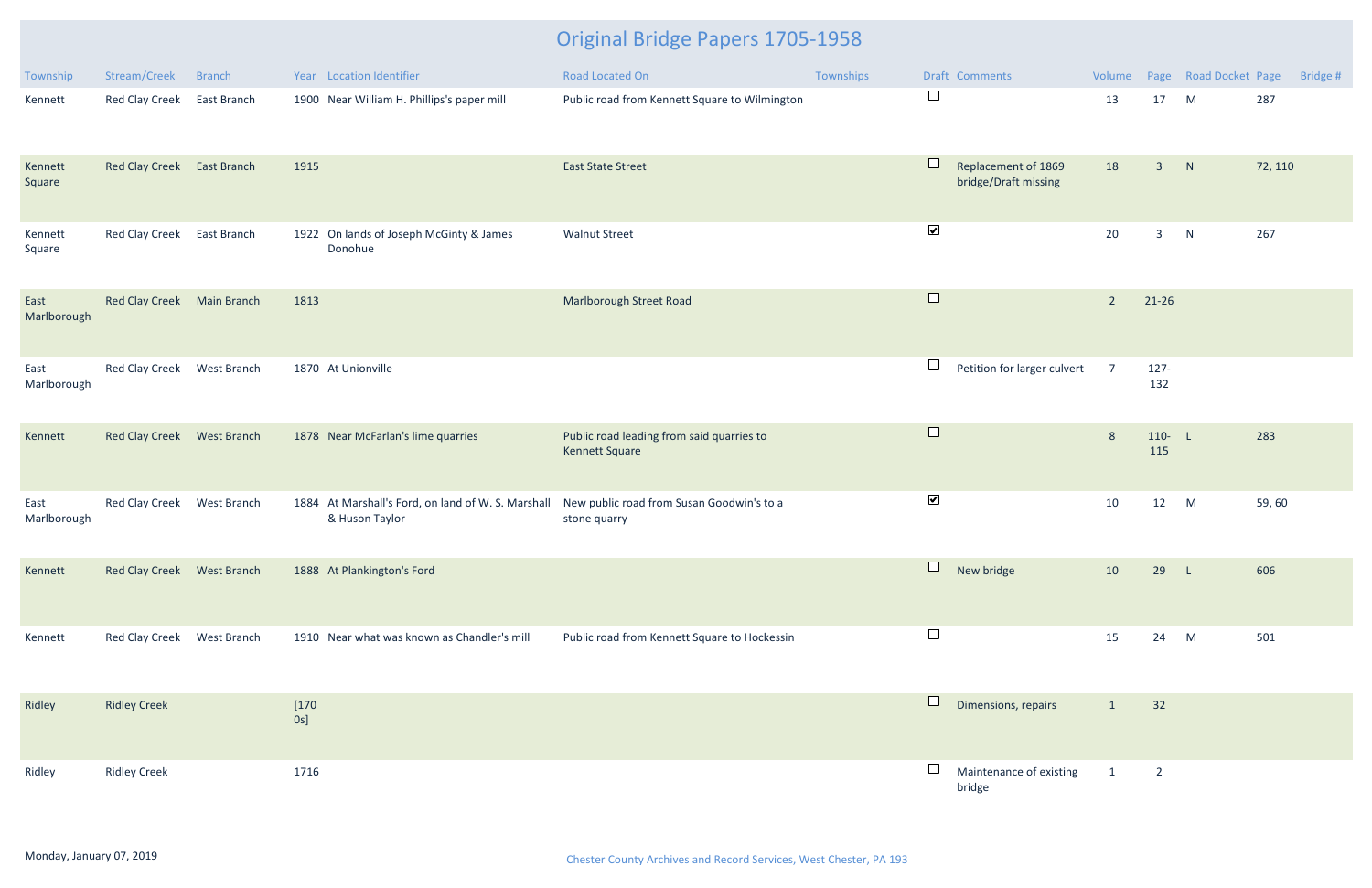| Township    | Stream/Creek<br><b>Branch</b> | Year Location Identifier          | Road Located On                                                                                             | Townships                        | Draft Comments                                   |                 |                | Volume Page Road Docket Page | Bridge # |
|-------------|-------------------------------|-----------------------------------|-------------------------------------------------------------------------------------------------------------|----------------------------------|--------------------------------------------------|-----------------|----------------|------------------------------|----------|
| Ridley      | <b>Ridley Creek</b>           | 1759                              |                                                                                                             |                                  | $\Box$<br>Repaired                               | $\mathbf{1}$    | 26             |                              |          |
| Willistown  | <b>Ridley Creek</b>           | 1802 Near Aaron Garrett's Sawmill | West Chester - Marlborough Street Road<br>leading to Philadelphia from the large Friends<br>boarding school |                                  | $\blacktriangledown$                             | $\mathbf{1}$    | 60-62          |                              |          |
| Willistown  | <b>Ridley Creek</b>           | 1803                              | State Road (new)                                                                                            |                                  | $\Box$                                           | $\mathbf{1}$    | 106-<br>110    |                              |          |
| Goshen      | <b>Ridley Creek</b>           | 1814 Near Benjamin Garrett's mill | Road leading to Downingtown by the Boot<br>Tavern through Sugartown to Philadelphia                         |                                  | $\Box$                                           | $\overline{2}$  | 57-59          |                              |          |
| Willistown  | <b>Ridley Creek</b>           | 1816                              | Philadelphia to West Chester Road                                                                           |                                  | $\begin{array}{c} \square \end{array}$<br>Repair | $\overline{2}$  | 85-86          |                              |          |
| East Goshen | <b>Ridley Creek</b>           | 1820 Near Benjamin Garrett's mill | Downingtown to West Chester Road                                                                            |                                  | $\Box$                                           | $\overline{2}$  | 126-<br>129    |                              |          |
| Willistown  | <b>Ridley Creek</b>           | 1821 At Hayman's Ford             | Public road from Chester to the Great Valley                                                                | Willistown,<br>(Delaware County) | $\Box$                                           | $\overline{2}$  | 172- F<br>176  | 149                          |          |
| East Goshen | <b>Ridley Creek</b>           | 1857 At Dutton's mill             | Old Strasburg Road                                                                                          |                                  | $\Box$                                           | 6               | 40             |                              |          |
| Willistown  | <b>Ridley Creek</b>           | 1863 At Garrett's paper mill      | Road from West Chester to Sugartown                                                                         |                                  | $\overline{\mathbf{v}}$                          | $6\overline{6}$ | 191- K<br>198  | 182                          |          |
| East Goshen | <b>Ridley Creek</b>           | 1871 At Dutton's mill             | Public road from Sugartown to Willistown Inn                                                                |                                  | $\Box$                                           | $\overline{7}$  | 180- K<br>189  | 129,<br>396                  |          |
| Willistown  | <b>Ridley Creek</b>           | 1873 On land of John Smedley      | Public road from the Rockey Hill to West Chester                                                            |                                  | $\Box$                                           | $\overline{7}$  | $242 -$<br>243 |                              |          |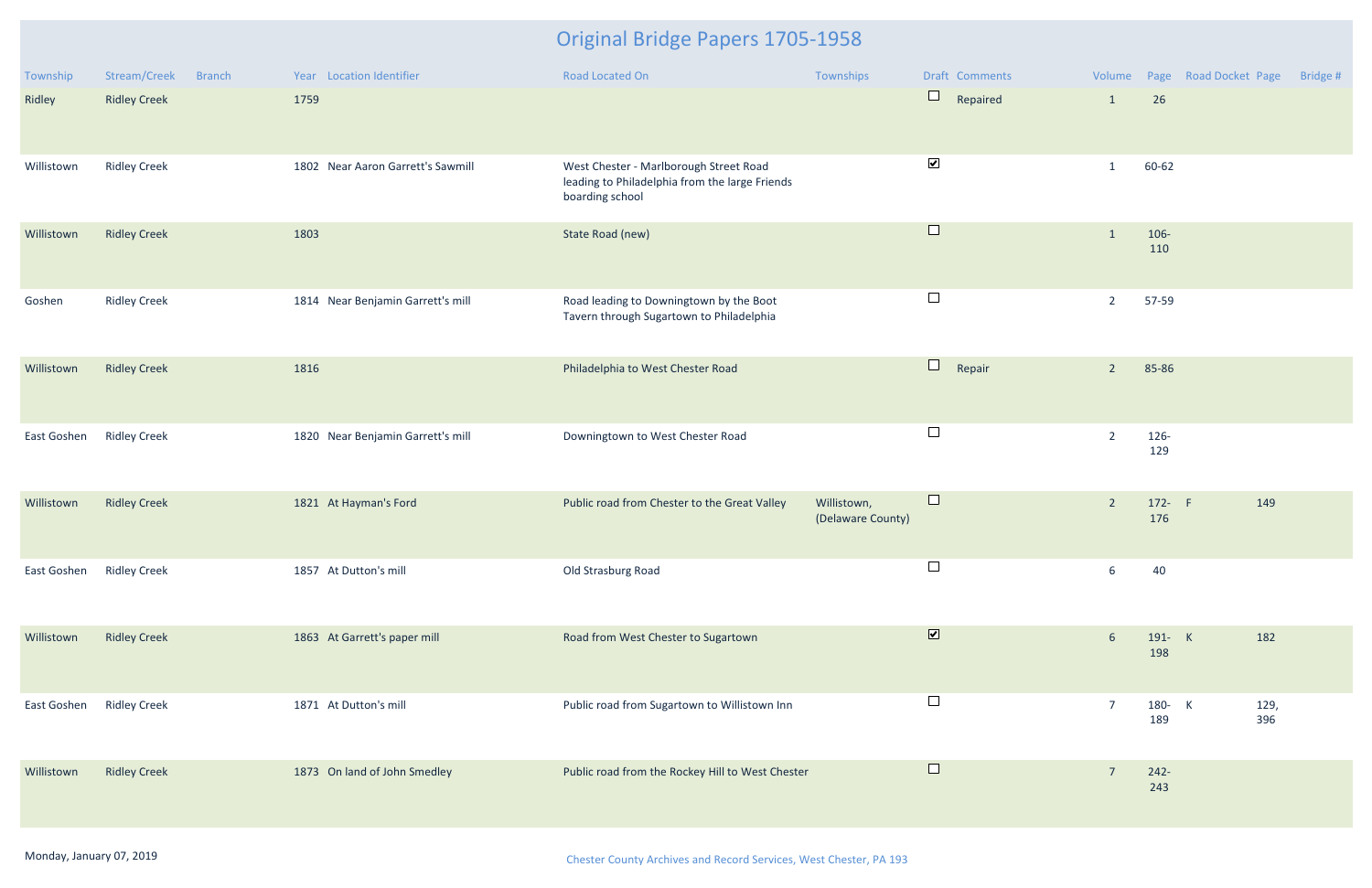| Township          | Stream/Creek                   | <b>Branch</b>      |      | Year Location Identifier                                | Road Located On                                                                                                            | Townships                                  |                | Draft Comments                                                                          | Volume         |                | Page Road Docket Page |             | Bridge # |
|-------------------|--------------------------------|--------------------|------|---------------------------------------------------------|----------------------------------------------------------------------------------------------------------------------------|--------------------------------------------|----------------|-----------------------------------------------------------------------------------------|----------------|----------------|-----------------------|-------------|----------|
| Willistown        | <b>Ridley Creek</b>            |                    | 1873 |                                                         | Road from Rocky Hill Road to West Chester<br>Road, through the premises of John Smedley                                    |                                            | $\Box$         |                                                                                         | 8              | 100            |                       |             |          |
| East Goshen       | <b>Ridley Creek</b>            |                    |      | 1907 On lands of James Conner & Howard Jones            | Public highway from West Chester to Dutton's<br>mill                                                                       |                                            | $\Box$         |                                                                                         | 15             | $\overline{7}$ | M                     | 411         |          |
| East Goshen       | <b>Ridley Creek</b>            |                    | 1922 |                                                         |                                                                                                                            |                                            | $\Box$         |                                                                                         | 19             | 19             | N                     | 245,<br>255 | 157      |
| Willistown        | <b>Ridley Creek</b>            |                    |      | 1924 On lands of Ellen E. Smedley & Thomas G.<br>Ashton | Ashbridge Road                                                                                                             | Willistown,<br>Edgmont<br>(Delaware Count) | $\Box$         |                                                                                         | 20             | 16             | N                     | 325,<br>270 | 154      |
| Willistown        | <b>Ridley Creek</b>            | East Branch        |      | 1844 Near George S. Matlack's saw mill                  | West Chester & Philadelphia Road                                                                                           |                                            | $\Box$         | "Hokoken Creek"                                                                         | $\overline{4}$ | 166-<br>168    |                       |             |          |
| East Goshen       | <b>Ridley Creek</b>            | <b>West Branch</b> | 1821 |                                                         | Public road leading from Downington & West<br>Chester, Road leading from the Valley by<br><b>Goshen Meeting to Chester</b> |                                            | $\Box$         |                                                                                         | $\overline{2}$ | 178-<br>180    |                       |             |          |
| West Caln         | Rock Run                       |                    | 1818 |                                                         | Road from Waggontown to Coatesville                                                                                        |                                            | $\Box$         |                                                                                         | $\overline{2}$ | $141 -$<br>146 |                       |             |          |
| South<br>Coventry | <b>Rock Run</b>                |                    |      | 1899 Near Charles M. James's mill                       | <b>Ridge Road</b>                                                                                                          |                                            | $\Box$         |                                                                                         | 13             | 11 M           |                       | 261         |          |
| Vincent           | Schuylkill Canal               |                    | 1828 |                                                         | Road from the Philadelphia to Reading over the<br>canal to Tower's Ford on the Schuylkill River                            |                                            |                | Temporary bridge built<br>by Schuylkill Navigation<br>Company who refuses to<br>rebuild | $\overline{3}$ | 13-15 G        |                       | 62          |          |
|                   | East Vincent Schuylkill Canal  |                    |      | 1832 Near Reiff's Fording                               | Road from Reiff's Ford to Schuylkill River                                                                                 |                                            | $\blacksquare$ |                                                                                         | $\overline{3}$ | 135- G<br>140  |                       | 283         |          |
|                   | East Coventry Schuylkill Canal |                    | 1850 |                                                         | Public road from Lawrenceville                                                                                             |                                            | $\Box$         |                                                                                         | 5              | $60-64$        |                       | 276         |          |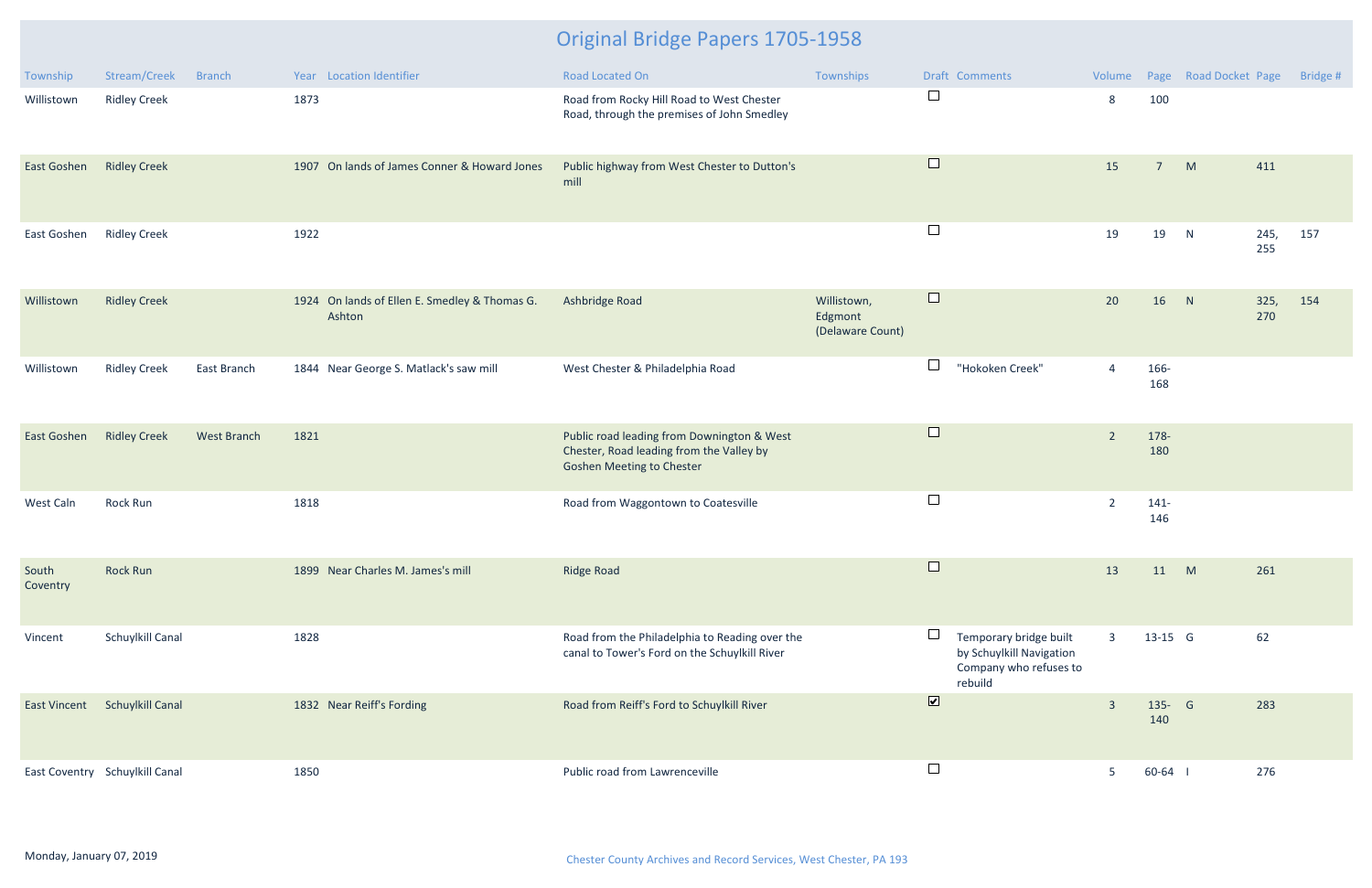| Township            | Stream/Creek<br><b>Branch</b> | Year Location Identifier                                                              | <b>Road Located On</b>                                                                                                                                                            | Townships                                                     |                         | Draft Comments                                  | Volume          |                  | Page Road Docket Page |             | Bridge # |
|---------------------|-------------------------------|---------------------------------------------------------------------------------------|-----------------------------------------------------------------------------------------------------------------------------------------------------------------------------------|---------------------------------------------------------------|-------------------------|-------------------------------------------------|-----------------|------------------|-----------------------|-------------|----------|
| <b>East Vincent</b> | <b>Schuylkill Canal</b>       | 1855 At Tower & Reiff's Fording                                                       |                                                                                                                                                                                   |                                                               | $\Box$                  | Repair                                          | $5\overline{)}$ | $307 - J$<br>309 |                       | 276         |          |
| North<br>Coventry   | Schuylkill Canal              | 1857                                                                                  | Public road leading from Miller's factory to Six<br>Penny on lands of Hannah Shengle and ending<br>in the Great Schuylkill Road near Grosstown<br>Fording on the Schuylkill River |                                                               | $\Box$                  |                                                 | 6               | 50-55            |                       |             |          |
| Phoenixville        | <b>Schuylkill River</b>       | 1876 At Phoenixville                                                                  |                                                                                                                                                                                   | Phoenixville, Upper<br>Providence<br>(Montgomery<br>County)   | ⊔                       | To purchase private<br>bridge and abolish tolls | 8               | 57-64            |                       |             |          |
| North<br>Coventry   | Schuylkill River              | 1884 At Pottstown                                                                     |                                                                                                                                                                                   | North Coventry,<br>Pottstown<br>(Montgomery<br>County)        | $\Box$                  | To make free of tolls                           | 9               | $2^{\circ}$      | M                     | 72          |          |
| Schuylkill          | <b>Schuylkill River</b>       | 1884 At Pawling's Ford                                                                |                                                                                                                                                                                   | Schuylkill, Lower<br>Providence<br>(Montgomery<br>County)     | $\Box$                  | To make free of tolls                           | 9               | $\mathbf{1}$     | $\mathsf{L}$          | 573         |          |
| North<br>Coventry   | Schuylkill River              | 1885                                                                                  | Public highway from Pottstown to Madisonville<br>or Kenilworth                                                                                                                    | North Coventry,<br>Pottsgrove<br>(Montgomery<br>County)       | $\Box$                  | To make free of tolls                           | 9               | $\overline{4}$   | $\mathsf{L}$          | 481,<br>502 |          |
| Phoenixville        | <b>Schuylkill River</b>       | 1885 At Phoenixville & Mount Clare                                                    | <b>Bridge Street</b>                                                                                                                                                              | Phoenixville,<br><b>Mount Clare</b><br>(Montgomery<br>County) | $\Box$                  | To make free of tolls                           | 9               | $\overline{3}$   |                       |             |          |
| <b>Spring City</b>  | Schuylkill River              | 1885 At Spring City                                                                   |                                                                                                                                                                                   | Spring City,<br>Royersford<br>(Montgomery<br>County)          | $\Box$                  | To make free of tolls                           | 9               | $5\phantom{.0}$  |                       |             |          |
| North<br>Coventry   | <b>Schuylkill River</b>       | 1887 At Pottstown Landing. On lands of William E.<br><b>Reiff &amp; Lundley Bower</b> |                                                                                                                                                                                   | North Coventry,<br>Pottsgrove<br>(Montgomery<br>County)       | $\overline{\mathbf{v}}$ |                                                 | 9               | 6                | M                     | 13          |          |
| Schuylkill          | Schuylkill River              | 1888                                                                                  |                                                                                                                                                                                   | Schuylkill, Upper<br>Providence<br>(Montgomery<br>County)     | $\blacktriangledown$    | To make free of tolls                           | 9               | $7^{\circ}$      | $\mathsf{L}$          | 578         |          |
| North<br>Coventry   | <b>Schuylkill River</b>       | 1891                                                                                  |                                                                                                                                                                                   |                                                               | $\Box$                  | Final view                                      | 12              | 8                | M                     | 93          |          |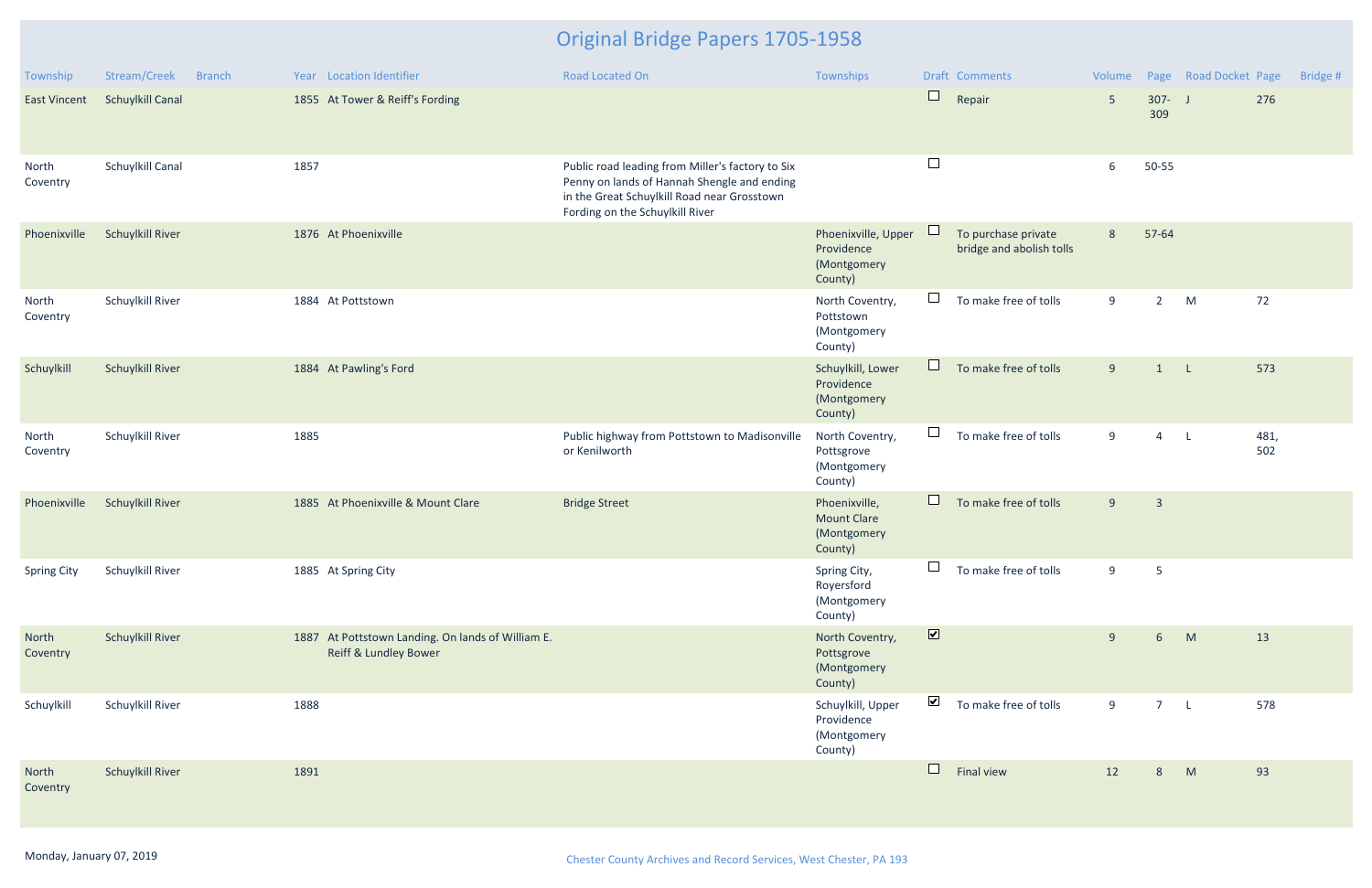| Township           | Stream/Creek                   | <b>Branch</b> | Year Location Identifier                                                    | Road Located On                             | Townships                                                    |                      | Draft Comments                                 | Volume |                | Page Road Docket Page |             | Bridge # |
|--------------------|--------------------------------|---------------|-----------------------------------------------------------------------------|---------------------------------------------|--------------------------------------------------------------|----------------------|------------------------------------------------|--------|----------------|-----------------------|-------------|----------|
|                    | East Coventry Schuylkill River |               | 1901 At Heister's Ford                                                      | Public road from Parkerford to Sanatoga     | East Coventry,<br>Lower Pottsgrove<br>(Montgomery<br>County) | $\blacktriangledown$ |                                                | 13     | 25             | M                     | 298         |          |
|                    | East Coventry Schuylkill River |               | 1907 At Heister's Ford                                                      | Public highway from Sanatoga                | East Coventry,<br>Lower Pottsgrove<br>(Montgomery<br>County) | $\Box$               |                                                | 15     | 8              | M                     | 412         |          |
| Phoenixville       | Schuylkill River               |               | 1915                                                                        | <b>Bridge Street</b>                        | Phoenixville, Mont<br>Clare (Montgomery<br>County)           | $\Box$               |                                                | 17     | 17             | N                     | 59          |          |
| Phoenixville       | <b>Schuylkill River</b>        |               | 1917                                                                        | <b>Bridge Street</b>                        | Phoenixville, Mont<br><b>Clare (Montgomery</b><br>County)    | $\Box$               |                                                | 18     | 23             | N                     | 142         |          |
| <b>Spring City</b> | Schuylkill River               |               | 1917                                                                        | <b>Bridge Street</b>                        | Spring City,<br>Royersford<br>(Montgomery<br>County)         | $\Box$               |                                                | 18     | 24             | N                     | 145         |          |
| Schuylkill         | <b>Schuylkill River</b>        |               | 1927                                                                        |                                             | Schuylkill, Upper<br>Providence<br>(Montgomery<br>County)    | $\Box$               | Original destroyed by<br>fire on June 27, 1926 | 21     | 17             | N                     | 371,<br>396 | 213      |
| North<br>Coventry  | Schuylkill River               |               | 1935 At Kenilworth                                                          |                                             |                                                              |                      | To replace two covered<br>wooden spans         | 23     | 20             |                       |             | 190      |
| North<br>Coventry  | <b>Schuylkill River</b>        |               | 1938 Between Kenilworth & Pottstown                                         |                                             |                                                              |                      |                                                | 24     | $5^{\circ}$    | $\circ$               | 177         | 220      |
| Uwchlan            | Shamona Dale<br>Creek          |               | 1906 On the land of James G. Buffington, dec'd                              | Public highway from Eagle to Dowlin's Forge |                                                              | $\blacktriangledown$ |                                                | 15     | 6              | M                     | 407         |          |
| Uwchlan            | Shamona Dell<br>Creek          |               | 1914 Near Thomas's mill, on lands of William S.<br>Ellis & William D. Tyler | Public highway from Dowlin's Forge to Eagle |                                                              | $\blacksquare$       |                                                | 17     | 9              | N                     | 15          |          |
| Uwchlan            | Shemonadella<br>Creek          |               | 1930 Near Butler's mill                                                     | Road from Dowling's Forge to Eagle          |                                                              | $\Box$               |                                                | 22     | $\overline{3}$ |                       |             |          |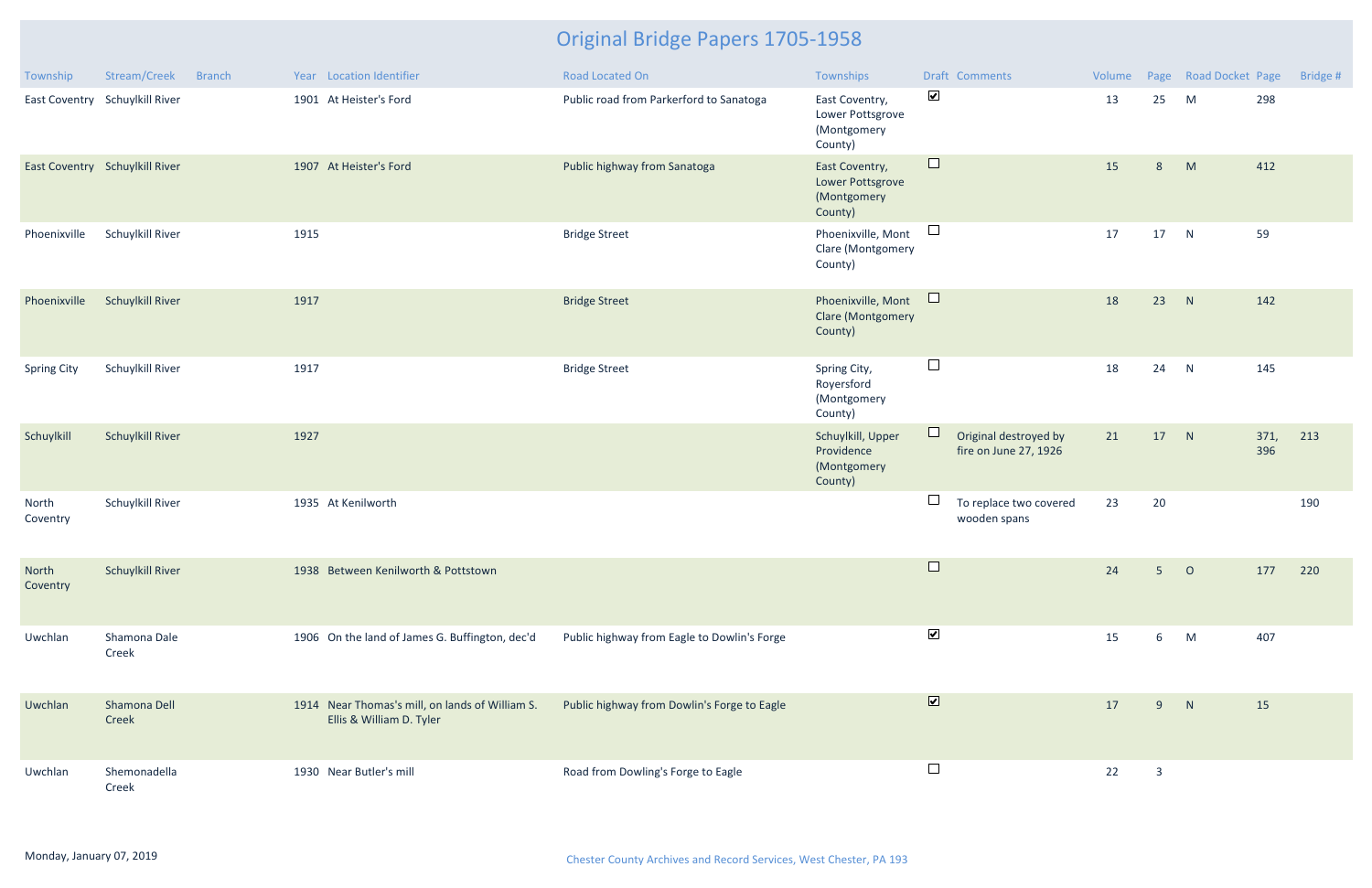| Township                         | Stream/Creek<br><b>Branch</b> | Year Location Identifier                  | Road Located On                                                                                                                                                     | Townships | Draft Comments                                                          | Volume         |                  | Page Road Docket Page |             | Bridge # |
|----------------------------------|-------------------------------|-------------------------------------------|---------------------------------------------------------------------------------------------------------------------------------------------------------------------|-----------|-------------------------------------------------------------------------|----------------|------------------|-----------------------|-------------|----------|
|                                  | New London Sherer's Creek     | 1902                                      | Public road from Hickory Hill to Kimbleville                                                                                                                        |           | $\Box$                                                                  | 13             | 24               | M                     | 298         |          |
| New London                       | <b>Sherer's Creek</b>         | 1903                                      | Public road from New London to Lewisville                                                                                                                           |           | $\Box$                                                                  | 14             | 15               | M                     | 364         |          |
|                                  | New London Sherer's Creek     | 1908                                      |                                                                                                                                                                     |           | $\Box$                                                                  | 15             | 15               | M                     | 443         |          |
| Pikeland                         | <b>Stony Creek</b>            | 1832                                      | Public highway from Phoenixville to Pottsgrove                                                                                                                      |           | $\blacktriangledown$                                                    | $\overline{3}$ | 94-96            |                       |             |          |
| <b>East Pikeland Stony Creek</b> |                               | 1851 On the land of Thomas & Henry Snyder | Public road leading from the Philadelphia &<br>Reading Road, through Phoenixville, to the<br>Philadelphia & Reading Road at Whitehall Inn in<br><b>East Vincent</b> |           | $\boxed{\textbf{v}}$                                                    | 5 <sup>5</sup> | $128 - J$<br>133 |                       | 14          |          |
| East Vincent                     | <b>Stony Creek</b>            | 1854                                      | Public road from Philadelphia to Reading                                                                                                                            |           | $\Box$                                                                  | 5              | $272 -$<br>274   |                       |             |          |
| East Pikeland Stony Run          |                               | 1848                                      | Public highway from Philadelphia to Reading                                                                                                                         |           | $\Box$                                                                  | $5\phantom{.}$ | $1 - 3$          |                       |             |          |
| <b>East Vincent</b>              | <b>Stony Run</b>              | 1892 On land of Henry Funk                | Schuylkill Road                                                                                                                                                     |           | $\overline{\mathbf{v}}$<br>Exhibit quality draft,<br>replacement bridge | 11             | $\overline{4}$   | M                     | 111         |          |
| East Vincent Stony Run           |                               | 1916 Near Rees Brothers Mill              | Public road leading from Schuylkill Road to<br><b>Spring City</b>                                                                                                   |           | $\Box$                                                                  | 18             | 10               | N                     | 104         |          |
| East Vincent                     | <b>Stony Run</b>              | 1920 Near Fry & Barr's Creamery           | Road from the Great Schuylkill Road to Locust<br>Grove School                                                                                                       |           | $\Box$                                                                  | 21             | $2^{\circ}$      | N                     | 326,<br>367 | 303      |
| East Vincent                     | <b>Stony Run</b>              | 1929 At Styer's Corner                    | Public road from Spring City to the Ridge Road                                                                                                                      |           | $\boxed{\blacktriangledown}$                                            | 22             | $6\overline{6}$  |                       |             | 316      |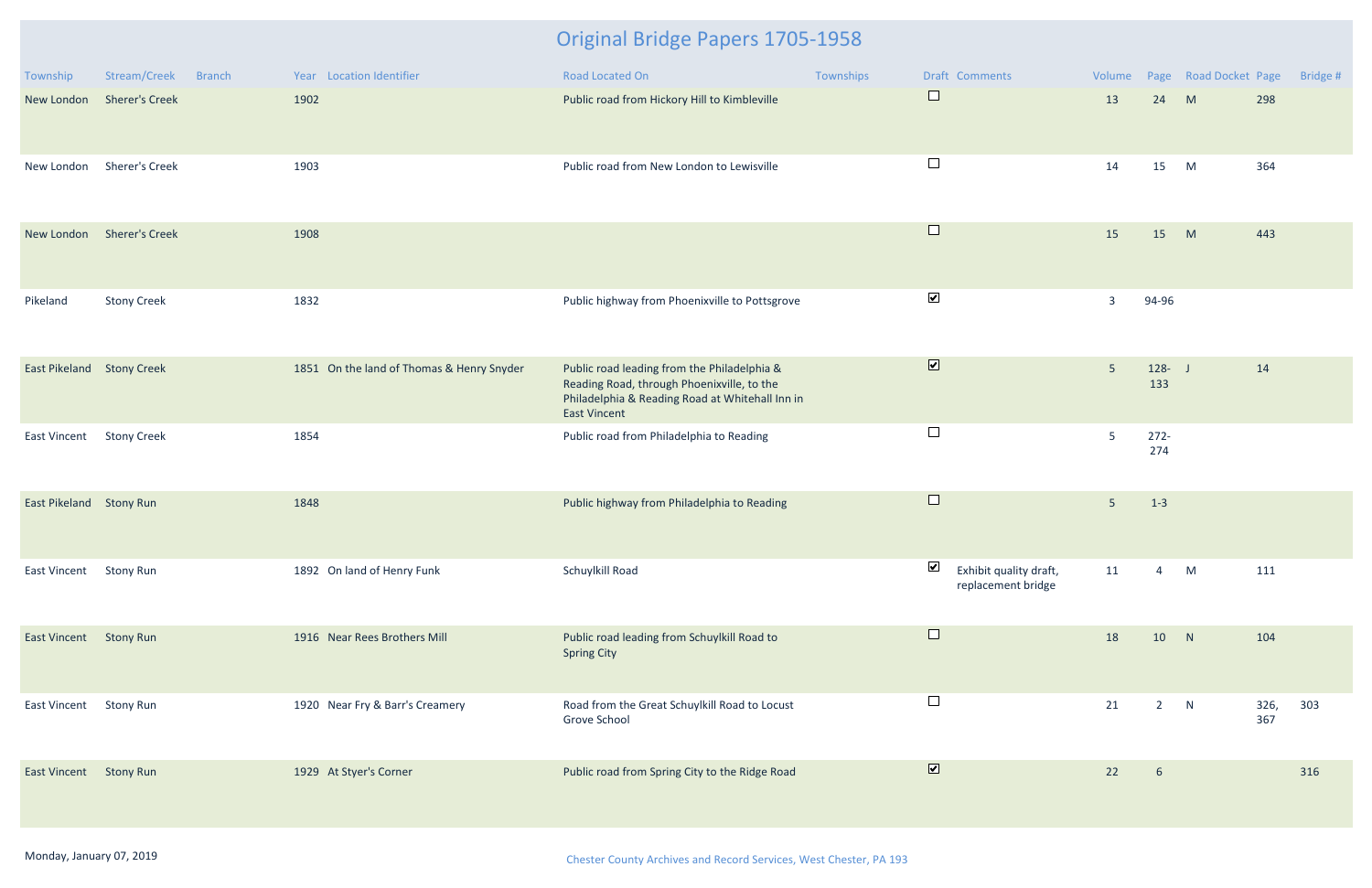| Township                 | Stream/Creek         | <b>Branch</b> |      | Year Location Identifier                                               | Road Located On                                                          | Townships |                         | Draft Comments                       |                |                 | Volume Page Road Docket Page |     | Bridge # |
|--------------------------|----------------------|---------------|------|------------------------------------------------------------------------|--------------------------------------------------------------------------|-----------|-------------------------|--------------------------------------|----------------|-----------------|------------------------------|-----|----------|
| East Pikeland            | <b>Stony Run</b>     |               |      | 1931 Near Paulsgrove's Corner                                          | Road from Schuylkill Road to the Old Spring City<br>to Phoenixville Road |           | $\Box$                  | To replace old open<br>wooden bridge | 23             | $5\phantom{.0}$ |                              |     | 321      |
| East Pikeland Stony Run  |                      |               | 1958 |                                                                        | Township Route No. 454                                                   |           | $\overline{\mathbf{v}}$ |                                      | 24             | 8               | R                            | 127 | 205      |
| West Goshen Taylor's Run |                      |               |      | 1918 On lands of Robert F. Brinton & Joseph J.<br>Taylor               | New Street Road                                                          |           | $\Box$                  |                                      | 19             | $\overline{4}$  | N                            | 180 |          |
| Tredyffrin               | <b>Trout Creek</b>   |               | 1958 |                                                                        | Walker Road (Township Road No. 413)                                      |           | $\overline{\mathbf{v}}$ |                                      | 24             | 7 <sup>7</sup>  | R                            | 124 | 301      |
| Tredyffrin               | <b>Trout Run</b>     |               | 1873 |                                                                        |                                                                          |           | $\Box$                  |                                      | 8              | $1-3$ L         |                              | 55  |          |
| Tredyffrin               | <b>Trout Run</b>     |               |      | 1923 On lands of Frank G. Thomson & William M. Walker Road<br>Anderson |                                                                          |           | $\overline{\mathbf{v}}$ |                                      | 20             | 12 N            |                              | 323 |          |
| Tredyffrin               | <b>Trout Run</b>     |               |      | 1924 On lands of John R. K. Scott & Nathan Walker Walker Road          |                                                                          |           | $\blacktriangledown$    |                                      | 20             | 13              | N                            | 322 |          |
| Hopewell                 | <b>Tweed's Creek</b> |               | 1906 |                                                                        | State Road, from Oxford to Glen Roy                                      |           | $\overline{\mathbf{v}}$ |                                      | 15             | $2^{\circ}$     | M                            | 396 |          |
| Lower Oxford Tweed's Run |                      |               |      | 1914 On land of William McIntire                                       | Public road from Lower Hopewell to Mullin Hill<br>Schoolhouse            |           | $\Box$                  |                                      | 17             | 12              | N                            | 58  |          |
| Tredyffrin               | <b>Valley Creek</b>  |               | 1809 |                                                                        | Schuylkill Road                                                          |           | $\Box$                  |                                      | $\mathbf{1}$   | 145- D<br>147   |                              | 201 |          |
| East Caln                | <b>Valley Creek</b>  |               |      | 1818 On lands of Caleb Baldwin                                         | Downingtown to Philadelphia Road                                         |           | $\Box$                  |                                      | $\overline{2}$ | $102 -$<br>103  |                              |     |          |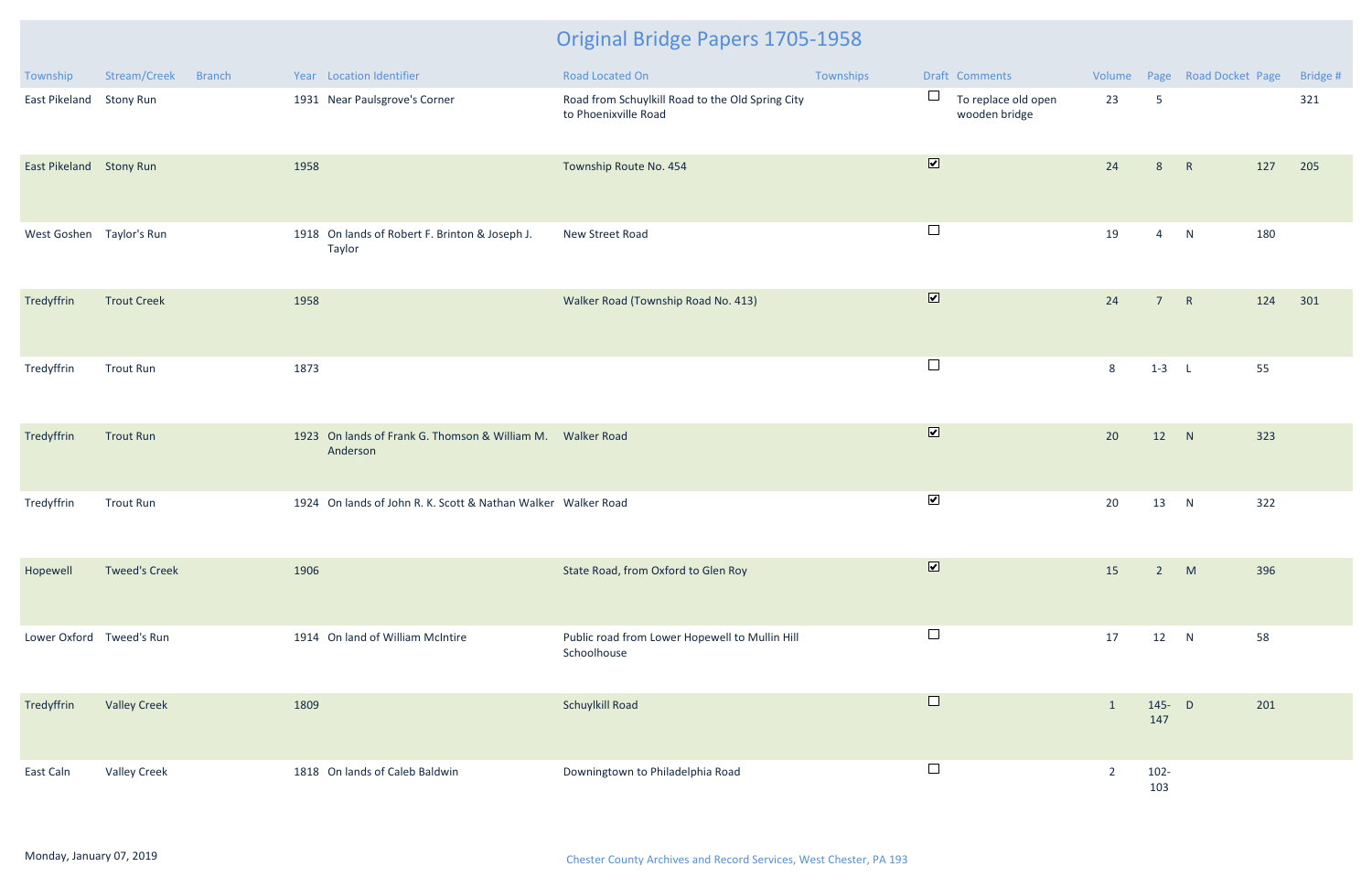| Township                   | Stream/Creek        | <b>Branch</b> |      | Year Location Identifier                                           | Road Located On                                                                                    | Townships                                             |                      | Draft Comments                        |                 |                | Volume Page Road Docket Page | Bridge # |
|----------------------------|---------------------|---------------|------|--------------------------------------------------------------------|----------------------------------------------------------------------------------------------------|-------------------------------------------------------|----------------------|---------------------------------------|-----------------|----------------|------------------------------|----------|
| East Bradford Valley Creek |                     |               | 1832 |                                                                    | Public road leading from the Black Horse Tavern<br>to Downingtown                                  |                                                       | $\Box$               |                                       | $\overline{3}$  | 97-100         |                              |          |
| East Caln                  | <b>Valley Creek</b> |               |      | 1838 Near John Baldwin's factory                                   | <b>Boot Road</b>                                                                                   |                                                       | $\Box$               |                                       | $\overline{4}$  | 124- H<br>134  | 303                          |          |
| West<br>Whiteland          | <b>Valley Creek</b> |               | 1838 |                                                                    | Public highway from West Chester to Lionville                                                      |                                                       | $\Box$               |                                       | $\overline{4}$  | 17             |                              |          |
| Tredyffrin                 | <b>Valley Creek</b> |               |      | 1850 At head of Valley Forge Dam                                   | Road leading from the Valley Forge to the<br>Swedesford Road near Joshua Jones's dwelling<br>house |                                                       | $\blacktriangledown$ | Exhibit quality draft                 | 5 <sub>1</sub>  | 87-101         | 325                          |          |
| Tredyffrin                 | <b>Valley Creek</b> |               |      | 1855 On the line between David wilson and<br><b>Baldwin Weaver</b> | Public road from Swedesford Road to Valley<br>Forge                                                |                                                       | $\Box$               |                                       | 5               | 299-<br>300    |                              |          |
| Tredyffrin                 | <b>Valley Creek</b> |               | 1856 |                                                                    | Public highway from Beaver's Mill (now<br>Worrall's) to the Swedesford Road                        |                                                       | $\Box$               |                                       | 6               | $4-6$          |                              |          |
| Tredyffrin                 | <b>Valley Creek</b> |               |      | 1861 At Ritter's Ford                                              | Public highway from Valley Forge to West<br>Chester                                                |                                                       | $\Box$               |                                       | $6\phantom{1}$  | 160-<br>163    |                              |          |
| Tredyffrin                 | <b>Valley Creek</b> |               | 1865 |                                                                    | Public road from Curry Road to the Valley                                                          |                                                       |                      | See Vol 6 Pg 216-<br>217/Folder empty | 6               | 202            |                              |          |
| Tredyffrin                 | <b>Valley Creek</b> |               |      | 1866 At Worrall's mill                                             | Public road from Curry Road to the Valley                                                          |                                                       | $\Box$               | Bridge was swept away,<br>to rebuild  | $6\overline{6}$ | $215 -$<br>218 |                              |          |
| Tredyffrin                 | <b>Valley Creek</b> |               | 1867 |                                                                    | Road from Swedesford to Paoli (Recently laid<br>out)                                               |                                                       | $\Box$               |                                       | $\overline{7}$  | 24             |                              |          |
| Tredyffrin                 | <b>Valley Creek</b> |               |      | 1877 At Valley Forge                                               |                                                                                                    | Tredyffrin, Upper<br>Merion<br>(Montgomery<br>County) | $\Box$               | Petition for repair                   | 8               | 71-74          |                              |          |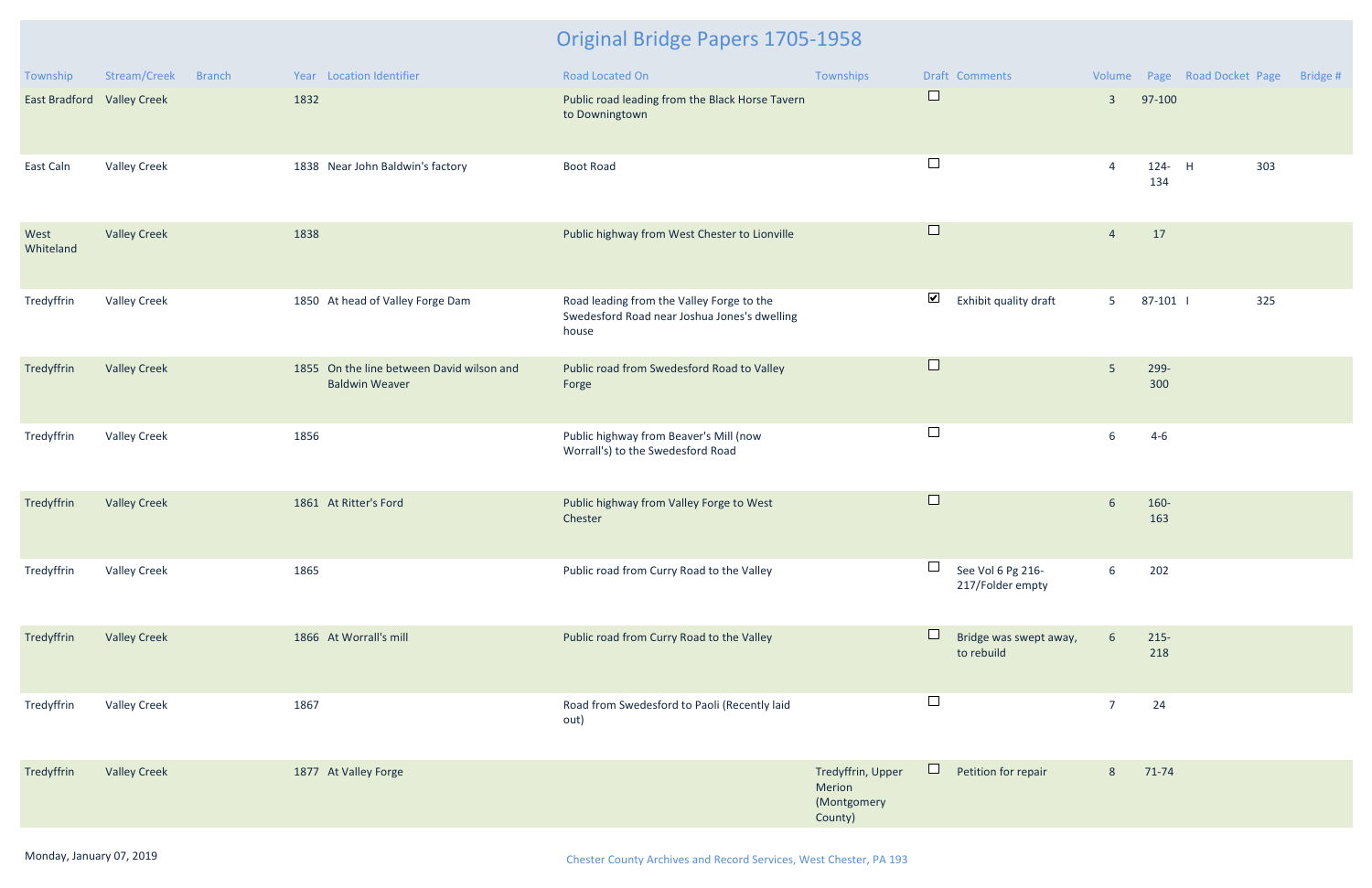| Township                   | Stream/Creek<br><b>Branch</b> | Year Location Identifier                                                                           | <b>Road Located On</b>                                                          | Townships | Draft Comments                                   | Volume |                | Page Road Docket Page |             | Bridge # |
|----------------------------|-------------------------------|----------------------------------------------------------------------------------------------------|---------------------------------------------------------------------------------|-----------|--------------------------------------------------|--------|----------------|-----------------------|-------------|----------|
| Tredyffrin                 | <b>Valley Creek</b>           | 1885                                                                                               | Public road from Swedesford Road to Valley<br>Forge                             |           | $\Box$                                           | 10     | 17             | $\mathsf{L}$          | 480,<br>526 |          |
| Tredyffrin                 | <b>Valley Creek</b>           | 1892 At Cedar Hollow Station                                                                       |                                                                                 |           | $\Box$<br>Existing bridge required<br>renewal    | 11     | 18             |                       |             |          |
| West<br>Whiteland          | <b>Valley Creek</b>           | 1892                                                                                               | Oakland Road, between the Philadelphia &<br>Lancaster Pike and Whitford Station |           | $\Box$                                           | 11     | 3 <sup>1</sup> | M                     | 109         |          |
| East Bradford Valley Creek |                               | 1893 Near J. L. Hiddleson's shop                                                                   | Public road from West Chester to Downingtown                                    |           | $\Box$                                           | 11     | 8 <sup>°</sup> | M                     | 160,<br>161 |          |
| East<br>Whiteland          | <b>Valley Creek</b>           | 1899 At West Mill, near Valley Store                                                               |                                                                                 |           | $\Box$                                           | 13     | 8              | M                     | 249         |          |
| West<br>Whiteland          | <b>Valley Creek</b>           | 1902 On lands of Templin R. Thomas & David J.<br>Clark                                             | <b>Whiteland Road</b>                                                           |           | $\overline{\mathbf{v}}$<br>Exhibit quality draft | 14     | 6 <sup>1</sup> | M                     | 333         |          |
| Tredyffrin                 | <b>Valley Creek</b>           | 1904 Near Cedar Hollow Station                                                                     | Public road from Paoli to Phoenixville                                          |           | $\Box$                                           | 14     | 22 M           |                       | 366         |          |
| East Caln                  | <b>Valley Creek</b>           | 1905 At a point immediately north of the<br>Pennsylvania Railroad arch, on land of Emma<br>Baldwin | <b>Boot Road</b>                                                                |           | $\overline{\mathbf{v}}$                          | 14     | 26             | M                     | 383         |          |
| East Bradford Valley Creek |                               | 1911                                                                                               | Public highway from Grubbs Mill to Harmony Hill                                 |           | $\Box$                                           | 16     | $\overline{4}$ | M                     | 518         |          |
| West<br>Whiteland          | <b>Valley Creek</b>           | 1919                                                                                               | Public road from Ship Road Station to Lionville                                 |           | $\Box$                                           | 19     | 5 <sup>1</sup> | N                     | 182         |          |
| East Bradford Valley Creek |                               | 1920 Between Grubb's Mill & Paradise Farm                                                          | Valley Creek Road                                                               |           | $\Box$                                           | 19     | 9              | N                     | 227         |          |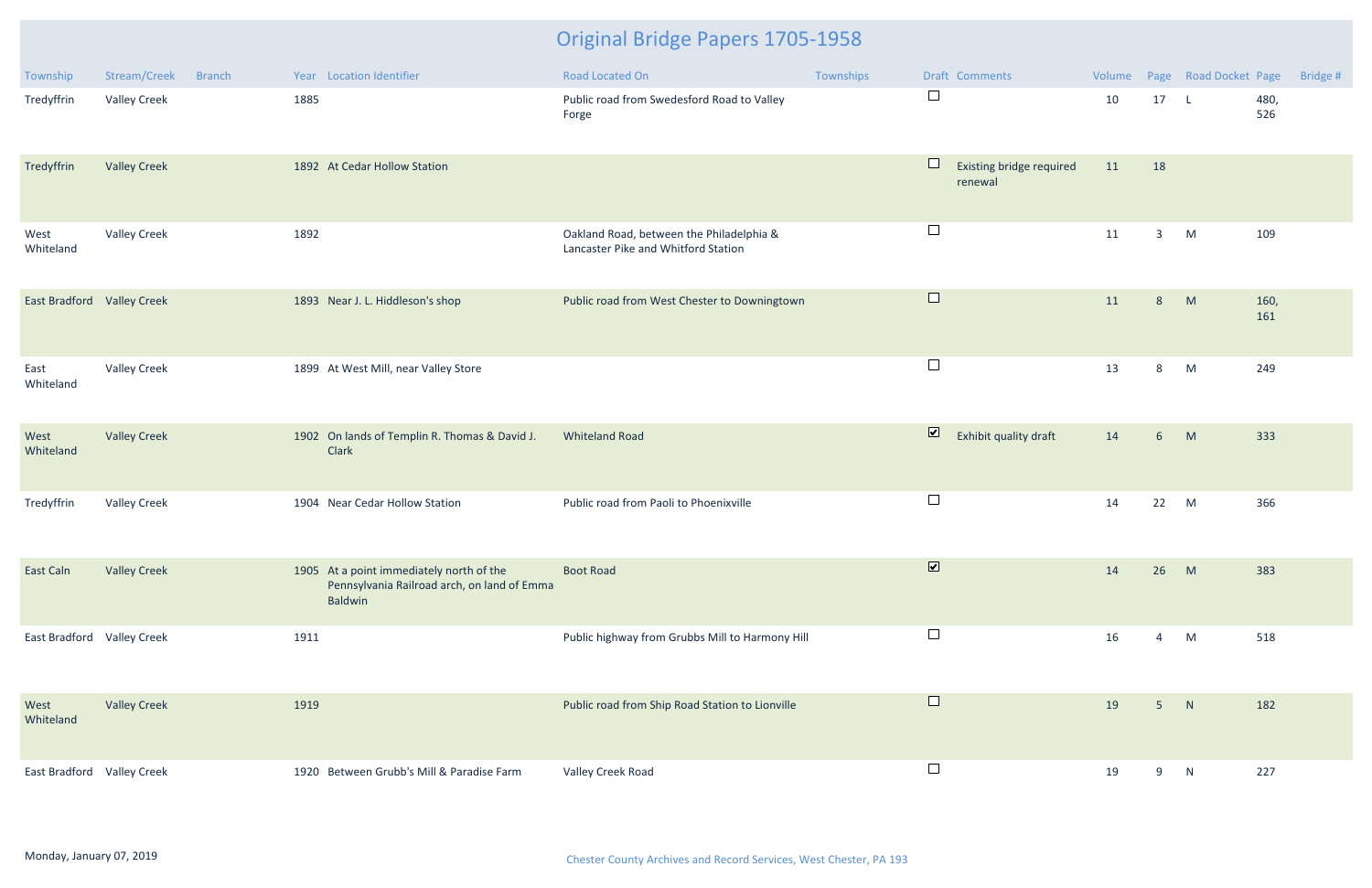| Township                   | Stream/Creek               | <b>Branch</b> | Year Location Identifier                                                               | Road Located On                                                                        | Townships               | Draft Comments                       | Volume         |             | Page Road Docket Page |     | Bridge # |
|----------------------------|----------------------------|---------------|----------------------------------------------------------------------------------------|----------------------------------------------------------------------------------------|-------------------------|--------------------------------------|----------------|-------------|-----------------------|-----|----------|
| Tredyffrin                 | <b>Valley Creek</b>        |               | 1922 At Great Valley Mills                                                             |                                                                                        | $\Box$                  |                                      | 19             | 20          | N                     | 242 | 169      |
| East Bradford Valley Creek |                            |               | 1923                                                                                   | Public road from West Chester to Bradford Hills<br>Station                             | $\Box$                  |                                      | 19             | 24          |                       |     | 294      |
| East Bradford Valley Creek |                            |               | 1926 On lands of Elvira & susan Burnett, Charles<br>W. Jefferis & West Chester Borough | Public road from Copeland Schoolhouse to<br><b>Harmony Hill</b>                        | $\blacksquare$          |                                      | 21             | 10          | N                     | 364 |          |
| Tredyffrin                 | <b>Valley Creek</b>        | South Branch  | 1910 On land of E. B. Cassatt                                                          | Mill road leading from Swedesford Road to<br><b>Yellow Springs Road</b>                | $\Box$                  |                                      | 16             | $2^{\circ}$ | M                     | 508 |          |
| London Grove White Clay    | Creek                      |               | Near Lewis Pusey's mill<br>[ND]                                                        | Great Road from Strasburg to Newport                                                   | $\Box$                  | Petition only                        | $\mathbf{1}$   | 137         |                       |     |          |
| London Grove White Clay    | Creek                      |               | 1789 Near William Miller's mills                                                       | At the intersection of the Nottingham-<br>Philadelphia and the Lancaster-Newport Roads | $\Box$                  |                                      | $\mathbf{1}$   | 48          |                       |     |          |
| London Britain White Clay  | Creek                      |               | 1812 Near Jesse Humphrey's mill                                                        | Road leading from New London Cross Roads to<br>Wilmington                              | $\Box$                  |                                      | $\overline{2}$ | $10-12$     |                       |     |          |
| London Grove White Clay    | Creek                      |               | 1814                                                                                   | Lancaster and Wilmington Road                                                          | $\Box$                  |                                      | 2              | 66-67       |                       |     |          |
| London Grove White Clay    | Creek                      |               | 1830 On land of Titus Chamberlain                                                      | Public highway leading from New London Cross<br><b>Roads to Wilmington</b>             | $\overline{\mathbf{v}}$ |                                      | $\overline{3}$ | 48-50 G     |                       | 137 |          |
| London Britain White Clay  | Creek                      |               | 1831 At or near the forks of the White Clay Creek                                      |                                                                                        | $\blacktriangledown$    | <b>Near Baptist Meeting</b><br>House | 3              | 79-85       |                       |     |          |
| New Garden                 | <b>White Clay</b><br>Creek |               | 1831                                                                                   | Henderson's Road                                                                       | $\Box$                  |                                      | $\overline{3}$ | 129-<br>134 |                       |     |          |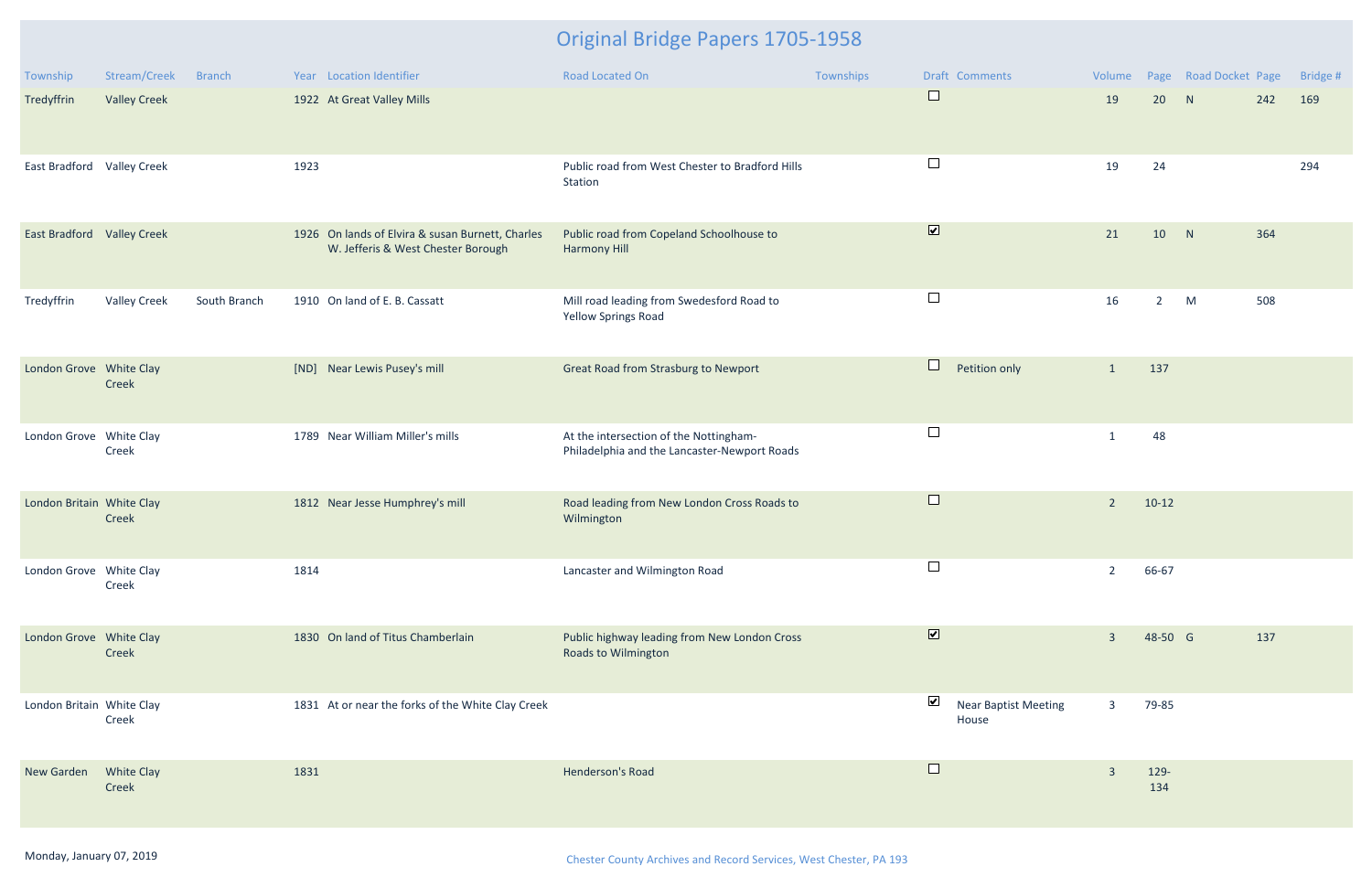| Township                  | Stream/Creek               | <b>Branch</b> |      | Year Location Identifier                                                    | Road Located On                                                                                                  | Townships                   |                         | Draft Comments                          |                |                  | Volume Page Road Docket Page | Bridge # |
|---------------------------|----------------------------|---------------|------|-----------------------------------------------------------------------------|------------------------------------------------------------------------------------------------------------------|-----------------------------|-------------------------|-----------------------------------------|----------------|------------------|------------------------------|----------|
| London Grove White Clay   | Creek                      |               |      | 1844 Near Ellis Pusey's mill                                                | Road from Lancaster to Wilmington, via<br>Jennersville                                                           |                             | $\Box$                  |                                         | $\overline{4}$ | 153-<br>155      |                              |          |
| New Garden                | <b>White Clay</b><br>Creek |               | 1844 |                                                                             | Public road from Chesterville to Wilmington                                                                      |                             | $\Box$                  |                                         | $\overline{4}$ | 143-<br>145      |                              |          |
| London Grove White Clay   | Creek                      |               |      | <b>George Mackey</b>                                                        | 1853 Near Thomas Wickersham's mill, on lands of Public road from New London Cross Roads to<br>Chamberlain's mill |                             | $\blacktriangledown$    |                                         | 5              | 259-<br>271      |                              |          |
| New Garden                | White Clay<br>Creek        |               |      | 1854 At Chandlerville                                                       |                                                                                                                  |                             | $\Box$                  |                                         | $5\phantom{.}$ | $282 - J$<br>289 | 151,<br>429                  |          |
| New Garden                | White Clay<br>Creek        |               |      | 1856 On lands of Edward Pierson                                             | Public highway from Walter's mill to Auburn<br>Meetinghouse                                                      |                             | $\blacktriangledown$    |                                         | 6              | $20 - 22$        |                              |          |
| Penn                      | <b>White Clay</b><br>Creek |               | 1856 |                                                                             | Public road from Pusey's mill to Cochranville                                                                    |                             | $\Box$                  |                                         | 6 <sup>1</sup> | 17-19            |                              |          |
| Franklin                  | White Clay<br>Creek        |               |      | 1857 At Pennock's old dam                                                   | Public highway from Lysle's paper mill to New<br>London Church                                                   |                             | $\Box$                  |                                         | 6              | 43-45            |                              |          |
| London Britain White Clay | Creek                      |               |      | 1871 At Yeatman's mill, on lands of Marshall<br>Yeatman & Theodore Carlisle | Public highway to Wilmington                                                                                     |                             | $\overline{\mathbf{z}}$ | Exhibit quality draft                   | $\overline{7}$ | 172- K, L<br>179 | 537,<br>115                  |          |
| New Garden                | White Clay<br>Creek        |               |      | 1871 At Landenberg                                                          |                                                                                                                  |                             |                         | Viewing of new bridge                   | $\overline{7}$ | 169- K<br>171    | 536                          |          |
| New Garden                | White Clay<br>Creek        |               |      | 1872 Near Martin Landenbergers & Co. Woollen<br>Mill                        |                                                                                                                  |                             | $\overline{\mathbf{v}}$ | Draft shows location of<br>woollen mill | $\overline{7}$ | 196- K<br>201    | 608                          |          |
| London Grove White Clay   | Creek                      |               |      | 1874 At Avondale                                                            |                                                                                                                  | London Grove,<br>New Garden | $\Box$                  |                                         | 8              | $14-16$ L        | 109                          |          |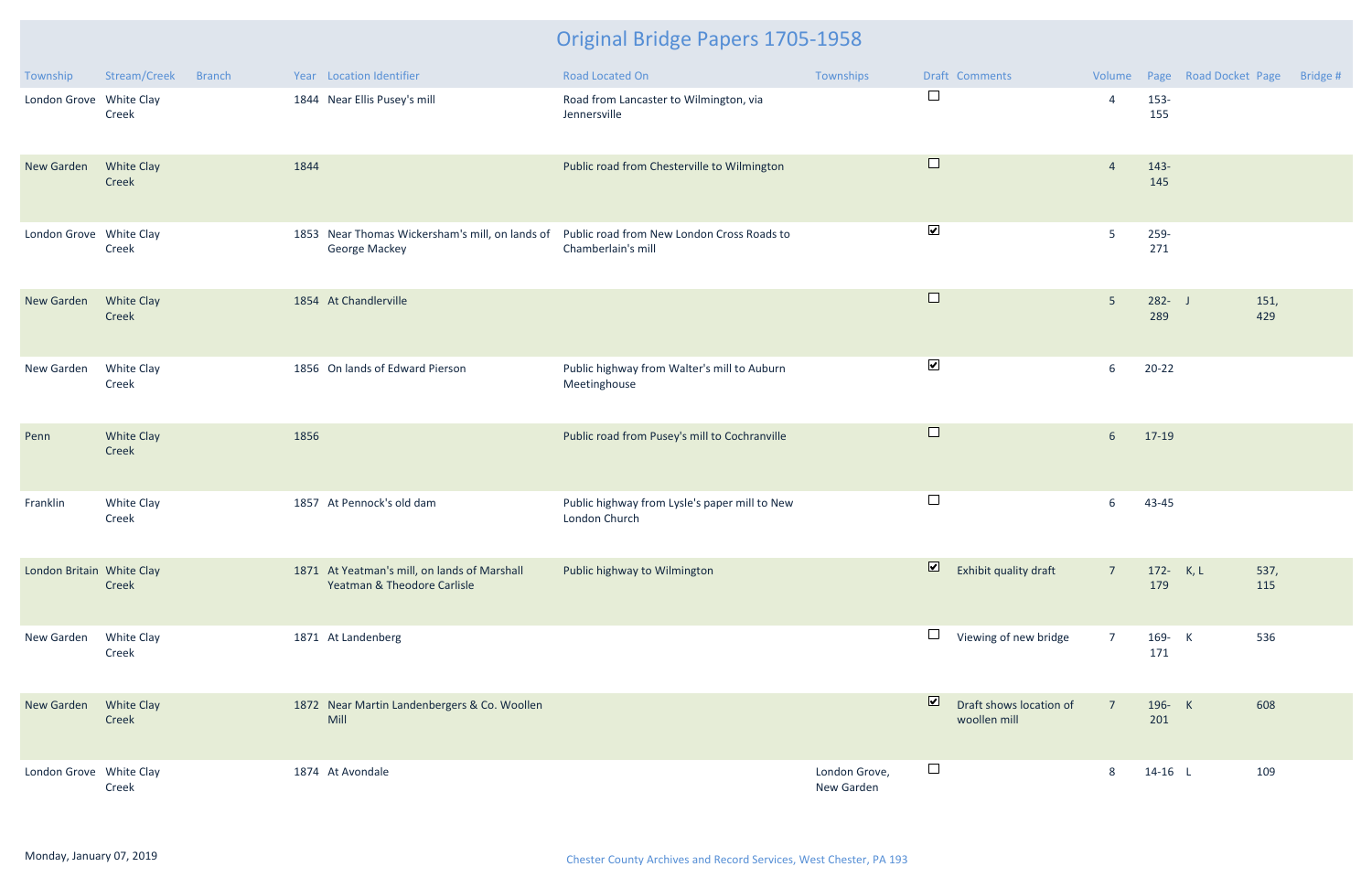| Township                | Stream/Creek<br><b>Branch</b> | Year Location Identifier                                 | <b>Road Located On</b>                                                                                      | Townships                          | Draft Comments          |    |                | Volume Page Road Docket Page |             | Bridge # |
|-------------------------|-------------------------------|----------------------------------------------------------|-------------------------------------------------------------------------------------------------------------|------------------------------------|-------------------------|----|----------------|------------------------------|-------------|----------|
| New Garden              | White Clay<br>Creek           | 1874 At Avondale                                         |                                                                                                             | London Grove,<br><b>New Garden</b> | $\Box$                  | 8  | $14-16$ L      |                              | 109         |          |
| New Garden              | White Clay<br>Creek           | 1884 Near Landenberg                                     | Public highway from Landenberg to Avondale                                                                  |                                    | $\blacktriangledown$    | 10 | 8              | $\mathsf{L}$                 | 432,<br>538 |          |
| London Grove White Clay | Creek                         | 1885 At the village of Avondale                          | <b>Gap &amp; Newport Turnpike</b>                                                                           |                                    | $\Box$                  | 10 | 14             |                              |             |          |
| London Grove White Clay | Creek                         | 1890 Near Conard's mill                                  | State road from Avondale to New London                                                                      |                                    | $\Box$                  | 12 | 6              | M                            | 188         |          |
| New Garden              | <b>White Clay</b><br>Creek    | 1894                                                     | Public highway from Davis's mill to Chesterville                                                            |                                    | $\Box$                  | 12 | 12             | M                            | 180         |          |
| London Grove White Clay | Creek                         | 1902                                                     | Public road from Avondale to New London                                                                     |                                    | $\Box$                  | 14 | 5 <sub>1</sub> | M                            | 332         |          |
| London Grove White Clay | Creek                         | 1905 Near Harvey's mill, on land of William H.<br>Harvey | Public highway from West Grove to Jennersville                                                              |                                    | $\overline{\mathbf{v}}$ | 14 | 27             | M                            | 376         |          |
| Franklin                | White Clay<br>Creek           | 1910                                                     | Road from Landenberg to Chesterville                                                                        |                                    | $\Box$                  | 16 | 3              | M                            | 505         |          |
| London Grove White Clay | Creek                         | 1912 On lands of Henry Palmer & Annie Lawrence           | Public road from New London to Avondale<br>intersects with the public road from Landenberg<br>to West Grove |                                    | $\overline{\mathbf{v}}$ | 16 | 17             | M                            | 558         |          |
| New London              | White Clay<br>Creek           | 1912                                                     | Public highway from New London to Conard's<br>mill                                                          |                                    | $\Box$                  | 16 | $\overline{7}$ |                              |             | 317      |
| Avondale                | White Clay<br>Creek           | 1921                                                     | State Highway No. 131                                                                                       |                                    | $\Box$                  | 19 | 13             | N                            | 236         |          |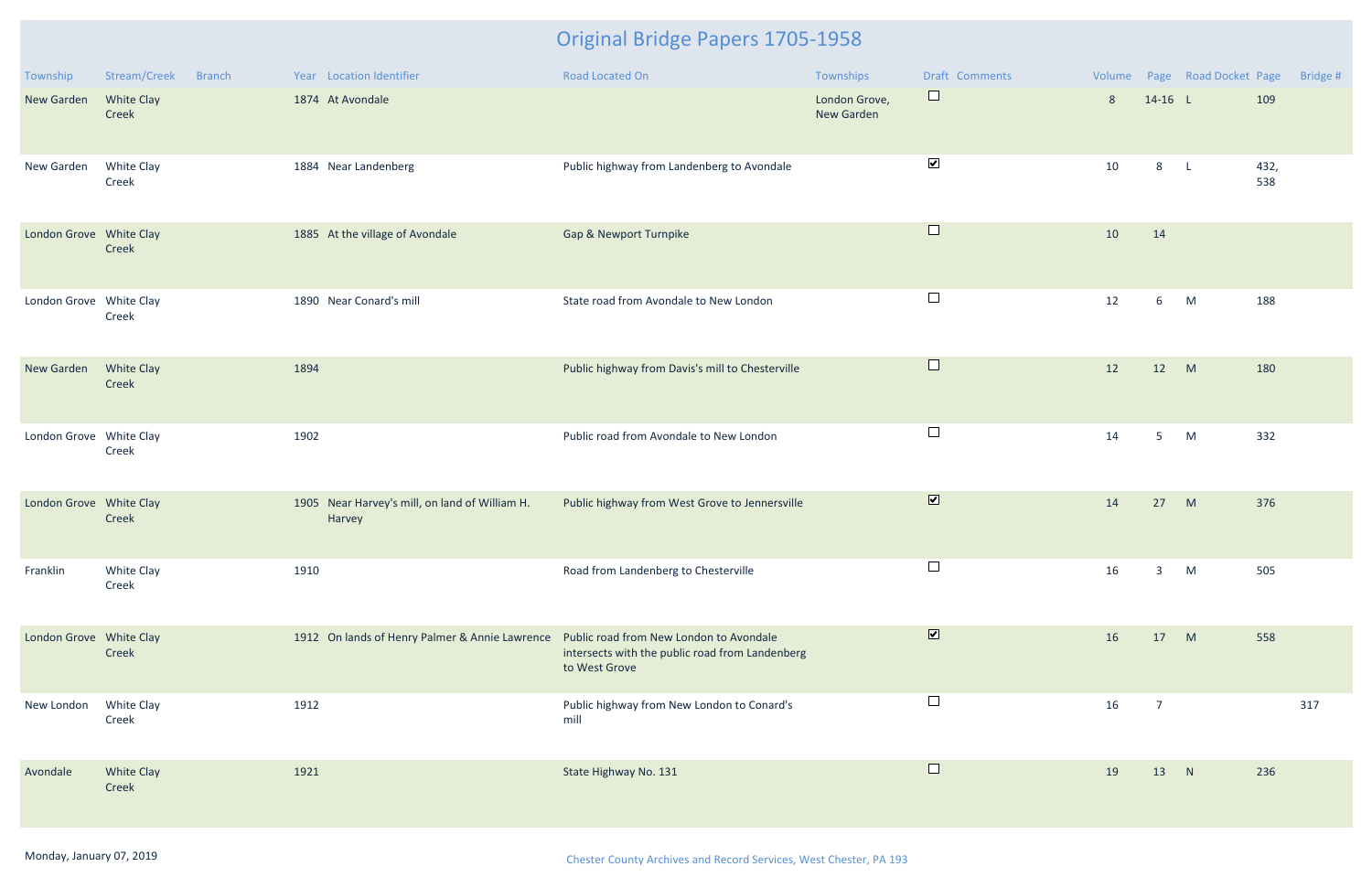| Township                  | Stream/Creek               | <b>Branch</b>      | Year Location Identifier                                                                                         | Road Located On                                                     | Townships | Draft Comments                                                               | Volume         |                         | Page Road Docket Page | Bridge # |
|---------------------------|----------------------------|--------------------|------------------------------------------------------------------------------------------------------------------|---------------------------------------------------------------------|-----------|------------------------------------------------------------------------------|----------------|-------------------------|-----------------------|----------|
| London Britain White Clay | Creek                      |                    | 1935 On lands of the London Tract Baptist Church Route No. 382<br>& Bruce Woodworth                              |                                                                     |           | $\Box$                                                                       | 24             | $\overline{\mathbf{3}}$ |                       |          |
| New London                | <b>White Clay</b><br>Creek | <b>East Branch</b> | 1809                                                                                                             | Main road from Furey's Tavern to Chanderls<br>Tavern                |           | $\Box$                                                                       | $\mathbf{1}$   | 138-<br>140             |                       |          |
| London Britain White Clay | Creek                      | East Branch        | 1812 At Evans's Ford                                                                                             |                                                                     |           | $\Box$                                                                       | $\overline{2}$ | $6 - 8$                 | 330<br>$\mathsf{D}$   |          |
| New Garden                | <b>White Clay</b><br>Creek | East Branch        | 1818 At Henderson's Ford                                                                                         | Road from New London Cross Roads to Newport                         |           | $\Box$                                                                       | $\overline{2}$ | 97-99                   |                       |          |
| New Garden                | White Clay<br>Creek        | East Branch        | 1837 At Chandlersville                                                                                           | Main road leading from the Newark Road to<br>New London Cross Roads |           | $\Box$                                                                       | $\overline{3}$ | $252 -$<br>256          |                       |          |
| London Grove White Clay   | Creek                      | <b>East Branch</b> | 1902 On lands of Elizabeth Greenfield & Jacobs<br>Estate                                                         | Public road from West Grove to London Grove                         |           | $\overline{\mathbf{v}}$<br>Draft shows location of<br><b>Baker's Station</b> | 14             | 4                       | M<br>331              |          |
| London Grove White Clay   | Creek                      | East Branch        | 1904                                                                                                             | Public road from West Grove to London Grove                         |           | $\Box$                                                                       | 14             | 20                      | M<br>365              |          |
| Avondale                  | <b>White Clay</b><br>Creek | <b>East Branch</b> | 1910 At a point between the lands of Mrs. Alice<br>Owens, Thomas Cubbage, Odone Rosazza &<br>the A. M. E. Church | <b>Third Street</b>                                                 |           | $\boxed{\blacktriangledown}$                                                 | 15             | 22 M                    | 505                   |          |
| London Grove White Clay   | Creek                      | East Branch        | 1915 On land of Francis W. Hicks                                                                                 | Public road from Jennersville to London Grove                       |           | $\blacktriangledown$                                                         | 18             | 6                       | 70<br>N               |          |
| Avondale                  | <b>White Clay</b><br>Creek | <b>East Branch</b> | 1927                                                                                                             |                                                                     |           | $\Box$                                                                       | 21             | 16                      |                       | 58       |
| New London                | White Clay<br>Creek        | Main Branch        | 1798 At fording place below Pennock's mill                                                                       | Road leading to Elkton                                              |           | $\Box$                                                                       | $\mathbf{1}$   | 58-59                   |                       |          |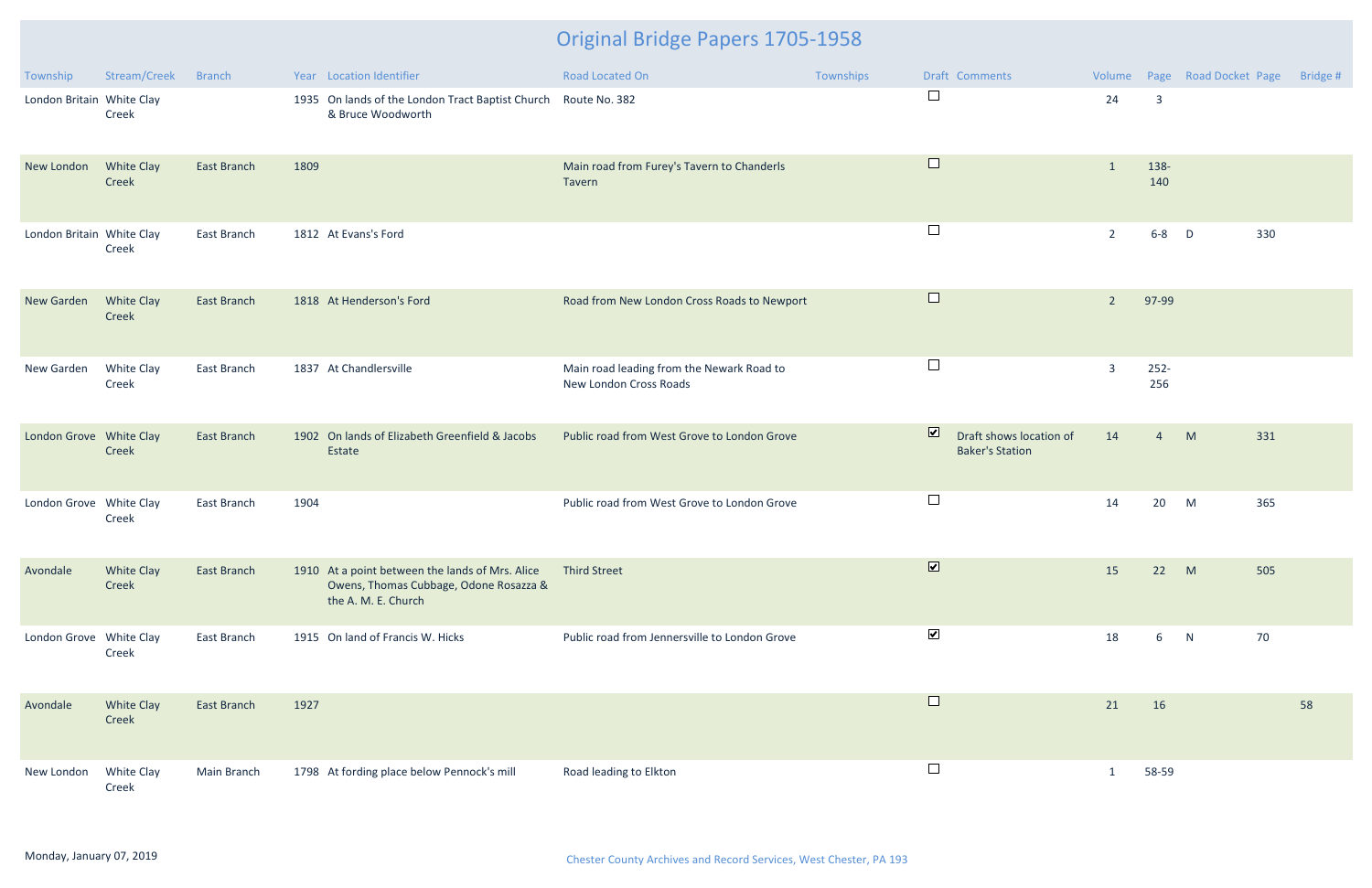| Township                | Stream/Creek               | <b>Branch</b>      | Year Location Identifier                                                                                                            | <b>Road Located On</b>                                                                                       | Townships                          | Draft Comments |                |                  | Volume Page Road Docket Page |     | Bridge # |
|-------------------------|----------------------------|--------------------|-------------------------------------------------------------------------------------------------------------------------------------|--------------------------------------------------------------------------------------------------------------|------------------------------------|----------------|----------------|------------------|------------------------------|-----|----------|
| London Grove White Clay | Creek                      | <b>Main Branch</b> | 1803                                                                                                                                | Lancaster to Newport Road                                                                                    | London Grove,<br><b>New Garden</b> | $\Box$         | 1              | $111 - D$<br>113 |                              | 17  |          |
| New Garden              | White Clay<br>Creek        | Main Branch        | 1803                                                                                                                                | Lancaster to Newport Road                                                                                    | London Grove,<br>New Garden        | $\Box$         |                | $111 - D$<br>113 |                              | 17  |          |
| London Grove White Clay | Creek                      | <b>Main Branch</b> | 1821 On lands of Thomas Ellicott                                                                                                    | Road leading from the Lancaster & Newport<br>Road to Elkton, North East & Havre de Grace                     |                                    | $\Box$         | $\overline{2}$ | 160-<br>166      |                              |     |          |
| London Grove White Clay | Creek                      | Middle Branch      | 1815                                                                                                                                | Public highway from New London Cross Roads<br>to Wilmington                                                  | New London,<br>London Grove        | $\Box$         | $\overline{2}$ | 76-77            |                              |     |          |
| New London              | <b>White Clay</b><br>Creek | Middle Branch      | 1815                                                                                                                                | Public highway from New London Cross Roads<br>to Wilmington                                                  | New London,<br><b>London Grove</b> | $\Box$         | $\overline{2}$ | 76-77            |                              |     |          |
| London Grove White Clay | Creek                      | Middle Branch      | 1830 Near William Pusey's mill                                                                                                      | Road leading from the Gap & Newport Turnpike<br>Road to Jennersville                                         |                                    | $\Box$         | $\overline{3}$ | 26-28            |                              |     |          |
| London Grove White Clay | Creek                      | Middle Branch      | 1834 At Mackey's Fording, near the line of lands of Road leading from New London Cross Roads to<br>George Mackey and George Chalfan | Wilmington                                                                                                   |                                    | $\Box$         | $\overline{3}$ | 148-<br>150      |                              |     |          |
| London Grove White Clay | Creek                      | Middle Branch      | 1835 Near Jonathan Pusey's mill                                                                                                     | Road leading from the Gap and Newport<br>Turnpike, by Pyle's limestone quarries, to<br><b>Oxford Village</b> |                                    |                | $\overline{3}$ | 186-<br>191      |                              |     |          |
| London Grove White Clay | Creek                      | Middle Branch      | 1840                                                                                                                                | Public highway from New London Cross Roads<br>to Wilmington                                                  |                                    | $\Box$         | $\overline{4}$ | 54-56            |                              |     |          |
| London Grove White Clay | Creek                      | Middle Branch      | 1845                                                                                                                                | Public highway from New London Cross Roads<br>to Wilmington                                                  |                                    | $\Box$         |                | 169-<br>171      |                              |     |          |
| Franklin                | <b>White Clay</b><br>Creek | Middle Branch      | 1875 At Pennock's Ford                                                                                                              | Public road from West Grove to Landenberg                                                                    |                                    | $\Box$         | 8              | $24-26$ L        |                              | 147 |          |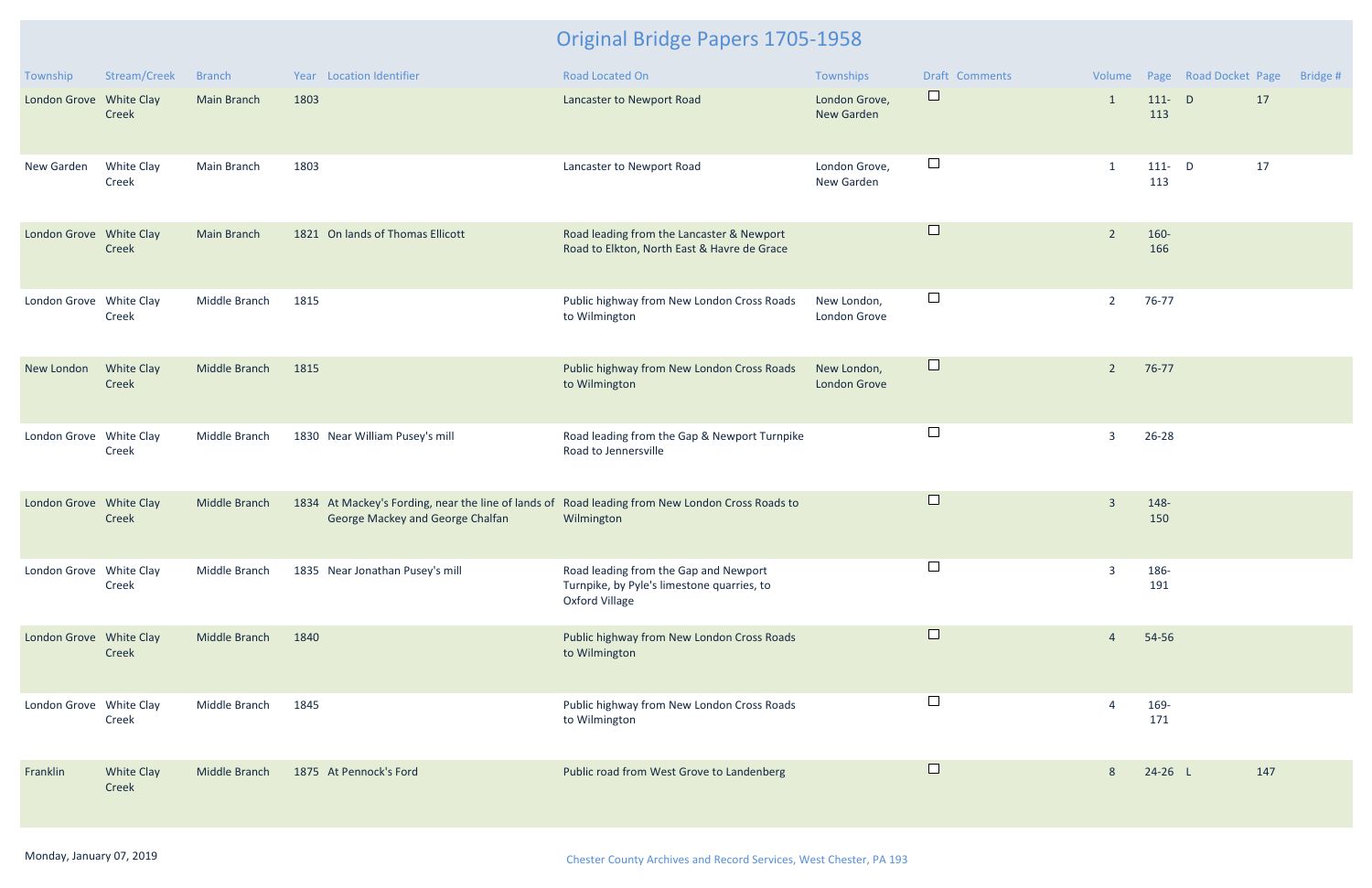| Township                  | Stream/Creek        | <b>Branch</b>      | Year Location Identifier                                                                                                   | <b>Road Located On</b>                                                                                                                                                         | Townships | Draft Comments              |                |                  | Volume Page Road Docket Page | Bridge # |
|---------------------------|---------------------|--------------------|----------------------------------------------------------------------------------------------------------------------------|--------------------------------------------------------------------------------------------------------------------------------------------------------------------------------|-----------|-----------------------------|----------------|------------------|------------------------------|----------|
| London Britain White Clay | Creek               | Middle Branch      | 1896                                                                                                                       | Public highway from Kemblesville to Landenberg                                                                                                                                 |           | $\Box$                      | 12             | 17               | M                            | 209      |
| London Britain White Clay | Creek               | Middle Branch      | 1899                                                                                                                       |                                                                                                                                                                                |           | $\Box$<br>See Vol. 12 pg 17 | 13             | 12               | M                            | 261      |
| London Grove White Clay   | Creek               | Middle Branch      | 1912 On lands of Pusey & Jones Company & W. R. Public road from West Grove to New London<br>Dunlap (now Geroge B. Tallman) |                                                                                                                                                                                |           | $\blacktriangledown$        | 16             | 16               | M                            | 555      |
| London Grove White Clay   | Creek               | Middle Branch      | 1915 On land of Edwin Gilbert                                                                                              | Public road from West Grove to Chatham                                                                                                                                         |           | $\overline{\mathbf{v}}$     | 18             | $\overline{7}$   | N                            | 82, 108  |
| London Grove White Clay   | Creek               | Middle Branch      | 1916 Near West Grove Meethinghouse                                                                                         |                                                                                                                                                                                |           | $\Box$                      | 18             | 25               | N                            | 82       |
| Penn                      | White Clay<br>Creek | Middle Branch      | 1933 On lands of Colonel Hatch & Calmar E.<br>Clayton                                                                      | Road beginning on Route 1                                                                                                                                                      |           | $\Box$                      | 23             | 12               |                              |          |
| London Britain White Clay | Creek               | West Branch        | 1815 At Smith's Paper Mill (formerly Pusey's mill)                                                                         | Public road from Wilmington to Elkton                                                                                                                                          |           | $\Box$                      | $\overline{2}$ | 91-96 E          |                              | 28       |
| London Britain White Clay | Creek               | <b>West Branch</b> | 1832                                                                                                                       | Road leading from New Garden, past lime stone<br>quarries of Septimus Evans and John Nivin to<br>the road leading from the London Tract Meeting<br><b>House to Kimbleville</b> |           | $\overline{\mathbf{v}}$     | $\overline{3}$ | $101 - G$<br>109 |                              | 221      |
| London Britain White Clay | Creek               | West Branch        | 1833 Near David Mercer's saw mill                                                                                          | Road from West Grove to Elkton                                                                                                                                                 |           | $\Box$                      | $\overline{3}$ | 141- G<br>142    |                              | 294      |
| New London                | White Clay<br>Creek | <b>West Branch</b> | 1841 Near David Evans's mill                                                                                               | Public highway from Chesterville (in said<br>township) to Jones's Tavern in New Garden                                                                                         |           | $\Box$                      | 4              | 84-87            |                              |          |
| London Britain White Clay | Creek               | West Branch        | 1850 On lands of M. Yeatman & G. Sharpless                                                                                 | Road leading from Yeatman's mills to the cross<br>roads near Edward Sharpless                                                                                                  |           | $\blacktriangledown$        | 5              | 65-70            |                              | 318      |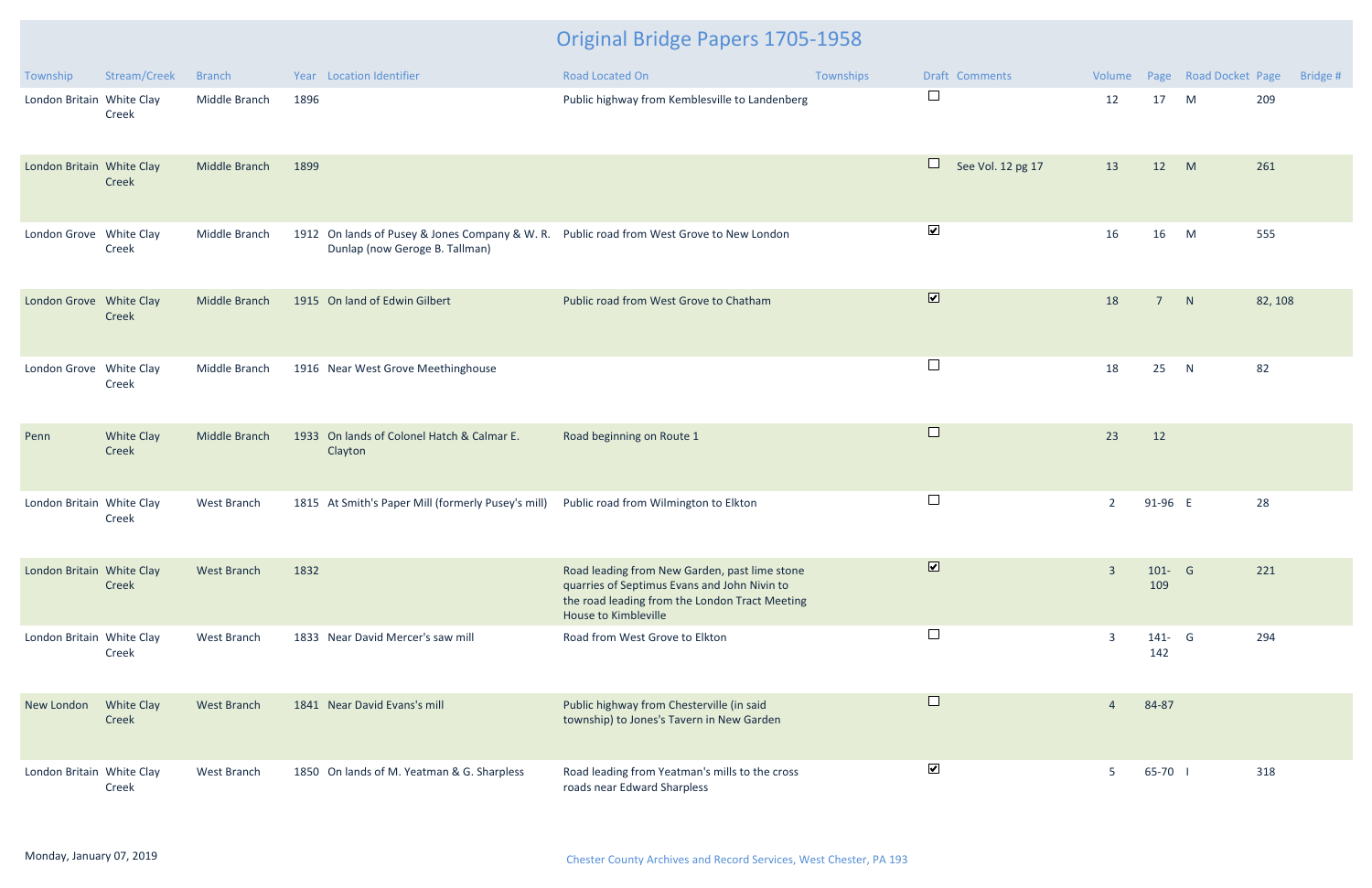| Township                  | Stream/Creek                         | <b>Branch</b>      | Year Location Identifier                                                                                               | Road Located On                                                              | Townships | Draft Comments                                   |                |                | Volume Page Road Docket Page |             | Bridge # |
|---------------------------|--------------------------------------|--------------------|------------------------------------------------------------------------------------------------------------------------|------------------------------------------------------------------------------|-----------|--------------------------------------------------|----------------|----------------|------------------------------|-------------|----------|
| Franklin                  | White Clay<br>Creek                  | West Branch        | 1875 Near Schloegel's mill                                                                                             | Public highway to Landenberg & Wilmington                                    |           | $\Box$                                           | $8\phantom{1}$ | $27-30 L$      |                              | 147         |          |
| London Grove White Clay   | Creek                                | West Branch        | 1883 Near Miller's Ford or mill                                                                                        |                                                                              |           | $\Box$                                           | 10             | $1 \quad L$    |                              | 398         |          |
| Franklin                  | White Clay<br>Creek                  | West Branch        | 1899 On land of William Eavenson                                                                                       | Road from Chester ville to Kembleville                                       |           | $\overline{\mathbf{v}}$                          | 13             | 9              | M                            | 250         |          |
| Avondale                  | White Clay<br>Creek                  | West Branch        | 1903                                                                                                                   | <b>West State Street</b>                                                     |           | $\Box$                                           | 14             | 16             | M                            | 363         |          |
| London Grove White Clay   | <b>Creek</b>                         | <b>West Branch</b> | 1904 Near Moore's mill                                                                                                 | Public highway from Rock Grove Schoolhouse to<br><b>West Grove</b>           |           | $\Box$                                           | 14             | 21             | M                            | 365         |          |
| Franklin                  | White Clay<br>Creek                  | West Branch        | 1906                                                                                                                   | Public highway from Chesterville to Landenberg,<br>West Grove & Avondale     |           | $\blacktriangledown$                             | 15             | $\overline{4}$ | M                            | 399         |          |
| London Britain White Clay | Creek                                | West Branch        | 1910 Near Mercer's mill, on lands of David Mercer Public road from Mercer's mill to Chesterville<br>& John J. Chambers |                                                                              |           | $\overline{\mathbf{v}}$                          | 15             | 23             | M                            | 506         |          |
| London Grove White Clay   | Creek                                | West Branch        | 1910 On lands of Emmor Criswell & Joseph T.<br>Phillips, dec'd                                                         | Road from West Grove to McDonald's Creamery                                  |           | $\blacktriangledown$                             | 15             | 21             | M                            | 497         |          |
| London Britain White Clay | Creek                                | <b>West Branch</b> | 1912 On land of Lewis H. Crossan                                                                                       | Public road from Good Hope to Newark to Deer<br>Park Creamery & Chesterville |           | $\overline{\mathbf{v}}$                          | 16             | 11 M           |                              | 545         |          |
| London Grove White Clay   | Creek                                | West Branch        | 1927                                                                                                                   | Public road from West Grove to Oxford (Route<br>No. 131)                     |           | $\Box$                                           | 21             | 14             | N                            | 383,<br>394 | 234      |
| Pocopson                  | Wilmington &<br>Northern<br>Railroad |                    | 1889 At Lenape Station, on land of Edward Brinton Public road from Sager's Mill to Kennett Square                      |                                                                              |           | $\overline{\mathbf{z}}$<br>Exhibit quality draft | 10             | 33             |                              |             |          |